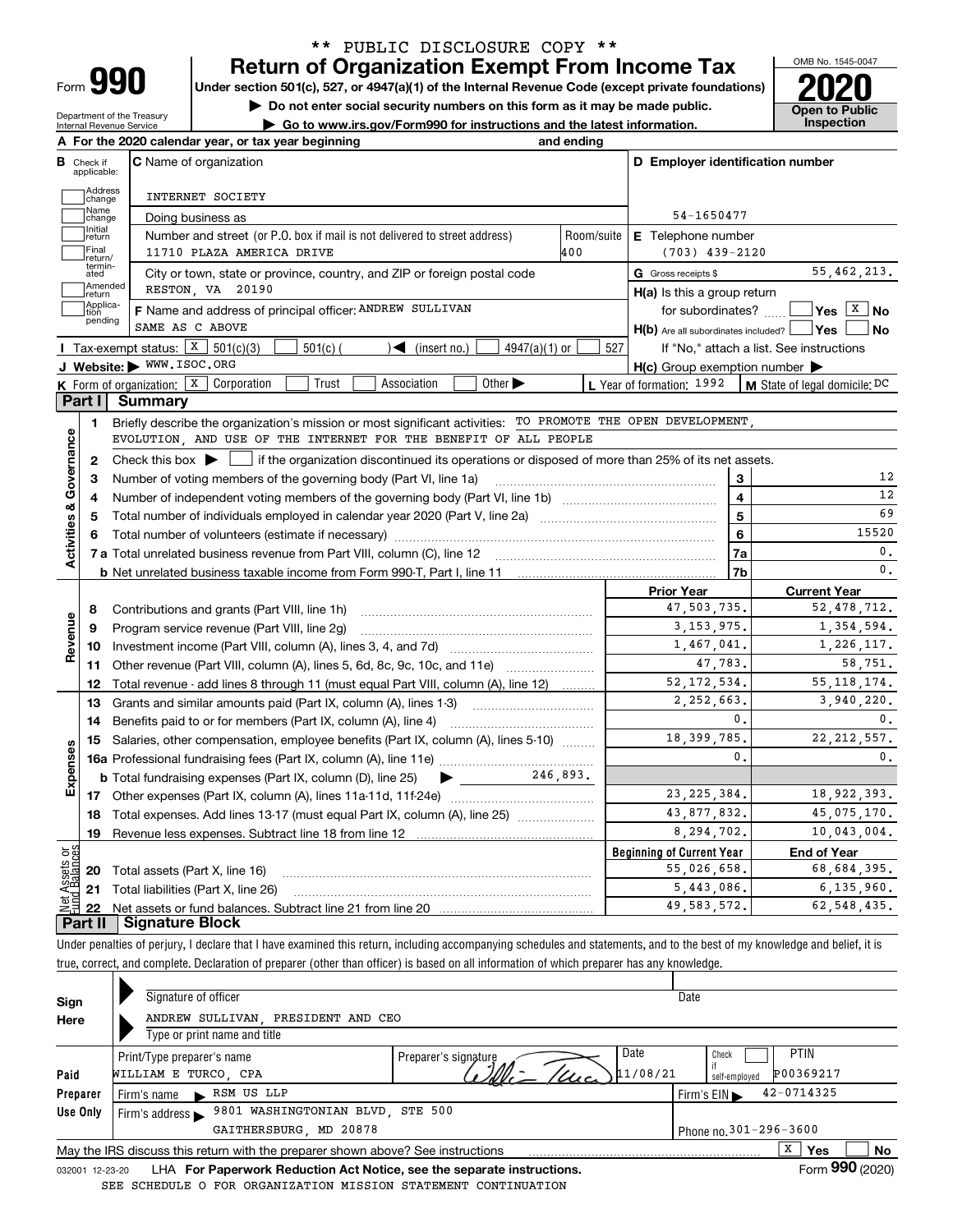| <b>Part III Statement of Program Service Accomplishments</b><br>Briefly describe the organization's mission:<br>1<br>TO PROMOTE THE OPEN DEVELOPMENT, EVOLUTION, AND USE OF THE INTERNET<br>FOR THE BENEFIT OF ALL PEOPLE THROUGHOUT THE WORLD.<br>Did the organization undertake any significant program services during the year which were not listed on the<br>$\mathbf{2}$<br>If "Yes," describe these new services on Schedule O.<br>Did the organization cease conducting, or make significant changes in how it conducts, any program services? $\frac{X}{1}$ Yes<br>3<br>If "Yes," describe these changes on Schedule O.<br>Describe the organization's program service accomplishments for each of its three largest program services, as measured by expenses.<br>4<br>Section 501(c)(3) and 501(c)(4) organizations are required to report the amount of grants and allocations to others, the total expenses, and<br>revenue, if any, for each program service reported.<br>$\frac{1}{2}$ (Code: $\frac{1}{2}$ ) (Expenses \$ $\frac{8}{2}$ , 041, 044, including grants of \$ 1, 206, 670. ) (Revenue \$<br>4a<br>STRENGTHENING THE INTERNET: REPRESENTS ISOC'S WORK ON STRENGTHENING THE<br>UNDERPINNING THAT SUPPORTS THE INTERNET'S SUCCESS BY ENABLING PEOPLE<br>ACROSS THE GLOBE TO PROTECT AND DEFEND THE INTERNET. INCLUDING ISOC'S<br>WORK FOR STRONG ENCRYPTION. THE SECURITY AND STABILITY OF INTERNET<br>ROUTING, AND OPEN STANDARDS.<br>$\frac{1}{2}$ (Code: $\frac{1}{2}$ ) (Expenses \$ 7,898,807. including grants of \$ 1,040,998.) (Revenue \$<br>EMPOWERING PEOPLE TO TAKE ACTION: REPRESENTS ISOC'S EFFORTS TO<br>COLLABORATE, OUTREACH, AND TRAIN OTHER COMMUNITIES OF INTEREST,<br>PARTNERS, AND ALLIES TO ENSURE THE INTERNET THRIVES AND MEETS THE NEEDS | x                         |
|-----------------------------------------------------------------------------------------------------------------------------------------------------------------------------------------------------------------------------------------------------------------------------------------------------------------------------------------------------------------------------------------------------------------------------------------------------------------------------------------------------------------------------------------------------------------------------------------------------------------------------------------------------------------------------------------------------------------------------------------------------------------------------------------------------------------------------------------------------------------------------------------------------------------------------------------------------------------------------------------------------------------------------------------------------------------------------------------------------------------------------------------------------------------------------------------------------------------------------------------------------------------------------------------------------------------------------------------------------------------------------------------------------------------------------------------------------------------------------------------------------------------------------------------------------------------------------------------------------------------------------------------------------------------------------------------------------------------------------------------------------------------------------------------------|---------------------------|
|                                                                                                                                                                                                                                                                                                                                                                                                                                                                                                                                                                                                                                                                                                                                                                                                                                                                                                                                                                                                                                                                                                                                                                                                                                                                                                                                                                                                                                                                                                                                                                                                                                                                                                                                                                                               |                           |
|                                                                                                                                                                                                                                                                                                                                                                                                                                                                                                                                                                                                                                                                                                                                                                                                                                                                                                                                                                                                                                                                                                                                                                                                                                                                                                                                                                                                                                                                                                                                                                                                                                                                                                                                                                                               |                           |
|                                                                                                                                                                                                                                                                                                                                                                                                                                                                                                                                                                                                                                                                                                                                                                                                                                                                                                                                                                                                                                                                                                                                                                                                                                                                                                                                                                                                                                                                                                                                                                                                                                                                                                                                                                                               |                           |
|                                                                                                                                                                                                                                                                                                                                                                                                                                                                                                                                                                                                                                                                                                                                                                                                                                                                                                                                                                                                                                                                                                                                                                                                                                                                                                                                                                                                                                                                                                                                                                                                                                                                                                                                                                                               |                           |
|                                                                                                                                                                                                                                                                                                                                                                                                                                                                                                                                                                                                                                                                                                                                                                                                                                                                                                                                                                                                                                                                                                                                                                                                                                                                                                                                                                                                                                                                                                                                                                                                                                                                                                                                                                                               |                           |
|                                                                                                                                                                                                                                                                                                                                                                                                                                                                                                                                                                                                                                                                                                                                                                                                                                                                                                                                                                                                                                                                                                                                                                                                                                                                                                                                                                                                                                                                                                                                                                                                                                                                                                                                                                                               |                           |
|                                                                                                                                                                                                                                                                                                                                                                                                                                                                                                                                                                                                                                                                                                                                                                                                                                                                                                                                                                                                                                                                                                                                                                                                                                                                                                                                                                                                                                                                                                                                                                                                                                                                                                                                                                                               | $Yes \ \overline{X}\ $ No |
|                                                                                                                                                                                                                                                                                                                                                                                                                                                                                                                                                                                                                                                                                                                                                                                                                                                                                                                                                                                                                                                                                                                                                                                                                                                                                                                                                                                                                                                                                                                                                                                                                                                                                                                                                                                               | <b>No</b>                 |
|                                                                                                                                                                                                                                                                                                                                                                                                                                                                                                                                                                                                                                                                                                                                                                                                                                                                                                                                                                                                                                                                                                                                                                                                                                                                                                                                                                                                                                                                                                                                                                                                                                                                                                                                                                                               |                           |
|                                                                                                                                                                                                                                                                                                                                                                                                                                                                                                                                                                                                                                                                                                                                                                                                                                                                                                                                                                                                                                                                                                                                                                                                                                                                                                                                                                                                                                                                                                                                                                                                                                                                                                                                                                                               |                           |
|                                                                                                                                                                                                                                                                                                                                                                                                                                                                                                                                                                                                                                                                                                                                                                                                                                                                                                                                                                                                                                                                                                                                                                                                                                                                                                                                                                                                                                                                                                                                                                                                                                                                                                                                                                                               |                           |
|                                                                                                                                                                                                                                                                                                                                                                                                                                                                                                                                                                                                                                                                                                                                                                                                                                                                                                                                                                                                                                                                                                                                                                                                                                                                                                                                                                                                                                                                                                                                                                                                                                                                                                                                                                                               |                           |
|                                                                                                                                                                                                                                                                                                                                                                                                                                                                                                                                                                                                                                                                                                                                                                                                                                                                                                                                                                                                                                                                                                                                                                                                                                                                                                                                                                                                                                                                                                                                                                                                                                                                                                                                                                                               |                           |
| 4b                                                                                                                                                                                                                                                                                                                                                                                                                                                                                                                                                                                                                                                                                                                                                                                                                                                                                                                                                                                                                                                                                                                                                                                                                                                                                                                                                                                                                                                                                                                                                                                                                                                                                                                                                                                            |                           |
|                                                                                                                                                                                                                                                                                                                                                                                                                                                                                                                                                                                                                                                                                                                                                                                                                                                                                                                                                                                                                                                                                                                                                                                                                                                                                                                                                                                                                                                                                                                                                                                                                                                                                                                                                                                               |                           |
|                                                                                                                                                                                                                                                                                                                                                                                                                                                                                                                                                                                                                                                                                                                                                                                                                                                                                                                                                                                                                                                                                                                                                                                                                                                                                                                                                                                                                                                                                                                                                                                                                                                                                                                                                                                               |                           |
|                                                                                                                                                                                                                                                                                                                                                                                                                                                                                                                                                                                                                                                                                                                                                                                                                                                                                                                                                                                                                                                                                                                                                                                                                                                                                                                                                                                                                                                                                                                                                                                                                                                                                                                                                                                               |                           |
|                                                                                                                                                                                                                                                                                                                                                                                                                                                                                                                                                                                                                                                                                                                                                                                                                                                                                                                                                                                                                                                                                                                                                                                                                                                                                                                                                                                                                                                                                                                                                                                                                                                                                                                                                                                               |                           |
|                                                                                                                                                                                                                                                                                                                                                                                                                                                                                                                                                                                                                                                                                                                                                                                                                                                                                                                                                                                                                                                                                                                                                                                                                                                                                                                                                                                                                                                                                                                                                                                                                                                                                                                                                                                               |                           |
|                                                                                                                                                                                                                                                                                                                                                                                                                                                                                                                                                                                                                                                                                                                                                                                                                                                                                                                                                                                                                                                                                                                                                                                                                                                                                                                                                                                                                                                                                                                                                                                                                                                                                                                                                                                               | 348,308.                  |
|                                                                                                                                                                                                                                                                                                                                                                                                                                                                                                                                                                                                                                                                                                                                                                                                                                                                                                                                                                                                                                                                                                                                                                                                                                                                                                                                                                                                                                                                                                                                                                                                                                                                                                                                                                                               |                           |
|                                                                                                                                                                                                                                                                                                                                                                                                                                                                                                                                                                                                                                                                                                                                                                                                                                                                                                                                                                                                                                                                                                                                                                                                                                                                                                                                                                                                                                                                                                                                                                                                                                                                                                                                                                                               |                           |
|                                                                                                                                                                                                                                                                                                                                                                                                                                                                                                                                                                                                                                                                                                                                                                                                                                                                                                                                                                                                                                                                                                                                                                                                                                                                                                                                                                                                                                                                                                                                                                                                                                                                                                                                                                                               |                           |
| OF ALL PEOPLE. ALSO REPRESENTED ARE ISOC'S COMMUNITY ENGAGEMENT WORK                                                                                                                                                                                                                                                                                                                                                                                                                                                                                                                                                                                                                                                                                                                                                                                                                                                                                                                                                                                                                                                                                                                                                                                                                                                                                                                                                                                                                                                                                                                                                                                                                                                                                                                          |                           |
| WITH ORGANIZATIONAL MEMBERS INDIVIDUAL MEMBERS ISOC CHAPTERS AND                                                                                                                                                                                                                                                                                                                                                                                                                                                                                                                                                                                                                                                                                                                                                                                                                                                                                                                                                                                                                                                                                                                                                                                                                                                                                                                                                                                                                                                                                                                                                                                                                                                                                                                              |                           |
| SPECIAL INTEREST GROUPS.                                                                                                                                                                                                                                                                                                                                                                                                                                                                                                                                                                                                                                                                                                                                                                                                                                                                                                                                                                                                                                                                                                                                                                                                                                                                                                                                                                                                                                                                                                                                                                                                                                                                                                                                                                      |                           |
|                                                                                                                                                                                                                                                                                                                                                                                                                                                                                                                                                                                                                                                                                                                                                                                                                                                                                                                                                                                                                                                                                                                                                                                                                                                                                                                                                                                                                                                                                                                                                                                                                                                                                                                                                                                               |                           |
|                                                                                                                                                                                                                                                                                                                                                                                                                                                                                                                                                                                                                                                                                                                                                                                                                                                                                                                                                                                                                                                                                                                                                                                                                                                                                                                                                                                                                                                                                                                                                                                                                                                                                                                                                                                               |                           |
|                                                                                                                                                                                                                                                                                                                                                                                                                                                                                                                                                                                                                                                                                                                                                                                                                                                                                                                                                                                                                                                                                                                                                                                                                                                                                                                                                                                                                                                                                                                                                                                                                                                                                                                                                                                               |                           |
|                                                                                                                                                                                                                                                                                                                                                                                                                                                                                                                                                                                                                                                                                                                                                                                                                                                                                                                                                                                                                                                                                                                                                                                                                                                                                                                                                                                                                                                                                                                                                                                                                                                                                                                                                                                               | 574,960.                  |
| 4с<br>GROWING THE INTERNET: REPRESENTS ISOC'S EFFORTS TO INCREASE THE                                                                                                                                                                                                                                                                                                                                                                                                                                                                                                                                                                                                                                                                                                                                                                                                                                                                                                                                                                                                                                                                                                                                                                                                                                                                                                                                                                                                                                                                                                                                                                                                                                                                                                                         |                           |
| INTERNET'S DIGITAL DIVIDE BY BRINGING PEOPLE AND TECHNOLOGY TOGETHER.                                                                                                                                                                                                                                                                                                                                                                                                                                                                                                                                                                                                                                                                                                                                                                                                                                                                                                                                                                                                                                                                                                                                                                                                                                                                                                                                                                                                                                                                                                                                                                                                                                                                                                                         |                           |
| INCLUDING ISOC'S WORK TO IMPROVE AND BUILD COMMUNITY NETWORKS WHICH ARE                                                                                                                                                                                                                                                                                                                                                                                                                                                                                                                                                                                                                                                                                                                                                                                                                                                                                                                                                                                                                                                                                                                                                                                                                                                                                                                                                                                                                                                                                                                                                                                                                                                                                                                       |                           |
| LOCAL COMPLEMENTARY ACCESS SOLUTIONS TO BRIDGE THE CONNECTIVITY GAP BY                                                                                                                                                                                                                                                                                                                                                                                                                                                                                                                                                                                                                                                                                                                                                                                                                                                                                                                                                                                                                                                                                                                                                                                                                                                                                                                                                                                                                                                                                                                                                                                                                                                                                                                        |                           |
| ALLOWING ACCESS TO THE INTERNET WITH THE RIGHT TOOLS AND SUPPORT; WORK                                                                                                                                                                                                                                                                                                                                                                                                                                                                                                                                                                                                                                                                                                                                                                                                                                                                                                                                                                                                                                                                                                                                                                                                                                                                                                                                                                                                                                                                                                                                                                                                                                                                                                                        |                           |
| TO SUPPORT INCREASING AND ENHANCING NEW INTERNET EXCHANGE POINTS AND                                                                                                                                                                                                                                                                                                                                                                                                                                                                                                                                                                                                                                                                                                                                                                                                                                                                                                                                                                                                                                                                                                                                                                                                                                                                                                                                                                                                                                                                                                                                                                                                                                                                                                                          |                           |
| EFFORTS TO PROVIDE A MEASUREMENT TOOL TO OBSERVE THE HEALTH AND                                                                                                                                                                                                                                                                                                                                                                                                                                                                                                                                                                                                                                                                                                                                                                                                                                                                                                                                                                                                                                                                                                                                                                                                                                                                                                                                                                                                                                                                                                                                                                                                                                                                                                                               |                           |
| EVOLUTION OF THE INTERNET.                                                                                                                                                                                                                                                                                                                                                                                                                                                                                                                                                                                                                                                                                                                                                                                                                                                                                                                                                                                                                                                                                                                                                                                                                                                                                                                                                                                                                                                                                                                                                                                                                                                                                                                                                                    |                           |
|                                                                                                                                                                                                                                                                                                                                                                                                                                                                                                                                                                                                                                                                                                                                                                                                                                                                                                                                                                                                                                                                                                                                                                                                                                                                                                                                                                                                                                                                                                                                                                                                                                                                                                                                                                                               |                           |
| Other program services (Describe on Schedule O.)<br>4d                                                                                                                                                                                                                                                                                                                                                                                                                                                                                                                                                                                                                                                                                                                                                                                                                                                                                                                                                                                                                                                                                                                                                                                                                                                                                                                                                                                                                                                                                                                                                                                                                                                                                                                                        |                           |
| 3,064,153. including grants of \$<br>88,500.) (Revenue \$<br>431, 276.<br>(Expenses \$                                                                                                                                                                                                                                                                                                                                                                                                                                                                                                                                                                                                                                                                                                                                                                                                                                                                                                                                                                                                                                                                                                                                                                                                                                                                                                                                                                                                                                                                                                                                                                                                                                                                                                        |                           |
| 25, 387, 294.<br>4e Total program service expenses                                                                                                                                                                                                                                                                                                                                                                                                                                                                                                                                                                                                                                                                                                                                                                                                                                                                                                                                                                                                                                                                                                                                                                                                                                                                                                                                                                                                                                                                                                                                                                                                                                                                                                                                            |                           |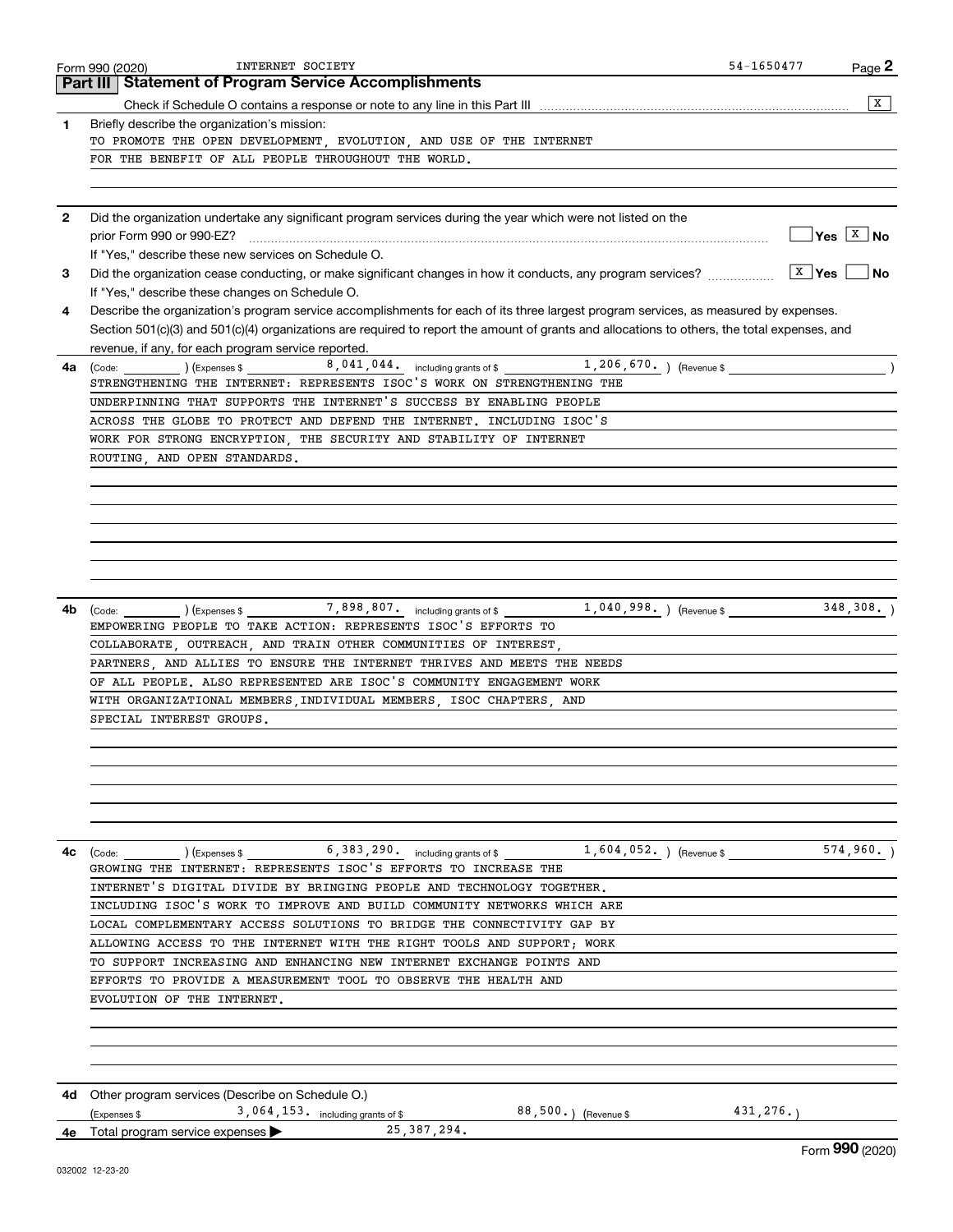|     |                                                                                                                                       |                 |   | Yes   No |
|-----|---------------------------------------------------------------------------------------------------------------------------------------|-----------------|---|----------|
| 1.  | Is the organization described in section $501(c)(3)$ or $4947(a)(1)$ (other than a private foundation)?                               |                 |   |          |
|     |                                                                                                                                       | 1.              | х |          |
| 2   |                                                                                                                                       | $\mathbf{2}$    | x |          |
| 3   | Did the organization engage in direct or indirect political campaign activities on behalf of or in opposition to candidates for       |                 |   |          |
|     |                                                                                                                                       | 3               |   | x        |
| 4   | Section 501(c)(3) organizations. Did the organization engage in lobbying activities, or have a section 501(h) election in effect      |                 |   |          |
|     |                                                                                                                                       | 4               | х |          |
| 5   | Is the organization a section 501(c)(4), 501(c)(5), or 501(c)(6) organization that receives membership dues, assessments, or          |                 |   |          |
|     |                                                                                                                                       | 5               |   | x        |
| 6   | Did the organization maintain any donor advised funds or any similar funds or accounts for which donors have the right to             |                 |   |          |
|     | provide advice on the distribution or investment of amounts in such funds or accounts? If "Yes," complete Schedule D, Part I          | 6               |   | х        |
| 7   | Did the organization receive or hold a conservation easement, including easements to preserve open space,                             |                 |   |          |
|     |                                                                                                                                       | 7               |   | x        |
| 8   | Did the organization maintain collections of works of art, historical treasures, or other similar assets? If "Yes," complete          |                 |   |          |
|     |                                                                                                                                       | 8               |   | х        |
| 9   | Did the organization report an amount in Part X, line 21, for escrow or custodial account liability, serve as a custodian for         |                 |   |          |
|     | amounts not listed in Part X; or provide credit counseling, debt management, credit repair, or debt negotiation services?             |                 |   |          |
|     |                                                                                                                                       |                 |   | х        |
|     |                                                                                                                                       | 9               |   |          |
| 10  | Did the organization, directly or through a related organization, hold assets in donor-restricted endowments                          |                 | х |          |
|     |                                                                                                                                       | 10              |   |          |
| 11  | If the organization's answer to any of the following questions is "Yes," then complete Schedule D, Parts VI, VII, VIII, IX, or X      |                 |   |          |
|     | as applicable.                                                                                                                        |                 |   |          |
|     | a Did the organization report an amount for land, buildings, and equipment in Part X, line 10? If "Yes," complete Schedule D,         |                 |   |          |
|     |                                                                                                                                       | 11a             | х |          |
|     | <b>b</b> Did the organization report an amount for investments - other securities in Part X, line 12, that is 5% or more of its total |                 |   |          |
|     |                                                                                                                                       | 11 <sub>b</sub> | х |          |
|     | c Did the organization report an amount for investments - program related in Part X, line 13, that is 5% or more of its total         |                 |   |          |
|     |                                                                                                                                       | 11c             |   | х        |
|     | d Did the organization report an amount for other assets in Part X, line 15, that is 5% or more of its total assets reported in       |                 |   |          |
|     |                                                                                                                                       | <b>11d</b>      |   | х        |
|     | e Did the organization report an amount for other liabilities in Part X, line 25? If "Yes," complete Schedule D, Part X               | 11e             | х |          |
|     | f Did the organization's separate or consolidated financial statements for the tax year include a footnote that addresses             |                 |   |          |
|     | the organization's liability for uncertain tax positions under FIN 48 (ASC 740)? If "Yes," complete Schedule D, Part X                | 11f             | х |          |
|     | 12a Did the organization obtain separate, independent audited financial statements for the tax year? If "Yes." complete               |                 |   |          |
|     |                                                                                                                                       | 12a             |   | х        |
|     | <b>b</b> Was the organization included in consolidated, independent audited financial statements for the tax year?                    |                 |   |          |
|     | If "Yes," and if the organization answered "No" to line 12a, then completing Schedule D, Parts XI and XII is optional                 | 12 <sub>b</sub> | x |          |
| 13  |                                                                                                                                       | 13              |   | x        |
| 14a | Did the organization maintain an office, employees, or agents outside of the United States?                                           | 14a             | X |          |
|     | <b>b</b> Did the organization have aggregate revenues or expenses of more than \$10,000 from grantmaking, fundraising, business,      |                 |   |          |
|     | investment, and program service activities outside the United States, or aggregate foreign investments valued at \$100,000            |                 |   |          |
|     |                                                                                                                                       | 14b             | X |          |
| 15  | Did the organization report on Part IX, column (A), line 3, more than \$5,000 of grants or other assistance to or for any             |                 |   |          |
|     |                                                                                                                                       | 15              | X |          |
| 16  | Did the organization report on Part IX, column (A), line 3, more than \$5,000 of aggregate grants or other assistance to              |                 |   |          |
|     |                                                                                                                                       | 16              | х |          |
| 17  | Did the organization report a total of more than \$15,000 of expenses for professional fundraising services on Part IX,               |                 |   |          |
|     |                                                                                                                                       | 17              |   | x        |
| 18  | Did the organization report more than \$15,000 total of fundraising event gross income and contributions on Part VIII, lines          |                 |   |          |
|     |                                                                                                                                       | 18              |   | x        |
| 19  | Did the organization report more than \$15,000 of gross income from gaming activities on Part VIII, line 9a? If "Yes."                |                 |   |          |
|     |                                                                                                                                       | 19              |   | х        |
|     |                                                                                                                                       | 20a             |   | х        |
| 20a |                                                                                                                                       | 20 <sub>b</sub> |   |          |
| b   | If "Yes" to line 20a, did the organization attach a copy of its audited financial statements to this return?                          |                 |   |          |
| 21  | Did the organization report more than \$5,000 of grants or other assistance to any domestic organization or                           |                 | X |          |
|     |                                                                                                                                       | 21              |   |          |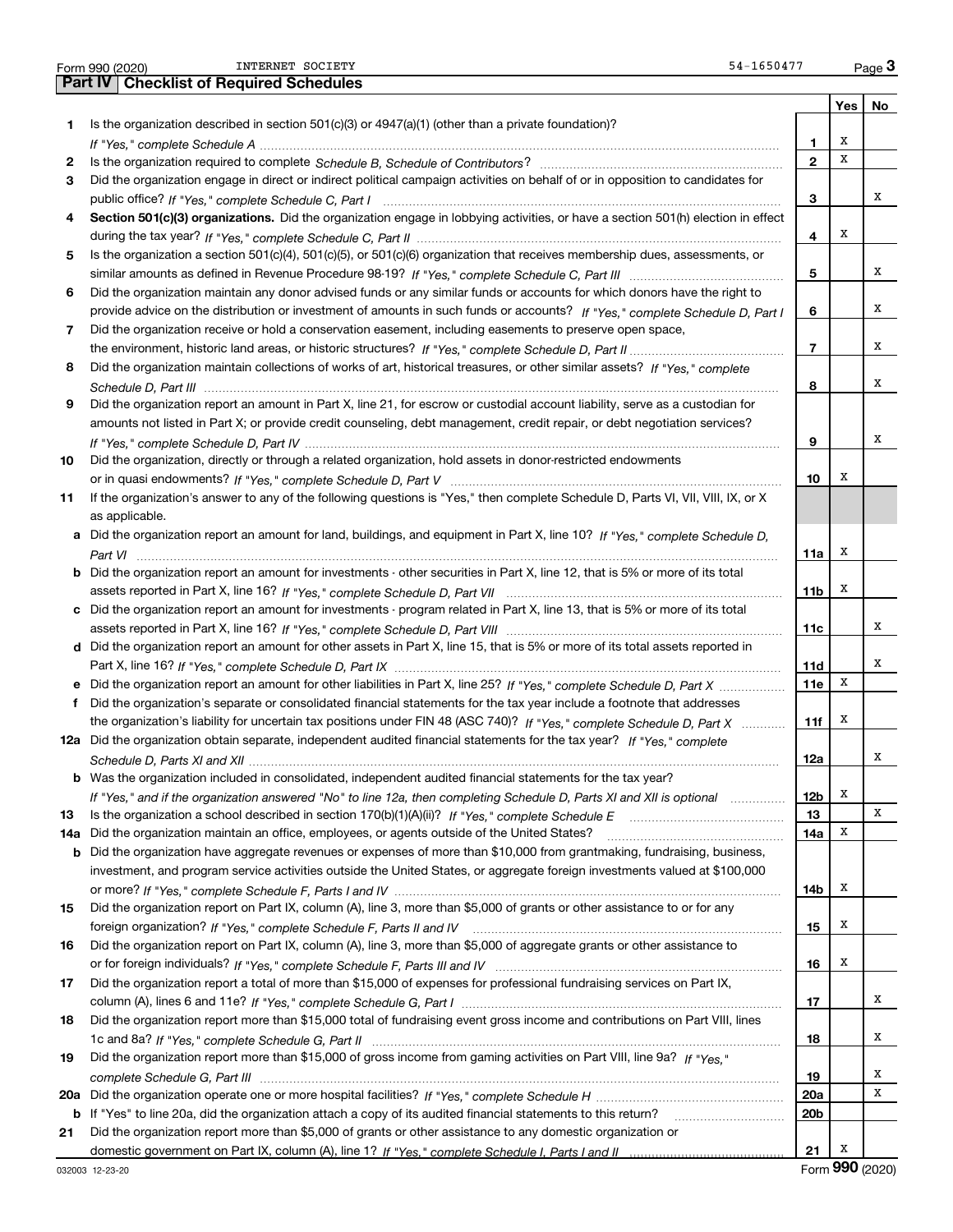|  | Form 990 (2020) |
|--|-----------------|
|  |                 |

INTERNET SOCIETY 54-1650477

|    | INTERNET SOCIETY<br>Form 990 (2020)                                                                                          | 54-1650477 |     | Page 4 |
|----|------------------------------------------------------------------------------------------------------------------------------|------------|-----|--------|
|    | Part IV<br><b>Checklist of Required Schedules (continued)</b>                                                                |            |     |        |
|    |                                                                                                                              |            | Yes | No     |
| 22 | Did the organization report more than \$5,000 of grants or other assistance to or for domestic individuals on                |            |     |        |
|    |                                                                                                                              | 22         | х   |        |
| 23 | Did the organization answer "Yes" to Part VII, Section A, line 3, 4, or 5 about compensation of the organization's current   |            |     |        |
|    | and former officers, directors, trustees, key employees, and highest compensated employees? If "Yes," complete               |            |     |        |
|    |                                                                                                                              | 23         | х   |        |
|    | 24a Did the organization have a tax-exempt bond issue with an outstanding principal amount of more than \$100,000 as of the  |            |     |        |
|    | last day of the year, that was issued after December 31, 2002? If "Yes," answer lines 24b through 24d and complete           |            |     |        |
|    |                                                                                                                              | 24a        |     | х      |
| b  | Did the organization invest any proceeds of tax-exempt bonds beyond a temporary period exception?                            | 24b        |     |        |
|    | c Did the organization maintain an escrow account other than a refunding escrow at any time during the year to defease       |            |     |        |
|    |                                                                                                                              | 24c        |     |        |
|    |                                                                                                                              | 24d        |     |        |
|    | 25a Section 501(c)(3), 501(c)(4), and 501(c)(29) organizations. Did the organization engage in an excess benefit             |            |     |        |
|    |                                                                                                                              | 25a        |     | х      |
|    | b Is the organization aware that it engaged in an excess benefit transaction with a disqualified person in a prior year, and |            |     |        |
|    | that the transaction has not been reported on any of the organization's prior Forms 990 or 990-EZ? If "Yes," complete        |            |     |        |
|    | Schedule L. Part I                                                                                                           | 25b        |     | Χ      |
| 26 | Did the organization report any amount on Part X, line 5 or 22, for receivables from or payables to any current              |            |     |        |
|    | or former officer, director, trustee, key employee, creator or founder, substantial contributor, or 35%                      |            |     |        |
|    |                                                                                                                              | 26         |     | х      |
| 27 | Did the organization provide a grant or other assistance to any current or former officer, director, trustee, key employee,  |            |     |        |
|    | creator or founder, substantial contributor or employee thereof, a grant selection committee member, or to a 35% controlled  |            |     |        |
|    | entity (including an employee thereof) or family member of any of these persons? If "Yes," complete Schedule L, Part III     | 27         |     | х      |
| 28 | Was the organization a party to a business transaction with one of the following parties (see Schedule L, Part IV            |            |     |        |
|    | instructions, for applicable filing thresholds, conditions, and exceptions):                                                 |            |     |        |
|    | a A current or former officer, director, trustee, key employee, creator or founder, or substantial contributor? If           |            |     |        |
|    |                                                                                                                              | 28a        |     | х      |
|    |                                                                                                                              | 28b        |     | х      |
|    | c A 35% controlled entity of one or more individuals and/or organizations described in lines 28a or 28b? If                  |            |     |        |
|    |                                                                                                                              | 28c        |     | Χ      |
| 29 |                                                                                                                              | 29         |     | х      |
| 30 | Did the organization receive contributions of art, historical treasures, or other similar assets, or qualified conservation  |            |     |        |
|    |                                                                                                                              | 30         |     | х      |
| 31 | Did the organization liquidate, terminate, or dissolve and cease operations? If "Yes," complete Schedule N, Part I           | 31         |     | X      |
| 32 | Did the organization sell, exchange, dispose of, or transfer more than 25% of its net assets? If "Yes," complete             |            |     |        |
|    |                                                                                                                              | 32         |     | х      |
| 33 | Did the organization own 100% of an entity disregarded as separate from the organization under Regulations                   |            |     |        |
|    |                                                                                                                              | 33         | х   |        |
| 34 | Was the organization related to any tax-exempt or taxable entity? If "Yes," complete Schedule R, Part II, III, or IV, and    |            |     |        |
|    | Part V, line 1                                                                                                               | 34         | x   |        |
|    | 35a Did the organization have a controlled entity within the meaning of section 512(b)(13)?                                  | 35a        | X   |        |
|    | b If "Yes" to line 35a, did the organization receive any payment from or engage in any transaction with a controlled entity  |            |     |        |
|    |                                                                                                                              | 35b        |     | х      |
| 36 | Section 501(c)(3) organizations. Did the organization make any transfers to an exempt non-charitable related organization?   |            |     |        |
|    |                                                                                                                              | 36         |     | х      |
| 37 | Did the organization conduct more than 5% of its activities through an entity that is not a related organization             |            |     |        |
|    |                                                                                                                              | 37         |     | x      |
| 38 | Did the organization complete Schedule O and provide explanations in Schedule O for Part VI, lines 11b and 19?               |            |     |        |
|    | Note: All Form 990 filers are required to complete Schedule O                                                                | 38         | x   |        |
|    | <b>Statements Regarding Other IRS Filings and Tax Compliance</b><br>Part V                                                   |            |     |        |
|    | Check if Schedule O contains a response or note to any line in this Part V                                                   |            |     | X      |
|    |                                                                                                                              |            | Yes | No     |
|    | 1a                                                                                                                           | 86         |     |        |
|    | <b>b</b> Enter the number of Forms W-2G included in line 1a. Enter -0- if not applicable<br>1b                               | $\Omega$   |     |        |
|    | c Did the organization comply with backup withholding rules for reportable payments to vendors and reportable gaming         |            |     |        |

(gambling) winnings to prize winners?

**1c** X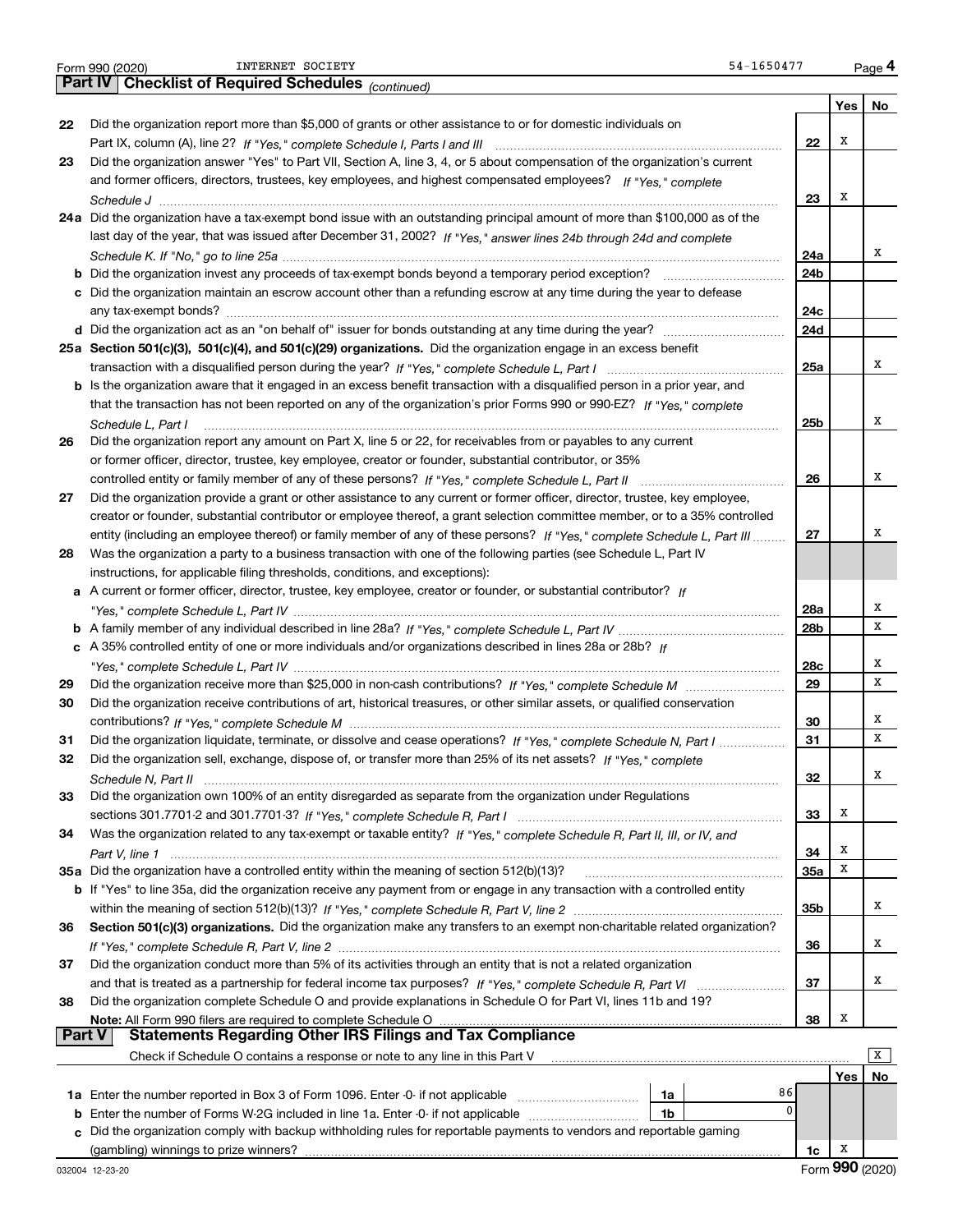|        | 54-1650477<br>INTERNET SOCIETY<br>Form 990 (2020)                                                                                               |                |     | $_{\text{Page}}$ 5 |
|--------|-------------------------------------------------------------------------------------------------------------------------------------------------|----------------|-----|--------------------|
| Part V | Statements Regarding Other IRS Filings and Tax Compliance (continued)                                                                           |                |     |                    |
|        |                                                                                                                                                 |                | Yes | No                 |
|        | 2a Enter the number of employees reported on Form W-3, Transmittal of Wage and Tax Statements,                                                  |                |     |                    |
|        | 69<br>filed for the calendar year ending with or within the year covered by this return<br>2a                                                   |                |     |                    |
|        | <b>b</b> If at least one is reported on line 2a, did the organization file all required federal employment tax returns?                         | 2 <sub>b</sub> | Х   |                    |
|        | <b>Note:</b> If the sum of lines 1a and 2a is greater than 250, you may be required to $e$ -file (see instructions) <i>manimummmmmm</i>         |                |     |                    |
|        | 3a Did the organization have unrelated business gross income of \$1,000 or more during the year?                                                | 3a             |     | х                  |
|        | b If "Yes," has it filed a Form 990-T for this year? If "No" to line 3b, provide an explanation on Schedule O                                   | 3 <sub>b</sub> |     |                    |
|        | 4a At any time during the calendar year, did the organization have an interest in, or a signature or other authority over, a                    |                |     |                    |
|        | financial account in a foreign country (such as a bank account, securities account, or other financial account)?                                | 4a             | х   |                    |
|        | <b>b</b> If "Yes," enter the name of the foreign country $\triangleright$ SWITZERLAND, UNITED KINGDOM                                           |                |     |                    |
|        | See instructions for filing requirements for FinCEN Form 114, Report of Foreign Bank and Financial Accounts (FBAR).                             |                |     |                    |
|        | 5a Was the organization a party to a prohibited tax shelter transaction at any time during the tax year?                                        | 5a             |     | х                  |
|        |                                                                                                                                                 | 5 <sub>b</sub> |     | х                  |
|        |                                                                                                                                                 | 5c             |     |                    |
|        | 6a Does the organization have annual gross receipts that are normally greater than \$100,000, and did the organization solicit                  |                |     |                    |
|        | any contributions that were not tax deductible as charitable contributions?                                                                     | 6a             |     | x                  |
|        | b If "Yes," did the organization include with every solicitation an express statement that such contributions or gifts                          |                |     |                    |
|        | were not tax deductible?                                                                                                                        | 6b             |     |                    |
| 7      | Organizations that may receive deductible contributions under section 170(c).                                                                   |                |     |                    |
| а      | Did the organization receive a payment in excess of \$75 made partly as a contribution and partly for goods and services provided to the payor? | 7a             |     | x                  |
|        | <b>b</b> If "Yes," did the organization notify the donor of the value of the goods or services provided?                                        | 7b             |     |                    |
|        | c Did the organization sell, exchange, or otherwise dispose of tangible personal property for which it was required                             |                |     |                    |
|        | to file Form 8282?                                                                                                                              | 7с             |     | x                  |
|        | 7d<br><b>d</b> If "Yes," indicate the number of Forms 8282 filed during the year                                                                |                |     |                    |
| е      | Did the organization receive any funds, directly or indirectly, to pay premiums on a personal benefit contract?                                 | 7e             |     | х                  |
| Ť      | Did the organization, during the year, pay premiums, directly or indirectly, on a personal benefit contract?                                    | 7f             |     | х                  |
| g      | If the organization received a contribution of qualified intellectual property, did the organization file Form 8899 as required?                | 7g             |     |                    |
| h.     | If the organization received a contribution of cars, boats, airplanes, or other vehicles, did the organization file a Form 1098-C?              | 7h             |     |                    |
| 8      | Sponsoring organizations maintaining donor advised funds. Did a donor advised fund maintained by the                                            |                |     |                    |
|        | N/A<br>sponsoring organization have excess business holdings at any time during the year?                                                       | 8              |     |                    |
| 9      | Sponsoring organizations maintaining donor advised funds.                                                                                       |                |     |                    |
| а      | N/A<br>Did the sponsoring organization make any taxable distributions under section 4966?                                                       | 9а             |     |                    |
| b      | N/A<br>Did the sponsoring organization make a distribution to a donor, donor advisor, or related person?                                        | 9b             |     |                    |
| 10     | Section 501(c)(7) organizations. Enter:                                                                                                         |                |     |                    |
|        | N/A<br>10a<br>a Initiation fees and capital contributions included on Part VIII, line 12                                                        |                |     |                    |
|        | <b>b</b> Gross receipts, included on Form 990, Part VIII, line 12, for public use of club facilities <i>manamerous</i><br>10b                   |                |     |                    |
| 11     | Section 501(c)(12) organizations. Enter:                                                                                                        |                |     |                    |
| а      | N/A<br>11a                                                                                                                                      |                |     |                    |
|        | <b>b</b> Gross income from other sources (Do not net amounts due or paid to other sources against                                               |                |     |                    |
|        | amounts due or received from them.)<br>11b                                                                                                      |                |     |                    |
|        | 12a Section 4947(a)(1) non-exempt charitable trusts. Is the organization filing Form 990 in lieu of Form 1041?                                  | 12a            |     |                    |
|        | <b>b</b> If "Yes," enter the amount of tax-exempt interest received or accrued during the year $\ldots$ $N/\mathcal{A}$<br>12b                  |                |     |                    |
| 13     | Section 501(c)(29) qualified nonprofit health insurance issuers.<br>N/A                                                                         |                |     |                    |
|        |                                                                                                                                                 | 13а            |     |                    |
|        | Note: See the instructions for additional information the organization must report on Schedule O.                                               |                |     |                    |
|        | <b>b</b> Enter the amount of reserves the organization is required to maintain by the states in which the                                       |                |     |                    |
|        | 13b                                                                                                                                             |                |     |                    |
|        | 13с                                                                                                                                             |                |     |                    |
| 14a    | Did the organization receive any payments for indoor tanning services during the tax year?                                                      | 14a            |     | Χ                  |
|        |                                                                                                                                                 | 14b            |     |                    |
| 15     | Is the organization subject to the section 4960 tax on payment(s) of more than \$1,000,000 in remuneration or                                   |                |     |                    |
|        |                                                                                                                                                 | 15             |     | Х                  |
|        | If "Yes," see instructions and file Form 4720, Schedule N.                                                                                      |                |     |                    |
| 16     | Is the organization an educational institution subject to the section 4968 excise tax on net investment income?<br>.                            | 16             |     | х                  |
|        | If "Yes," complete Form 4720, Schedule O.                                                                                                       |                |     |                    |

| $rform$ 990 (2020) |  |  |
|--------------------|--|--|
|--------------------|--|--|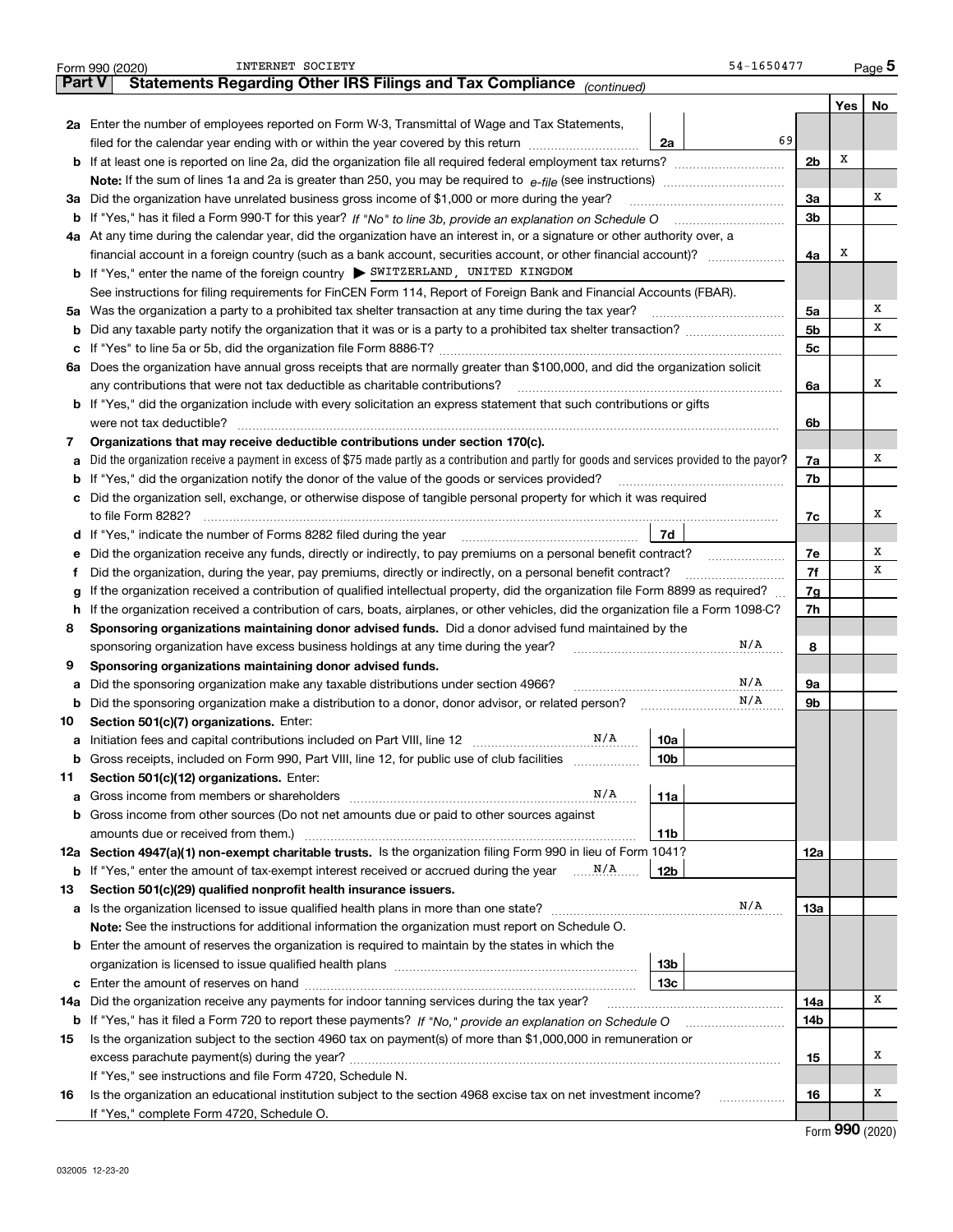|     | INTERNET SOCIETY<br>Form 990 (2020)                                                                                                                                                                                            |    | 54-1650477 |                 |     | Page $6$                |
|-----|--------------------------------------------------------------------------------------------------------------------------------------------------------------------------------------------------------------------------------|----|------------|-----------------|-----|-------------------------|
|     | <b>Part VI</b><br>Governance, Management, and Disclosure For each "Yes" response to lines 2 through 7b below, and for a "No" response                                                                                          |    |            |                 |     |                         |
|     | to line 8a, 8b, or 10b below, describe the circumstances, processes, or changes on Schedule O. See instructions.                                                                                                               |    |            |                 |     |                         |
|     | Check if Schedule O contains a response or note to any line in this Part VI                                                                                                                                                    |    |            |                 |     | $\overline{\mathbf{x}}$ |
|     | <b>Section A. Governing Body and Management</b>                                                                                                                                                                                |    |            |                 |     |                         |
|     |                                                                                                                                                                                                                                |    |            |                 | Yes | No                      |
|     | <b>1a</b> Enter the number of voting members of the governing body at the end of the tax year<br>.                                                                                                                             | 1a | 12         |                 |     |                         |
|     | If there are material differences in voting rights among members of the governing body, or if the governing                                                                                                                    |    |            |                 |     |                         |
|     | body delegated broad authority to an executive committee or similar committee, explain on Schedule O.                                                                                                                          |    |            |                 |     |                         |
|     | Enter the number of voting members included on line 1a, above, who are independent                                                                                                                                             |    | 12         |                 |     |                         |
|     |                                                                                                                                                                                                                                | 1b |            |                 |     |                         |
| 2   | Did any officer, director, trustee, or key employee have a family relationship or a business relationship with any other                                                                                                       |    |            |                 |     | х                       |
|     | officer, director, trustee, or key employee?                                                                                                                                                                                   |    |            | $\mathbf{2}$    |     |                         |
| 3   | Did the organization delegate control over management duties customarily performed by or under the direct supervision                                                                                                          |    |            |                 |     |                         |
|     | of officers, directors, trustees, or key employees to a management company or other person?                                                                                                                                    |    |            | 3               |     | х                       |
| 4   | Did the organization make any significant changes to its governing documents since the prior Form 990 was filed?                                                                                                               |    |            | 4               |     | X                       |
| 5   |                                                                                                                                                                                                                                |    |            | 5               |     | X                       |
| 6   | Did the organization have members or stockholders?                                                                                                                                                                             |    |            | 6               | X   |                         |
| 7a  | Did the organization have members, stockholders, or other persons who had the power to elect or appoint one or                                                                                                                 |    |            |                 |     |                         |
|     | more members of the governing body?                                                                                                                                                                                            |    |            | 7a              | х   |                         |
|     | <b>b</b> Are any governance decisions of the organization reserved to (or subject to approval by) members, stockholders, or                                                                                                    |    |            |                 |     |                         |
|     | persons other than the governing body?                                                                                                                                                                                         |    |            | 7b              |     | x                       |
| 8   | Did the organization contemporaneously document the meetings held or written actions undertaken during the year by the following:                                                                                              |    |            |                 |     |                         |
| a   | The governing body? [[11] matter and the contract of the contract of the contract of the contract of the contract of the contract of the contract of the contract of the contract of the contract of the contract of the contr |    |            | 8a              | x   |                         |
|     | Each committee with authority to act on behalf of the governing body?                                                                                                                                                          |    |            | 8b              | х   |                         |
| 9   | Is there any officer, director, trustee, or key employee listed in Part VII, Section A, who cannot be reached at the                                                                                                           |    |            |                 |     |                         |
|     |                                                                                                                                                                                                                                |    |            | 9               |     | x                       |
|     | Section B. Policies <sub>(This</sub> Section B requests information about policies not required by the Internal Revenue Code.)                                                                                                 |    |            |                 |     |                         |
|     |                                                                                                                                                                                                                                |    |            |                 | Yes | No                      |
|     | <b>10a</b> Did the organization have local chapters, branches, or affiliates? [110] Did the organization have local chapters, branches, or affiliates?                                                                         |    |            | <b>10a</b>      | х   |                         |
|     | <b>b</b> If "Yes," did the organization have written policies and procedures governing the activities of such chapters, affiliates,                                                                                            |    |            |                 |     |                         |
|     | and branches to ensure their operations are consistent with the organization's exempt purposes?                                                                                                                                |    |            | 10 <sub>b</sub> | Х   |                         |
|     | 11a Has the organization provided a complete copy of this Form 990 to all members of its governing body before filing the form?                                                                                                |    |            | 11a             | Х   |                         |
| b   | Describe in Schedule O the process, if any, used by the organization to review this Form 990.                                                                                                                                  |    |            |                 |     |                         |
| 12a |                                                                                                                                                                                                                                |    |            | 12a             | х   |                         |
| b   |                                                                                                                                                                                                                                |    |            | 12 <sub>b</sub> | х   |                         |
| с   | Did the organization regularly and consistently monitor and enforce compliance with the policy? If "Yes," describe                                                                                                             |    |            |                 |     |                         |
|     |                                                                                                                                                                                                                                |    |            | 12c             | x   |                         |
| 13  | Did the organization have a written whistleblower policy?                                                                                                                                                                      |    |            | 13              | x   |                         |
| 14  | Did the organization have a written document retention and destruction policy?                                                                                                                                                 |    |            | 14              | X   |                         |
|     | Did the process for determining compensation of the following persons include a review and approval by independent                                                                                                             |    |            |                 |     |                         |
| 15  | persons, comparability data, and contemporaneous substantiation of the deliberation and decision?                                                                                                                              |    |            |                 |     |                         |
|     | The organization's CEO, Executive Director, or top management official                                                                                                                                                         |    |            | 15a             | x   |                         |
| а   |                                                                                                                                                                                                                                |    |            |                 | х   |                         |
|     | Other officers or key employees of the organization                                                                                                                                                                            |    |            | 15b             |     |                         |
|     | If "Yes" to line 15a or 15b, describe the process in Schedule O (see instructions).                                                                                                                                            |    |            |                 |     |                         |
|     | 16a Did the organization invest in, contribute assets to, or participate in a joint venture or similar arrangement with a                                                                                                      |    |            |                 |     |                         |
|     | taxable entity during the year?                                                                                                                                                                                                |    |            | 16a             |     | Х                       |
|     | <b>b</b> If "Yes," did the organization follow a written policy or procedure requiring the organization to evaluate its participation                                                                                          |    |            |                 |     |                         |
|     | in joint venture arrangements under applicable federal tax law, and take steps to safeguard the organization's                                                                                                                 |    |            |                 |     |                         |
|     | exempt status with respect to such arrangements?                                                                                                                                                                               |    |            | 16b             |     |                         |
|     | <b>Section C. Disclosure</b>                                                                                                                                                                                                   |    |            |                 |     |                         |
| 17  | List the states with which a copy of this Form 990 is required to be filed SEE SCHEDULE O                                                                                                                                      |    |            |                 |     |                         |
| 18  | Section 6104 requires an organization to make its Forms 1023 (1024 or 1024-A, if applicable), 990, and 990-T (Section 501(c)(3)s only) available                                                                               |    |            |                 |     |                         |
|     | for public inspection. Indicate how you made these available. Check all that apply.                                                                                                                                            |    |            |                 |     |                         |
|     | $X$ Own website<br>$X$ Upon request<br>Another's website<br>Other (explain on Schedule O)                                                                                                                                      |    |            |                 |     |                         |
| 19  | Describe on Schedule O whether (and if so, how) the organization made its governing documents, conflict of interest policy, and financial                                                                                      |    |            |                 |     |                         |
|     | statements available to the public during the tax year.                                                                                                                                                                        |    |            |                 |     |                         |
| 20  | State the name, address, and telephone number of the person who possesses the organization's books and records                                                                                                                 |    |            |                 |     |                         |
|     | SAE PARK, ACTING CFO - (703) 439-2120                                                                                                                                                                                          |    |            |                 |     |                         |
|     | 20190<br>11710 PLAZA AMERICA DRIVE, NO. 400, RESTON, VA                                                                                                                                                                        |    |            |                 |     |                         |
|     |                                                                                                                                                                                                                                |    |            |                 |     |                         |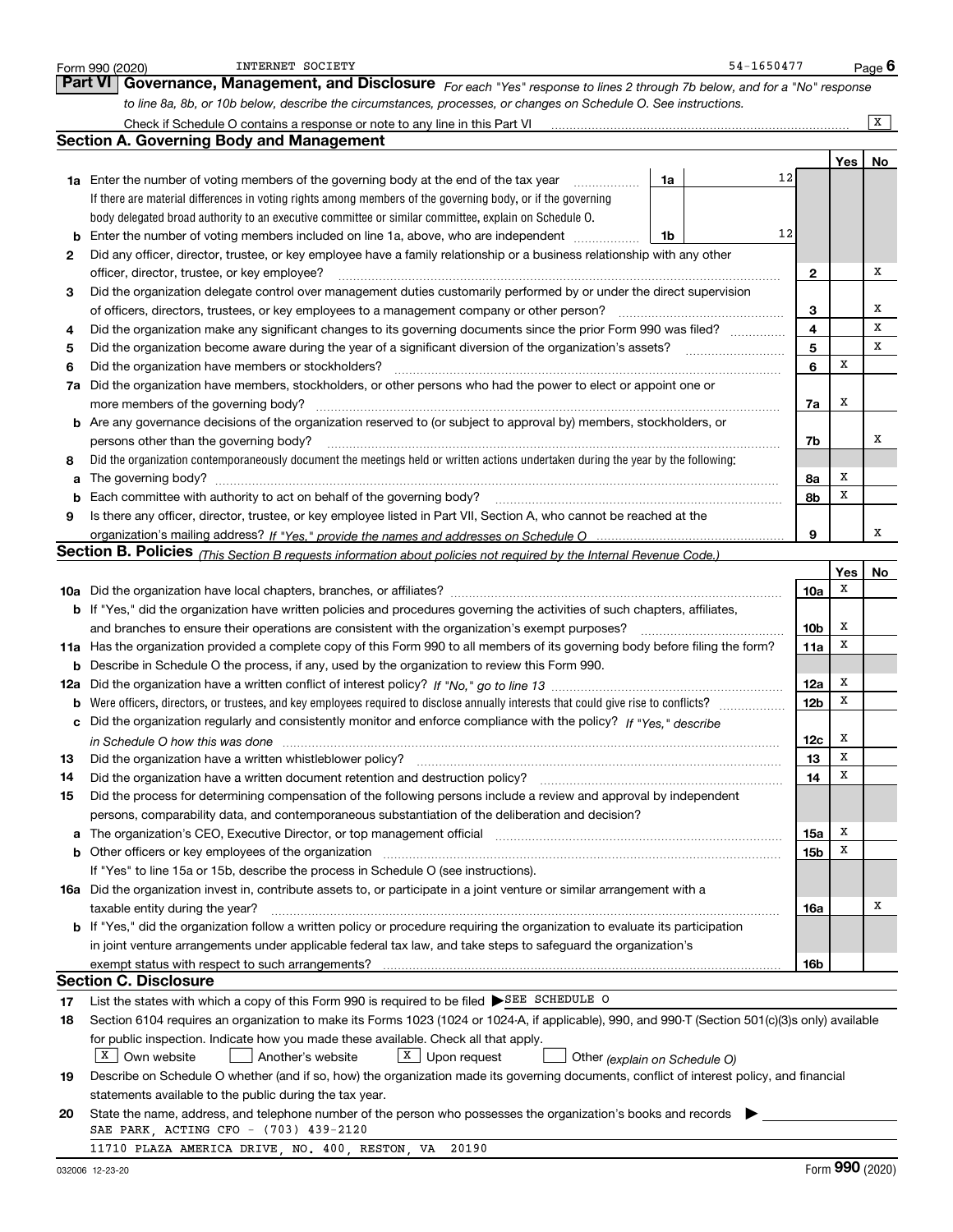| Form 990 (2020) | INTERNET SOCIETY                                                                                                                                           | 54-1650477 | Page |
|-----------------|------------------------------------------------------------------------------------------------------------------------------------------------------------|------------|------|
|                 | Part VII Compensation of Officers, Directors, Trustees, Key Employees, Highest Compensated                                                                 |            |      |
|                 | <b>Employees, and Independent Contractors</b>                                                                                                              |            |      |
|                 | Check if Schedule O contains a response or note to any line in this Part VII                                                                               |            |      |
|                 | Section A. Officers, Directors, Trustees, Key Employees, and Highest Compensated Employees                                                                 |            |      |
|                 | 1a Complete this table for all persons required to be listed. Report compensation for the calendar year ending with or within the organization's tax year. |            |      |

**•** List all of the organization's current officers, directors, trustees (whether individuals or organizations), regardless of amount of compensation. Enter -0- in columns (D), (E), and (F) if no compensation was paid.

 $\bullet$  List all of the organization's  $\,$ current key employees, if any. See instructions for definition of "key employee."

**•** List the organization's five current highest compensated employees (other than an officer, director, trustee, or key employee) who received reportable compensation (Box 5 of Form W-2 and/or Box 7 of Form 1099-MISC) of more than \$100,000 from the organization and any related organizations.

**•** List all of the organization's former officers, key employees, and highest compensated employees who received more than \$100,000 of reportable compensation from the organization and any related organizations.

**former directors or trustees**  ¥ List all of the organization's that received, in the capacity as a former director or trustee of the organization, more than \$10,000 of reportable compensation from the organization and any related organizations.

See instructions for the order in which to list the persons above.

Check this box if neither the organization nor any related organization compensated any current officer, director, or trustee.  $\mathcal{L}^{\text{max}}$ 

| (A)                                  | (C)<br>(B)               |                               |                       |          |              |                                                                  |        | (D)             | (E)             | (F)                         |
|--------------------------------------|--------------------------|-------------------------------|-----------------------|----------|--------------|------------------------------------------------------------------|--------|-----------------|-----------------|-----------------------------|
| Name and title                       | Average                  |                               |                       | Position |              | (do not check more than one                                      |        | Reportable      | Reportable      | Estimated                   |
|                                      | hours per                |                               |                       |          |              | box, unless person is both an<br>officer and a director/trustee) |        | compensation    | compensation    | amount of                   |
|                                      | week                     |                               |                       |          |              |                                                                  |        | from            | from related    | other                       |
|                                      | (list any                |                               |                       |          |              |                                                                  |        | the             | organizations   | compensation                |
|                                      | hours for                |                               |                       |          |              |                                                                  |        | organization    | (W-2/1099-MISC) | from the                    |
|                                      | related<br>organizations |                               |                       |          |              |                                                                  |        | (W-2/1099-MISC) |                 | organization<br>and related |
|                                      | below                    |                               |                       |          |              |                                                                  |        |                 |                 | organizations               |
|                                      | line)                    | ndividual trustee or director | Institutional trustee | Officer  | Key employee | Highest compensated<br>employee                                  | Former |                 |                 |                             |
| ANDREW SULLIVAN<br>(1)               | 40.00                    |                               |                       |          |              |                                                                  |        |                 |                 |                             |
| PRESIDENT & CEO                      | 5,00                     |                               |                       | X        |              |                                                                  |        | 419,909.        | 59,987.         | 54,928.                     |
| SANDRA SPECTOR<br>(2)                | 40.00                    |                               |                       |          |              |                                                                  |        |                 |                 |                             |
| CHIEF FINANCIAL OFFICER              | 5,00                     |                               |                       | x        |              |                                                                  |        | 316,881.        | 45,269.         | 79,746.                     |
| (3)<br>FREDERIC DONCK                | 40.00                    |                               |                       |          |              |                                                                  |        |                 |                 |                             |
| VP, EUROPE TILL 8/31/2020            |                          |                               |                       |          |              | x                                                                |        | 393,885.        | $\mathbf{0}$    | 0.                          |
| RINALIA ABDUL RAHIM<br>(4)           | 40.00                    |                               |                       |          |              |                                                                  |        |                 |                 |                             |
| SVP, STRATEGY, COMMUNICATIONS & ENGA |                          |                               |                       |          | X            |                                                                  |        | 330,813.        | $\mathbf{0}$    | 39,995.                     |
| TORAL COWIESON<br>(5)                | 40.00                    |                               |                       |          |              |                                                                  |        |                 |                 |                             |
| HEAD, STRAT. & IMPACT TILL 8/31/2020 |                          |                               |                       |          |              | X                                                                |        | 273,168.        | 0.              | 68,130.                     |
| SALLY WENTWORTH<br>(6)               | 40.00                    |                               |                       |          |              |                                                                  |        |                 |                 |                             |
| SVP<br>PROJECT STAFF                 |                          |                               |                       |          | X            |                                                                  |        | 262,663.        | 0.              | 58,668.                     |
| JAMES WOOD<br>(7)                    | 40.00                    |                               |                       |          |              |                                                                  |        |                 |                 |                             |
| HEAD OF CONTENT                      |                          |                               |                       |          |              | x                                                                |        | 273,424.        | $\mathbf{0}$ .  | 35,664.                     |
| CONSTANCE BOMMELAER DE LEUSSE<br>(8) | 40.00                    |                               |                       |          |              |                                                                  |        |                 |                 |                             |
| AREA VP, INSTITUTIONAL RELATION      |                          |                               |                       |          |              | X                                                                |        | 254,501.        | $\mathbf{0}$    | 25,586.                     |
| (9)<br>JANE COFFIN                   | 40.00                    |                               |                       |          |              |                                                                  |        |                 |                 |                             |
| INTERNET GROWTH<br>SVP.              |                          |                               |                       |          | X            |                                                                  |        | 226,504.        | $\mathbf{0}$ .  | 45,210.                     |
| (10) JOSEPH HALL                     | 40.00                    |                               |                       |          |              |                                                                  |        |                 |                 |                             |
| STRONG INTERNET<br>SVP.              |                          |                               |                       |          | X            |                                                                  |        | 213,026.        | $\mathbf{0}$    | 58,287.                     |
| (11) SEBASTIAN BELLAGAMBA            | 40.00                    |                               |                       |          |              |                                                                  |        |                 |                 |                             |
| VP , EXTERNAL ENGAGEMENT             |                          |                               |                       |          |              | x                                                                |        | 229,110.        | $\mathbf{0}$    | $\mathbf 0$ .               |
| (12) GONZALO CAMARILLO               | 16.00                    |                               |                       |          |              |                                                                  |        |                 |                 |                             |
| TRUSTEE/BOARD CHAIR                  | 4,00                     | X                             |                       | X        |              |                                                                  |        | 0.              | $\mathbf 0$     | 0.                          |
| (13) RICHARD BARNES                  | 16.00                    |                               |                       |          |              |                                                                  |        |                 |                 |                             |
| TRUSTEE/TREASURER                    | 4,00                     | X                             |                       | X        |              |                                                                  |        | 0.              | $\mathbf{0}$    | 0.                          |
| (14) JOHN LEVINE                     | 16.00                    |                               |                       |          |              |                                                                  |        |                 |                 |                             |
| TRUSTEE/SECRETARY                    | 4.00                     | Х                             |                       | X        |              |                                                                  |        | $\mathbf{0}$ .  | $\mathbf{0}$ .  | 0.                          |
| (15) GEORGE SADOWSKY                 | 2.50                     |                               |                       |          |              |                                                                  |        |                 |                 |                             |
| TRUSTEE                              | 0.42                     | X                             |                       |          |              |                                                                  |        | 0.              | $\mathbf{0}$ .  | $\mathbf 0$ .               |
| (16) GLENN MCKNIGHT                  | 3.50                     |                               |                       |          |              |                                                                  |        |                 |                 |                             |
| TRUSTEE TILL 7/31/2020               | 0.58                     | X                             |                       |          |              |                                                                  |        | 0.              | 0.              | 0.                          |
| (17) HANS PETER DITTLER              | 3,50                     |                               |                       |          |              |                                                                  |        |                 |                 |                             |
| TRUSTEE TILL 7/31/2020               | 0.58                     | X                             |                       |          |              |                                                                  |        | $\mathbf{0}$ .  | 0.              | 0.                          |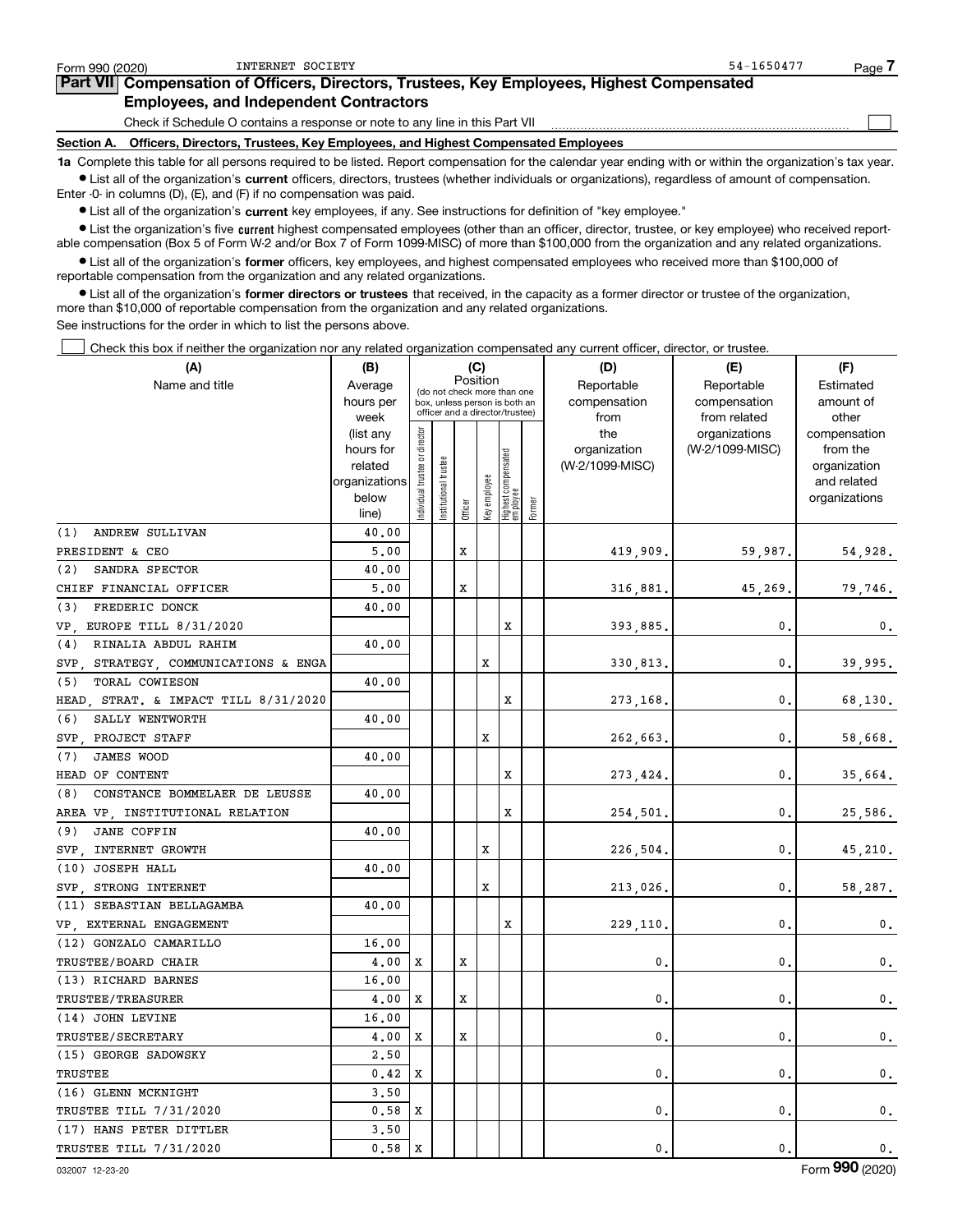| INTERNET SOCIETY<br>Form 990 (2020)                                                                                                          |                   |                                |                        |         |                                 |                                   |        |                                | 54-1650477                       |                |                     |                          | Page 8          |
|----------------------------------------------------------------------------------------------------------------------------------------------|-------------------|--------------------------------|------------------------|---------|---------------------------------|-----------------------------------|--------|--------------------------------|----------------------------------|----------------|---------------------|--------------------------|-----------------|
| <b>Part VII</b><br>Section A. Officers, Directors, Trustees, Key Employees, and Highest Compensated Employees (continued)                    |                   |                                |                        |         |                                 |                                   |        |                                |                                  |                |                     |                          |                 |
| (A)                                                                                                                                          | (B)               |                                |                        |         | (C)                             |                                   |        | (D)                            | (E)                              |                |                     | (F)                      |                 |
| Name and title                                                                                                                               | Average           |                                |                        |         | Position                        | (do not check more than one       |        | Reportable                     | Reportable                       |                |                     | Estimated                |                 |
|                                                                                                                                              | hours per         |                                |                        |         |                                 | box, unless person is both an     |        | compensation                   | compensation                     |                |                     | amount of                |                 |
|                                                                                                                                              | week<br>(list any |                                |                        |         | officer and a director/trustee) |                                   |        | from                           | from related                     |                |                     | other                    |                 |
|                                                                                                                                              | hours for         |                                |                        |         |                                 |                                   |        | the<br>organization            | organizations<br>(W-2/1099-MISC) |                |                     | compensation<br>from the |                 |
|                                                                                                                                              | related           |                                |                        |         |                                 |                                   |        | (W-2/1099-MISC)                |                                  |                |                     | organization             |                 |
|                                                                                                                                              | organizations     |                                |                        |         |                                 |                                   |        |                                |                                  |                |                     | and related              |                 |
|                                                                                                                                              | below             | Individual trustee or director | In stitutional trustee |         | key employee                    |                                   |        |                                |                                  |                |                     | organizations            |                 |
|                                                                                                                                              | line)             |                                |                        | Officer |                                 | Highest compensated<br>  employee | Former |                                |                                  |                |                     |                          |                 |
| (18) HEATHER WEST                                                                                                                            | 2,50              |                                |                        |         |                                 |                                   |        |                                |                                  |                |                     |                          |                 |
| TRUSTEE                                                                                                                                      | 0.42              | X                              |                        |         |                                 |                                   |        | 0.                             |                                  | 0.             |                     |                          | 0.              |
| (19) HIROSHI ESAKI                                                                                                                           | 3.50              |                                |                        |         |                                 |                                   |        |                                |                                  |                |                     |                          |                 |
| TRUSTEE TILL 7/31/2020                                                                                                                       | 0.58              | X                              |                        |         |                                 |                                   |        | 0.                             |                                  | $\mathbf{0}$ . |                     |                          | $\mathbf 0$ .   |
| (20) LAURA THOMSON                                                                                                                           | 2.50              |                                |                        |         |                                 |                                   |        |                                |                                  |                |                     |                          |                 |
| TRUSTEE                                                                                                                                      | 0.42              | X                              |                        |         |                                 |                                   |        | 0.                             |                                  | $\mathbf{0}$ . |                     |                          | $\mathbf 0$ .   |
| (21) NDEYE MAIMOUNA DIOP                                                                                                                     | 2.50              |                                |                        |         |                                 |                                   |        |                                |                                  |                |                     |                          |                 |
| TRUSTEE                                                                                                                                      | 0.42              | X                              |                        |         |                                 |                                   |        | 0.                             |                                  | $\mathbf{0}$ . |                     |                          | $\mathbf 0$ .   |
| (22) MIKE GODWIN                                                                                                                             | 6.00              |                                |                        |         |                                 |                                   |        |                                |                                  |                |                     |                          |                 |
| TRUSTEE                                                                                                                                      | 1,00              | X                              |                        |         |                                 |                                   |        | 0.                             |                                  | $\mathbf{0}$ . |                     |                          | $\mathfrak o$ . |
| (23) OLGA CAVALLI                                                                                                                            | 6.00              |                                |                        |         |                                 |                                   |        |                                |                                  | $\mathbf{0}$ . |                     |                          |                 |
| TRUSTEE<br>(24) ROBERT PEPPER                                                                                                                | 1,00<br>6.00      | X                              |                        |         |                                 |                                   |        | 0.                             |                                  |                |                     |                          | $\mathbf 0$ .   |
| TRUSTEE                                                                                                                                      | 1,00              | X                              |                        |         |                                 |                                   |        | 0.                             |                                  | $\mathbf{0}$ . |                     |                          | $\mathbf 0$ .   |
| (25) SEAN TURNER                                                                                                                             | 3.50              |                                |                        |         |                                 |                                   |        |                                |                                  |                |                     |                          |                 |
| <b>TRUSTEE TILL 7/31/2020</b>                                                                                                                | 0.58              | х                              |                        |         |                                 |                                   |        | 0.                             |                                  | $\mathbf{0}$ . |                     |                          | 0.              |
| (26) TED HARDIE                                                                                                                              | 2.50              |                                |                        |         |                                 |                                   |        |                                |                                  |                |                     |                          |                 |
| TRUSTEE                                                                                                                                      | 0.42              | x                              |                        |         |                                 |                                   |        | 0.                             |                                  | 0.             |                     |                          | 0.              |
| 1b Subtotal                                                                                                                                  |                   |                                |                        |         |                                 |                                   |        | 3,193,884.                     | 105,256.                         |                |                     |                          | 466,214.        |
|                                                                                                                                              |                   |                                |                        |         |                                 |                                   |        | $\mathbf 0$ .                  |                                  | $\mathbf{0}$ . |                     |                          | $\mathbf{0}$ .  |
|                                                                                                                                              |                   |                                |                        |         |                                 |                                   |        | 3,193,884.                     | 105,256.                         |                |                     |                          | 466,214.        |
| Total number of individuals (including but not limited to those listed above) who received more than \$100,000 of reportable<br>$\mathbf{2}$ |                   |                                |                        |         |                                 |                                   |        |                                |                                  |                |                     |                          |                 |
| compensation from the organization $\blacktriangleright$                                                                                     |                   |                                |                        |         |                                 |                                   |        |                                |                                  |                |                     |                          | 74              |
|                                                                                                                                              |                   |                                |                        |         |                                 |                                   |        |                                |                                  |                |                     | Yes                      | No              |
| Did the organization list any former officer, director, trustee, key employee, or highest compensated employee on<br>3                       |                   |                                |                        |         |                                 |                                   |        |                                |                                  |                |                     |                          |                 |
|                                                                                                                                              |                   |                                |                        |         |                                 |                                   |        |                                |                                  |                | 3                   |                          | х               |
| For any individual listed on line 1a, is the sum of reportable compensation and other compensation from the organization<br>4                |                   |                                |                        |         |                                 |                                   |        |                                |                                  |                |                     |                          |                 |
|                                                                                                                                              |                   |                                |                        |         |                                 |                                   |        |                                |                                  |                | 4                   | X                        |                 |
| Did any person listed on line 1a receive or accrue compensation from any unrelated organization or individual for services<br>5              |                   |                                |                        |         |                                 |                                   |        |                                |                                  |                |                     |                          |                 |
|                                                                                                                                              |                   |                                |                        |         |                                 |                                   |        |                                |                                  |                | 5                   |                          | X               |
| <b>Section B. Independent Contractors</b>                                                                                                    |                   |                                |                        |         |                                 |                                   |        |                                |                                  |                |                     |                          |                 |
| Complete this table for your five highest compensated independent contractors that received more than \$100,000 of compensation from<br>1    |                   |                                |                        |         |                                 |                                   |        |                                |                                  |                |                     |                          |                 |
| the organization. Report compensation for the calendar year ending with or within the organization's tax year.                               |                   |                                |                        |         |                                 |                                   |        |                                |                                  |                |                     |                          |                 |
| (A)<br>Name and business address                                                                                                             |                   |                                |                        |         |                                 |                                   |        | (B)<br>Description of services |                                  |                | (C)<br>Compensation |                          |                 |
| ASSOCIATION MANAGEMENT SOLUTIONS                                                                                                             |                   |                                |                        |         |                                 |                                   |        |                                |                                  |                |                     |                          |                 |
| 5177 BRANDIN COURT, FREMONT, CA 94538                                                                                                        |                   |                                |                        |         |                                 |                                   |        | SECRETARY SERVICES             |                                  |                |                     |                          | 3,903,448.      |
| MORGAN LEWIS AND BOCKIUS LLP                                                                                                                 |                   |                                |                        |         |                                 |                                   |        |                                |                                  |                |                     |                          |                 |
| 1701 MARKET STREET, PHILADELPHIA, PA 19103                                                                                                   |                   |                                |                        |         |                                 |                                   |        | LEGAL                          |                                  |                |                     |                          | 898,791.        |
| ANDREW F SHEA DBA JACKSON STREET PARTNERS L                                                                                                  |                   |                                |                        |         |                                 |                                   |        |                                |                                  |                |                     |                          |                 |
| 4800 HAMPDEN LANE #200, BETHESDA, MD 20814                                                                                                   |                   |                                |                        |         |                                 |                                   |        | CONSULTING                     |                                  |                |                     |                          | 767,027.        |
| PROSKAUER ROSE LLP                                                                                                                           |                   |                                |                        |         |                                 |                                   |        |                                |                                  |                |                     |                          |                 |
| 11 TIMES SQUARE, NEW YORK, NY 10036                                                                                                          |                   |                                |                        |         |                                 |                                   |        | LEGAL                          |                                  |                |                     |                          | 680,739.        |
| GLOBALIZATION PARTNERS INC, 256 FRANKLIN                                                                                                     |                   |                                |                        |         |                                 |                                   |        |                                |                                  |                |                     |                          |                 |
| STREET, SUITE 502, BOSTON, MA 02110                                                                                                          |                   |                                |                        |         |                                 |                                   |        | BUSINESS ADMIN SERVICES        |                                  |                |                     |                          | 362,984.        |
| 2 Total number of independent contractors (including but not limited to those listed above) who received more than                           |                   |                                |                        |         |                                 |                                   |        |                                |                                  |                |                     |                          |                 |
| \$100,000 of compensation from the organization                                                                                              |                   |                                |                        |         | 18                              |                                   |        |                                |                                  |                |                     |                          |                 |

SEE PART VII, SECTION A CONTINUATION SHEETS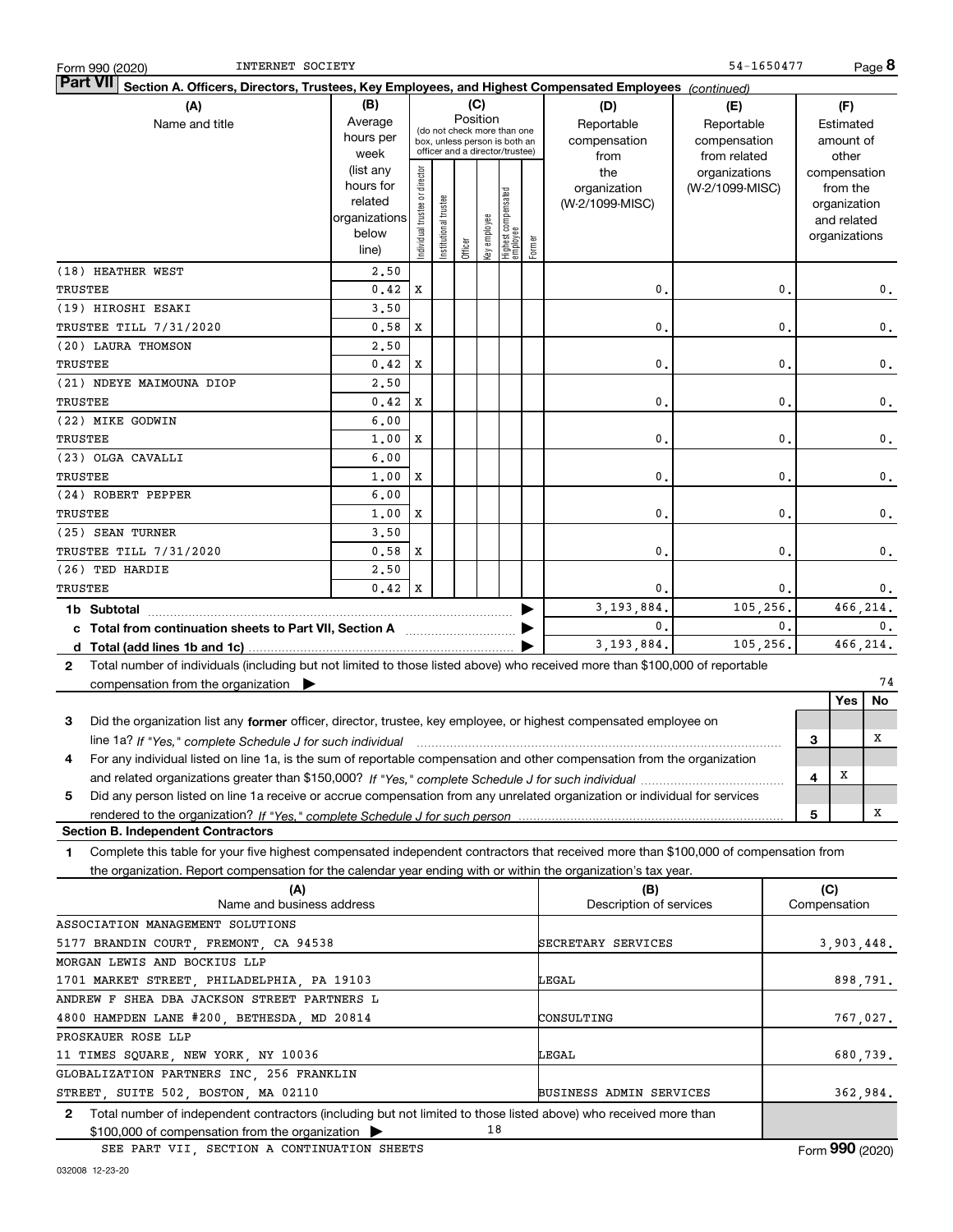| INTERNET SOCIETY<br>Form 990                                                                                              |                   |                                |                       |         |                        |                              |        |                     | 54-1650477                       |                          |
|---------------------------------------------------------------------------------------------------------------------------|-------------------|--------------------------------|-----------------------|---------|------------------------|------------------------------|--------|---------------------|----------------------------------|--------------------------|
| <b>Part VII</b><br>Section A. Officers, Directors, Trustees, Key Employees, and Highest Compensated Employees (continued) |                   |                                |                       |         |                        |                              |        |                     |                                  |                          |
| (A)                                                                                                                       | (B)               | (C)                            |                       |         |                        |                              |        | (D)                 | (E)                              | (F)                      |
| Name and title                                                                                                            | Average           |                                |                       |         | Position               |                              |        | Reportable          | Reportable                       | Estimated                |
|                                                                                                                           | hours             |                                |                       |         | (check all that apply) |                              |        | compensation        | compensation                     | amount of                |
|                                                                                                                           | per               |                                |                       |         |                        |                              |        | from                | from related                     | other                    |
|                                                                                                                           | week<br>(list any |                                |                       |         |                        | Highest compensated employee |        | the<br>organization | organizations<br>(W-2/1099-MISC) | compensation<br>from the |
|                                                                                                                           | hours for         | Individual trustee or director |                       |         |                        |                              |        | (W-2/1099-MISC)     |                                  | organization             |
|                                                                                                                           | related           |                                |                       |         |                        |                              |        |                     |                                  | and related              |
|                                                                                                                           | organizations     |                                |                       |         |                        |                              |        |                     |                                  | organizations            |
|                                                                                                                           | below             |                                | Institutional trustee | Officer | Key employee           |                              | Former |                     |                                  |                          |
|                                                                                                                           | line)             |                                |                       |         |                        |                              |        |                     |                                  |                          |
| (27) WALID AL-SAQAF                                                                                                       | $\bf 6.00$        |                                |                       |         |                        |                              |        |                     |                                  |                          |
| TRUSTEE                                                                                                                   | 1,00              | $\mathbf X$                    |                       |         |                        |                              |        | $\mathbf{0}$ .      | $\mathfrak o$ .                  | $\mathbf 0$ .            |
| (28) MIEKE VAN HEESEWIJK                                                                                                  | 2,50              |                                |                       |         |                        |                              |        |                     |                                  |                          |
| TRUSTEE TILL 7/26/2020                                                                                                    | 0.42              | $\mathbf X$                    |                       |         |                        |                              |        | $\mathfrak o$ .     | $\mathfrak o$ .                  | $\mathbf 0$ .            |
|                                                                                                                           |                   |                                |                       |         |                        |                              |        |                     |                                  |                          |
|                                                                                                                           |                   |                                |                       |         |                        |                              |        |                     |                                  |                          |
|                                                                                                                           |                   |                                |                       |         |                        |                              |        |                     |                                  |                          |
|                                                                                                                           |                   |                                |                       |         |                        |                              |        |                     |                                  |                          |
|                                                                                                                           |                   |                                |                       |         |                        |                              |        |                     |                                  |                          |
|                                                                                                                           |                   |                                |                       |         |                        |                              |        |                     |                                  |                          |
|                                                                                                                           |                   |                                |                       |         |                        |                              |        |                     |                                  |                          |
|                                                                                                                           |                   |                                |                       |         |                        |                              |        |                     |                                  |                          |
|                                                                                                                           |                   |                                |                       |         |                        |                              |        |                     |                                  |                          |
|                                                                                                                           |                   |                                |                       |         |                        |                              |        |                     |                                  |                          |
|                                                                                                                           |                   |                                |                       |         |                        |                              |        |                     |                                  |                          |
|                                                                                                                           |                   |                                |                       |         |                        |                              |        |                     |                                  |                          |
|                                                                                                                           |                   |                                |                       |         |                        |                              |        |                     |                                  |                          |
|                                                                                                                           |                   |                                |                       |         |                        |                              |        |                     |                                  |                          |
|                                                                                                                           |                   |                                |                       |         |                        |                              |        |                     |                                  |                          |
|                                                                                                                           |                   |                                |                       |         |                        |                              |        |                     |                                  |                          |
|                                                                                                                           |                   |                                |                       |         |                        |                              |        |                     |                                  |                          |
|                                                                                                                           |                   |                                |                       |         |                        |                              |        |                     |                                  |                          |
|                                                                                                                           |                   |                                |                       |         |                        |                              |        |                     |                                  |                          |
|                                                                                                                           |                   |                                |                       |         |                        |                              |        |                     |                                  |                          |
|                                                                                                                           |                   |                                |                       |         |                        |                              |        |                     |                                  |                          |
|                                                                                                                           |                   |                                |                       |         |                        |                              |        |                     |                                  |                          |
|                                                                                                                           |                   |                                |                       |         |                        |                              |        |                     |                                  |                          |
|                                                                                                                           |                   |                                |                       |         |                        |                              |        |                     |                                  |                          |
|                                                                                                                           |                   |                                |                       |         |                        |                              |        |                     |                                  |                          |
|                                                                                                                           |                   |                                |                       |         |                        |                              |        |                     |                                  |                          |
|                                                                                                                           |                   |                                |                       |         |                        |                              |        |                     |                                  |                          |
|                                                                                                                           |                   |                                |                       |         |                        |                              |        |                     |                                  |                          |
|                                                                                                                           |                   |                                |                       |         |                        |                              |        |                     |                                  |                          |
|                                                                                                                           |                   |                                |                       |         |                        |                              |        |                     |                                  |                          |
|                                                                                                                           |                   |                                |                       |         |                        |                              |        |                     |                                  |                          |
|                                                                                                                           |                   |                                |                       |         |                        |                              |        |                     |                                  |                          |
|                                                                                                                           |                   |                                |                       |         |                        |                              |        |                     |                                  |                          |
|                                                                                                                           |                   |                                |                       |         |                        |                              |        |                     |                                  |                          |
|                                                                                                                           |                   |                                |                       |         |                        |                              |        |                     |                                  |                          |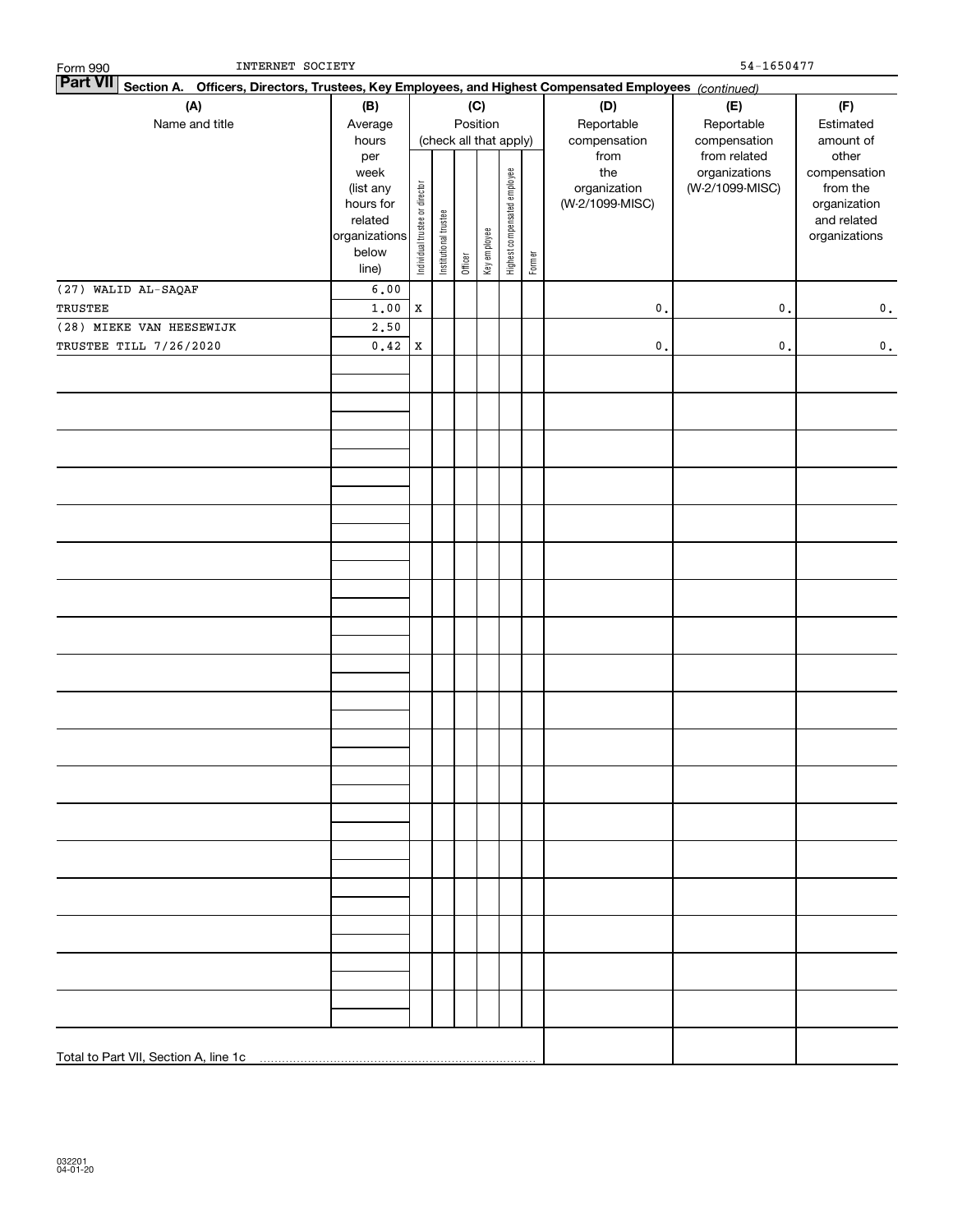|                                                           |                  |         | Form 990 (2020)                                                               |          | INTERNET SOCIETY |                 |                                |                      |                                              | 54-1650477                                         | Page 9                                                          |
|-----------------------------------------------------------|------------------|---------|-------------------------------------------------------------------------------|----------|------------------|-----------------|--------------------------------|----------------------|----------------------------------------------|----------------------------------------------------|-----------------------------------------------------------------|
|                                                           | <b>Part VIII</b> |         | <b>Statement of Revenue</b>                                                   |          |                  |                 |                                |                      |                                              |                                                    |                                                                 |
|                                                           |                  |         | Check if Schedule O contains a response or note to any line in this Part VIII |          |                  |                 |                                |                      |                                              |                                                    |                                                                 |
|                                                           |                  |         |                                                                               |          |                  |                 |                                | (A)<br>Total revenue | (B)<br>Related or exempt<br>function revenue | $\overline{(C)}$<br>Unrelated<br>lbusiness revenue | (D)<br>Revenue excluded<br>from tax under<br>sections 512 - 514 |
|                                                           |                  |         | 1 a Federated campaigns                                                       |          |                  | 1a              |                                |                      |                                              |                                                    |                                                                 |
|                                                           |                  |         | <b>b</b> Membership dues<br>$\ldots \ldots \ldots \ldots \ldots$              |          |                  | 1 <sub>b</sub>  | 1,015,250.                     |                      |                                              |                                                    |                                                                 |
| Contributions, Gifts, Grants<br>and Other Similar Amounts |                  |         | c Fundraising events                                                          |          |                  | 1 <sub>c</sub>  |                                |                      |                                              |                                                    |                                                                 |
|                                                           |                  |         | d Related organizations                                                       |          |                  | 1 <sub>d</sub>  | 48, 358, 569.                  |                      |                                              |                                                    |                                                                 |
|                                                           |                  | е       | Government grants (contributions)                                             |          |                  | 1e              |                                |                      |                                              |                                                    |                                                                 |
|                                                           |                  |         | f All other contributions, gifts, grants, and                                 |          |                  |                 |                                |                      |                                              |                                                    |                                                                 |
|                                                           |                  |         | similar amounts not included above                                            |          |                  | 1f              | 3, 104, 893.                   |                      |                                              |                                                    |                                                                 |
|                                                           |                  | g       | Noncash contributions included in lines 1a-1f                                 |          |                  | $1g$ \$         |                                |                      |                                              |                                                    |                                                                 |
|                                                           |                  |         |                                                                               |          |                  |                 |                                | 52, 478, 712.        |                                              |                                                    |                                                                 |
|                                                           |                  |         |                                                                               |          |                  |                 | <b>Business Code</b><br>541900 |                      |                                              |                                                    |                                                                 |
| Program Service<br>Revenue                                | 2а               |         | COMMUNITY NETWORKS<br><b>IETF CONFERENCE REVENU</b>                           |          |                  |                 | 541900                         | 574,960.<br>431,326. | 574,960.<br>431,326.                         |                                                    |                                                                 |
|                                                           |                  | b<br>C. | NDSS CONFERENCE REVENU                                                        |          |                  |                 | 541900                         | 348,308.             | 348,308.                                     |                                                    |                                                                 |
|                                                           |                  |         |                                                                               |          |                  |                 |                                |                      |                                              |                                                    |                                                                 |
|                                                           |                  | d<br>е  |                                                                               |          |                  |                 |                                |                      |                                              |                                                    |                                                                 |
|                                                           |                  | f       | All other program service revenue                                             |          |                  |                 |                                |                      |                                              |                                                    |                                                                 |
|                                                           |                  |         |                                                                               |          |                  |                 |                                | 1,354,594.           |                                              |                                                    |                                                                 |
|                                                           | 3                |         | Investment income (including dividends, interest, and                         |          |                  |                 |                                |                      |                                              |                                                    |                                                                 |
|                                                           |                  |         |                                                                               |          |                  |                 |                                | 1,103,251.           |                                              |                                                    | 1,103,251.                                                      |
|                                                           | 4                |         | Income from investment of tax-exempt bond proceeds                            |          |                  |                 |                                |                      |                                              |                                                    |                                                                 |
|                                                           | 5                |         |                                                                               |          |                  |                 |                                |                      |                                              |                                                    |                                                                 |
|                                                           |                  |         |                                                                               |          |                  | (i) Real        | (ii) Personal                  |                      |                                              |                                                    |                                                                 |
|                                                           |                  |         | 6 a Gross rents                                                               | 6a       |                  | 340,757.        |                                |                      |                                              |                                                    |                                                                 |
|                                                           |                  |         | <b>b</b> Less: rental expenses                                                | 6b       |                  | 340,757.        |                                |                      |                                              |                                                    |                                                                 |
|                                                           |                  | с       | Rental income or (loss)                                                       | 6c       |                  | $\mathbf{0}$ .  |                                |                      |                                              |                                                    |                                                                 |
|                                                           |                  |         | d Net rental income or (loss)                                                 |          |                  |                 |                                | 0.                   |                                              |                                                    |                                                                 |
|                                                           |                  |         | 7 a Gross amount from sales of                                                |          |                  | (i) Securities  | (ii) Other                     |                      |                                              |                                                    |                                                                 |
|                                                           |                  |         | assets other than inventory                                                   | 7a       |                  | 126,148.        |                                |                      |                                              |                                                    |                                                                 |
|                                                           |                  |         | <b>b</b> Less: cost or other basis                                            |          |                  | 0.              | 3,282.                         |                      |                                              |                                                    |                                                                 |
| evenue                                                    |                  |         | and sales expenses<br>c Gain or (loss)                                        | 7b<br>7c |                  | 126,148.        | $-3, 282.$                     |                      |                                              |                                                    |                                                                 |
|                                                           |                  |         |                                                                               |          |                  |                 |                                | 122,866.             |                                              |                                                    | 122,866.                                                        |
| œ                                                         |                  |         | 8 a Gross income from fundraising events (not                                 |          |                  |                 |                                |                      |                                              |                                                    |                                                                 |
| Other                                                     |                  |         |                                                                               |          |                  |                 |                                |                      |                                              |                                                    |                                                                 |
|                                                           |                  |         | contributions reported on line 1c). See                                       |          |                  |                 |                                |                      |                                              |                                                    |                                                                 |
|                                                           |                  |         |                                                                               |          |                  | 8a              |                                |                      |                                              |                                                    |                                                                 |
|                                                           |                  |         |                                                                               |          |                  | 8 <sub>b</sub>  |                                |                      |                                              |                                                    |                                                                 |
|                                                           |                  |         | c Net income or (loss) from fundraising events                                |          |                  |                 |                                |                      |                                              |                                                    |                                                                 |
|                                                           |                  |         | 9 a Gross income from gaming activities. See                                  |          |                  |                 |                                |                      |                                              |                                                    |                                                                 |
|                                                           |                  |         |                                                                               |          |                  | 9а              |                                |                      |                                              |                                                    |                                                                 |
|                                                           |                  |         | <b>b</b> Less: direct expenses <b>manually</b>                                |          |                  | 9 <sub>b</sub>  |                                |                      |                                              |                                                    |                                                                 |
|                                                           |                  |         | c Net income or (loss) from gaming activities                                 |          |                  |                 | .                              |                      |                                              |                                                    |                                                                 |
|                                                           |                  |         | 10 a Gross sales of inventory, less returns                                   |          |                  |                 |                                |                      |                                              |                                                    |                                                                 |
|                                                           |                  |         |                                                                               |          |                  | 10a             |                                |                      |                                              |                                                    |                                                                 |
|                                                           |                  |         | <b>b</b> Less: cost of goods sold                                             |          |                  | 10 <sub>b</sub> |                                |                      |                                              |                                                    |                                                                 |
|                                                           |                  |         | c Net income or (loss) from sales of inventory                                |          |                  |                 | <b>Business Code</b>           |                      |                                              |                                                    |                                                                 |
|                                                           |                  |         | 11 a OTHER REVENUE                                                            |          |                  |                 | 900099                         | 58,751.              |                                              |                                                    | 58,751.                                                         |
|                                                           |                  |         |                                                                               |          |                  |                 |                                |                      |                                              |                                                    |                                                                 |
| <u>kevenue</u>                                            |                  | b<br>с  |                                                                               |          |                  |                 |                                |                      |                                              |                                                    |                                                                 |
| Miscellaneous                                             |                  |         |                                                                               |          |                  |                 |                                |                      |                                              |                                                    |                                                                 |
|                                                           |                  |         |                                                                               |          |                  |                 | ▶                              | 58,751.              |                                              |                                                    |                                                                 |
|                                                           | 12               |         |                                                                               |          |                  |                 | ▶                              | 55, 118, 174.        | 1,354,594.                                   | 0.                                                 | 1,284,868.                                                      |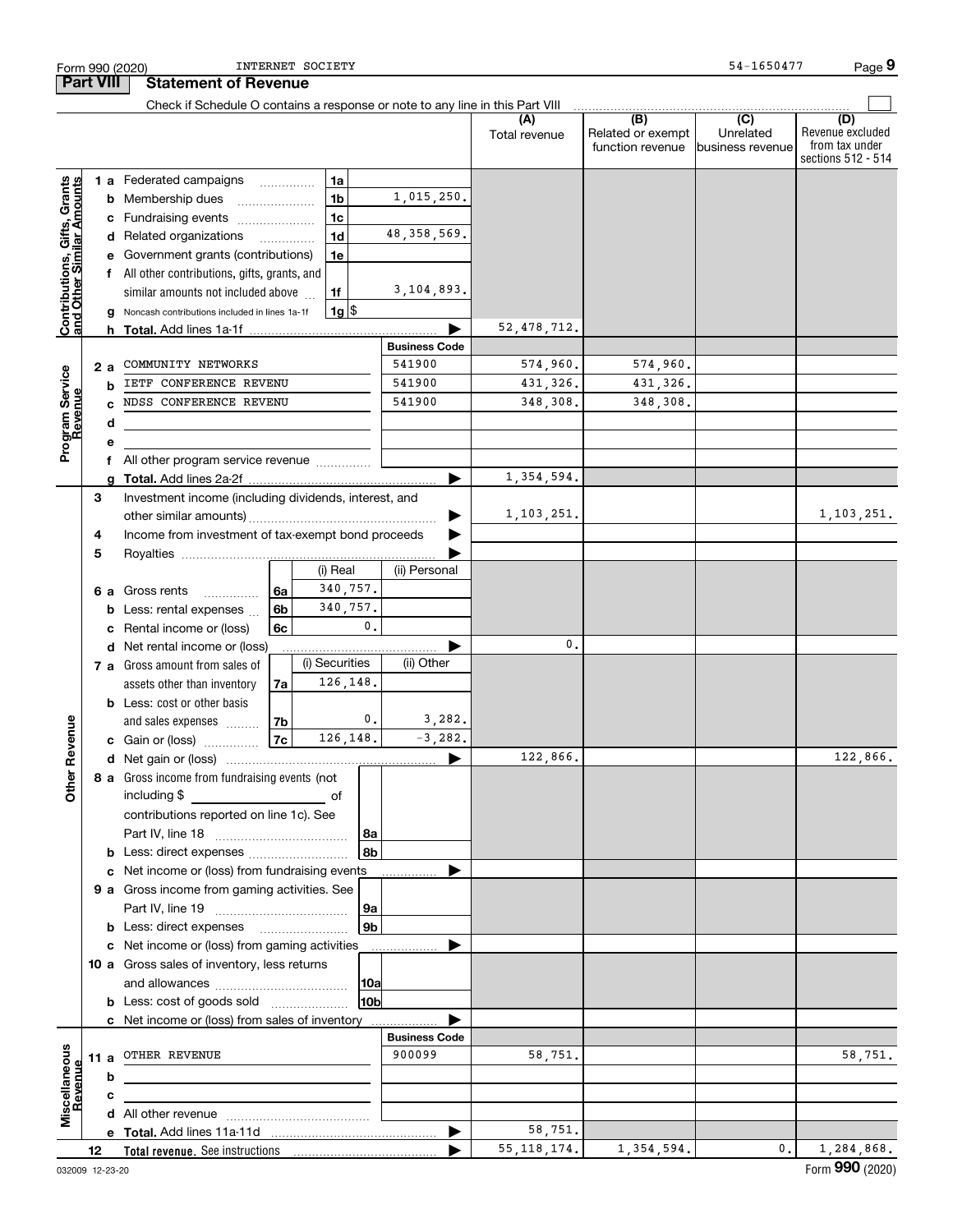$\overline{1}$ 

## *Section 501(c)(3) and 501(c)(4) organizations must complete all columns. All other organizations must complete column (A).* **Part IX Statement of Functional Expenses**

|              | Check if Schedule O contains a response or note to any line in this Part IX                              |                       |                                    |                                           | x                              |
|--------------|----------------------------------------------------------------------------------------------------------|-----------------------|------------------------------------|-------------------------------------------|--------------------------------|
|              | Do not include amounts reported on lines 6b,<br>7b, 8b, 9b, and 10b of Part VIII.                        | (A)<br>Total expenses | (B)<br>Program service<br>expenses | (C)<br>Management and<br>general expenses | (D)<br>Fundraising<br>expenses |
| 1            | Grants and other assistance to domestic organizations                                                    |                       |                                    |                                           |                                |
|              | and domestic governments. See Part IV, line 21<br>$\dddotsc$                                             | 1,700,995.            | 1,700,995.                         |                                           |                                |
| $\mathbf{2}$ | Grants and other assistance to domestic                                                                  |                       |                                    |                                           |                                |
|              | individuals. See Part IV, line 22                                                                        | 21,651.               | 21,651.                            |                                           |                                |
| 3            | Grants and other assistance to foreign                                                                   |                       |                                    |                                           |                                |
|              | organizations, foreign governments, and foreign                                                          |                       |                                    |                                           |                                |
|              | individuals. See Part IV, lines 15 and 16                                                                | 2, 217, 574.          | 2, 217, 574.                       |                                           |                                |
| 4            | Benefits paid to or for members                                                                          |                       |                                    |                                           |                                |
| 5            | Compensation of current officers, directors,                                                             |                       |                                    |                                           |                                |
|              | trustees, and key employees                                                                              | 1,875,052.            | 1,196,446.                         | 663,607.                                  | 14,999.                        |
| 6            | Compensation not included above to disqualified                                                          |                       |                                    |                                           |                                |
|              | persons (as defined under section 4958(f)(1)) and                                                        |                       |                                    |                                           |                                |
|              | persons described in section 4958(c)(3)(B)                                                               |                       |                                    |                                           |                                |
| 7            | Other salaries and wages                                                                                 | 15,583,383.           | 9,943,553.                         | 5, 515, 175.                              | 124,655.                       |
| 8            | Pension plan accruals and contributions (include                                                         |                       |                                    |                                           |                                |
|              | section 401(k) and 403(b) employer contributions)                                                        | 1,883,161.            | 1,201,620.                         | 666,477.                                  | 15,064.                        |
| 9            |                                                                                                          | 1,529,477.            | 975,939.                           | 541,303.                                  | 12,235.                        |
| 10           |                                                                                                          | 1,341,484.            | 855,983.                           | 474,770.                                  | 10,731.                        |
| 11           | Fees for services (nonemployees):                                                                        |                       |                                    |                                           |                                |
| a            |                                                                                                          |                       |                                    |                                           |                                |
| b            |                                                                                                          | 1,700,408.            |                                    | 1,700,408.                                |                                |
|              |                                                                                                          | 236,914.              |                                    | 236,914.                                  |                                |
| d            |                                                                                                          |                       |                                    |                                           |                                |
| e            | Professional fundraising services. See Part IV, line 17                                                  |                       |                                    |                                           |                                |
| f            | Investment management fees                                                                               | 104,853.              |                                    | 104,853.                                  |                                |
| $\mathbf{q}$ | Other. (If line 11g amount exceeds 10% of line 25,                                                       |                       |                                    |                                           |                                |
|              | column (A) amount, list line 11g expenses on Sch O.)                                                     | 11,058,923.           | 4,661,455.                         | 6,356,789.                                | 40,679.                        |
| 12           |                                                                                                          | 764,619.              | 228,509.                           | 518,938.                                  | 17, 172.                       |
| 13           |                                                                                                          | 364,222.              | 90,995.                            | 272,480.                                  | 747.                           |
| 14           |                                                                                                          | 1,917,100.            | 483,675.                           | 1,433,362.                                | 63.                            |
| 15           |                                                                                                          | 265.758.              |                                    |                                           |                                |
| 16           |                                                                                                          | 271,810.              | 168,262.<br>186,645.               | 95,272.<br>83,297.                        | 2,224.<br>1,868.               |
| 17           |                                                                                                          |                       |                                    |                                           |                                |
| 18           | Payments of travel or entertainment expenses                                                             |                       |                                    |                                           |                                |
|              | for any federal, state, or local public officials                                                        | 734,153.              | 689,084.                           | 43,821.                                   | 1,248.                         |
| 19<br>20     | Conferences, conventions, and meetings<br>Interest                                                       |                       |                                    |                                           |                                |
| 21           |                                                                                                          |                       |                                    |                                           |                                |
| 22           | Depreciation, depletion, and amortization                                                                | 760,594.              | 595,532.                           | 161,706.                                  | 3,356.                         |
| 23           | Insurance                                                                                                | 219,799.              | 14,787.                            | 205,012.                                  |                                |
| 24           | Other expenses. Itemize expenses not covered                                                             |                       |                                    |                                           |                                |
|              | above (List miscellaneous expenses on line 24e. If<br>line 24e amount exceeds 10% of line 25, column (A) |                       |                                    |                                           |                                |
| a            | amount, list line 24e expenses on Schedule O.)<br>STATE REG FEE, PROPERTY                                | 199,901.              | 1,763.                             | 198,138.                                  |                                |
| b            | DUES & SUBSCRIPTIONS                                                                                     | 162,530.              | 107,957.                           | 52,738.                                   | 1,835.                         |
| C            | EMPLOYEE TRAINING                                                                                        | 160,809.              | 44,869.                            | 115,923.                                  | 17.                            |
| d            |                                                                                                          |                       |                                    |                                           |                                |
| е            | All other expenses                                                                                       |                       |                                    |                                           |                                |
| 25           | Total functional expenses. Add lines 1 through 24e                                                       | 45,075,170.           | 25, 387, 294.                      | 19,440,983.                               | 246,893.                       |
| 26           | Joint costs. Complete this line only if the organization                                                 |                       |                                    |                                           |                                |
|              | reported in column (B) joint costs from a combined                                                       |                       |                                    |                                           |                                |
|              | educational campaign and fundraising solicitation.                                                       |                       |                                    |                                           |                                |
|              | Check here $\blacktriangleright$<br>if following SOP 98-2 (ASC 958-720)                                  |                       |                                    |                                           |                                |
|              |                                                                                                          |                       |                                    |                                           |                                |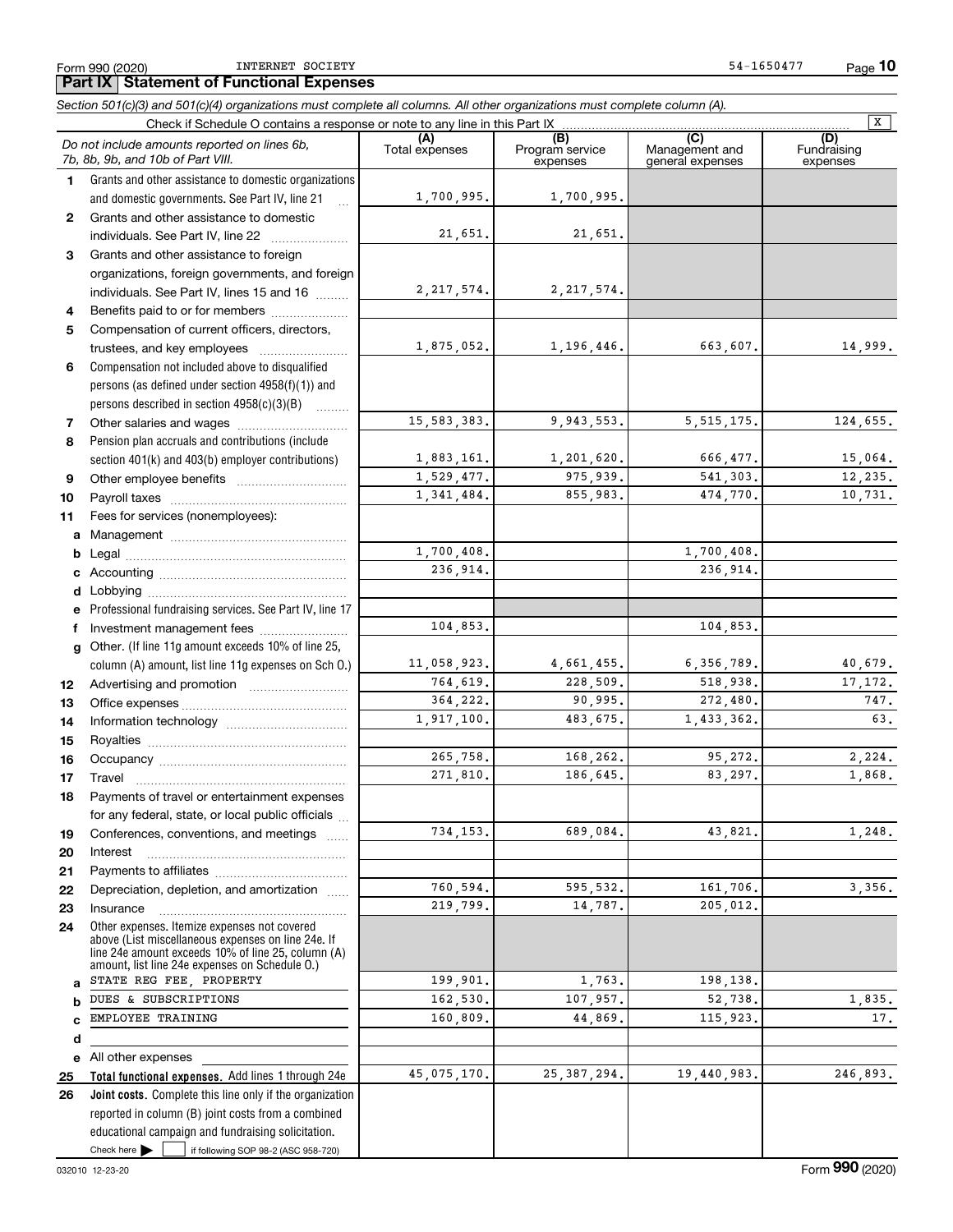|                      | Form 990 (2020) | INTERNET SOCIETY                                                                                                                                                       |  |                   |                          |                 | 54-1650477<br>Page 11 |
|----------------------|-----------------|------------------------------------------------------------------------------------------------------------------------------------------------------------------------|--|-------------------|--------------------------|-----------------|-----------------------|
|                      | Part X          | <b>Balance Sheet</b>                                                                                                                                                   |  |                   |                          |                 |                       |
|                      |                 | Check if Schedule O contains a response or note to any line in this Part X                                                                                             |  |                   |                          |                 |                       |
|                      |                 |                                                                                                                                                                        |  |                   | (A)<br>Beginning of year |                 | (B)<br>End of year    |
|                      | 1               | Cash - non-interest-bearing                                                                                                                                            |  |                   | 2,444,798.               | 1.              | 1,996,733.            |
|                      | 2               | Savings and temporary cash investments www.community.community.com                                                                                                     |  |                   | 20,942,004.              | $\mathbf{2}$    | 7,578,396.            |
|                      | з               |                                                                                                                                                                        |  | 659,412.          | 3                        | 13,400,670.     |                       |
|                      | 4               |                                                                                                                                                                        |  |                   | 503,997.                 | 4               | 655,756.              |
|                      | 5               | Loans and other receivables from any current or former officer, director,                                                                                              |  |                   |                          |                 |                       |
|                      |                 | trustee, key employee, creator or founder, substantial contributor, or 35%                                                                                             |  |                   |                          |                 |                       |
|                      |                 | controlled entity or family member of any of these persons                                                                                                             |  |                   |                          | 5               |                       |
|                      | 6               | Loans and other receivables from other disqualified persons (as defined                                                                                                |  |                   |                          |                 |                       |
|                      |                 | under section $4958(f)(1)$ , and persons described in section $4958(c)(3)(B)$                                                                                          |  | $\ldots$          |                          | 6               |                       |
|                      | 7               |                                                                                                                                                                        |  |                   |                          | 7               |                       |
| Assets               | 8               |                                                                                                                                                                        |  |                   |                          | 8               |                       |
|                      | 9               | Prepaid expenses and deferred charges                                                                                                                                  |  |                   | 1,272,761.               | 9               | 1,795,809.            |
|                      |                 | <b>10a</b> Land, buildings, and equipment: cost or other                                                                                                               |  |                   |                          |                 |                       |
|                      |                 | basis. Complete Part VI of Schedule D  10a                                                                                                                             |  | 3,426,473.        |                          |                 |                       |
|                      |                 | $\begin{array}{ccc} \hline \end{array}$ $\begin{array}{ccc} \hline \end{array}$ $\begin{array}{ccc} \hline \end{array}$ 10b<br><b>b</b> Less: accumulated depreciation |  | 2,472,369.        | 1,484,543.               | 10 <sub>c</sub> | 954,104.              |
|                      | 11              |                                                                                                                                                                        |  |                   | 21, 762, 125.            | 11              | 33,260,081.           |
|                      | 12              |                                                                                                                                                                        |  |                   | 4,819,848.               | 12              | 8,144,984.            |
|                      | 13              | Investments - program-related. See Part IV, line 11                                                                                                                    |  |                   |                          | 13              |                       |
|                      | 14              |                                                                                                                                                                        |  |                   |                          | 14              |                       |
|                      | 15              |                                                                                                                                                                        |  |                   | 1,137,170.               | 15              | 897,862.              |
|                      | 16              |                                                                                                                                                                        |  |                   | 55,026,658.              | 16              | 68,684,395.           |
|                      | 17              |                                                                                                                                                                        |  |                   | 4,071,143.               | 17              | 4,863,789.            |
|                      | 18              |                                                                                                                                                                        |  |                   |                          | 18              |                       |
|                      | 19              |                                                                                                                                                                        |  |                   | 810,244.                 | 19              | 874,899.              |
|                      | 20              |                                                                                                                                                                        |  |                   |                          | 20              |                       |
|                      | 21              | Escrow or custodial account liability. Complete Part IV of Schedule D                                                                                                  |  |                   |                          | 21              |                       |
|                      | 22              | Loans and other payables to any current or former officer, director,                                                                                                   |  |                   |                          |                 |                       |
| Liabilities          |                 | trustee, key employee, creator or founder, substantial contributor, or 35%                                                                                             |  |                   |                          |                 |                       |
|                      |                 | controlled entity or family member of any of these persons                                                                                                             |  |                   |                          | 22              |                       |
|                      | 23              | Secured mortgages and notes payable to unrelated third parties                                                                                                         |  |                   |                          | 23              |                       |
|                      | 24              |                                                                                                                                                                        |  |                   |                          | 24              |                       |
|                      | 25              | Other liabilities (including federal income tax, payables to related third<br>parties, and other liabilities not included on lines 17-24). Complete Part X             |  |                   |                          |                 |                       |
|                      |                 | of Schedule D                                                                                                                                                          |  |                   | 561,699.                 | 25              | 397, 272.             |
|                      | 26              |                                                                                                                                                                        |  |                   | 5,443,086.               | 26              | 6, 135, 960.          |
|                      |                 | Organizations that follow FASB ASC 958, check here $\triangleright$ $\frac{X}{X}$                                                                                      |  |                   |                          |                 |                       |
|                      |                 | and complete lines 27, 28, 32, and 33.                                                                                                                                 |  |                   |                          |                 |                       |
|                      | 27              | Net assets without donor restrictions                                                                                                                                  |  | 45,997,659.       | 27                       | 53,837,521.     |                       |
| <b>Fund Balances</b> | 28              |                                                                                                                                                                        |  |                   | 3,585,913.               | 28              | 8,710,914.            |
|                      |                 | Organizations that do not follow FASB ASC 958, check here $\blacktriangleright$                                                                                        |  |                   |                          |                 |                       |
|                      |                 | and complete lines 29 through 33.                                                                                                                                      |  |                   |                          |                 |                       |
| ð                    | 29              |                                                                                                                                                                        |  |                   |                          | 29              |                       |
|                      | 30              | Paid-in or capital surplus, or land, building, or equipment fund                                                                                                       |  |                   |                          | 30              |                       |
|                      | 31              | Retained earnings, endowment, accumulated income, or other funds                                                                                                       |  | 1.1.1.1.1.1.1.1.1 |                          | 31              |                       |
| <b>Net Assets</b>    | 32              |                                                                                                                                                                        |  |                   | 49,583,572.              | 32              | 62, 548, 435.         |
|                      |                 |                                                                                                                                                                        |  |                   |                          |                 |                       |

Form (2020) **990**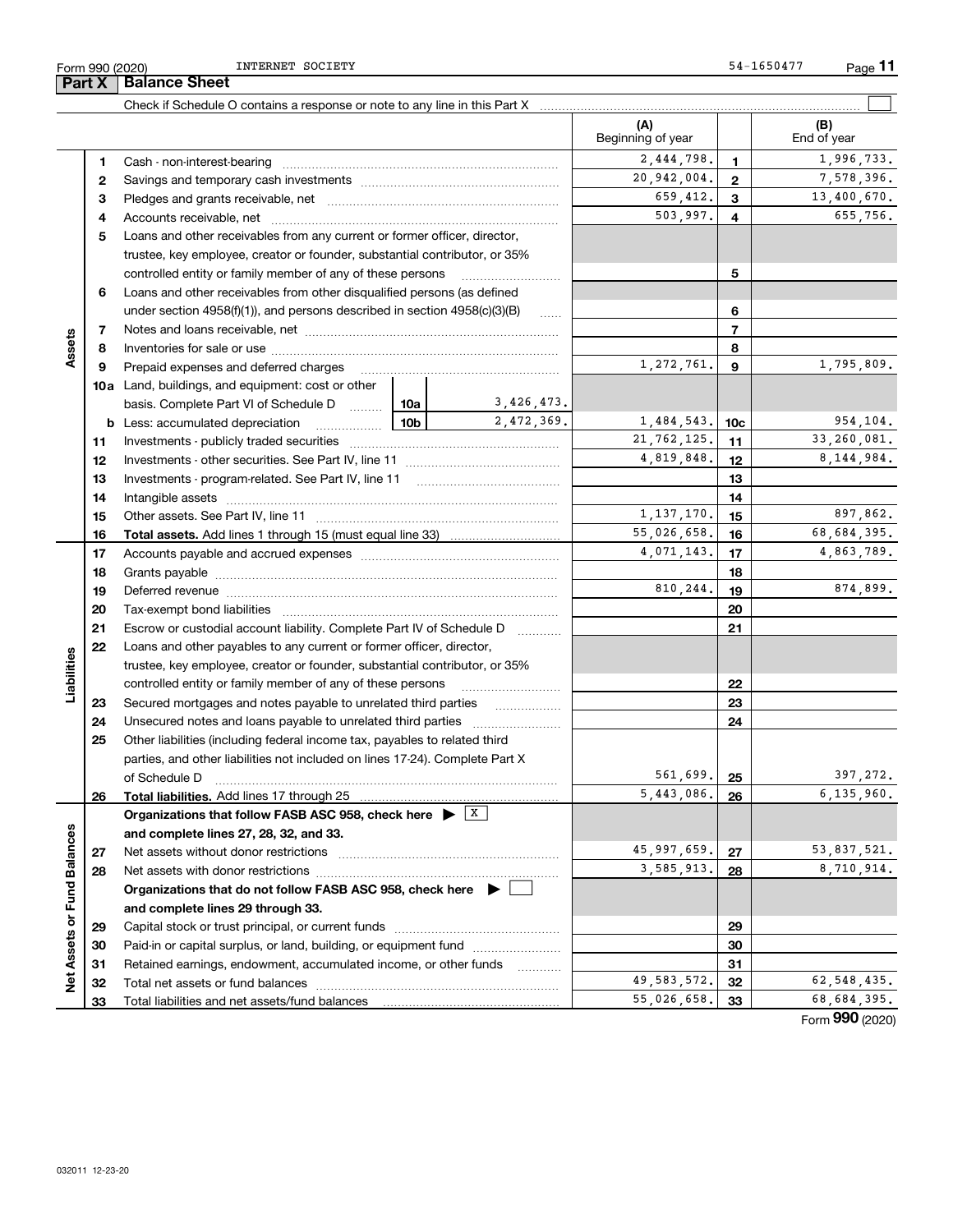|    | INTERNET SOCIETY<br>Form 990 (2020)                                                                                                  | 54-1650477     |                |               | Page $12$      |
|----|--------------------------------------------------------------------------------------------------------------------------------------|----------------|----------------|---------------|----------------|
|    | Part XI<br><b>Reconciliation of Net Assets</b>                                                                                       |                |                |               |                |
|    |                                                                                                                                      |                |                |               |                |
|    |                                                                                                                                      |                |                |               |                |
| 1  |                                                                                                                                      | 1              |                | 55, 118, 174. |                |
| 2  |                                                                                                                                      | $\mathbf{2}$   |                | 45,075,170.   |                |
| з  | Revenue less expenses. Subtract line 2 from line 1                                                                                   | 3              |                | 10,043,004.   |                |
| 4  |                                                                                                                                      | 4              |                |               | 49,583,572.    |
| 5  | Net unrealized gains (losses) on investments with an accommunity and accommunity of the state of the state of                        | 5              |                | 2,921,859.    |                |
| 6  |                                                                                                                                      | 6              |                |               |                |
| 7  | Investment expenses www.communication.com/www.communication.com/www.communication.com/www.com                                        | $\overline{7}$ |                |               |                |
| 8  |                                                                                                                                      | 8              |                |               |                |
| 9  | Other changes in net assets or fund balances (explain on Schedule O)                                                                 | 9              |                |               | $\mathbf{0}$ . |
| 10 | Net assets or fund balances at end of year. Combine lines 3 through 9 (must equal Part X, line 32,                                   |                |                |               |                |
|    |                                                                                                                                      | 10             |                | 62,548,435.   |                |
|    | Part XII Financial Statements and Reporting                                                                                          |                |                |               |                |
|    |                                                                                                                                      |                |                |               |                |
|    |                                                                                                                                      |                |                | <b>Yes</b>    | No             |
| 1  | $ X $ Accrual<br>Accounting method used to prepare the Form 990: <u>I</u> Cash<br>Other                                              |                |                |               |                |
|    | If the organization changed its method of accounting from a prior year or checked "Other," explain in Schedule O.                    |                |                |               |                |
|    | 2a Were the organization's financial statements compiled or reviewed by an independent accountant?                                   |                | 2a             |               | x              |
|    | If "Yes," check a box below to indicate whether the financial statements for the year were compiled or reviewed on a                 |                |                |               |                |
|    | separate basis, consolidated basis, or both:                                                                                         |                |                |               |                |
|    | Separate basis<br>Consolidated basis<br>Both consolidated and separate basis                                                         |                |                |               |                |
|    | <b>b</b> Were the organization's financial statements audited by an independent accountant?                                          |                | 2 <sub>b</sub> | х             |                |
|    | If "Yes," check a box below to indicate whether the financial statements for the year were audited on a separate basis,              |                |                |               |                |
|    | consolidated basis, or both:                                                                                                         |                |                |               |                |
|    | $\boxed{\text{X}}$ Consolidated basis<br>Separate basis<br>Both consolidated and separate basis                                      |                |                |               |                |
|    | c If "Yes" to line 2a or 2b, does the organization have a committee that assumes responsibility for oversight of the audit,          |                |                |               |                |
|    |                                                                                                                                      |                | 2c             | X             |                |
|    | If the organization changed either its oversight process or selection process during the tax year, explain on Schedule O.            |                |                |               |                |
|    | 3a As a result of a federal award, was the organization required to undergo an audit or audits as set forth in the Single Audit      |                |                |               |                |
|    |                                                                                                                                      |                | За             |               | x              |
|    | <b>b</b> If "Yes," did the organization undergo the required audit or audits? If the organization did not undergo the required audit |                |                |               |                |
|    | or audits, explain why on Schedule O and describe any steps taken to undergo such audits [11] content to under                       |                | 3b             | <b></b>       |                |

Form (2020) **990**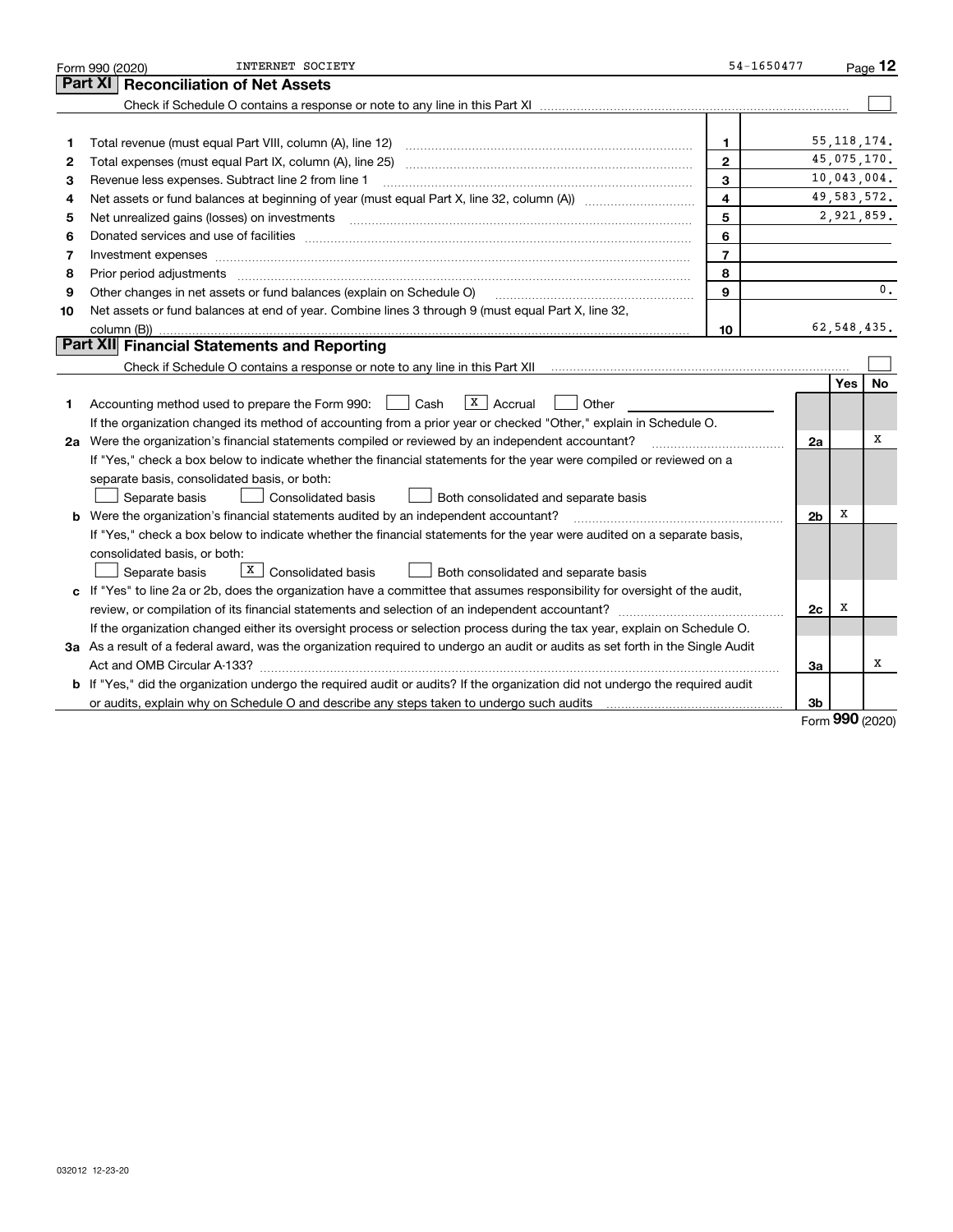#### **SCHEDULE A**

**(Form 990 or 990-EZ)**

#### Department of the Treasury

Internal Revenue Service

## **Public Charity Status and Public Support**

**Complete if the organization is a section 501(c)(3) organization or a section 4947(a)(1) nonexempt charitable trust. | Attach to Form 990 or Form 990-EZ. | Go to www.irs.gov/Form990 for instructions and the latest information.**

| 2020                                |  |
|-------------------------------------|--|
| <b>Open to Public</b><br>Inspection |  |

OMB No. 1545-0047

|        | Name of the organization                                                                                                                            |                  | ad to www.indigov. I drinddo for modiadtions and the rated, information, |                             |                                 |                                                      | <b>Employer identification number</b>              |
|--------|-----------------------------------------------------------------------------------------------------------------------------------------------------|------------------|--------------------------------------------------------------------------|-----------------------------|---------------------------------|------------------------------------------------------|----------------------------------------------------|
|        |                                                                                                                                                     | INTERNET SOCIETY |                                                                          |                             |                                 |                                                      | 54-1650477                                         |
| Part I | Reason for Public Charity Status. (All organizations must complete this part.) See instructions.                                                    |                  |                                                                          |                             |                                 |                                                      |                                                    |
|        | The organization is not a private foundation because it is: (For lines 1 through 12, check only one box.)                                           |                  |                                                                          |                             |                                 |                                                      |                                                    |
| 1.     | A church, convention of churches, or association of churches described in section 170(b)(1)(A)(i).                                                  |                  |                                                                          |                             |                                 |                                                      |                                                    |
| 2      | A school described in section 170(b)(1)(A)(ii). (Attach Schedule E (Form 990 or 990-EZ).)                                                           |                  |                                                                          |                             |                                 |                                                      |                                                    |
| 3      | A hospital or a cooperative hospital service organization described in section 170(b)(1)(A)(iii).                                                   |                  |                                                                          |                             |                                 |                                                      |                                                    |
| 4      | A medical research organization operated in conjunction with a hospital described in section 170(b)(1)(A)(iii). Enter the hospital's name,          |                  |                                                                          |                             |                                 |                                                      |                                                    |
|        | city, and state:                                                                                                                                    |                  |                                                                          |                             |                                 |                                                      |                                                    |
| 5      | An organization operated for the benefit of a college or university owned or operated by a governmental unit described in                           |                  |                                                                          |                             |                                 |                                                      |                                                    |
|        | section 170(b)(1)(A)(iv). (Complete Part II.)                                                                                                       |                  |                                                                          |                             |                                 |                                                      |                                                    |
| 6      | A federal, state, or local government or governmental unit described in section $170(b)(1)(A)(v)$ .                                                 |                  |                                                                          |                             |                                 |                                                      |                                                    |
| x<br>7 | An organization that normally receives a substantial part of its support from a governmental unit or from the general public described in           |                  |                                                                          |                             |                                 |                                                      |                                                    |
|        | section 170(b)(1)(A)(vi). (Complete Part II.)                                                                                                       |                  |                                                                          |                             |                                 |                                                      |                                                    |
| 8      | A community trust described in section 170(b)(1)(A)(vi). (Complete Part II.)                                                                        |                  |                                                                          |                             |                                 |                                                      |                                                    |
| 9      | An agricultural research organization described in section 170(b)(1)(A)(ix) operated in conjunction with a land-grant college                       |                  |                                                                          |                             |                                 |                                                      |                                                    |
|        | or university or a non-land-grant college of agriculture (see instructions). Enter the name, city, and state of the college or                      |                  |                                                                          |                             |                                 |                                                      |                                                    |
|        | university:                                                                                                                                         |                  |                                                                          |                             |                                 |                                                      |                                                    |
| 10     | An organization that normally receives (1) more than 33 1/3% of its support from contributions, membership fees, and gross receipts from            |                  |                                                                          |                             |                                 |                                                      |                                                    |
|        | activities related to its exempt functions, subject to certain exceptions; and (2) no more than 33 1/3% of its support from gross investment        |                  |                                                                          |                             |                                 |                                                      |                                                    |
|        | income and unrelated business taxable income (less section 511 tax) from businesses acquired by the organization after June 30, 1975.               |                  |                                                                          |                             |                                 |                                                      |                                                    |
| 11     | See section 509(a)(2). (Complete Part III.)<br>An organization organized and operated exclusively to test for public safety. See section 509(a)(4). |                  |                                                                          |                             |                                 |                                                      |                                                    |
| 12     | An organization organized and operated exclusively for the benefit of, to perform the functions of, or to carry out the purposes of one or          |                  |                                                                          |                             |                                 |                                                      |                                                    |
|        | more publicly supported organizations described in section 509(a)(1) or section 509(a)(2). See section 509(a)(3). Check the box in                  |                  |                                                                          |                             |                                 |                                                      |                                                    |
|        | lines 12a through 12d that describes the type of supporting organization and complete lines 12e, 12f, and 12g.                                      |                  |                                                                          |                             |                                 |                                                      |                                                    |
| а      | Type I. A supporting organization operated, supervised, or controlled by its supported organization(s), typically by giving                         |                  |                                                                          |                             |                                 |                                                      |                                                    |
|        | the supported organization(s) the power to regularly appoint or elect a majority of the directors or trustees of the supporting                     |                  |                                                                          |                             |                                 |                                                      |                                                    |
|        | organization. You must complete Part IV, Sections A and B.                                                                                          |                  |                                                                          |                             |                                 |                                                      |                                                    |
| b      | Type II. A supporting organization supervised or controlled in connection with its supported organization(s), by having                             |                  |                                                                          |                             |                                 |                                                      |                                                    |
|        | control or management of the supporting organization vested in the same persons that control or manage the supported                                |                  |                                                                          |                             |                                 |                                                      |                                                    |
|        | organization(s). You must complete Part IV, Sections A and C.                                                                                       |                  |                                                                          |                             |                                 |                                                      |                                                    |
| с      | Type III functionally integrated. A supporting organization operated in connection with, and functionally integrated with,                          |                  |                                                                          |                             |                                 |                                                      |                                                    |
|        | its supported organization(s) (see instructions). You must complete Part IV, Sections A, D, and E.                                                  |                  |                                                                          |                             |                                 |                                                      |                                                    |
| d      | Type III non-functionally integrated. A supporting organization operated in connection with its supported organization(s)                           |                  |                                                                          |                             |                                 |                                                      |                                                    |
|        | that is not functionally integrated. The organization generally must satisfy a distribution requirement and an attentiveness                        |                  |                                                                          |                             |                                 |                                                      |                                                    |
|        | requirement (see instructions). You must complete Part IV, Sections A and D, and Part V.                                                            |                  |                                                                          |                             |                                 |                                                      |                                                    |
| е      | Check this box if the organization received a written determination from the IRS that it is a Type I, Type II, Type III                             |                  |                                                                          |                             |                                 |                                                      |                                                    |
|        | functionally integrated, or Type III non-functionally integrated supporting organization.                                                           |                  |                                                                          |                             |                                 |                                                      |                                                    |
| f      | Enter the number of supported organizations                                                                                                         |                  |                                                                          |                             |                                 |                                                      |                                                    |
| a      | Provide the following information about the supported organization(s).                                                                              |                  |                                                                          |                             | (iv) Is the organization listed |                                                      |                                                    |
|        | (i) Name of supported<br>organization                                                                                                               | (ii) EIN         | (iii) Type of organization<br>(described on lines 1-10                   | in your governing document? |                                 | (v) Amount of monetary<br>support (see instructions) | (vi) Amount of other<br>support (see instructions) |
|        |                                                                                                                                                     |                  | above (see instructions))                                                | Yes                         | No                              |                                                      |                                                    |
|        |                                                                                                                                                     |                  |                                                                          |                             |                                 |                                                      |                                                    |
|        |                                                                                                                                                     |                  |                                                                          |                             |                                 |                                                      |                                                    |
|        |                                                                                                                                                     |                  |                                                                          |                             |                                 |                                                      |                                                    |
|        |                                                                                                                                                     |                  |                                                                          |                             |                                 |                                                      |                                                    |
|        |                                                                                                                                                     |                  |                                                                          |                             |                                 |                                                      |                                                    |
|        |                                                                                                                                                     |                  |                                                                          |                             |                                 |                                                      |                                                    |
|        |                                                                                                                                                     |                  |                                                                          |                             |                                 |                                                      |                                                    |
|        |                                                                                                                                                     |                  |                                                                          |                             |                                 |                                                      |                                                    |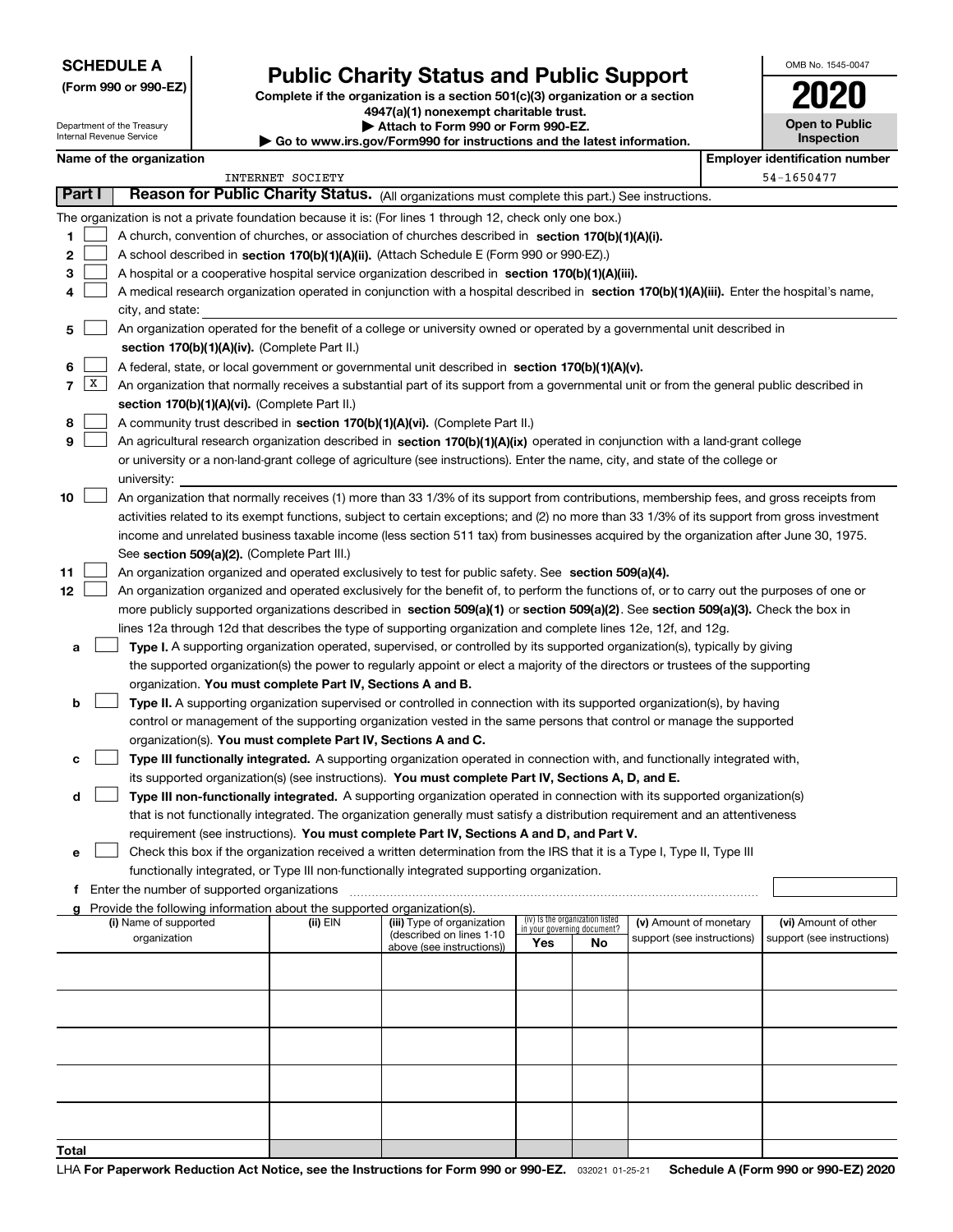#### Schedule A (Form 990 or 990-EZ) 2020 Page INTERNET SOCIETY 54-1650477

**2**

(Complete only if you checked the box on line 5, 7, or 8 of Part I or if the organization failed to qualify under Part III. If the organization **Part II** Support Schedule for Organizations Described in Sections 170(b)(1)(A)(iv) and 170(b)(1)(A)(vi)

fails to qualify under the tests listed below, please complete Part III.)

|    | <b>Section A. Public Support</b>                                                                                                               |               |               |             |             |               |                   |
|----|------------------------------------------------------------------------------------------------------------------------------------------------|---------------|---------------|-------------|-------------|---------------|-------------------|
|    | Calendar year (or fiscal year beginning in)                                                                                                    | (a) 2016      | (b) 2017      | $(c)$ 2018  | $(d)$ 2019  | (e) 2020      | (f) Total         |
|    | 1 Gifts, grants, contributions, and                                                                                                            |               |               |             |             |               |                   |
|    | membership fees received. (Do not                                                                                                              |               |               |             |             |               |                   |
|    | include any "unusual grants.")                                                                                                                 | 35,974,383.   | 35,405,711.   | 53,709,603. | 47,503,735. | 52, 478, 712. | 225,072,144.      |
|    | 2 Tax revenues levied for the organ-                                                                                                           |               |               |             |             |               |                   |
|    | ization's benefit and either paid to                                                                                                           |               |               |             |             |               |                   |
|    | or expended on its behalf                                                                                                                      |               |               |             |             |               |                   |
|    | 3 The value of services or facilities                                                                                                          |               |               |             |             |               |                   |
|    | furnished by a governmental unit to                                                                                                            |               |               |             |             |               |                   |
|    | the organization without charge                                                                                                                |               |               |             |             |               |                   |
|    | 4 Total. Add lines 1 through 3                                                                                                                 | 35, 974, 383. | 35, 405, 711. | 53,709,603. | 47,503,735. | 52, 478, 712. | 225,072,144.      |
| 5. | The portion of total contributions                                                                                                             |               |               |             |             |               |                   |
|    | by each person (other than a                                                                                                                   |               |               |             |             |               |                   |
|    | governmental unit or publicly                                                                                                                  |               |               |             |             |               |                   |
|    | supported organization) included                                                                                                               |               |               |             |             |               |                   |
|    | on line 1 that exceeds 2% of the                                                                                                               |               |               |             |             |               |                   |
|    | amount shown on line 11,                                                                                                                       |               |               |             |             |               |                   |
|    | column (f)                                                                                                                                     |               |               |             |             |               | 192, 415, 897.    |
|    | 6 Public support. Subtract line 5 from line 4.                                                                                                 |               |               |             |             |               | 32,656,247.       |
|    | <b>Section B. Total Support</b>                                                                                                                |               |               |             |             |               |                   |
|    | Calendar year (or fiscal year beginning in) $\blacktriangleright$                                                                              | (a) 2016      | (b) 2017      | $(c)$ 2018  | $(d)$ 2019  | (e) 2020      | (f) Total         |
|    | <b>7</b> Amounts from line 4                                                                                                                   | 35, 974, 383. | 35, 405, 711. | 53,709,603. | 47,503,735. | 52, 478, 712. | 225,072,144.      |
| 8  | Gross income from interest,                                                                                                                    |               |               |             |             |               |                   |
|    | dividends, payments received on                                                                                                                |               |               |             |             |               |                   |
|    | securities loans, rents, royalties,                                                                                                            |               |               |             |             |               |                   |
|    | and income from similar sources                                                                                                                | 1,217,689.    | 1,690,465.    | 896,933.    | 1,567,139.  | 1,444,008.    | 6,816,234.        |
|    | 9 Net income from unrelated business                                                                                                           |               |               |             |             |               |                   |
|    | activities, whether or not the                                                                                                                 |               |               |             |             |               |                   |
|    | business is regularly carried on                                                                                                               |               |               |             |             |               |                   |
|    | 10 Other income. Do not include gain                                                                                                           |               |               |             |             |               |                   |
|    | or loss from the sale of capital                                                                                                               |               |               |             |             |               |                   |
|    | assets (Explain in Part VI.)                                                                                                                   | 19,819.       |               |             | 47,783.     | 58,751.       | 126, 353.         |
|    | 11 Total support. Add lines 7 through 10                                                                                                       |               |               |             |             |               | 232,014,731.      |
|    | 12 Gross receipts from related activities, etc. (see instructions)                                                                             |               |               |             |             | 12            | 12, 412, 118.     |
|    | 13 First 5 years. If the Form 990 is for the organization's first, second, third, fourth, or fifth tax year as a section 501(c)(3)             |               |               |             |             |               |                   |
|    | organization, check this box and stop here                                                                                                     |               |               |             |             |               |                   |
|    | <b>Section C. Computation of Public Support Percentage</b>                                                                                     |               |               |             |             |               |                   |
|    | 14 Public support percentage for 2020 (line 6, column (f), divided by line 11, column (f) <i>mummumumum</i>                                    |               |               |             |             | 14            | 14.08<br>%        |
|    |                                                                                                                                                |               |               |             |             | 15            | 15.47<br>%        |
|    | 16a 33 1/3% support test - 2020. If the organization did not check the box on line 13, and line 14 is 33 1/3% or more, check this box and      |               |               |             |             |               |                   |
|    | stop here. The organization qualifies as a publicly supported organization                                                                     |               |               |             |             |               |                   |
|    | b 33 1/3% support test - 2019. If the organization did not check a box on line 13 or 16a, and line 15 is 33 1/3% or more, check this box       |               |               |             |             |               |                   |
|    | and stop here. The organization qualifies as a publicly supported organization                                                                 |               |               |             |             |               |                   |
|    | 17a 10% -facts-and-circumstances test - 2020. If the organization did not check a box on line 13, 16a, or 16b, and line 14 is 10% or more,     |               |               |             |             |               |                   |
|    | and if the organization meets the facts-and-circumstances test, check this box and stop here. Explain in Part VI how the organization          |               |               |             |             |               |                   |
|    | meets the facts-and-circumstances test. The organization qualifies as a publicly supported organization                                        |               |               |             |             |               | $\mathbf{X}$<br>▶ |
|    | <b>b 10% -facts-and-circumstances test - 2019.</b> If the organization did not check a box on line 13, 16a, 16b, or 17a, and line 15 is 10% or |               |               |             |             |               |                   |
|    | more, and if the organization meets the facts-and-circumstances test, check this box and stop here. Explain in Part VI how the                 |               |               |             |             |               |                   |
|    | organization meets the facts-and-circumstances test. The organization qualifies as a publicly supported organization                           |               |               |             |             |               |                   |
|    |                                                                                                                                                |               |               |             |             |               |                   |
|    | 18 Private foundation. If the organization did not check a box on line 13, 16a, 16b, 17a, or 17b, check this box and see instructions          |               |               |             |             |               |                   |

**Schedule A (Form 990 or 990-EZ) 2020**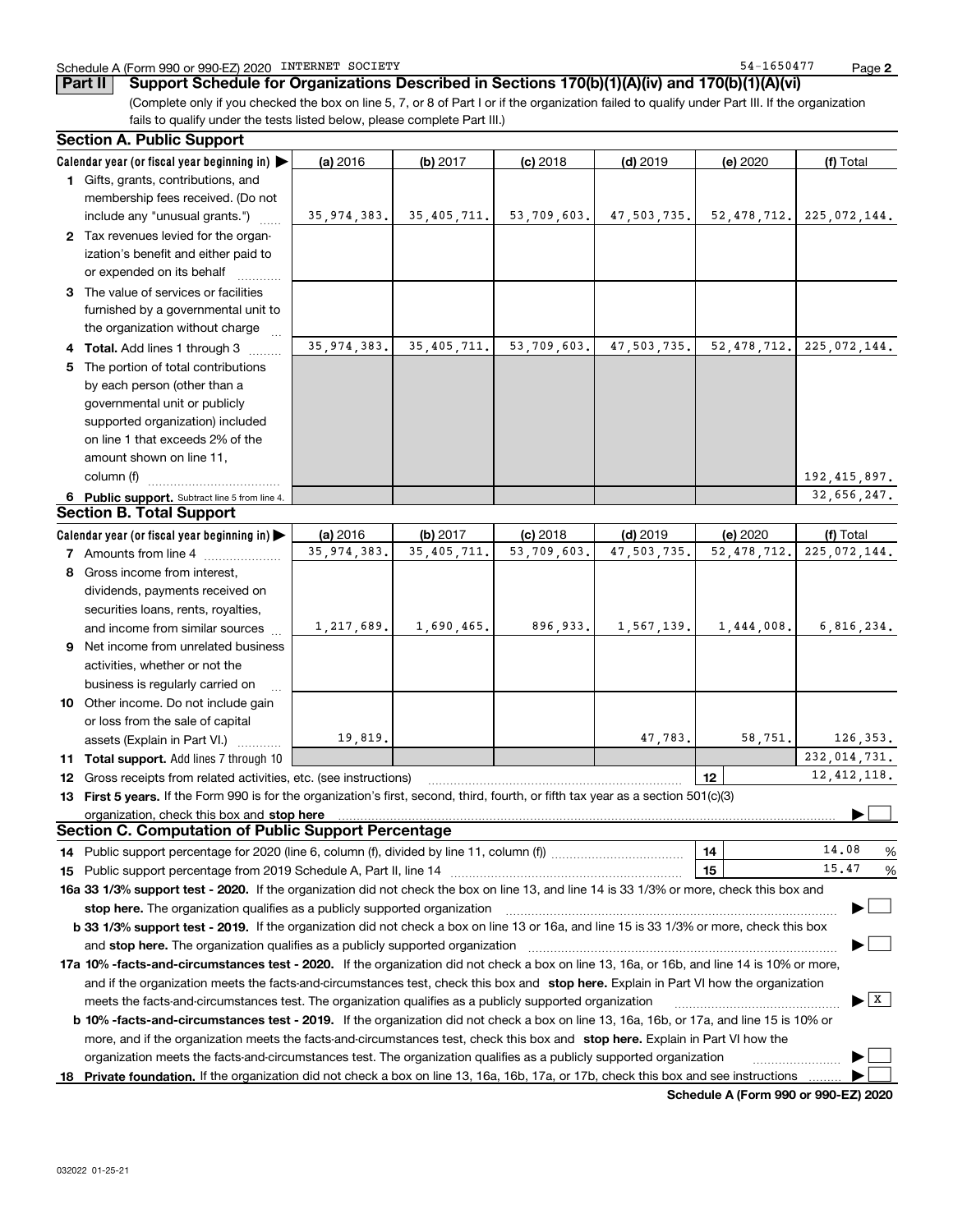#### **Part III** | Support Schedule for Organizations Described in Section 509(a)(2)

**3**

(Complete only if you checked the box on line 10 of Part I or if the organization failed to qualify under Part II. If the organization fails to qualify under the tests listed below, please complete Part II.)

| <b>Section A. Public Support</b>                                                                                                                                                                                               |          |          |                 |                                                      |          |           |        |
|--------------------------------------------------------------------------------------------------------------------------------------------------------------------------------------------------------------------------------|----------|----------|-----------------|------------------------------------------------------|----------|-----------|--------|
| Calendar year (or fiscal year beginning in) $\blacktriangleright$                                                                                                                                                              | (a) 2016 | (b) 2017 | <b>(c)</b> 2018 | $(d)$ 2019                                           | (e) 2020 | (f) Total |        |
| 1 Gifts, grants, contributions, and                                                                                                                                                                                            |          |          |                 |                                                      |          |           |        |
| membership fees received. (Do not                                                                                                                                                                                              |          |          |                 |                                                      |          |           |        |
| include any "unusual grants.")                                                                                                                                                                                                 |          |          |                 |                                                      |          |           |        |
| <b>2</b> Gross receipts from admissions,                                                                                                                                                                                       |          |          |                 |                                                      |          |           |        |
| merchandise sold or services per-                                                                                                                                                                                              |          |          |                 |                                                      |          |           |        |
| formed, or facilities furnished in                                                                                                                                                                                             |          |          |                 |                                                      |          |           |        |
| any activity that is related to the<br>organization's tax-exempt purpose                                                                                                                                                       |          |          |                 |                                                      |          |           |        |
| 3 Gross receipts from activities that                                                                                                                                                                                          |          |          |                 |                                                      |          |           |        |
| are not an unrelated trade or bus-                                                                                                                                                                                             |          |          |                 |                                                      |          |           |        |
| iness under section 513                                                                                                                                                                                                        |          |          |                 |                                                      |          |           |        |
|                                                                                                                                                                                                                                |          |          |                 |                                                      |          |           |        |
| 4 Tax revenues levied for the organ-                                                                                                                                                                                           |          |          |                 |                                                      |          |           |        |
| ization's benefit and either paid to                                                                                                                                                                                           |          |          |                 |                                                      |          |           |        |
| or expended on its behalf<br>.                                                                                                                                                                                                 |          |          |                 |                                                      |          |           |        |
| 5 The value of services or facilities                                                                                                                                                                                          |          |          |                 |                                                      |          |           |        |
| furnished by a governmental unit to                                                                                                                                                                                            |          |          |                 |                                                      |          |           |        |
| the organization without charge                                                                                                                                                                                                |          |          |                 |                                                      |          |           |        |
| <b>6 Total.</b> Add lines 1 through 5                                                                                                                                                                                          |          |          |                 |                                                      |          |           |        |
| 7a Amounts included on lines 1, 2, and                                                                                                                                                                                         |          |          |                 |                                                      |          |           |        |
| 3 received from disqualified persons                                                                                                                                                                                           |          |          |                 |                                                      |          |           |        |
| <b>b</b> Amounts included on lines 2 and 3 received                                                                                                                                                                            |          |          |                 |                                                      |          |           |        |
| from other than disqualified persons that<br>exceed the greater of \$5,000 or 1% of the                                                                                                                                        |          |          |                 |                                                      |          |           |        |
| amount on line 13 for the year                                                                                                                                                                                                 |          |          |                 |                                                      |          |           |        |
| c Add lines 7a and 7b                                                                                                                                                                                                          |          |          |                 |                                                      |          |           |        |
| 8 Public support. (Subtract line 7c from line 6.)                                                                                                                                                                              |          |          |                 |                                                      |          |           |        |
| <b>Section B. Total Support</b>                                                                                                                                                                                                |          |          |                 |                                                      |          |           |        |
| Calendar year (or fiscal year beginning in) $\blacktriangleright$                                                                                                                                                              | (a) 2016 | (b) 2017 | $(c)$ 2018      | $(d)$ 2019                                           | (e) 2020 | (f) Total |        |
| 9 Amounts from line 6                                                                                                                                                                                                          |          |          |                 |                                                      |          |           |        |
| 10a Gross income from interest,                                                                                                                                                                                                |          |          |                 |                                                      |          |           |        |
| dividends, payments received on                                                                                                                                                                                                |          |          |                 |                                                      |          |           |        |
| securities loans, rents, royalties,<br>and income from similar sources                                                                                                                                                         |          |          |                 |                                                      |          |           |        |
| <b>b</b> Unrelated business taxable income                                                                                                                                                                                     |          |          |                 |                                                      |          |           |        |
| (less section 511 taxes) from businesses                                                                                                                                                                                       |          |          |                 |                                                      |          |           |        |
|                                                                                                                                                                                                                                |          |          |                 |                                                      |          |           |        |
| acquired after June 30, 1975                                                                                                                                                                                                   |          |          |                 |                                                      |          |           |        |
| c Add lines 10a and 10b                                                                                                                                                                                                        |          |          |                 |                                                      |          |           |        |
| 11 Net income from unrelated business<br>activities not included in line 10b.                                                                                                                                                  |          |          |                 |                                                      |          |           |        |
| whether or not the business is                                                                                                                                                                                                 |          |          |                 |                                                      |          |           |        |
| regularly carried on                                                                                                                                                                                                           |          |          |                 |                                                      |          |           |        |
| 12 Other income. Do not include gain<br>or loss from the sale of capital                                                                                                                                                       |          |          |                 |                                                      |          |           |        |
| assets (Explain in Part VI.)                                                                                                                                                                                                   |          |          |                 |                                                      |          |           |        |
| <b>13</b> Total support. (Add lines 9, 10c, 11, and 12.)                                                                                                                                                                       |          |          |                 |                                                      |          |           |        |
| 14 First 5 years. If the Form 990 is for the organization's first, second, third, fourth, or fifth tax year as a section 501(c)(3) organization,                                                                               |          |          |                 |                                                      |          |           |        |
| check this box and stop here measurements and contain the state of the state of the state of the state of the state of the state of the state of the state of the state of the state of the state of the state of the state of |          |          |                 |                                                      |          |           |        |
| <b>Section C. Computation of Public Support Percentage</b>                                                                                                                                                                     |          |          |                 |                                                      |          |           |        |
| 15 Public support percentage for 2020 (line 8, column (f), divided by line 13, column (f))                                                                                                                                     |          |          |                 | <u> 1986 - Johann Stoff, Amerikaansk politiker (</u> | 15       |           | %      |
| 16 Public support percentage from 2019 Schedule A, Part III, line 15                                                                                                                                                           |          |          |                 |                                                      | 16       |           | %      |
| Section D. Computation of Investment Income Percentage                                                                                                                                                                         |          |          |                 |                                                      |          |           |        |
|                                                                                                                                                                                                                                |          |          |                 |                                                      | 17       |           | %      |
| <b>18</b> Investment income percentage from <b>2019</b> Schedule A, Part III, line 17                                                                                                                                          |          |          |                 |                                                      | 18       |           | %      |
| 19a 33 1/3% support tests - 2020. If the organization did not check the box on line 14, and line 15 is more than 33 1/3%, and line 17 is not                                                                                   |          |          |                 |                                                      |          |           |        |
| more than 33 1/3%, check this box and stop here. The organization qualifies as a publicly supported organization                                                                                                               |          |          |                 |                                                      |          | ▶         | $\sim$ |
| b 33 1/3% support tests - 2019. If the organization did not check a box on line 14 or line 19a, and line 16 is more than 33 1/3%, and                                                                                          |          |          |                 |                                                      |          |           |        |
| line 18 is not more than 33 1/3%, check this box and stop here. The organization qualifies as a publicly supported organization                                                                                                |          |          |                 |                                                      |          |           |        |
|                                                                                                                                                                                                                                |          |          |                 |                                                      |          |           |        |
|                                                                                                                                                                                                                                |          |          |                 |                                                      |          |           |        |

**Schedule A (Form 990 or 990-EZ) 2020**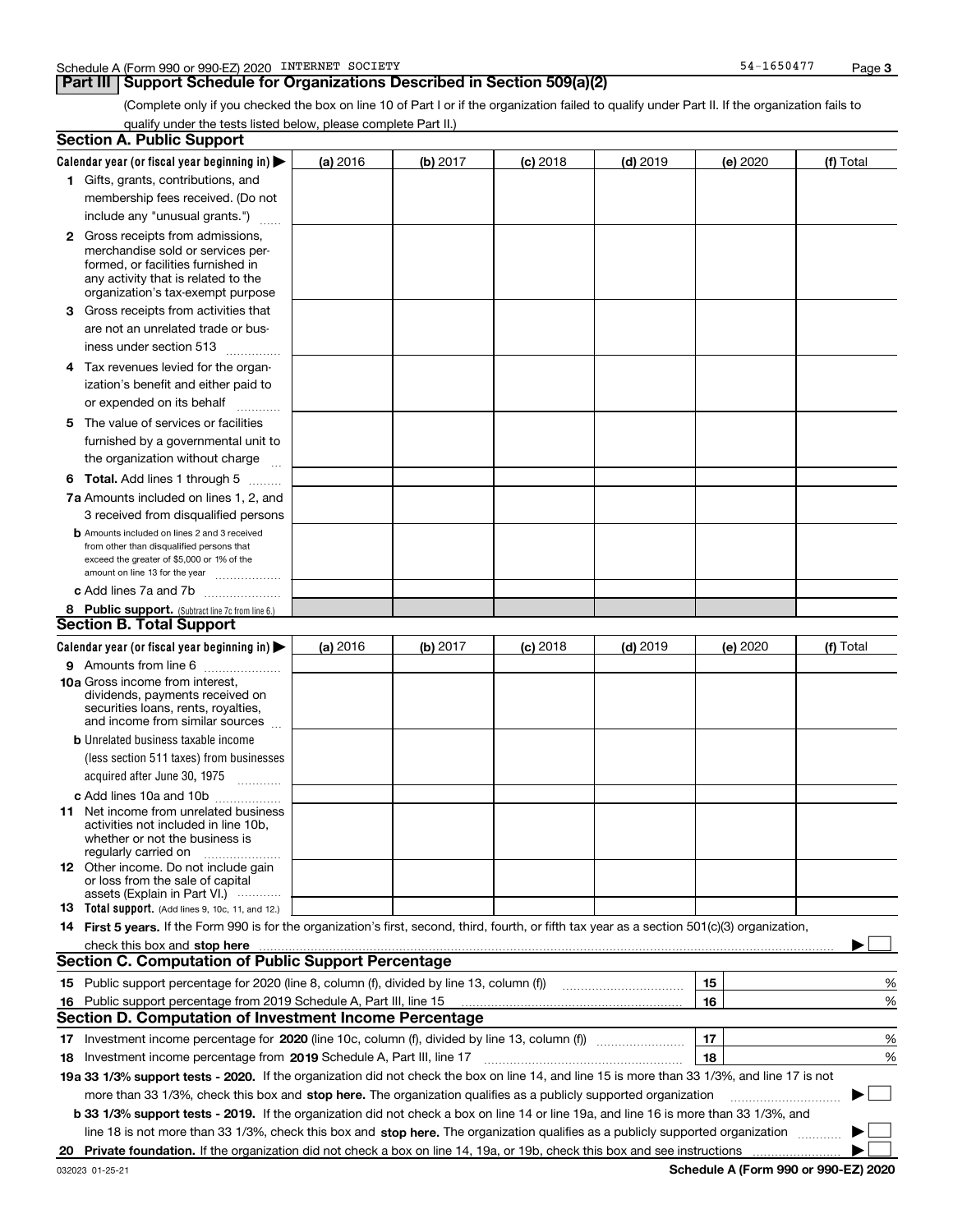(Complete only if you checked a box in line 12 on Part I. If you checked box 12a, Part I, complete Sections A and B. If you checked box 12b, Part I, complete Sections A and C. If you checked box 12c, Part I, complete Sections A, D, and E. If you checked box 12d, Part I, complete Sections A and D, and complete Part V.)

#### **Section A. All Supporting Organizations**

- **1** Are all of the organization's supported organizations listed by name in the organization's governing documents? If "No," describe in **Part VI** how the supported organizations are designated. If designated by *class or purpose, describe the designation. If historic and continuing relationship, explain.*
- **2** Did the organization have any supported organization that does not have an IRS determination of status under section 509(a)(1) or (2)? If "Yes," explain in Part VI how the organization determined that the supported *organization was described in section 509(a)(1) or (2).*
- **3a** Did the organization have a supported organization described in section 501(c)(4), (5), or (6)? If "Yes," answer *lines 3b and 3c below.*
- **b** Did the organization confirm that each supported organization qualified under section 501(c)(4), (5), or (6) and satisfied the public support tests under section 509(a)(2)? If "Yes," describe in **Part VI** when and how the *organization made the determination.*
- **c**Did the organization ensure that all support to such organizations was used exclusively for section 170(c)(2)(B) purposes? If "Yes," explain in **Part VI** what controls the organization put in place to ensure such use.
- **4a***If* Was any supported organization not organized in the United States ("foreign supported organization")? *"Yes," and if you checked box 12a or 12b in Part I, answer lines 4b and 4c below.*
- **b** Did the organization have ultimate control and discretion in deciding whether to make grants to the foreign supported organization? If "Yes," describe in **Part VI** how the organization had such control and discretion *despite being controlled or supervised by or in connection with its supported organizations.*
- **c** Did the organization support any foreign supported organization that does not have an IRS determination under sections 501(c)(3) and 509(a)(1) or (2)? If "Yes," explain in **Part VI** what controls the organization used *to ensure that all support to the foreign supported organization was used exclusively for section 170(c)(2)(B) purposes.*
- **5a***If "Yes,"* Did the organization add, substitute, or remove any supported organizations during the tax year? answer lines 5b and 5c below (if applicable). Also, provide detail in **Part VI,** including (i) the names and EIN *numbers of the supported organizations added, substituted, or removed; (ii) the reasons for each such action; (iii) the authority under the organization's organizing document authorizing such action; and (iv) how the action was accomplished (such as by amendment to the organizing document).*
- **b** Type I or Type II only. Was any added or substituted supported organization part of a class already designated in the organization's organizing document?
- **cSubstitutions only.**  Was the substitution the result of an event beyond the organization's control?
- **6** Did the organization provide support (whether in the form of grants or the provision of services or facilities) to **Part VI.** *If "Yes," provide detail in* support or benefit one or more of the filing organization's supported organizations? anyone other than (i) its supported organizations, (ii) individuals that are part of the charitable class benefited by one or more of its supported organizations, or (iii) other supporting organizations that also
- **7**Did the organization provide a grant, loan, compensation, or other similar payment to a substantial contributor *If "Yes," complete Part I of Schedule L (Form 990 or 990-EZ).* regard to a substantial contributor? (as defined in section 4958(c)(3)(C)), a family member of a substantial contributor, or a 35% controlled entity with
- **8** Did the organization make a loan to a disqualified person (as defined in section 4958) not described in line 7? *If "Yes," complete Part I of Schedule L (Form 990 or 990-EZ).*
- **9a** Was the organization controlled directly or indirectly at any time during the tax year by one or more in section 509(a)(1) or (2))? If "Yes," *provide detail in* <code>Part VI.</code> disqualified persons, as defined in section 4946 (other than foundation managers and organizations described
- **b** Did one or more disqualified persons (as defined in line 9a) hold a controlling interest in any entity in which the supporting organization had an interest? If "Yes," provide detail in P**art VI**.
- **c**Did a disqualified person (as defined in line 9a) have an ownership interest in, or derive any personal benefit from, assets in which the supporting organization also had an interest? If "Yes," provide detail in P**art VI.**
- **10a** Was the organization subject to the excess business holdings rules of section 4943 because of section supporting organizations)? If "Yes," answer line 10b below. 4943(f) (regarding certain Type II supporting organizations, and all Type III non-functionally integrated
- **b** Did the organization have any excess business holdings in the tax year? (Use Schedule C, Form 4720, to *determine whether the organization had excess business holdings.)*

**Schedule A (Form 990 or 990-EZ) 2020**

**1**

**2**

**3a**

**3b**

**3c**

**4a**

**4b**

**4c**

**5a**

**5b5c**

**6**

**7**

**8**

**9a**

**9b**

**9c**

**10a**

**10b**

**YesNo**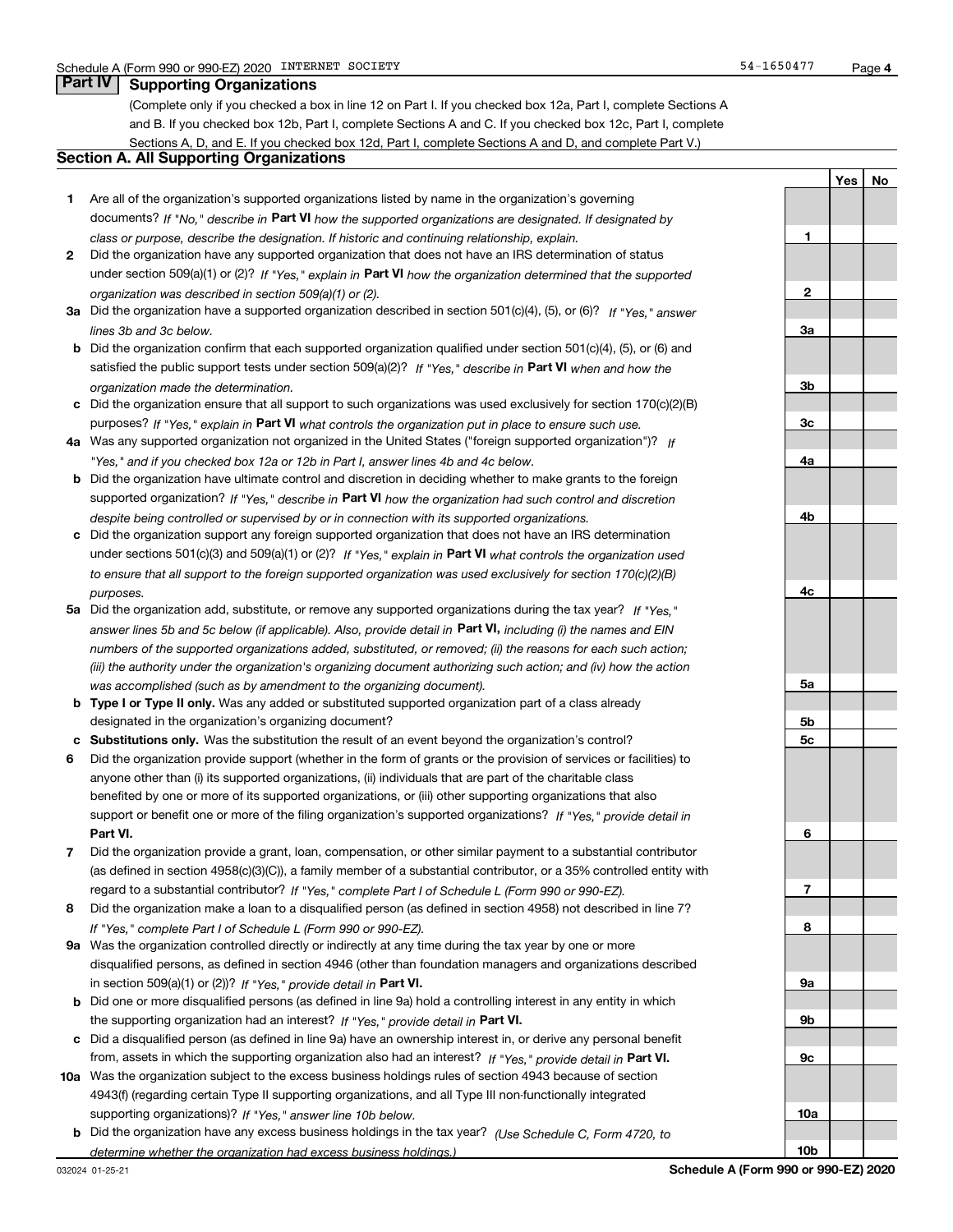| <b>Part IV</b> | <b>Supporting Organizations</b> (continued)                                                                                                                                                                                                                 |                 |     |           |
|----------------|-------------------------------------------------------------------------------------------------------------------------------------------------------------------------------------------------------------------------------------------------------------|-----------------|-----|-----------|
|                |                                                                                                                                                                                                                                                             |                 | Yes | <b>No</b> |
| 11             | Has the organization accepted a gift or contribution from any of the following persons?                                                                                                                                                                     |                 |     |           |
|                | a A person who directly or indirectly controls, either alone or together with persons described in lines 11b and                                                                                                                                            |                 |     |           |
|                | 11c below, the governing body of a supported organization?                                                                                                                                                                                                  | 11a             |     |           |
|                | <b>b</b> A family member of a person described in line 11a above?                                                                                                                                                                                           | 11 <sub>b</sub> |     |           |
|                | c A 35% controlled entity of a person described in line 11a or 11b above? If "Yes" to line 11a, 11b, or 11c, provide                                                                                                                                        |                 |     |           |
|                | detail in Part VI.                                                                                                                                                                                                                                          | 11c             |     |           |
|                | <b>Section B. Type I Supporting Organizations</b>                                                                                                                                                                                                           |                 |     |           |
|                |                                                                                                                                                                                                                                                             |                 | Yes | <b>No</b> |
|                | Did the governing body, members of the governing body, officers acting in their official capacity, or membership of one or<br>more supported organizations have the power to regularly appoint or elect at least a majority of the organization's officers, |                 |     |           |

|              | more supported organizations nave the power to regularly appoint or elect at least a majority or the organization's omcels,    |
|--------------|--------------------------------------------------------------------------------------------------------------------------------|
|              | directors, or trustees at all times during the tax year? If "No," describe in Part VI how the supported organization(s)        |
|              | effectively operated, supervised, or controlled the organization's activities. If the organization had more than one supported |
|              | organization, describe how the powers to appoint and/or remove officers, directors, or trustees were allocated among the       |
|              | supported organizations and what conditions or restrictions, if any, applied to such powers during the tax year.               |
| $\mathbf{2}$ | Did the organization operate for the benefit of any supported organization other than the supported                            |
|              | organization(s) that operated, supervised, or controlled the supporting organization? If "Yes," explain in                     |
|              | <b>Part VI</b> bour providing quab benefit earned out the purposes of the supported examination(a) that energied               |

**Part VI**  *how providing such benefit carried out the purposes of the supported organization(s) that operated, supervised, or controlled the supporting organization.*

| supervised. Or controlled the supporting organization. |  |
|--------------------------------------------------------|--|
| Section C. Type II Supporting Organizations            |  |

**Yes1**or trustees of each of the organization's supported organization(s)? If "No," describe in **Part VI** how control **1***or management of the supporting organization was vested in the same persons that controlled or managed the supported organization(s).* Were a majority of the organization's directors or trustees during the tax year also a majority of the directors

| <b>Section D. All Type III Supporting Organizations</b> |  |
|---------------------------------------------------------|--|

|              |                                                                                                                        |   | Yes |  |
|--------------|------------------------------------------------------------------------------------------------------------------------|---|-----|--|
|              | Did the organization provide to each of its supported organizations, by the last day of the fifth month of the         |   |     |  |
|              | organization's tax year, (i) a written notice describing the type and amount of support provided during the prior tax  |   |     |  |
|              | year, (ii) a copy of the Form 990 that was most recently filed as of the date of notification, and (iii) copies of the |   |     |  |
|              | organization's governing documents in effect on the date of notification, to the extent not previously provided?       |   |     |  |
| $\mathbf{2}$ | Were any of the organization's officers, directors, or trustees either (i) appointed or elected by the supported       |   |     |  |
|              | organization(s) or (ii) serving on the governing body of a supported organization? If "No," explain in Part VI how     |   |     |  |
|              | the organization maintained a close and continuous working relationship with the supported organization(s).            | 2 |     |  |
| 3            | By reason of the relationship described in line 2, above, did the organization's supported organizations have a        |   |     |  |
|              | significant voice in the organization's investment policies and in directing the use of the organization's             |   |     |  |
|              | income or assets at all times during the tax year? If "Yes," describe in Part VI the role the organization's           |   |     |  |
|              | supported organizations played in this regard.                                                                         | з |     |  |

# *supported organizations played in this regard.* **Section E. Type III Functionally Integrated Supporting Organizations**

- **1**Check the box next to the method that the organization used to satisfy the Integral Part Test during the year (see instructions).
- **alinupy** The organization satisfied the Activities Test. Complete line 2 below.
- **b**The organization is the parent of each of its supported organizations. *Complete* line 3 *below.*  $\mathcal{L}^{\text{max}}$

|  |  | $\mathbf{c}$ $\Box$ The organization supported a governmental entity. Describe in Part VI how you supported a governmental entity (see instructions). |  |  |  |  |  |  |
|--|--|-------------------------------------------------------------------------------------------------------------------------------------------------------|--|--|--|--|--|--|
|--|--|-------------------------------------------------------------------------------------------------------------------------------------------------------|--|--|--|--|--|--|

- **2Answer lines 2a and 2b below. Yes No** Activities Test.
- **a** Did substantially all of the organization's activities during the tax year directly further the exempt purposes of the supported organization(s) to which the organization was responsive? If "Yes," then in **Part VI identify those supported organizations and explain**  *how these activities directly furthered their exempt purposes, how the organization was responsive to those supported organizations, and how the organization determined that these activities constituted substantially all of its activities.*
- **b** Did the activities described in line 2a, above, constitute activities that, but for the organization's involvement, **Part VI**  *the reasons for the organization's position that its supported organization(s) would have engaged in* one or more of the organization's supported organization(s) would have been engaged in? If "Yes," e*xplain in these activities but for the organization's involvement.*
- **3**Parent of Supported Organizations. Answer lines 3a and 3b below.
- **a** Did the organization have the power to regularly appoint or elect a majority of the officers, directors, or trustees of each of the supported organizations? If "Yes" or "No" provide details in **Part VI.**
- **b** Did the organization exercise a substantial degree of direction over the policies, programs, and activities of each of its supported organizations? If "Yes," describe in Part VI the role played by the organization in this regard.

**2a**

**2b**

**3a**

**3b**

**1**

**2**

**No**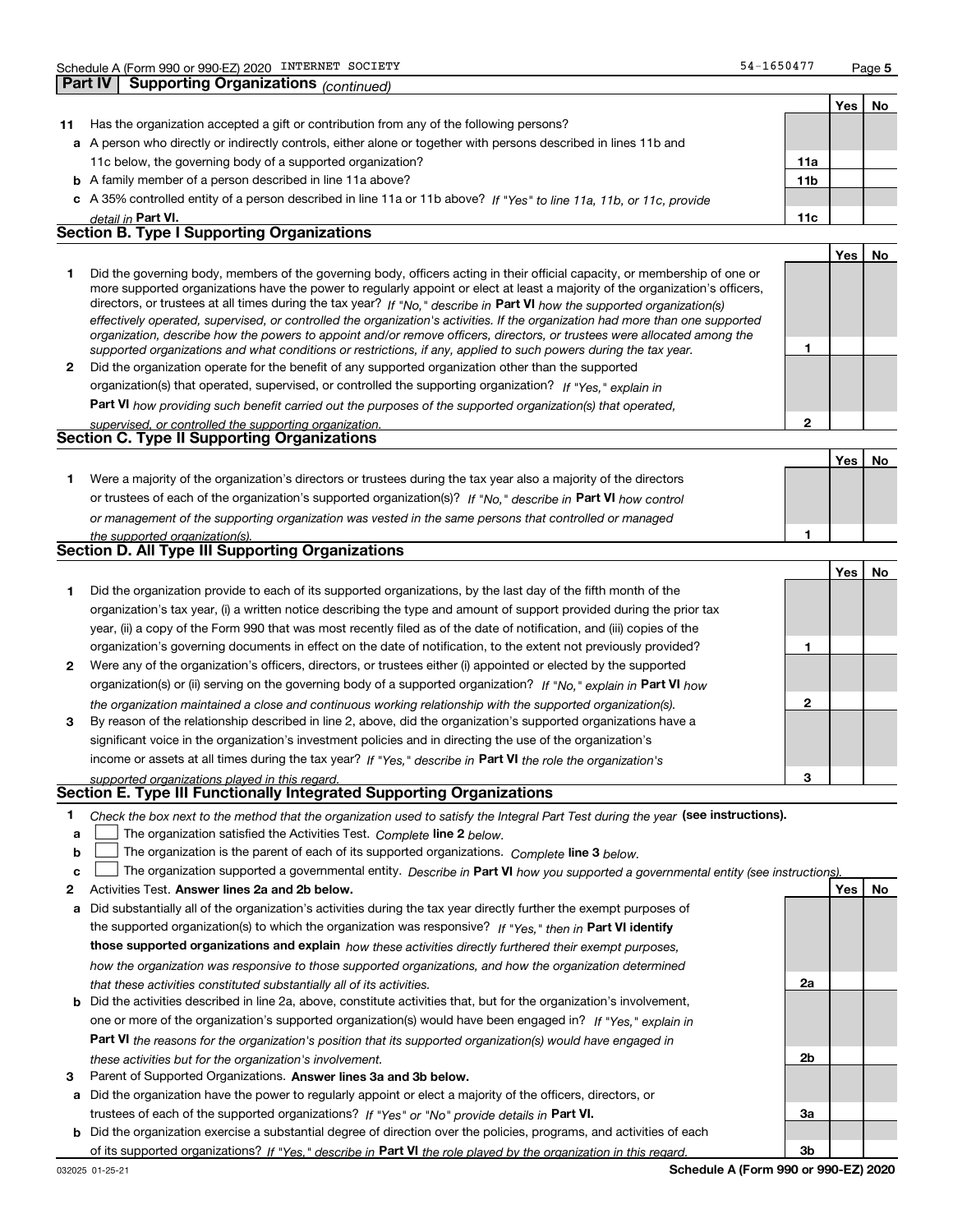| Schedule | 4 (Form 990 or 990-EZ) 2020 | INTERNET | SOCIETY | ,50471<br>54-<br>LO- | Paɑe |  |
|----------|-----------------------------|----------|---------|----------------------|------|--|
|----------|-----------------------------|----------|---------|----------------------|------|--|

|              | <b>Part V</b><br>Type III Non-Functionally Integrated 509(a)(3) Supporting Organizations                                                       |                |                |                                |
|--------------|------------------------------------------------------------------------------------------------------------------------------------------------|----------------|----------------|--------------------------------|
| 1            | Check here if the organization satisfied the Integral Part Test as a qualifying trust on Nov. 20, 1970 (explain in Part VI). See instructions. |                |                |                                |
|              | All other Type III non-functionally integrated supporting organizations must complete Sections A through E.                                    |                |                |                                |
|              | Section A - Adjusted Net Income                                                                                                                |                | (A) Prior Year | (B) Current Year<br>(optional) |
| 1.           | Net short-term capital gain                                                                                                                    | 1              |                |                                |
| 2            | Recoveries of prior-year distributions                                                                                                         | $\mathbf{2}$   |                |                                |
| 3            | Other gross income (see instructions)                                                                                                          | 3              |                |                                |
| 4            | Add lines 1 through 3.                                                                                                                         | 4              |                |                                |
| 5            | Depreciation and depletion                                                                                                                     | 5              |                |                                |
| 6            | Portion of operating expenses paid or incurred for production or                                                                               |                |                |                                |
|              | collection of gross income or for management, conservation, or                                                                                 |                |                |                                |
|              | maintenance of property held for production of income (see instructions)                                                                       | 6              |                |                                |
| 7            | Other expenses (see instructions)                                                                                                              | $\overline{7}$ |                |                                |
| 8            | <b>Adjusted Net Income</b> (subtract lines 5, 6, and 7 from line 4)                                                                            | 8              |                |                                |
|              | <b>Section B - Minimum Asset Amount</b>                                                                                                        |                | (A) Prior Year | (B) Current Year<br>(optional) |
| 1            | Aggregate fair market value of all non-exempt-use assets (see                                                                                  |                |                |                                |
|              | instructions for short tax year or assets held for part of year):                                                                              |                |                |                                |
|              | a Average monthly value of securities                                                                                                          | 1a             |                |                                |
|              | <b>b</b> Average monthly cash balances                                                                                                         | 1 <sub>b</sub> |                |                                |
|              | c Fair market value of other non-exempt-use assets                                                                                             | 1c             |                |                                |
|              | d Total (add lines 1a, 1b, and 1c)                                                                                                             | 1d             |                |                                |
|              | <b>e</b> Discount claimed for blockage or other factors                                                                                        |                |                |                                |
|              | (explain in detail in Part VI):                                                                                                                |                |                |                                |
| $\mathbf{2}$ | Acquisition indebtedness applicable to non-exempt-use assets                                                                                   | $\overline{2}$ |                |                                |
| 3            | Subtract line 2 from line 1d.                                                                                                                  | 3              |                |                                |
| 4            | Cash deemed held for exempt use. Enter 0.015 of line 3 (for greater amount,                                                                    |                |                |                                |
|              | see instructions).                                                                                                                             | 4              |                |                                |
| 5            | Net value of non-exempt-use assets (subtract line 4 from line 3)                                                                               | 5              |                |                                |
| 6            | Multiply line 5 by 0.035.                                                                                                                      | 6              |                |                                |
| 7            | Recoveries of prior-year distributions                                                                                                         | $\overline{7}$ |                |                                |
| 8            | Minimum Asset Amount (add line 7 to line 6)                                                                                                    | 8              |                |                                |
|              | <b>Section C - Distributable Amount</b>                                                                                                        |                |                | <b>Current Year</b>            |
| 1            | Adjusted net income for prior year (from Section A, line 8, column A)                                                                          | 1              |                |                                |
| 2            | Enter 0.85 of line 1.                                                                                                                          | $\overline{2}$ |                |                                |
| з            | Minimum asset amount for prior year (from Section B, line 8, column A)                                                                         | 3              |                |                                |
| 4            | Enter greater of line 2 or line 3.                                                                                                             | 4              |                |                                |
| 5            | Income tax imposed in prior year                                                                                                               | 5              |                |                                |
| 6            | <b>Distributable Amount.</b> Subtract line 5 from line 4, unless subject to                                                                    |                |                |                                |
|              | emergency temporary reduction (see instructions).                                                                                              | 6              |                |                                |

**7**Check here if the current year is the organization's first as a non-functionally integrated Type III supporting organization (see instructions).

**Schedule A (Form 990 or 990-EZ) 2020**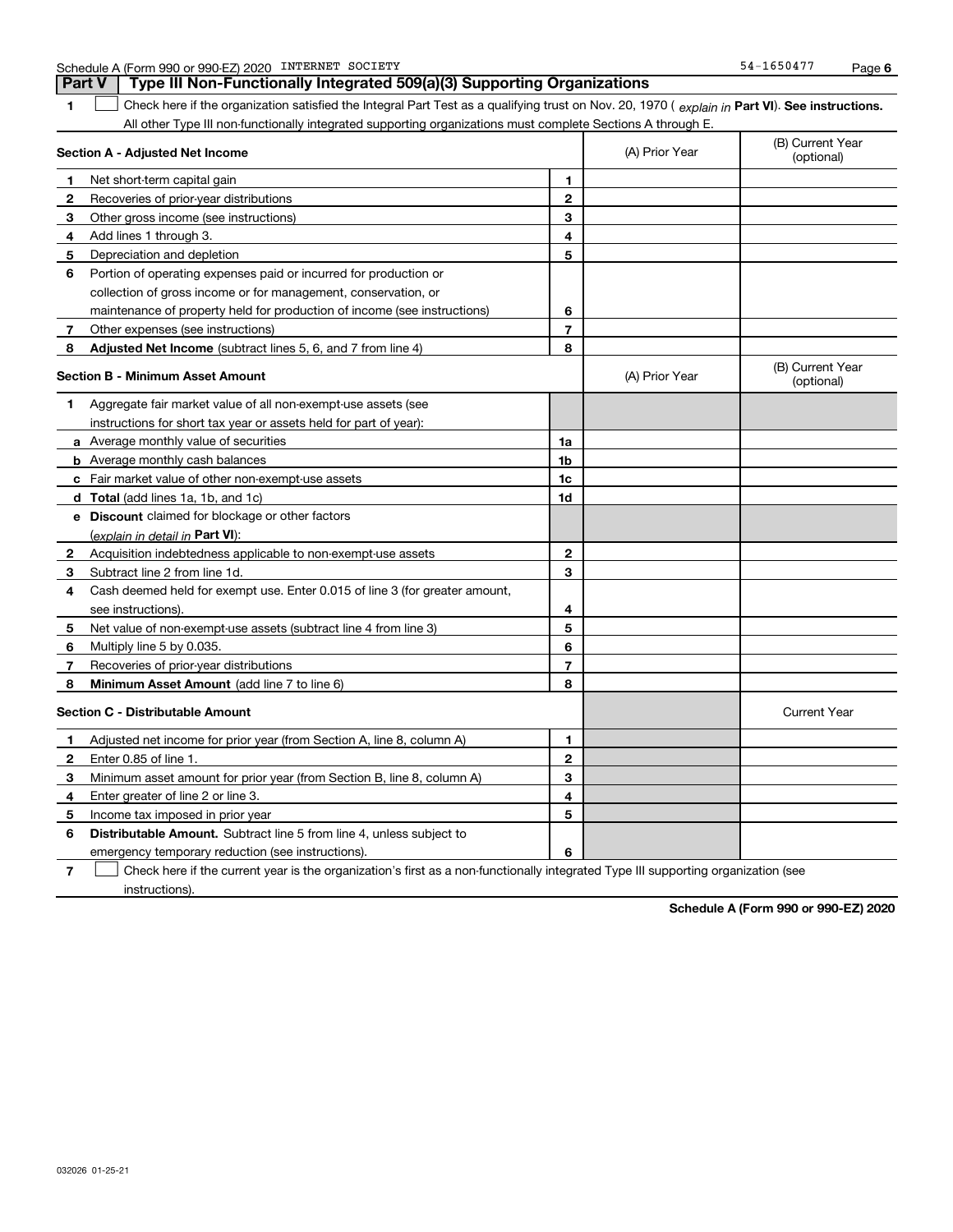| <b>Part V</b> | Type III Non-Functionally Integrated 509(a)(3) Supporting Organizations                    |                             | (continued)                           |              |                                         |
|---------------|--------------------------------------------------------------------------------------------|-----------------------------|---------------------------------------|--------------|-----------------------------------------|
|               | <b>Section D - Distributions</b>                                                           |                             |                                       |              | <b>Current Year</b>                     |
| 1             | Amounts paid to supported organizations to accomplish exempt purposes                      |                             | 1                                     |              |                                         |
| 2             | Amounts paid to perform activity that directly furthers exempt purposes of supported       |                             |                                       |              |                                         |
|               | organizations, in excess of income from activity                                           |                             |                                       | $\mathbf{2}$ |                                         |
| 3             | Administrative expenses paid to accomplish exempt purposes of supported organizations      |                             |                                       | 3            |                                         |
| 4             | Amounts paid to acquire exempt-use assets                                                  |                             |                                       | 4            |                                         |
| 5             | Qualified set-aside amounts (prior IRS approval required - provide details in Part VI)     |                             |                                       | 5            |                                         |
| 6             | Other distributions ( <i>describe in</i> Part VI). See instructions.                       |                             |                                       | 6            |                                         |
| 7             | Total annual distributions. Add lines 1 through 6.                                         |                             |                                       | 7            |                                         |
| 8             | Distributions to attentive supported organizations to which the organization is responsive |                             |                                       |              |                                         |
|               | (provide details in Part VI). See instructions.                                            |                             |                                       | 8            |                                         |
| 9             | Distributable amount for 2020 from Section C, line 6                                       |                             |                                       | 9            |                                         |
| 10            | Line 8 amount divided by line 9 amount                                                     |                             |                                       | 10           |                                         |
|               |                                                                                            | (i)                         | (ii)                                  |              | (iii)                                   |
|               | <b>Section E - Distribution Allocations</b> (see instructions)                             | <b>Excess Distributions</b> | <b>Underdistributions</b><br>Pre-2020 |              | <b>Distributable</b><br>Amount for 2020 |
| 1             | Distributable amount for 2020 from Section C, line 6                                       |                             |                                       |              |                                         |
| 2             | Underdistributions, if any, for years prior to 2020 (reason-                               |                             |                                       |              |                                         |
|               | able cause required - explain in Part VI). See instructions.                               |                             |                                       |              |                                         |
| 3             | Excess distributions carryover, if any, to 2020                                            |                             |                                       |              |                                         |
|               | a From 2015                                                                                |                             |                                       |              |                                         |
|               | <b>b</b> From 2016                                                                         |                             |                                       |              |                                         |
|               | $c$ From 2017                                                                              |                             |                                       |              |                                         |
|               | d From 2018                                                                                |                             |                                       |              |                                         |
|               | e From 2019                                                                                |                             |                                       |              |                                         |
|               | f Total of lines 3a through 3e                                                             |                             |                                       |              |                                         |
|               | g Applied to underdistributions of prior years                                             |                             |                                       |              |                                         |
|               | <b>h</b> Applied to 2020 distributable amount                                              |                             |                                       |              |                                         |
|               | Carryover from 2015 not applied (see instructions)                                         |                             |                                       |              |                                         |
|               | Remainder. Subtract lines 3g, 3h, and 3i from line 3f.                                     |                             |                                       |              |                                         |
| 4             | Distributions for 2020 from Section D,                                                     |                             |                                       |              |                                         |
|               | line $7:$                                                                                  |                             |                                       |              |                                         |
|               | a Applied to underdistributions of prior years                                             |                             |                                       |              |                                         |
|               | <b>b</b> Applied to 2020 distributable amount                                              |                             |                                       |              |                                         |
|               | c Remainder. Subtract lines 4a and 4b from line 4.                                         |                             |                                       |              |                                         |
| 5.            | Remaining underdistributions for years prior to 2020, if                                   |                             |                                       |              |                                         |
|               | any. Subtract lines 3g and 4a from line 2. For result greater                              |                             |                                       |              |                                         |
|               | than zero, explain in Part VI. See instructions.                                           |                             |                                       |              |                                         |
| 6             | Remaining underdistributions for 2020. Subtract lines 3h                                   |                             |                                       |              |                                         |
|               | and 4b from line 1. For result greater than zero, explain in                               |                             |                                       |              |                                         |
|               | Part VI. See instructions.                                                                 |                             |                                       |              |                                         |
| 7             | Excess distributions carryover to 2021. Add lines 3j                                       |                             |                                       |              |                                         |
|               | and 4c.                                                                                    |                             |                                       |              |                                         |
| 8             | Breakdown of line 7:                                                                       |                             |                                       |              |                                         |
|               | a Excess from 2016                                                                         |                             |                                       |              |                                         |
|               | <b>b</b> Excess from 2017                                                                  |                             |                                       |              |                                         |
|               | c Excess from 2018                                                                         |                             |                                       |              |                                         |
|               | d Excess from 2019                                                                         |                             |                                       |              |                                         |
|               | e Excess from 2020                                                                         |                             |                                       |              |                                         |

**Schedule A (Form 990 or 990-EZ) 2020**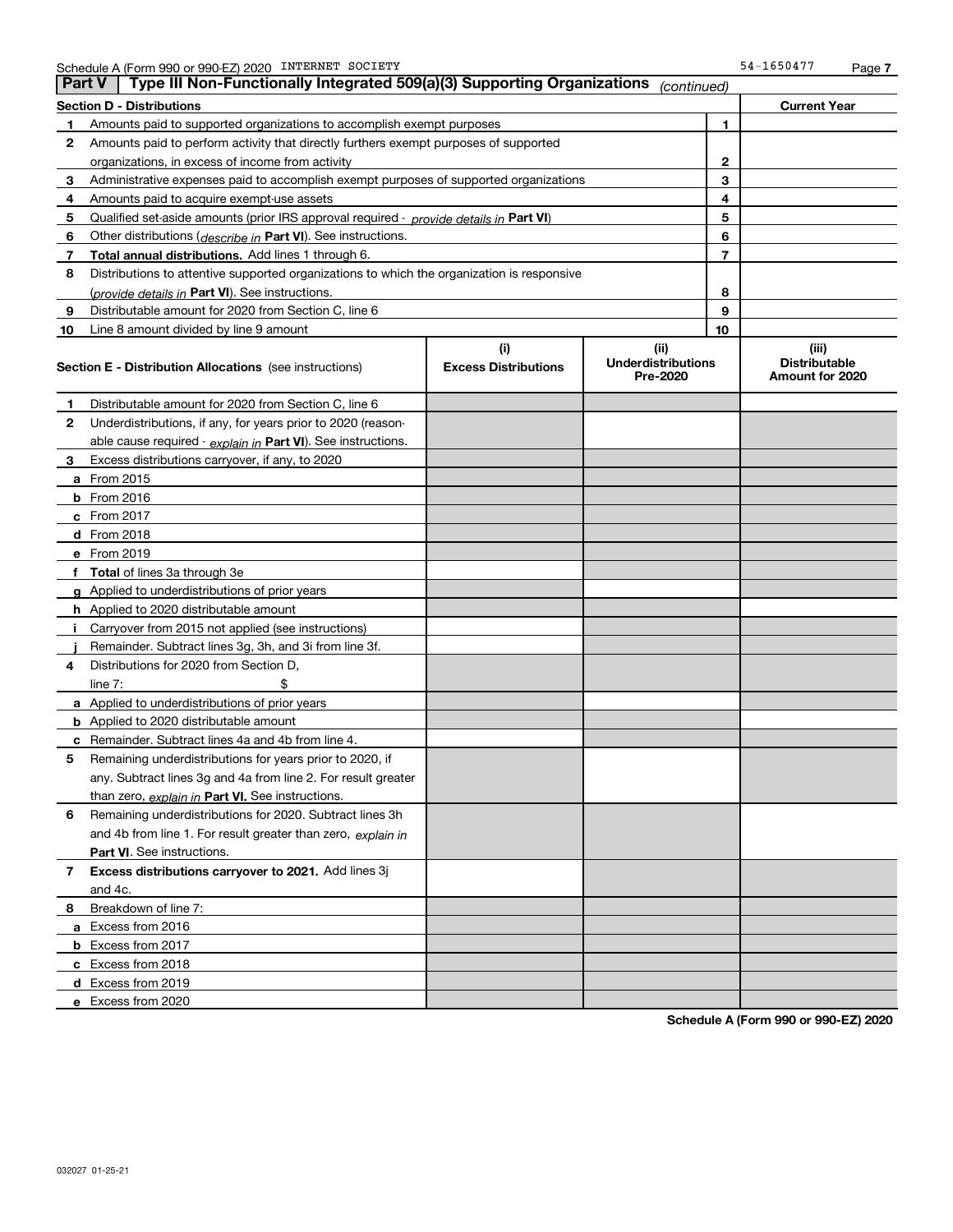Part VI | Supplemental Information. Provide the explanations required by Part II, line 10; Part II, line 17a or 17b; Part III, line 12; Part IV, Section A, lines 1, 2, 3b, 3c, 4b, 4c, 5a, 6, 9a, 9b, 9c, 11a, 11b, and 11c; Part IV, Section B, lines 1 and 2; Part IV, Section C, line 1; Part IV, Section D, lines 2 and 3; Part IV, Section E, lines 1c, 2a, 2b, 3a, and 3b; Part V, line 1; Part V, Section B, line 1e; Part V, Section D, lines 5, 6, and 8; and Part V, Section E, lines 2, 5, and 6. Also complete this part for any additional information. (See instructions.)

SCHEDULE A, PART II, LINE 10, EXPLANATION FOR OTHER INCOME:

| OTHER INCOME                                                |
|-------------------------------------------------------------|
| 2016 AMOUNT: \$<br>19,819.                                  |
| 2019 AMOUNT: \$<br>47,783.                                  |
| 2020 AMOUNT: \$<br>58,751.                                  |
|                                                             |
|                                                             |
| PART II, SECTION C, LINE 17A, FACTS AND CIRCUMSTANCES TEST: |
| SEE SCHEDULE O                                              |
|                                                             |
|                                                             |
|                                                             |
|                                                             |
|                                                             |
|                                                             |
|                                                             |
|                                                             |
|                                                             |
|                                                             |
|                                                             |
|                                                             |
|                                                             |
|                                                             |
|                                                             |
|                                                             |
|                                                             |
|                                                             |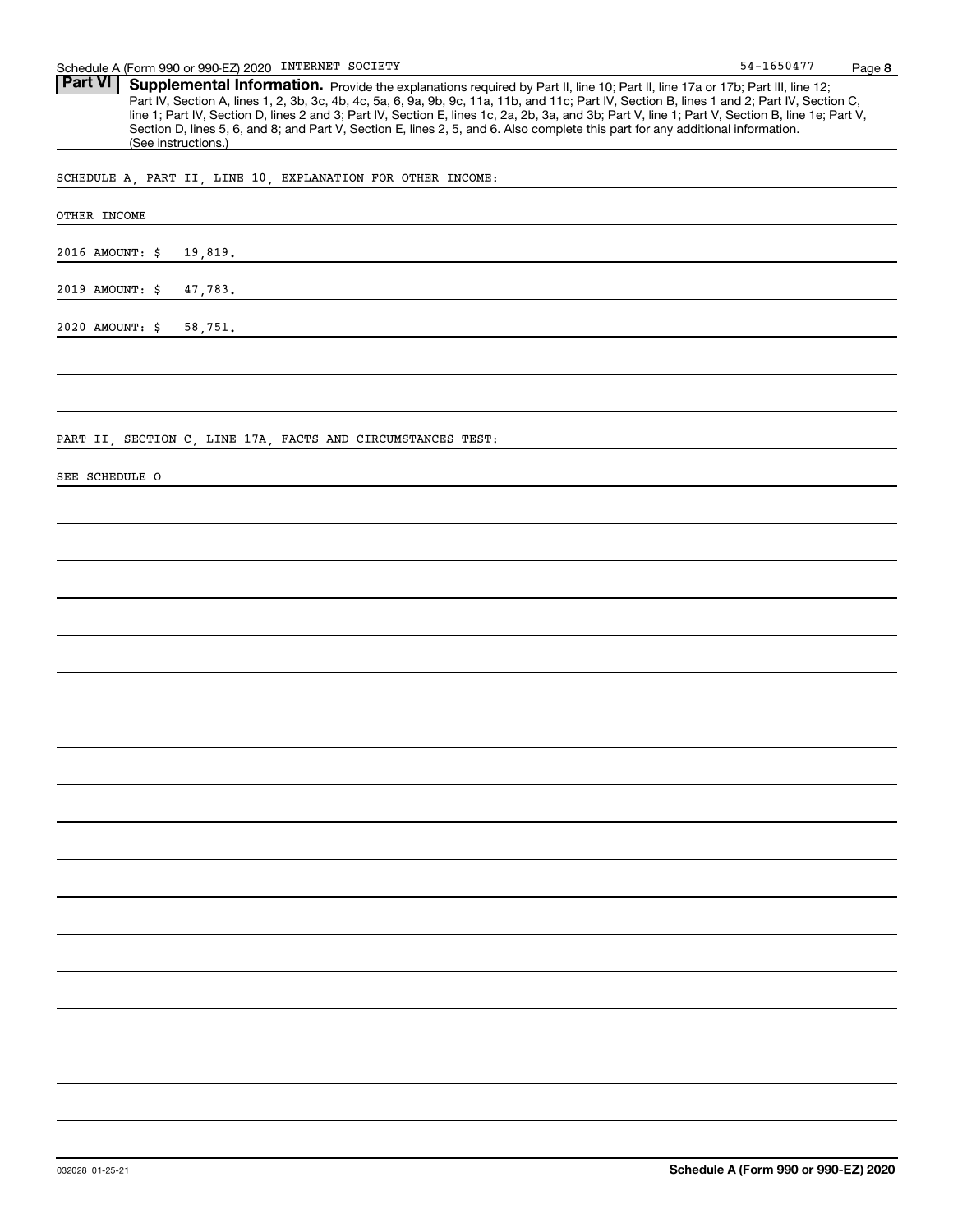Department of the Treasury Internal Revenue Service **(Form 990, 990-EZ, or 990-PF)**

Name of the organization

**Organization type** (check one):

\*\* PUBLIC DISCLOSURE COPY \*\*

# **Schedule B Schedule of Contributors**

**| Attach to Form 990, Form 990-EZ, or Form 990-PF. | Go to www.irs.gov/Form990 for the latest information.** OMB No. 1545-0047

**2020**

**Employer identification number**

| INTERNET | SOCIETY | -1650477<br>54 – |
|----------|---------|------------------|
|          |         |                  |

| Filers of:         | Section:                                                                    |
|--------------------|-----------------------------------------------------------------------------|
| Form 990 or 990-EZ | $X \mid$<br>$501(c)$ $3$ ) (enter number) organization                      |
|                    | $4947(a)(1)$ nonexempt charitable trust not treated as a private foundation |
|                    | 527 political organization                                                  |
| Form 990-PF        | 501(c)(3) exempt private foundation                                         |
|                    | 4947(a)(1) nonexempt charitable trust treated as a private foundation       |
|                    | 501(c)(3) taxable private foundation                                        |

Check if your organization is covered by the **General Rule** or a **Special Rule. Note:**  Only a section 501(c)(7), (8), or (10) organization can check boxes for both the General Rule and a Special Rule. See instructions.

#### **General Rule**

 $\overline{X}$  For an organization filing Form 990, 990-EZ, or 990-PF that received, during the year, contributions totaling \$5,000 or more (in money or property) from any one contributor. Complete Parts I and II. See instructions for determining a contributor's total contributions.

#### **Special Rules**

| For an organization described in section 501(c)(3) filing Form 990 or 990-EZ that met the 33 1/3% support test of the regulations under               |
|-------------------------------------------------------------------------------------------------------------------------------------------------------|
| sections 509(a)(1) and 170(b)(1)(A)(vi), that checked Schedule A (Form 990 or 990-EZ), Part II, line 13, 16a, or 16b, and that received from          |
| any one contributor, during the year, total contributions of the greater of (1) \$5,000; or (2) 2% of the amount on (i) Form 990, Part VIII, line 1h; |
| or (ii) Form 990-EZ, line 1. Complete Parts I and II.                                                                                                 |

For an organization described in section 501(c)(7), (8), or (10) filing Form 990 or 990-EZ that received from any one contributor, during the year, total contributions of more than \$1,000 exclusively for religious, charitable, scientific, literary, or educational purposes, or for the prevention of cruelty to children or animals. Complete Parts I (entering "N/A" in column (b) instead of the contributor name and address), II, and III.  $\mathcal{L}^{\text{max}}$ 

purpose. Don't complete any of the parts unless the **General Rule** applies to this organization because it received *nonexclusively* year, contributions <sub>exclusively</sub> for religious, charitable, etc., purposes, but no such contributions totaled more than \$1,000. If this box is checked, enter here the total contributions that were received during the year for an *exclusively* religious, charitable, etc., For an organization described in section 501(c)(7), (8), or (10) filing Form 990 or 990-EZ that received from any one contributor, during the religious, charitable, etc., contributions totaling \$5,000 or more during the year  $\Box$ — $\Box$   $\Box$  $\mathcal{L}^{\text{max}}$ 

**Caution:**  An organization that isn't covered by the General Rule and/or the Special Rules doesn't file Schedule B (Form 990, 990-EZ, or 990-PF),  **must** but it answer "No" on Part IV, line 2, of its Form 990; or check the box on line H of its Form 990-EZ or on its Form 990-PF, Part I, line 2, to certify that it doesn't meet the filing requirements of Schedule B (Form 990, 990-EZ, or 990-PF).

**For Paperwork Reduction Act Notice, see the instructions for Form 990, 990-EZ, or 990-PF. Schedule B (Form 990, 990-EZ, or 990-PF) (2020)** LHA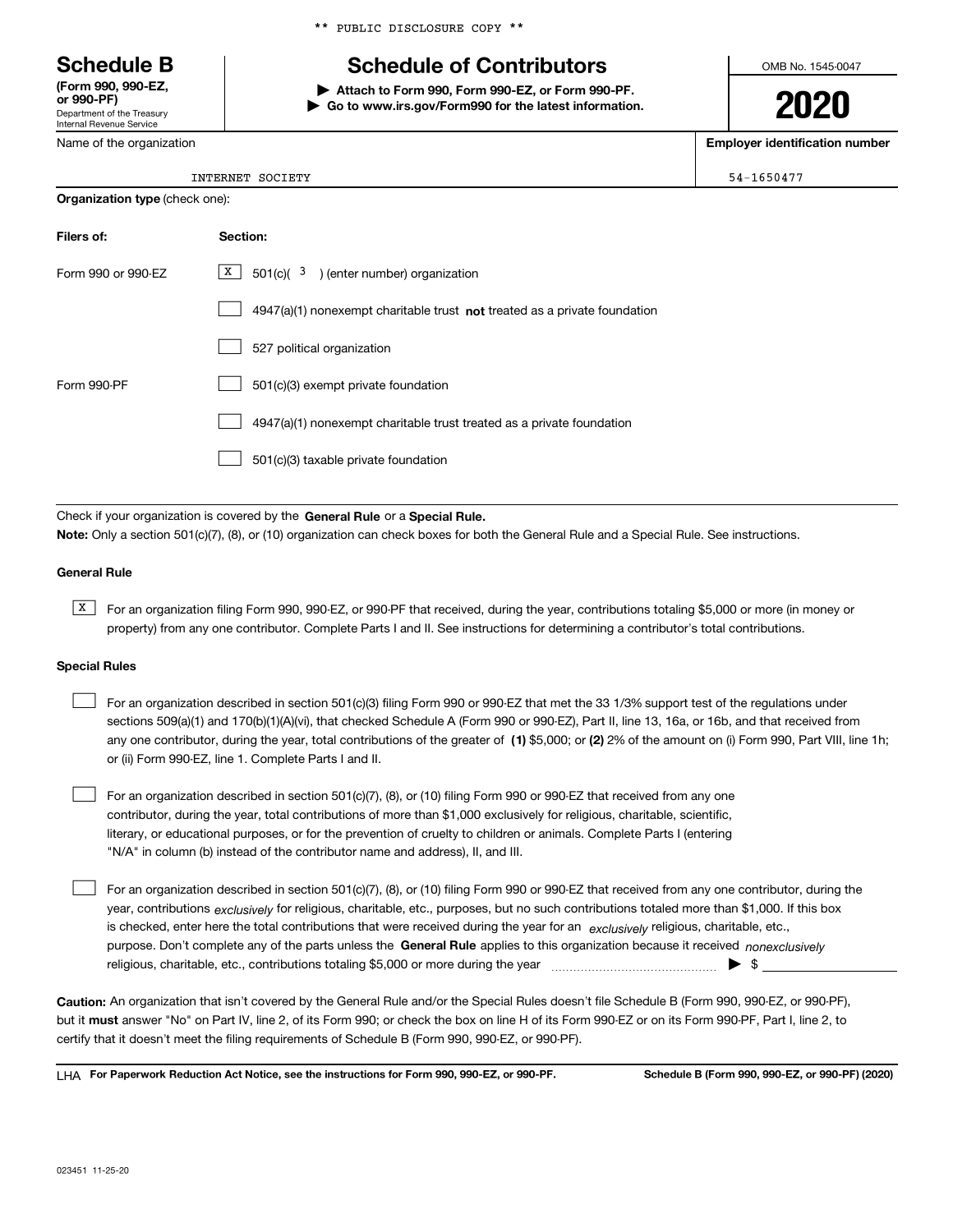| Schedule B (Form 990,<br>or 990-PF) (2020)<br>.990-EZ<br>טו | Page |
|-------------------------------------------------------------|------|
|-------------------------------------------------------------|------|

| chedule B (Form 990, 990-EZ, or 990-PF) (2020)                                                                  | Page 2                                |
|-----------------------------------------------------------------------------------------------------------------|---------------------------------------|
| lame of organization                                                                                            | <b>Employer identification number</b> |
|                                                                                                                 |                                       |
| NTERNET SOCIETY                                                                                                 | 54-1650477                            |
| Part I<br><b>Contributors</b> (see instructions). Use duplicate copies of Part I if additional space is needed. |                                       |

| Part I                  | Contributors (see instructions). Use duplicate copies of Part I if additional space is needed. |                                                                                                                                                               |
|-------------------------|------------------------------------------------------------------------------------------------|---------------------------------------------------------------------------------------------------------------------------------------------------------------|
| (a)                     | (b)                                                                                            | (c)<br>(d)                                                                                                                                                    |
| No.                     | Name, address, and ZIP + 4                                                                     | <b>Total contributions</b><br>Type of contribution                                                                                                            |
| $\mathbf 1$             |                                                                                                | x<br>Person<br>Payroll<br>Noncash<br>35,000,000.<br>\$<br>(Complete Part II for<br>noncash contributions.)                                                    |
| (a)<br>No.              | (b)<br>Name, address, and ZIP + 4                                                              | (c)<br>(d)<br><b>Total contributions</b><br>Type of contribution                                                                                              |
| $\overline{\mathbf{2}}$ |                                                                                                | х<br>Person<br>Payroll<br>Noncash<br>13, 358, 570.<br>\$<br>(Complete Part II for<br>noncash contributions.)                                                  |
| (a)<br>No.              | (b)<br>Name, address, and ZIP + 4                                                              | (c)<br>(d)<br><b>Total contributions</b><br>Type of contribution                                                                                              |
| 3                       |                                                                                                | х<br>Person<br>Payroll<br>Noncash<br>1,050,000.<br>\$<br>(Complete Part II for<br>noncash contributions.)                                                     |
| (a)<br>No.              | (b)<br>Name, address, and ZIP + 4                                                              | (c)<br>(d)<br><b>Total contributions</b><br>Type of contribution                                                                                              |
| 4                       |                                                                                                | х<br>Person<br>Payroll<br>636,500.<br>Noncash<br>$\$$<br>(Complete Part II for<br>noncash contributions.)                                                     |
| (a)                     | (b)                                                                                            | (d)<br>(c)                                                                                                                                                    |
| No.<br>5                | Name, address, and ZIP + 4                                                                     | <b>Total contributions</b><br>Type of contribution<br>X<br>Person<br>Payroll<br>Noncash<br>400,000.<br>\$<br>(Complete Part II for<br>noncash contributions.) |
| (a)                     | (b)                                                                                            | (c)<br>(d)<br><b>Total contributions</b>                                                                                                                      |
| No.<br>6                | Name, address, and ZIP + 4                                                                     | Type of contribution<br>X<br>Person<br>Payroll<br>Noncash<br>275,000.<br>\$<br>(Complete Part II for<br>noncash contributions.)                               |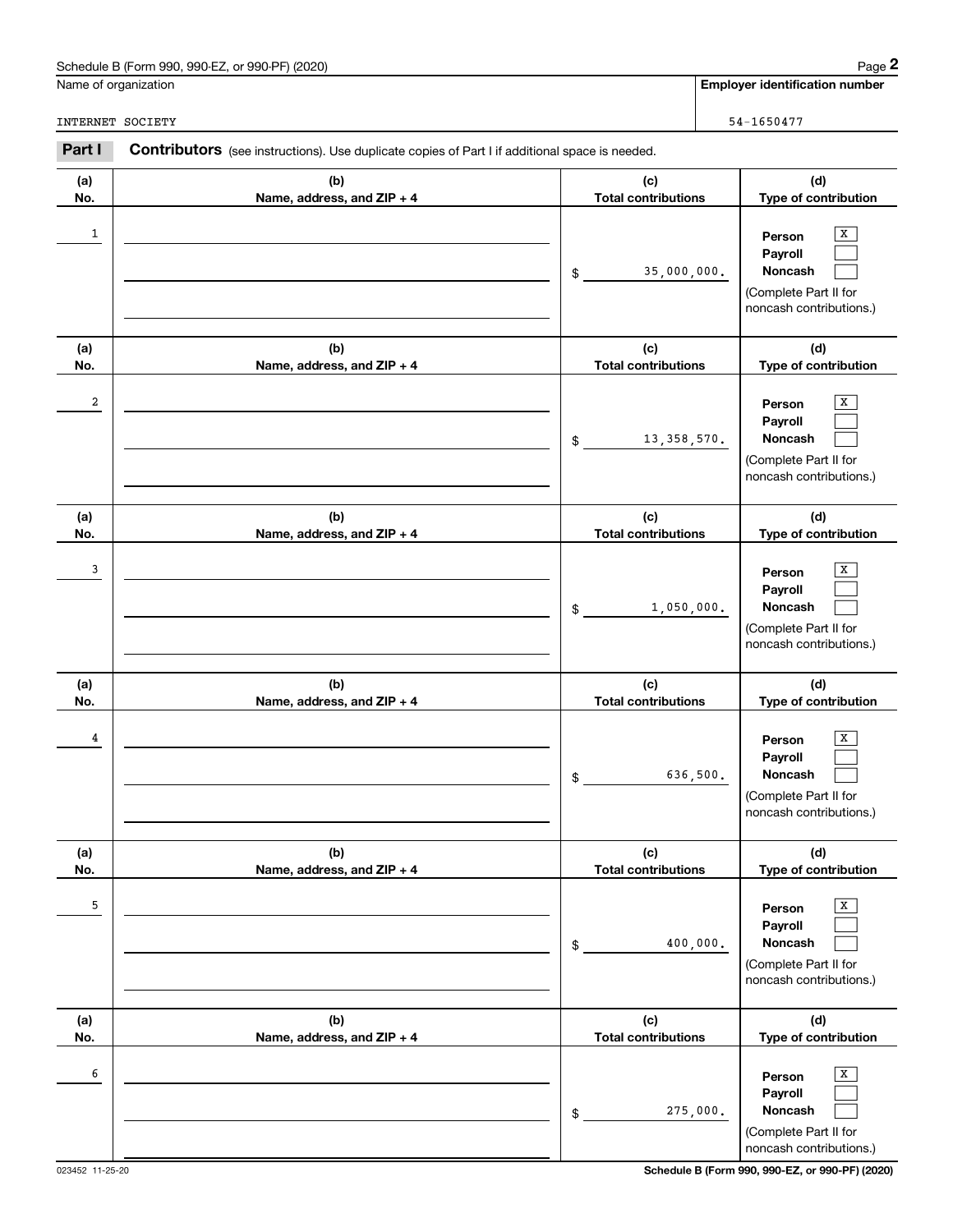| Schedule B (Form 990,<br>or 990-PF) (2020)<br>.990-EZ<br>טו | Page |
|-------------------------------------------------------------|------|
|-------------------------------------------------------------|------|

|                      | Schedule B (Form 990, 990-EZ, or 990-PF) (2020)                                                       |                                   |          | Page 2                                                                                                        |
|----------------------|-------------------------------------------------------------------------------------------------------|-----------------------------------|----------|---------------------------------------------------------------------------------------------------------------|
| Name of organization |                                                                                                       |                                   |          | <b>Employer identification number</b>                                                                         |
|                      | INTERNET SOCIETY                                                                                      |                                   |          | 54-1650477                                                                                                    |
| Part I               | <b>Contributors</b> (see instructions). Use duplicate copies of Part I if additional space is needed. |                                   |          |                                                                                                               |
| (a)<br>No.           | (b)<br>Name, address, and ZIP + 4                                                                     | (c)<br><b>Total contributions</b> |          | (d)<br>Type of contribution                                                                                   |
| $7\phantom{.0}$      |                                                                                                       | \$                                | 197,031. | х<br>Person<br>Payroll<br>Noncash<br>(Complete Part II for<br>noncash contributions.)                         |
| (a)                  | (b)                                                                                                   | (c)                               |          | (d)                                                                                                           |
| No.<br>8             | Name, address, and ZIP + 4                                                                            | <b>Total contributions</b><br>\$  | 135,000. | Type of contribution<br>х<br>Person<br>Payroll<br>Noncash<br>(Complete Part II for<br>noncash contributions.) |
| (a)<br>No.           | (b)<br>Name, address, and ZIP + 4                                                                     | (c)<br><b>Total contributions</b> |          | (d)<br>Type of contribution                                                                                   |
| 9                    |                                                                                                       | \$                                | 118,450. | х<br>Person<br>Payroll<br>Noncash<br>(Complete Part II for<br>noncash contributions.)                         |
| (a)<br>No.           | (b)<br>Name, address, and ZIP + 4                                                                     | (c)<br><b>Total contributions</b> |          | (d)<br>Type of contribution                                                                                   |
| 10                   |                                                                                                       | \$                                | 110,000. | x<br>Person<br>Payroll<br>Noncash<br>(Complete Part II for<br>noncash contributions.)                         |
| (a)<br>No.           | (b)<br>Name, address, and ZIP + 4                                                                     | (c)<br><b>Total contributions</b> |          | (d)<br>Type of contribution                                                                                   |
| 11                   |                                                                                                       | \$                                | 110,000. | X<br>Person<br>Payroll<br>Noncash<br>(Complete Part II for<br>noncash contributions.)                         |
| (a)<br>No.           | (b)<br>Name, address, and ZIP + 4                                                                     | (c)<br><b>Total contributions</b> |          | (d)<br>Type of contribution                                                                                   |
| 12                   |                                                                                                       | \$                                | 100,000. | X<br>Person<br>Payroll<br>Noncash<br>(Complete Part II for<br>noncash contributions.)                         |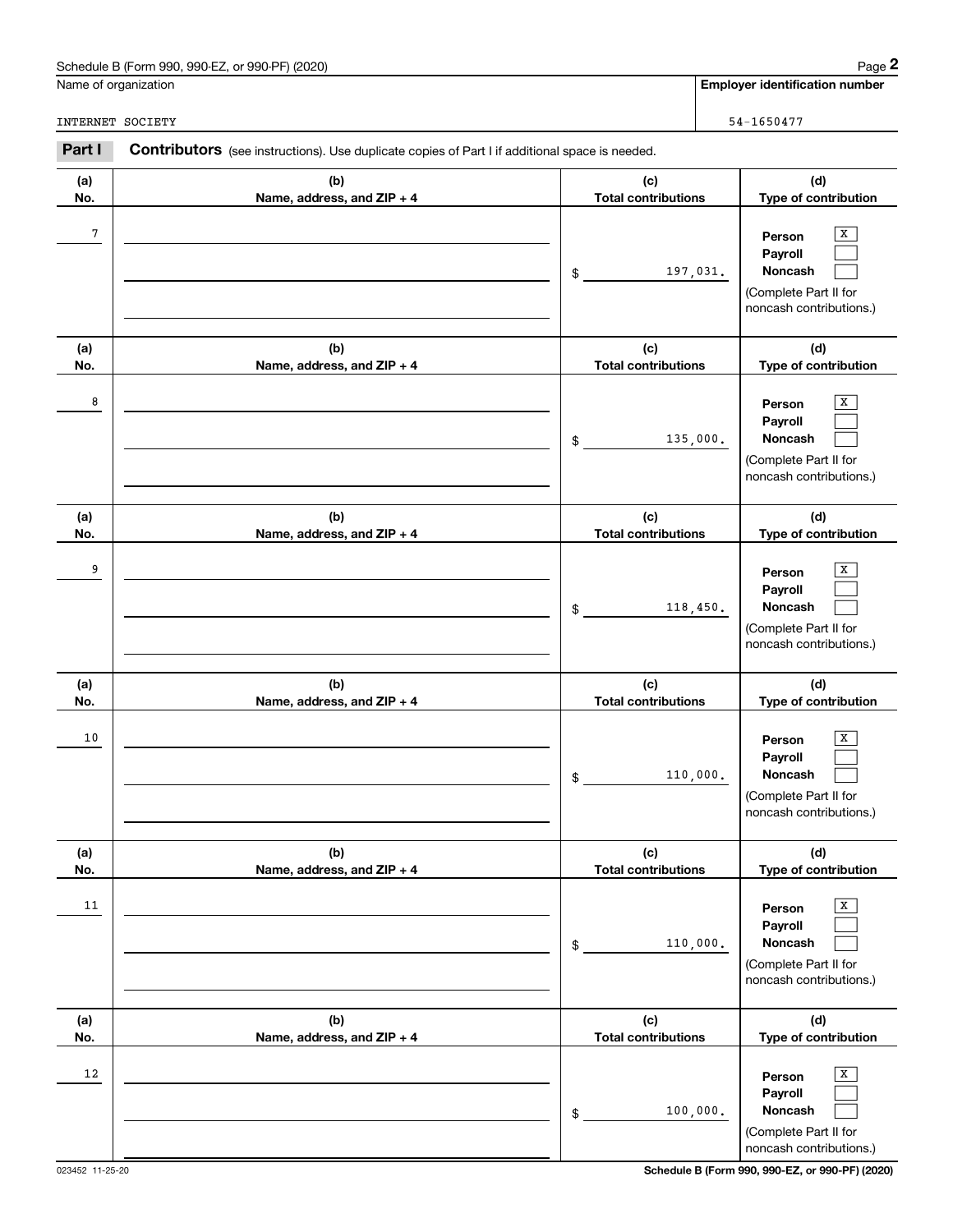| (2020)<br>. or 990-PF)<br>990-EZ<br>Schedule<br>3 (Form 990. | Page |
|--------------------------------------------------------------|------|
|--------------------------------------------------------------|------|

|                      | Schedule B (Form 990, 990-EZ, or 990-PF) (2020)                                                       |                                   | Page 2                                                                                |
|----------------------|-------------------------------------------------------------------------------------------------------|-----------------------------------|---------------------------------------------------------------------------------------|
| Name of organization |                                                                                                       |                                   | <b>Employer identification number</b>                                                 |
|                      | INTERNET SOCIETY                                                                                      |                                   | 54-1650477                                                                            |
| Part I               | <b>Contributors</b> (see instructions). Use duplicate copies of Part I if additional space is needed. |                                   |                                                                                       |
| (a)<br>No.           | (b)<br>Name, address, and ZIP + 4                                                                     | (c)<br><b>Total contributions</b> | (d)<br>Type of contribution                                                           |
| 13                   |                                                                                                       | 85,000.<br>\$                     | х<br>Person<br>Payroll<br>Noncash<br>(Complete Part II for<br>noncash contributions.) |
| (a)<br>No.           | (b)<br>Name, address, and ZIP + 4                                                                     | (c)<br><b>Total contributions</b> | (d)<br>Type of contribution                                                           |
| 14                   |                                                                                                       | 50,000.<br>\$                     | Х<br>Person<br>Payroll<br>Noncash<br>(Complete Part II for<br>noncash contributions.) |
| (a)<br>No.           | (b)<br>Name, address, and ZIP + 4                                                                     | (c)<br><b>Total contributions</b> | (d)<br>Type of contribution                                                           |
| 15                   |                                                                                                       | 43,333.<br>\$                     | х<br>Person<br>Payroll<br>Noncash<br>(Complete Part II for<br>noncash contributions.) |
| (a)<br>No.           | (b)<br>Name, address, and ZIP + 4                                                                     | (c)<br><b>Total contributions</b> | (d)<br>Type of contribution                                                           |
| 16                   |                                                                                                       | 35,000.<br>\$                     | х<br>Person<br>Payroll<br>Noncash<br>(Complete Part II for<br>noncash contributions.) |
| (a)<br>No.           | (b)<br>Name, address, and ZIP + 4                                                                     | (c)<br><b>Total contributions</b> | (d)<br>Type of contribution                                                           |
| 17                   |                                                                                                       | 30,750.<br>\$                     | X<br>Person<br>Payroll<br>Noncash<br>(Complete Part II for<br>noncash contributions.) |
| (a)<br>No.           | (b)<br>Name, address, and ZIP + 4                                                                     | (c)<br><b>Total contributions</b> | (d)<br>Type of contribution                                                           |
| 18                   |                                                                                                       | 30,000.<br>\$                     | X<br>Person<br>Payroll<br>Noncash<br>(Complete Part II for<br>noncash contributions.) |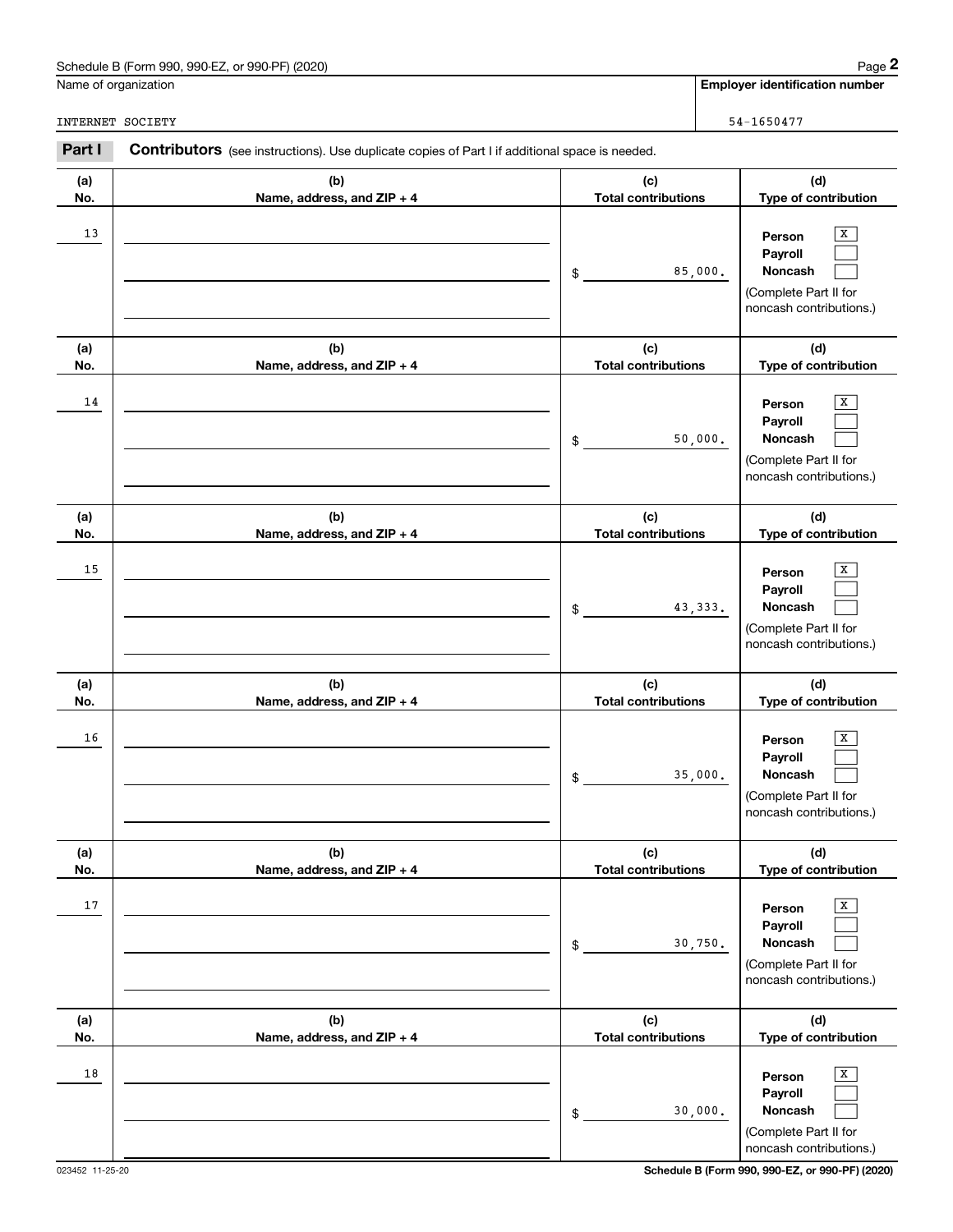| (2020)<br>. or 990-PF)<br>990-EZ<br>Schedule<br>3 (Form 990. | Page |
|--------------------------------------------------------------|------|
|--------------------------------------------------------------|------|

| INTERNET | $\sim$ $-$ |
|----------|------------|
| SOCIETY  | - 4 5      |
| ________ | ___        |
|          |            |

|            | Schedule B (Form 990, 990-EZ, or 990-PF) (2020)                                                       |                                   | Page 2                                                                                |
|------------|-------------------------------------------------------------------------------------------------------|-----------------------------------|---------------------------------------------------------------------------------------|
|            | Name of organization                                                                                  |                                   | <b>Employer identification number</b>                                                 |
|            | INTERNET SOCIETY                                                                                      |                                   | $54 - 1650477$                                                                        |
| Part I     | <b>Contributors</b> (see instructions). Use duplicate copies of Part I if additional space is needed. |                                   |                                                                                       |
| (a)<br>No. | (b)<br>Name, address, and ZIP + 4                                                                     | (c)<br><b>Total contributions</b> | (d)<br>Type of contribution                                                           |
| 19         |                                                                                                       | 25,000.<br>\$                     | х<br>Person<br>Payroll<br>Noncash<br>(Complete Part II for<br>noncash contributions.) |
| (a)<br>No. | (b)<br>Name, address, and ZIP + 4                                                                     | (c)<br><b>Total contributions</b> | (d)<br>Type of contribution                                                           |
| 20         |                                                                                                       | 25,000.<br>\$                     | х<br>Person<br>Payroll<br>Noncash<br>(Complete Part II for<br>noncash contributions.) |
| (a)<br>No. | (b)<br>Name, address, and ZIP + 4                                                                     | (c)<br><b>Total contributions</b> | (d)<br>Type of contribution                                                           |
| 21         |                                                                                                       | 25,000.<br>\$                     | х<br>Person<br>Payroll<br>Noncash<br>(Complete Part II for<br>noncash contributions.) |
| (a)<br>No. | (b)<br>Name, address, and ZIP + 4                                                                     | (c)<br><b>Total contributions</b> | (d)<br>Type of contribution                                                           |
| 22         |                                                                                                       | 22,500.<br>\$                     | х<br>Person<br>Payroll<br>Noncash<br>(Complete Part II for<br>noncash contributions.) |
| (a)<br>No. | (b)<br>Name, address, and ZIP + 4                                                                     | (c)<br><b>Total contributions</b> | (d)<br>Type of contribution                                                           |
| 23         |                                                                                                       | 22,000.<br>\$                     | x<br>Person<br>Payroll<br>Noncash<br>(Complete Part II for<br>noncash contributions.) |
| (a)<br>No. | (b)<br>Name, address, and ZIP + 4                                                                     | (c)<br><b>Total contributions</b> | (d)<br>Type of contribution                                                           |
| 24         |                                                                                                       | 20,000.<br>\$                     | X<br>Person<br>Payroll<br>Noncash<br>(Complete Part II for<br>noncash contributions.) |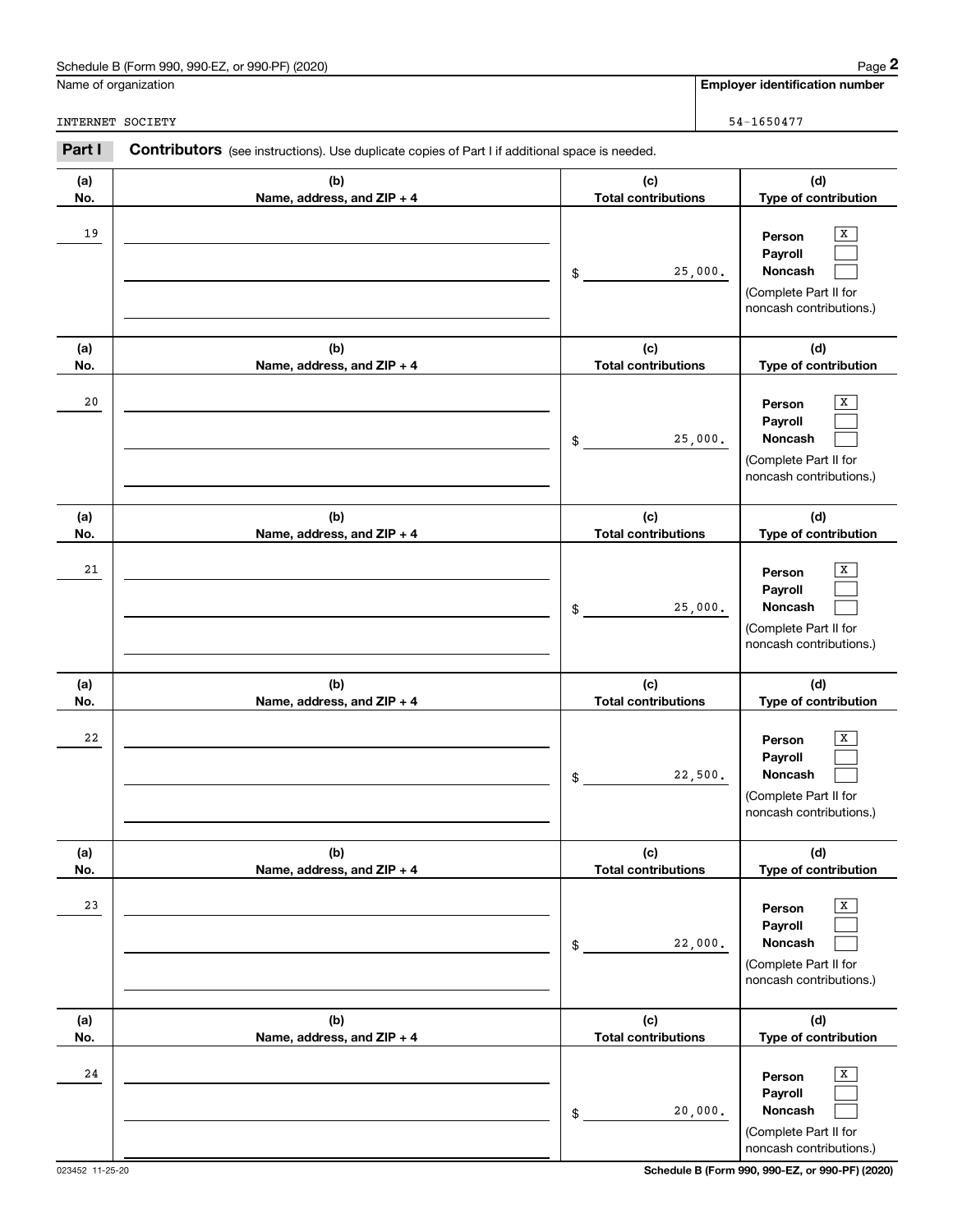| (2020)<br>. or 990-PF)<br>990-EZ<br>Schedule<br>3 (Form 990. | Page |
|--------------------------------------------------------------|------|
|--------------------------------------------------------------|------|

|                      | Schedule B (Form 990, 990-EZ, or 990-PF) (2020)                                                       |                                   |         | Page 2                                                                                                        |
|----------------------|-------------------------------------------------------------------------------------------------------|-----------------------------------|---------|---------------------------------------------------------------------------------------------------------------|
| Name of organization |                                                                                                       |                                   |         | <b>Employer identification number</b>                                                                         |
|                      | INTERNET SOCIETY                                                                                      |                                   |         | 54-1650477                                                                                                    |
| Part I               | <b>Contributors</b> (see instructions). Use duplicate copies of Part I if additional space is needed. |                                   |         |                                                                                                               |
| (a)<br>No.           | (b)<br>Name, address, and ZIP + 4                                                                     | (c)<br><b>Total contributions</b> |         | (d)<br>Type of contribution                                                                                   |
| 25                   |                                                                                                       | \$                                | 19,300. | х<br>Person<br>Payroll<br>Noncash<br>(Complete Part II for<br>noncash contributions.)                         |
| (a)                  | (b)                                                                                                   | (c)<br><b>Total contributions</b> |         | (d)                                                                                                           |
| No.<br>26            | Name, address, and ZIP + 4                                                                            | \$                                | 18,500. | Type of contribution<br>X<br>Person<br>Payroll<br>Noncash<br>(Complete Part II for<br>noncash contributions.) |
| (a)<br>No.           | (b)<br>Name, address, and ZIP + 4                                                                     | (c)<br><b>Total contributions</b> |         | (d)<br>Type of contribution                                                                                   |
| 27                   |                                                                                                       | \$                                | 15,000. | х<br>Person<br>Payroll<br>Noncash<br>(Complete Part II for<br>noncash contributions.)                         |
| (a)<br>No.           | (b)<br>Name, address, and ZIP + 4                                                                     | (c)<br><b>Total contributions</b> |         | (d)<br>Type of contribution                                                                                   |
| 28                   |                                                                                                       | \$                                | 15,000. | х<br>Person<br>Payroll<br>Noncash<br>(Complete Part II for<br>noncash contributions.)                         |
| (a)<br>No.           | (b)<br>Name, address, and ZIP + 4                                                                     | (c)<br><b>Total contributions</b> |         | (d)<br>Type of contribution                                                                                   |
| 29                   |                                                                                                       | \$                                | 15,000. | X<br>Person<br>Payroll<br>Noncash<br>(Complete Part II for<br>noncash contributions.)                         |
| (a)<br>No.           | (b)<br>Name, address, and ZIP + 4                                                                     | (c)<br><b>Total contributions</b> |         | (d)<br>Type of contribution                                                                                   |
| 30                   |                                                                                                       | \$                                | 13,980. | X<br>Person<br>Payroll<br>Noncash<br>(Complete Part II for<br>noncash contributions.)                         |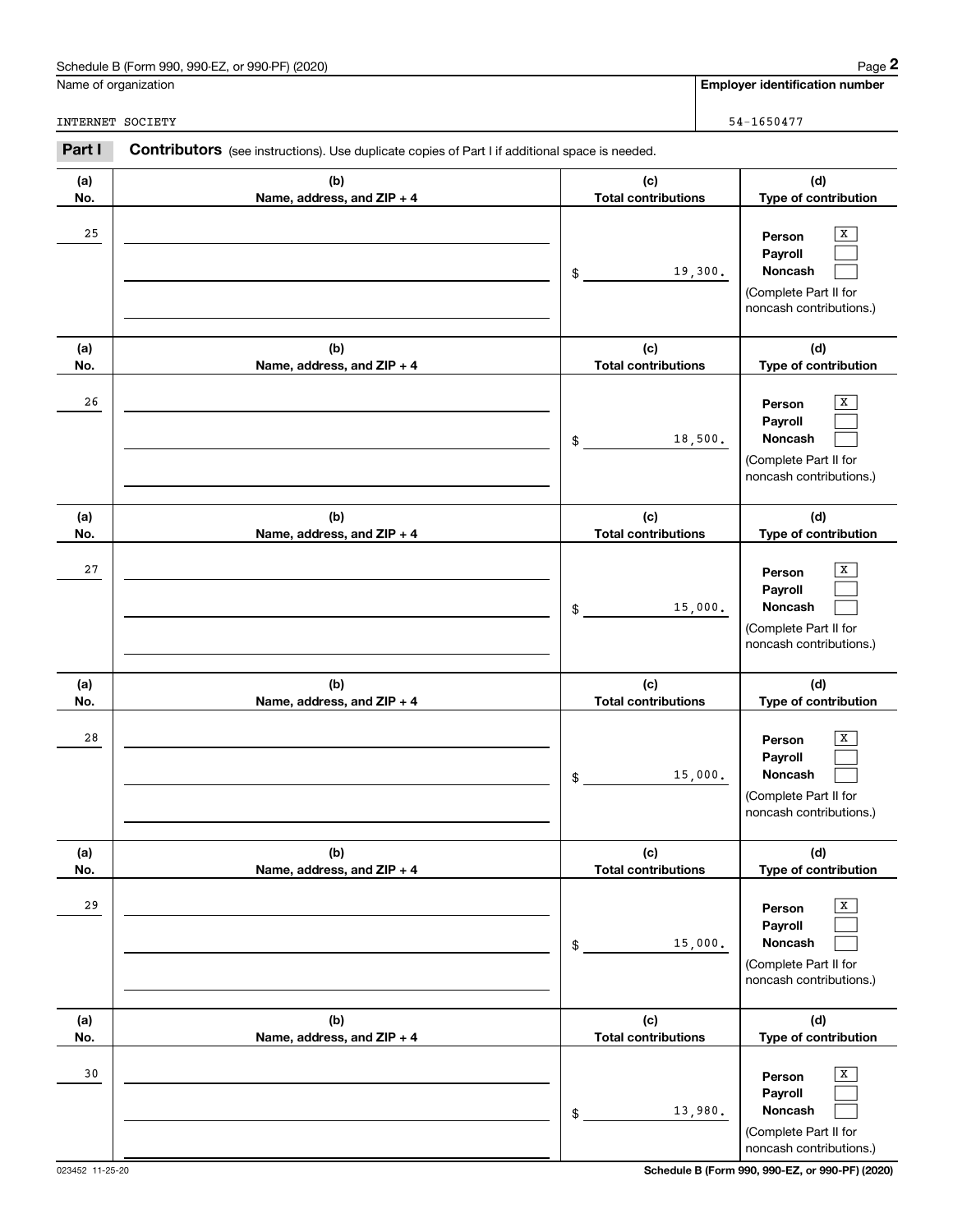| Schedule B (Form 990,<br>or 990-PF) (2020)<br>.990-EZ<br>טו | Page |
|-------------------------------------------------------------|------|
|-------------------------------------------------------------|------|

|            | Schedule B (Form 990, 990-EZ, or 990-PF) (2020)                                                |                                   | Page 2                                                                                |
|------------|------------------------------------------------------------------------------------------------|-----------------------------------|---------------------------------------------------------------------------------------|
|            | Name of organization                                                                           |                                   | <b>Employer identification number</b>                                                 |
|            | INTERNET SOCIETY                                                                               |                                   | $54 - 1650477$                                                                        |
| Part I     | Contributors (see instructions). Use duplicate copies of Part I if additional space is needed. |                                   |                                                                                       |
| (a)<br>No. | (b)<br>Name, address, and ZIP + 4                                                              | (c)<br><b>Total contributions</b> | (d)<br>Type of contribution                                                           |
| 31         |                                                                                                | 13,500.<br>\$                     | х<br>Person<br>Payroll<br>Noncash<br>(Complete Part II for<br>noncash contributions.) |
| (a)<br>No. | (b)<br>Name, address, and ZIP + 4                                                              | (c)<br><b>Total contributions</b> | (d)<br>Type of contribution                                                           |
| 32         |                                                                                                | 12,500.<br>\$                     | х<br>Person<br>Payroll<br>Noncash<br>(Complete Part II for<br>noncash contributions.) |
| (a)<br>No. | (b)<br>Name, address, and ZIP + 4                                                              | (c)<br><b>Total contributions</b> | (d)<br>Type of contribution                                                           |
| 33         |                                                                                                | 12,500.<br>\$                     | х<br>Person<br>Payroll<br>Noncash<br>(Complete Part II for<br>noncash contributions.) |
| (a)<br>No. | (b)<br>Name, address, and ZIP + 4                                                              | (c)<br><b>Total contributions</b> | (d)<br>Type of contribution                                                           |
| 34         |                                                                                                | 12,500.<br>\$                     | х<br>Person<br>Payroll<br>Noncash<br>(Complete Part II for<br>noncash contributions.) |
| (a)<br>No. | (b)<br>Name, address, and ZIP + 4                                                              | (c)<br><b>Total contributions</b> | (d)<br>Type of contribution                                                           |
| 35         |                                                                                                | 12,500.<br>\$                     | X<br>Person<br>Payroll<br>Noncash<br>(Complete Part II for<br>noncash contributions.) |

**(b)Name, address, and ZIP + 4**

**Person Payroll Noncash**

(Complete Part II for noncash contributions.)

**(d) Type of contribution**

> $\boxed{\mathbf{X}}$  $\mathcal{L}^{\text{max}}$  $\mathcal{L}^{\text{max}}$

**(c)Total contributions**

10,000.

\$

X

**(a)No.**

36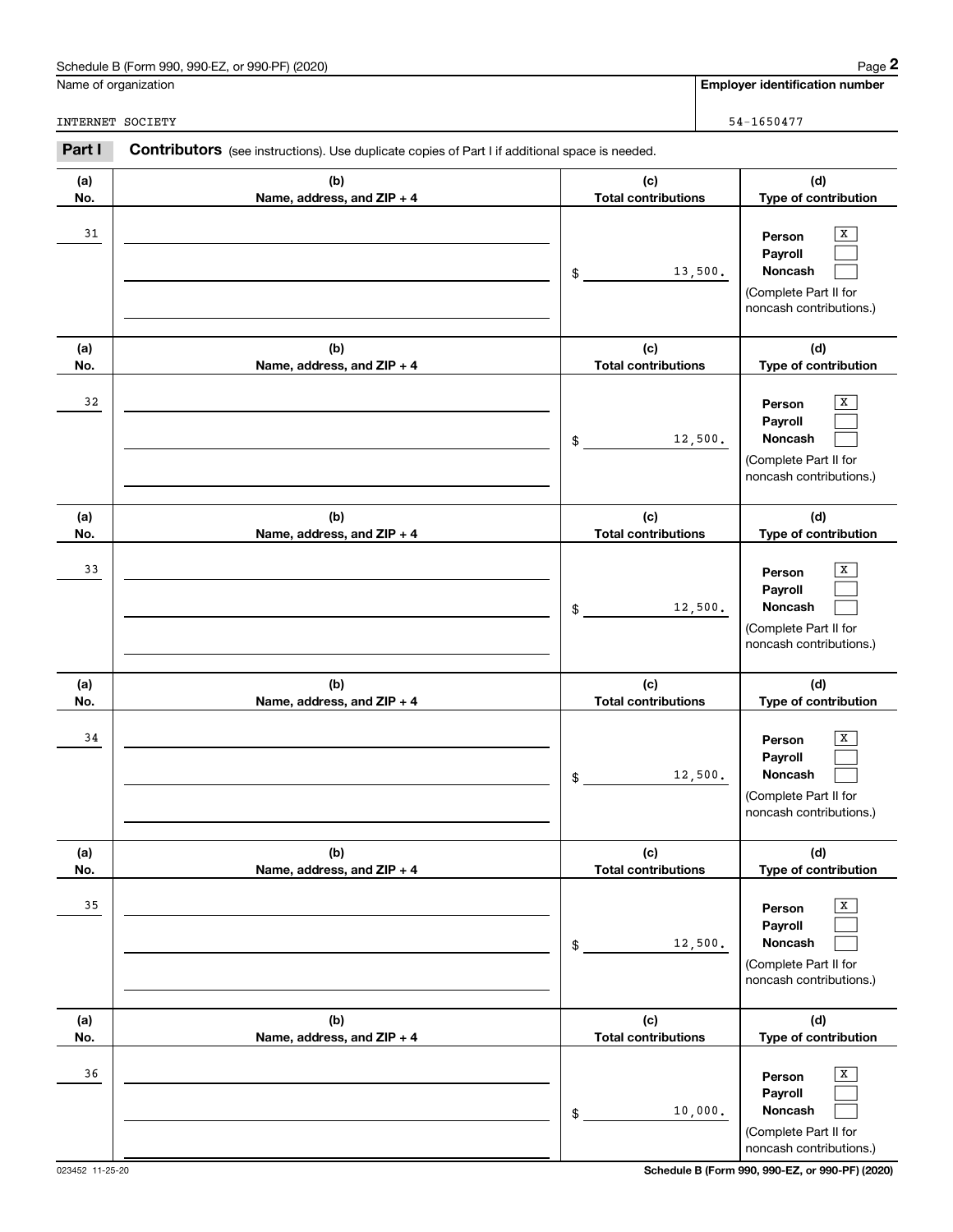| (2020)<br>. or 990-PF)<br>990-EZ<br>Schedule<br>3 (Form 990. | Page |
|--------------------------------------------------------------|------|
|--------------------------------------------------------------|------|

|                      | Schedule B (Form 990, 990-EZ, or 990-PF) (2020)                                                |                                   |         | Page 2                                                                                |
|----------------------|------------------------------------------------------------------------------------------------|-----------------------------------|---------|---------------------------------------------------------------------------------------|
| Name of organization |                                                                                                |                                   |         | <b>Employer identification number</b>                                                 |
|                      | INTERNET SOCIETY                                                                               |                                   |         | 54-1650477                                                                            |
| Part I               | Contributors (see instructions). Use duplicate copies of Part I if additional space is needed. |                                   |         |                                                                                       |
| (a)<br>No.           | (b)<br>Name, address, and ZIP + 4                                                              | (c)<br><b>Total contributions</b> |         | (d)<br>Type of contribution                                                           |
| 37                   |                                                                                                | \$                                | 10,000. | х<br>Person<br>Payroll<br>Noncash<br>(Complete Part II for<br>noncash contributions.) |
| (a)<br>No.           | (b)<br>Name, address, and ZIP + 4                                                              | (c)<br><b>Total contributions</b> |         | (d)<br>Type of contribution                                                           |
| 38                   |                                                                                                | \$                                | 10,000. | X<br>Person<br>Payroll<br>Noncash<br>(Complete Part II for<br>noncash contributions.) |
| (a)<br>No.           | (b)<br>Name, address, and ZIP + 4                                                              | (c)<br><b>Total contributions</b> |         | (d)<br>Type of contribution                                                           |
| 39                   |                                                                                                | \$                                | 10,000. | х<br>Person<br>Payroll<br>Noncash<br>(Complete Part II for<br>noncash contributions.) |
| (a)<br>No.           | (b)<br>Name, address, and ZIP + 4                                                              | (c)<br><b>Total contributions</b> |         | (d)<br>Type of contribution                                                           |
| 40                   |                                                                                                | \$                                | 10,000. | х<br>Person<br>Payroll<br>Noncash<br>(Complete Part II for<br>noncash contributions.) |
| (a)<br>No.           | (b)<br>Name, address, and ZIP + 4                                                              | (c)<br><b>Total contributions</b> |         | (d)<br>Type of contribution                                                           |
| 41                   |                                                                                                | \$                                | 10,000. | X<br>Person<br>Payroll<br>Noncash<br>(Complete Part II for<br>noncash contributions.) |
| (a)<br>No.           | (b)<br>Name, address, and ZIP + 4                                                              | (c)<br><b>Total contributions</b> |         | (d)<br>Type of contribution                                                           |
| 42                   |                                                                                                | \$                                | 10,000. | X<br>Person<br>Payroll<br>Noncash<br>(Complete Part II for<br>noncash contributions.) |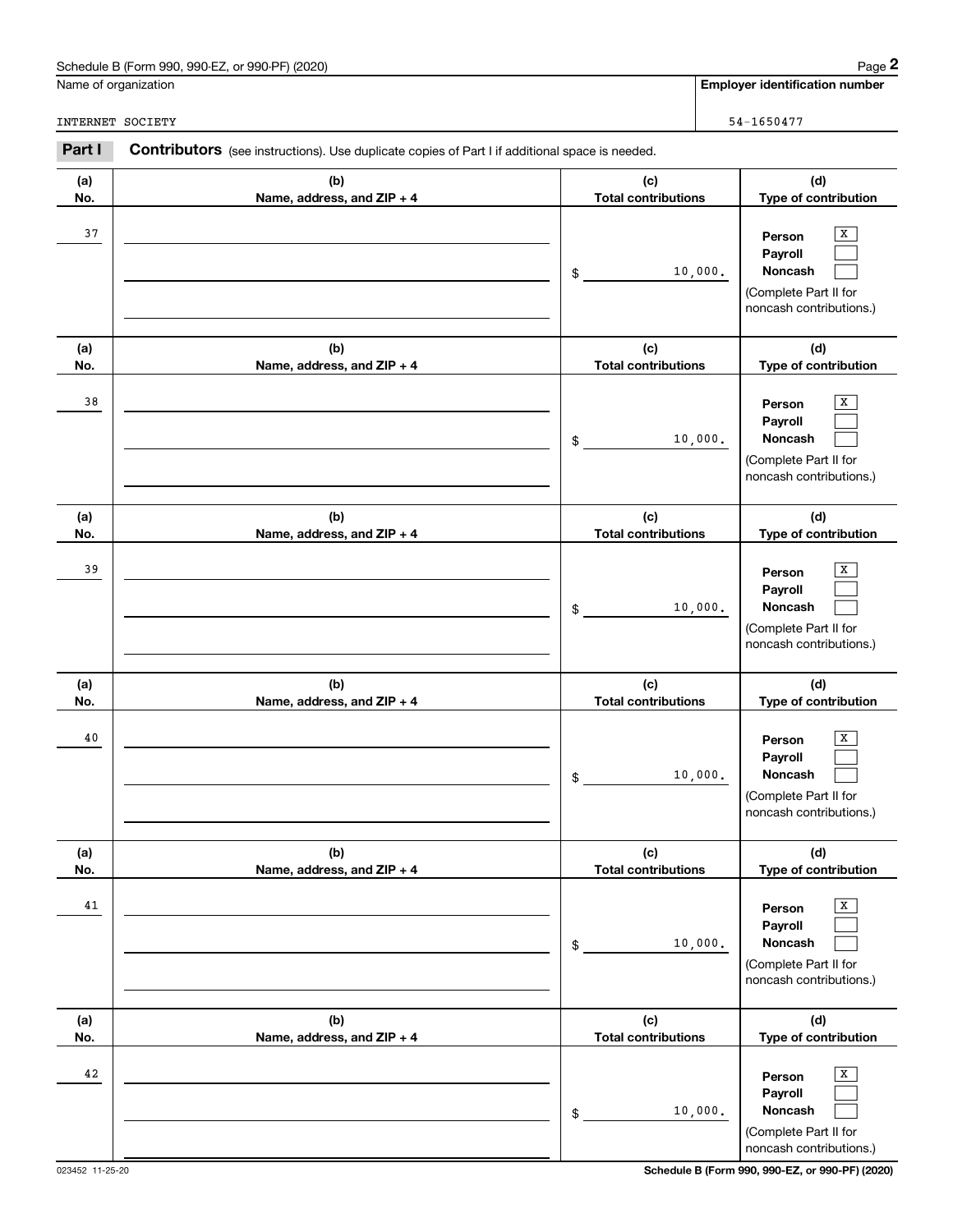| (2020)<br>. or 990-PF)<br>990-EZ<br>Schedule<br>3 (Form 990. | Page |
|--------------------------------------------------------------|------|
|--------------------------------------------------------------|------|

|                      | Schedule B (Form 990, 990-EZ, or 990-PF) (2020)                                                       |                                   |         | Page 2                                                                                |
|----------------------|-------------------------------------------------------------------------------------------------------|-----------------------------------|---------|---------------------------------------------------------------------------------------|
| Name of organization |                                                                                                       |                                   |         | <b>Employer identification number</b>                                                 |
|                      | INTERNET SOCIETY                                                                                      |                                   |         | 54-1650477                                                                            |
| Part I               | <b>Contributors</b> (see instructions). Use duplicate copies of Part I if additional space is needed. |                                   |         |                                                                                       |
| (a)<br>No.           | (b)<br>Name, address, and ZIP + 4                                                                     | (c)<br><b>Total contributions</b> |         | (d)<br>Type of contribution                                                           |
| 43                   |                                                                                                       | \$                                | 10,000. | х<br>Person<br>Payroll<br>Noncash<br>(Complete Part II for<br>noncash contributions.) |
| (a)<br>No.           | (b)<br>Name, address, and ZIP + 4                                                                     | (c)<br><b>Total contributions</b> |         | (d)<br>Type of contribution                                                           |
| 44                   |                                                                                                       | \$                                | 10,000. | Х<br>Person<br>Payroll<br>Noncash<br>(Complete Part II for<br>noncash contributions.) |
| (a)<br>No.           | (b)<br>Name, address, and ZIP + 4                                                                     | (c)<br><b>Total contributions</b> |         | (d)<br>Type of contribution                                                           |
| 45                   |                                                                                                       | \$                                | 10,000. | х<br>Person<br>Payroll<br>Noncash<br>(Complete Part II for<br>noncash contributions.) |
| (a)<br>No.           | (b)<br>Name, address, and ZIP + 4                                                                     | (c)<br><b>Total contributions</b> |         | (d)<br>Type of contribution                                                           |
| 46                   |                                                                                                       | \$                                | 10,000. | x<br>Person<br>Payroll<br>Noncash<br>(Complete Part II for<br>noncash contributions.) |
| (a)<br>No.           | (b)<br>Name, address, and ZIP + 4                                                                     | (c)<br><b>Total contributions</b> |         | (d)<br>Type of contribution                                                           |
| 47                   |                                                                                                       | \$                                | 10,000. | X<br>Person<br>Payroll<br>Noncash<br>(Complete Part II for<br>noncash contributions.) |
| (a)<br>No.           | (b)<br>Name, address, and ZIP + 4                                                                     | (c)<br><b>Total contributions</b> |         | (d)<br>Type of contribution                                                           |
| 48                   |                                                                                                       | \$                                | 10,000. | X<br>Person<br>Payroll<br>Noncash<br>(Complete Part II for<br>noncash contributions.) |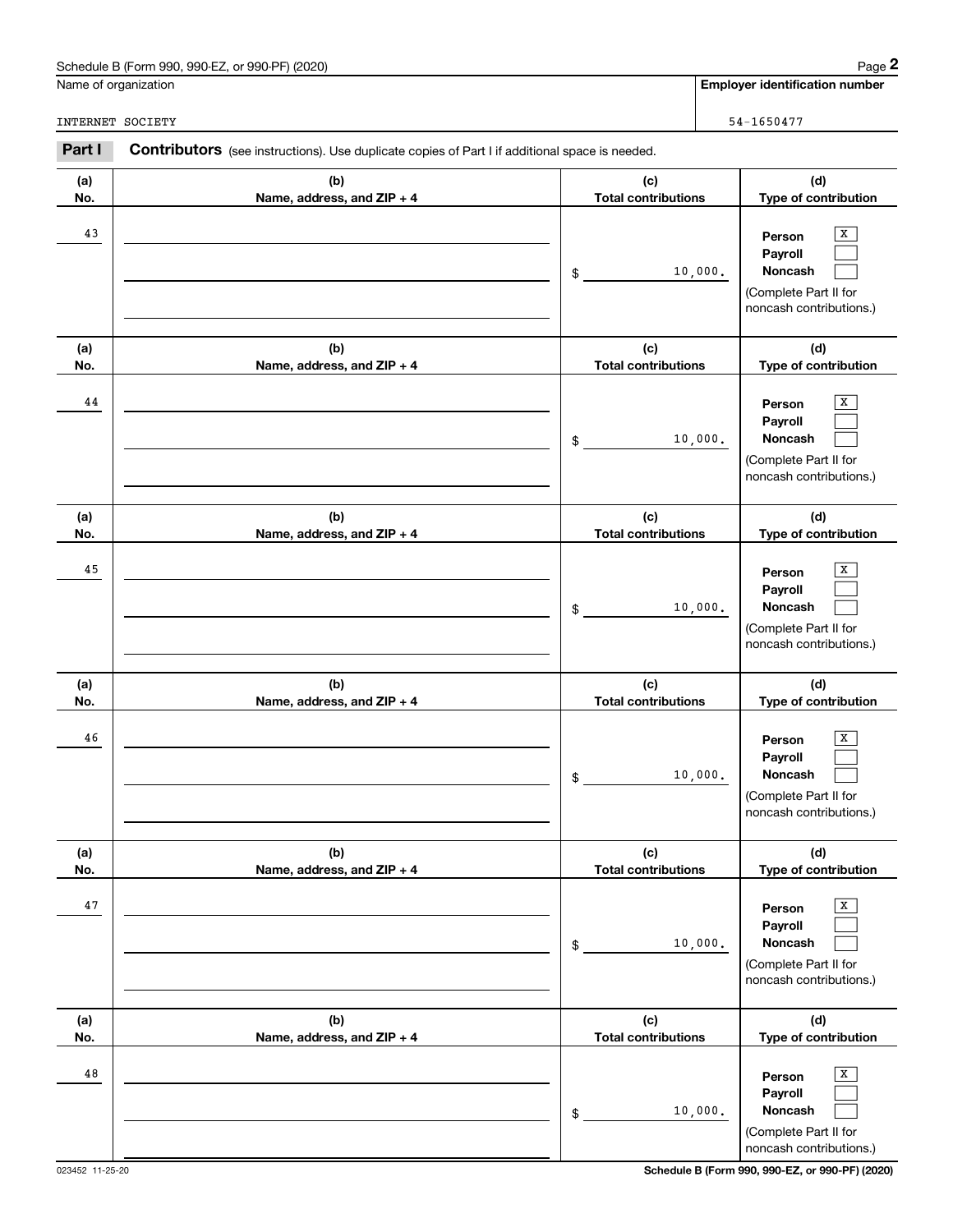| (2020)<br>. or 990-PF)<br>990-EZ<br>Schedule<br>3 (Form 990. | Page |
|--------------------------------------------------------------|------|
|--------------------------------------------------------------|------|

|                      | Schedule B (Form 990, 990-EZ, or 990-PF) (2020)                                                |                                   |         | Page 2                                                                                |
|----------------------|------------------------------------------------------------------------------------------------|-----------------------------------|---------|---------------------------------------------------------------------------------------|
| Name of organization |                                                                                                |                                   |         | <b>Employer identification number</b>                                                 |
|                      | INTERNET SOCIETY                                                                               |                                   |         | 54-1650477                                                                            |
| Part I               | Contributors (see instructions). Use duplicate copies of Part I if additional space is needed. |                                   |         |                                                                                       |
| (a)<br>No.           | (b)<br>Name, address, and ZIP + 4                                                              | (c)<br><b>Total contributions</b> |         | (d)<br>Type of contribution                                                           |
| 49                   |                                                                                                | \$                                | 10,000. | х<br>Person<br>Payroll<br>Noncash<br>(Complete Part II for<br>noncash contributions.) |
| (a)<br>No.           | (b)<br>Name, address, and ZIP + 4                                                              | (c)<br><b>Total contributions</b> |         | (d)<br>Type of contribution                                                           |
| 50                   |                                                                                                | \$                                | 9,000.  | X<br>Person<br>Payroll<br>Noncash<br>(Complete Part II for<br>noncash contributions.) |
| (a)<br>No.           | (b)<br>Name, address, and ZIP + 4                                                              | (c)<br><b>Total contributions</b> |         | (d)<br>Type of contribution                                                           |
| 51                   |                                                                                                | \$                                | 7,000.  | х<br>Person<br>Payroll<br>Noncash<br>(Complete Part II for<br>noncash contributions.) |
| (a)<br>No.           | (b)<br>Name, address, and ZIP + 4                                                              | (c)<br><b>Total contributions</b> |         | (d)<br>Type of contribution                                                           |
| 52                   |                                                                                                | \$                                | 7,000.  | х<br>Person<br>Payroll<br>Noncash<br>(Complete Part II for<br>noncash contributions.) |
| (a)<br>No.           | (b)<br>Name, address, and ZIP + 4                                                              | (c)<br><b>Total contributions</b> |         | (d)<br>Type of contribution                                                           |
| 53                   |                                                                                                | \$                                | 6,810.  | X<br>Person<br>Payroll<br>Noncash<br>(Complete Part II for<br>noncash contributions.) |
| (a)<br>No.           | (b)<br>Name, address, and ZIP + 4                                                              | (c)<br><b>Total contributions</b> |         | (d)<br>Type of contribution                                                           |
| 54                   |                                                                                                | \$                                | 6,750.  | X<br>Person<br>Payroll<br>Noncash<br>(Complete Part II for<br>noncash contributions.) |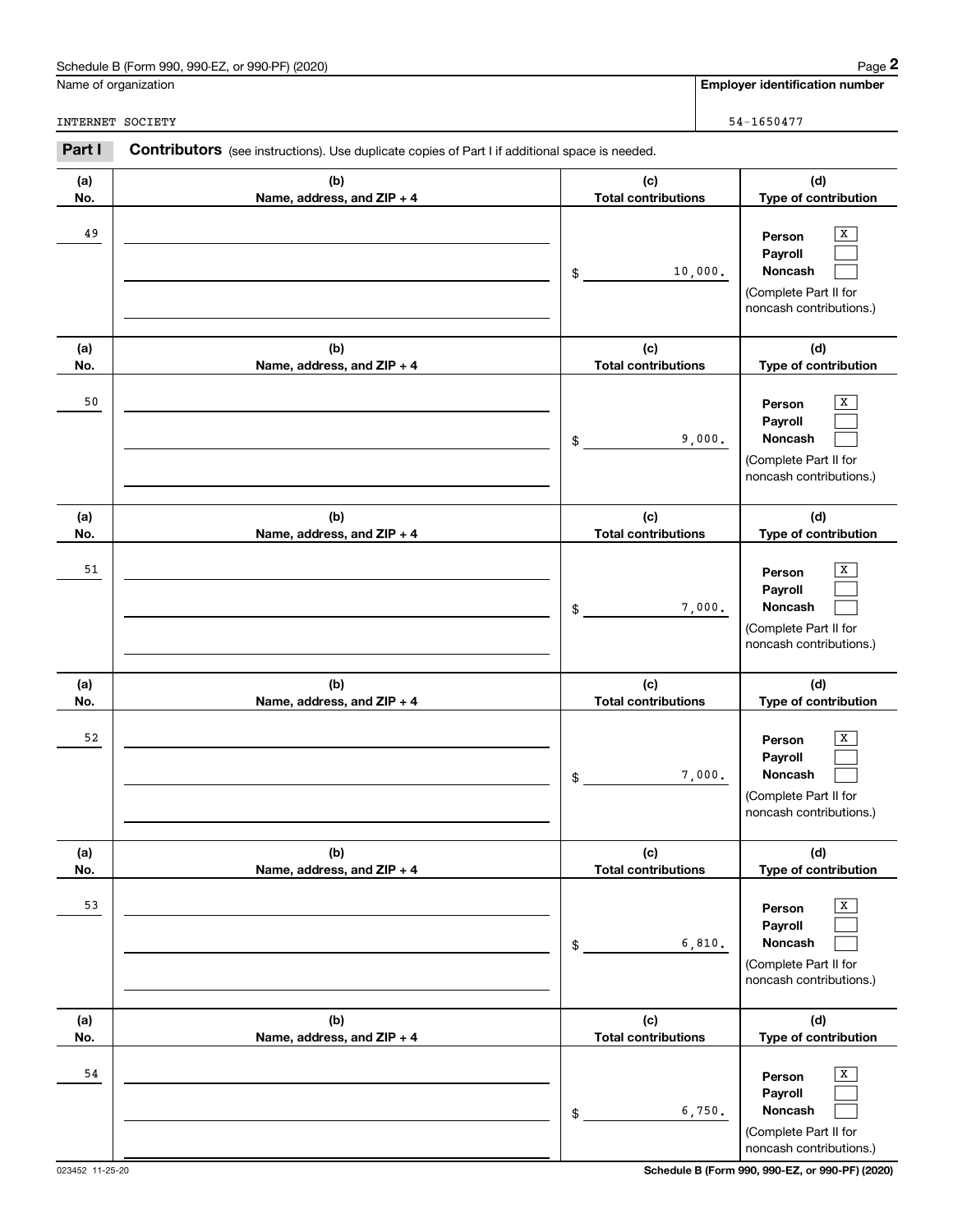| (2020)<br>. or 990-PF)<br>990-EZ<br>Schedule<br>3 (Form 990. | Page |
|--------------------------------------------------------------|------|
|--------------------------------------------------------------|------|

| 54-1650477 |  |  |
|------------|--|--|
|            |  |  |

|            | Schedule B (Form 990, 990-EZ, or 990-PF) (2020)                                                       |                                   |        | Page 2                                                                                |
|------------|-------------------------------------------------------------------------------------------------------|-----------------------------------|--------|---------------------------------------------------------------------------------------|
|            | Name of organization                                                                                  |                                   |        | <b>Employer identification number</b>                                                 |
|            | INTERNET SOCIETY                                                                                      |                                   |        | 54-1650477                                                                            |
| Part I     | <b>Contributors</b> (see instructions). Use duplicate copies of Part I if additional space is needed. |                                   |        |                                                                                       |
| (a)<br>No. | (b)<br>Name, address, and ZIP + 4                                                                     | (c)<br><b>Total contributions</b> |        | (d)<br>Type of contribution                                                           |
| 55         |                                                                                                       | \$                                | 6,000. | х<br>Person<br>Payroll<br>Noncash<br>(Complete Part II for<br>noncash contributions.) |
| (a)<br>No. | (b)<br>Name, address, and ZIP + 4                                                                     | (c)<br><b>Total contributions</b> |        | (d)<br>Type of contribution                                                           |
| 56         |                                                                                                       | \$                                | 6,000. | X<br>Person<br>Payroll<br>Noncash<br>(Complete Part II for<br>noncash contributions.) |
| (a)<br>No. | (b)<br>Name, address, and ZIP + 4                                                                     | (c)<br><b>Total contributions</b> |        | (d)<br>Type of contribution                                                           |
| 57         |                                                                                                       | \$                                | 5,750. | х<br>Person<br>Payroll<br>Noncash<br>(Complete Part II for<br>noncash contributions.) |
| (a)<br>No. | (b)<br>Name, address, and ZIP + 4                                                                     | (c)<br><b>Total contributions</b> |        | (d)<br>Type of contribution                                                           |
| 58         |                                                                                                       | \$                                | 5,500. | х<br>Person<br>Payroll<br>Noncash<br>(Complete Part II for<br>noncash contributions.) |
| (a)<br>No. | (b)<br>Name, address, and ZIP + 4                                                                     | (c)<br><b>Total contributions</b> |        | (d)<br>Type of contribution                                                           |
| 59         |                                                                                                       | \$                                | 5,000. | X<br>Person<br>Payroll<br>Noncash<br>(Complete Part II for<br>noncash contributions.) |
| (a)<br>No. | (b)<br>Name, address, and ZIP + 4                                                                     | (c)<br><b>Total contributions</b> |        | (d)<br>Type of contribution                                                           |
| 60         |                                                                                                       | \$                                | 5,000. | X<br>Person<br>Payroll<br>Noncash<br>(Complete Part II for<br>noncash contributions.) |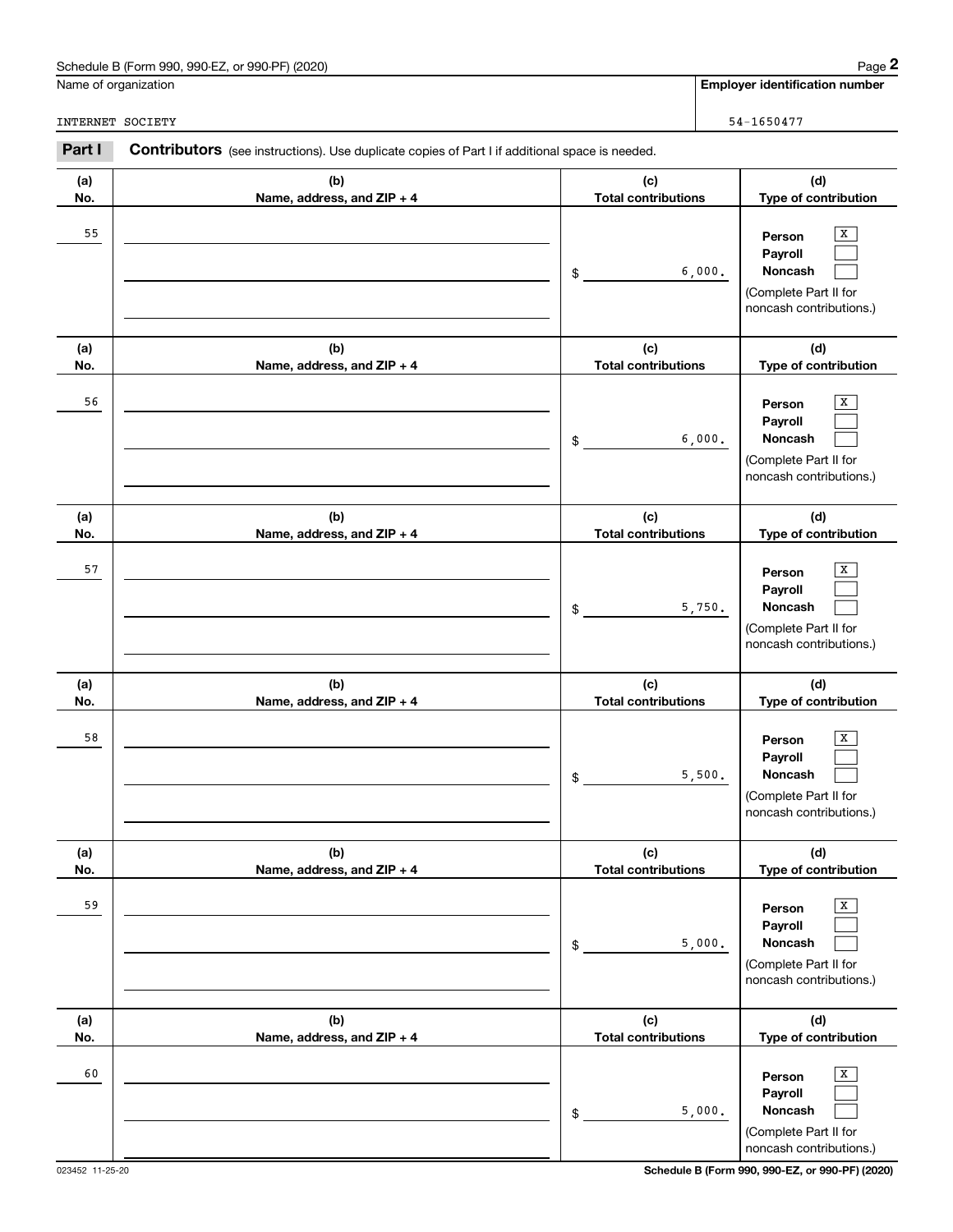| (2020)<br>. or 990-PF)<br>990-EZ<br>Schedule<br>3 (Form 990. | Page |
|--------------------------------------------------------------|------|
|--------------------------------------------------------------|------|

| INTE)<br>:ETY<br><b>ERNET</b><br>soc<br>_________<br>__________ | ٦Д |
|-----------------------------------------------------------------|----|
|                                                                 |    |

|                  | Schedule B (Form 990, 990-EZ, or 990-PF) (2020)                                                       |                                   |        | Page 2                                                                                       |  |
|------------------|-------------------------------------------------------------------------------------------------------|-----------------------------------|--------|----------------------------------------------------------------------------------------------|--|
|                  | Name of organization                                                                                  |                                   |        | <b>Employer identification number</b>                                                        |  |
| INTERNET SOCIETY |                                                                                                       |                                   |        | $54 - 1650477$                                                                               |  |
| Part I           | <b>Contributors</b> (see instructions). Use duplicate copies of Part I if additional space is needed. |                                   |        |                                                                                              |  |
| (a)<br>No.       | (b)<br>Name, address, and ZIP + 4                                                                     | (c)<br><b>Total contributions</b> |        | (d)<br>Type of contribution                                                                  |  |
| 61               |                                                                                                       | \$                                | 5,000. | х<br>Person<br>Payroll<br>Noncash<br>(Complete Part II for<br>noncash contributions.)        |  |
| (a)<br>No.       | (b)                                                                                                   | (c)<br><b>Total contributions</b> |        | (d)<br>Type of contribution                                                                  |  |
| 62               | Name, address, and ZIP + 4                                                                            | \$                                | 5,000. | X<br>Person<br>Payroll<br>Noncash<br>(Complete Part II for<br>noncash contributions.)        |  |
| (a)<br>No.       | (b)<br>Name, address, and ZIP + 4                                                                     | (c)<br><b>Total contributions</b> |        | (d)<br>Type of contribution                                                                  |  |
| 63               |                                                                                                       | \$                                | 5,000. | X<br>Person<br>Payroll<br>Noncash<br>(Complete Part II for<br>noncash contributions.)        |  |
| (a)<br>No.       | (b)<br>Name, address, and ZIP + 4                                                                     | (c)<br><b>Total contributions</b> |        | (d)<br>Type of contribution                                                                  |  |
| 64               |                                                                                                       | \$                                | 5,000. | х<br>Person<br>Payroll<br>Noncash<br>(Complete Part II for<br>noncash contributions.)        |  |
| (a)<br>No.       | (b)<br>Name, address, and ZIP + 4                                                                     | (c)<br><b>Total contributions</b> |        | (d)<br>Type of contribution                                                                  |  |
| 65               |                                                                                                       | \$                                | 5,000. | х<br>Person<br>Payroll<br><b>Noncash</b><br>(Complete Part II for<br>noncash contributions.) |  |
| (a)<br>No.       | (b)<br>Name, address, and ZIP + 4                                                                     | (c)<br><b>Total contributions</b> |        | (d)<br>Type of contribution                                                                  |  |
| 66               |                                                                                                       | \$                                | 5,000. | х<br>Person<br>Payroll<br>Noncash<br>(Complete Part II for<br>noncash contributions.)        |  |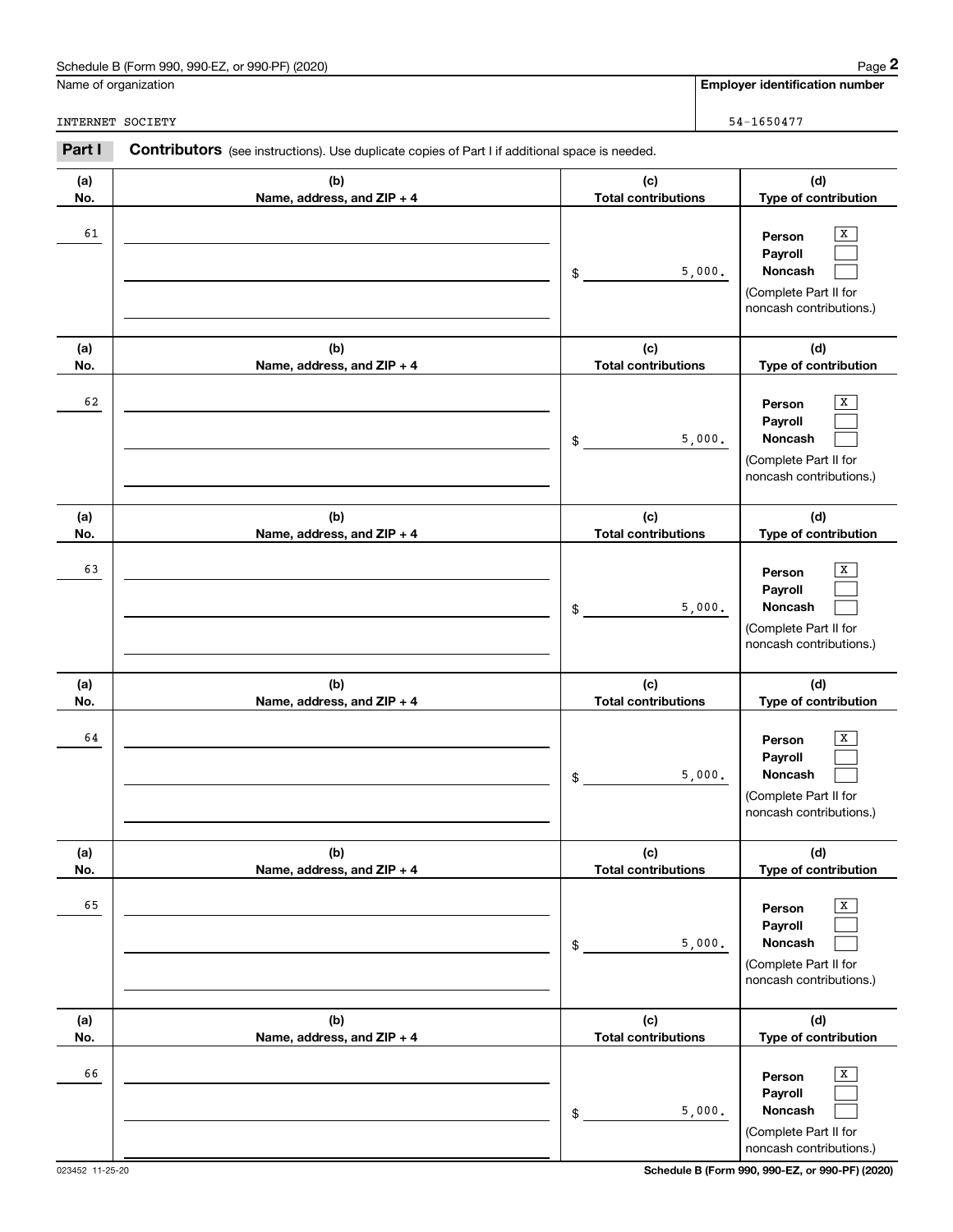| (2020)<br>. or 990-PF)<br>990-EZ<br>Schedule<br>3 (Form 990. | Page |
|--------------------------------------------------------------|------|
|--------------------------------------------------------------|------|

|                      | Schedule B (Form 990, 990-EZ, or 990-PF) (2020)                                                       |                                   |        | Page 2                                                                                                        |
|----------------------|-------------------------------------------------------------------------------------------------------|-----------------------------------|--------|---------------------------------------------------------------------------------------------------------------|
| Name of organization |                                                                                                       |                                   |        | <b>Employer identification number</b>                                                                         |
| INTERNET SOCIETY     |                                                                                                       |                                   |        | 54-1650477                                                                                                    |
| Part I               | <b>Contributors</b> (see instructions). Use duplicate copies of Part I if additional space is needed. |                                   |        |                                                                                                               |
| (a)<br>No.           | (b)<br>Name, address, and ZIP + 4                                                                     | (c)<br><b>Total contributions</b> |        | (d)<br>Type of contribution                                                                                   |
| 67                   |                                                                                                       | \$                                | 5,000. | х<br>Person<br>Payroll<br>Noncash<br>(Complete Part II for<br>noncash contributions.)                         |
| (a)                  | (b)                                                                                                   | (c)<br><b>Total contributions</b> |        | (d)                                                                                                           |
| No.<br>68            | Name, address, and ZIP + 4                                                                            | \$                                | 5,000. | Type of contribution<br>X<br>Person<br>Payroll<br>Noncash<br>(Complete Part II for<br>noncash contributions.) |
| (a)<br>No.           | (b)<br>Name, address, and ZIP + 4                                                                     | (c)<br><b>Total contributions</b> |        | (d)<br>Type of contribution                                                                                   |
| 69                   |                                                                                                       | \$                                | 5,000. | х<br>Person<br>Payroll<br>Noncash<br>(Complete Part II for<br>noncash contributions.)                         |
| (a)<br>No.           | (b)<br>Name, address, and ZIP + 4                                                                     | (c)<br><b>Total contributions</b> |        | (d)<br>Type of contribution                                                                                   |
| 70                   |                                                                                                       | \$                                | 5,000. | х<br>Person<br>Payroll<br>Noncash<br>(Complete Part II for<br>noncash contributions.)                         |
| (a)<br>No.           | (b)<br>Name, address, and ZIP + 4                                                                     | (c)<br><b>Total contributions</b> |        | (d)<br>Type of contribution                                                                                   |
| 71                   |                                                                                                       | \$                                | 5,000. | X<br>Person<br>Payroll<br>Noncash<br>(Complete Part II for<br>noncash contributions.)                         |
| (a)<br>No.           | (b)<br>Name, address, and ZIP + 4                                                                     | (c)<br><b>Total contributions</b> |        | (d)<br>Type of contribution                                                                                   |
| 72                   |                                                                                                       | \$                                | 5,000. | X<br>Person<br>Payroll<br>Noncash<br>(Complete Part II for<br>noncash contributions.)                         |

023452 11-25-20 **Schedule B (Form 990, 990-EZ, or 990-PF) (2020)**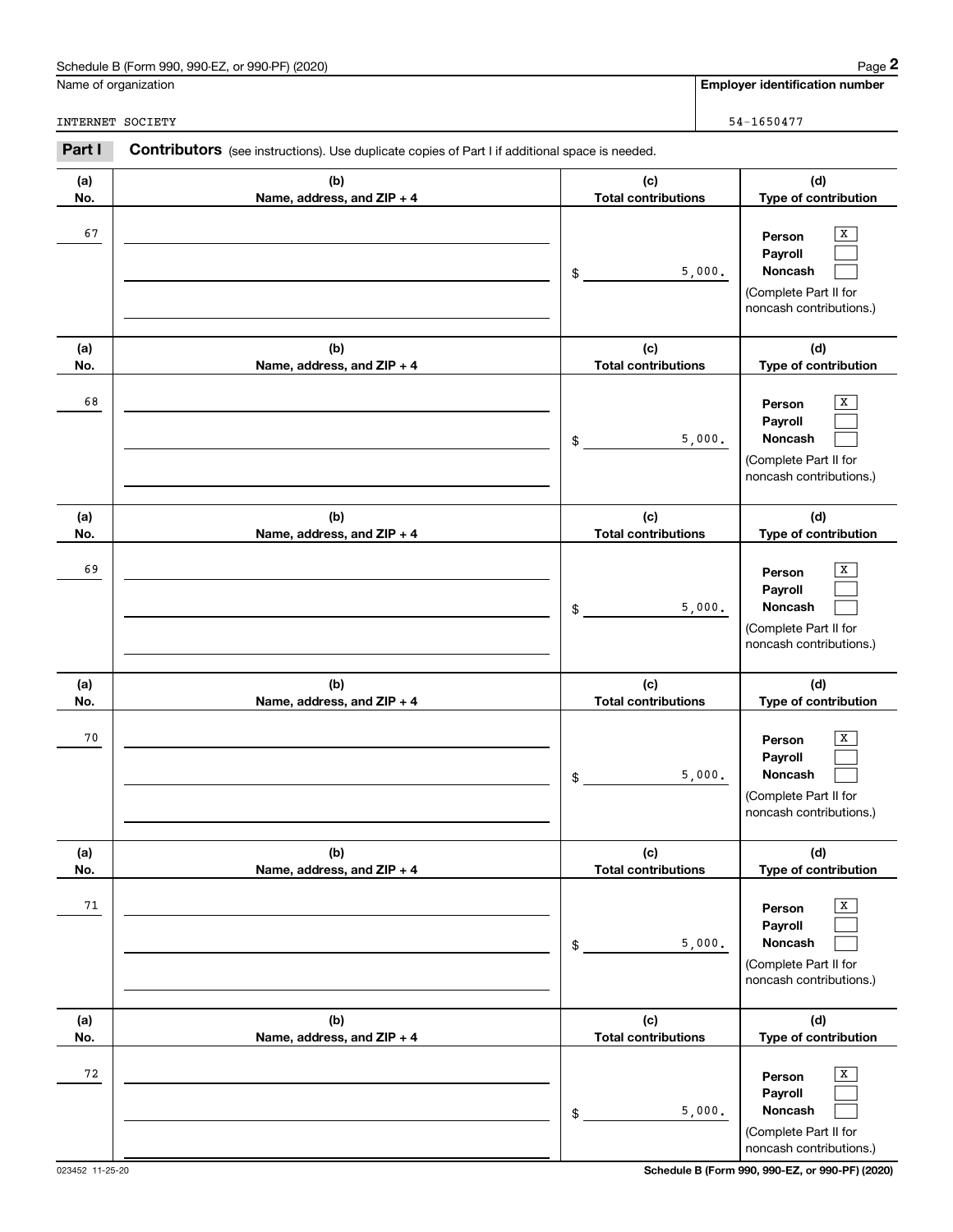| (2020)<br>. or 990-PF)<br>990-EZ<br>Schedule<br>3 (Form 990. | Page |
|--------------------------------------------------------------|------|
|--------------------------------------------------------------|------|

| INTERNET<br>SOCIETY | $\sim$ $-$<br>54 – |
|---------------------|--------------------|
|                     |                    |

|            | Schedule B (Form 990, 990-EZ, or 990-PF) (2020)                                                |                                   |        | Page 2                                                                                |
|------------|------------------------------------------------------------------------------------------------|-----------------------------------|--------|---------------------------------------------------------------------------------------|
|            | Name of organization                                                                           |                                   |        | <b>Employer identification number</b>                                                 |
|            | INTERNET SOCIETY                                                                               |                                   |        | 54-1650477                                                                            |
| Part I     | Contributors (see instructions). Use duplicate copies of Part I if additional space is needed. |                                   |        |                                                                                       |
| (a)<br>No. | (b)<br>Name, address, and ZIP + 4                                                              | (c)<br><b>Total contributions</b> |        | (d)<br>Type of contribution                                                           |
| 73         |                                                                                                | \$                                | 5,000. | X<br>Person<br>Payroll<br>Noncash<br>(Complete Part II for<br>noncash contributions.) |
| (a)<br>No. | (b)<br>Name, address, and ZIP + 4                                                              | (c)<br><b>Total contributions</b> |        | (d)<br>Type of contribution                                                           |
| 74         |                                                                                                | \$                                | 5,000. | х<br>Person<br>Payroll<br>Noncash<br>(Complete Part II for<br>noncash contributions.) |
| (a)<br>No. | (b)<br>Name, address, and ZIP + 4                                                              | (c)<br><b>Total contributions</b> |        | (d)<br>Type of contribution                                                           |
| 75         |                                                                                                | \$                                | 5,000. | x<br>Person<br>Payroll<br>Noncash<br>(Complete Part II for<br>noncash contributions.) |
| (a)<br>No. | (b)<br>Name, address, and ZIP + 4                                                              | (c)<br><b>Total contributions</b> |        | (d)<br>Type of contribution                                                           |
| 76         |                                                                                                | \$                                | 5,000. | х<br>Person<br>Payroll<br>Noncash<br>(Complete Part II for<br>noncash contributions.) |
| (a)<br>No. | (b)<br>Name, address, and ZIP + 4                                                              | (c)<br><b>Total contributions</b> |        | (d)<br>Type of contribution                                                           |
|            |                                                                                                | \$                                |        | Person<br>Payroll<br>Noncash<br>(Complete Part II for<br>noncash contributions.)      |
| (a)<br>No. | (b)<br>Name, address, and ZIP + 4                                                              | (c)<br><b>Total contributions</b> |        | (d)<br>Type of contribution                                                           |
|            |                                                                                                | \$                                |        | Person<br>Payroll<br>Noncash<br>(Complete Part II for<br>noncash contributions.)      |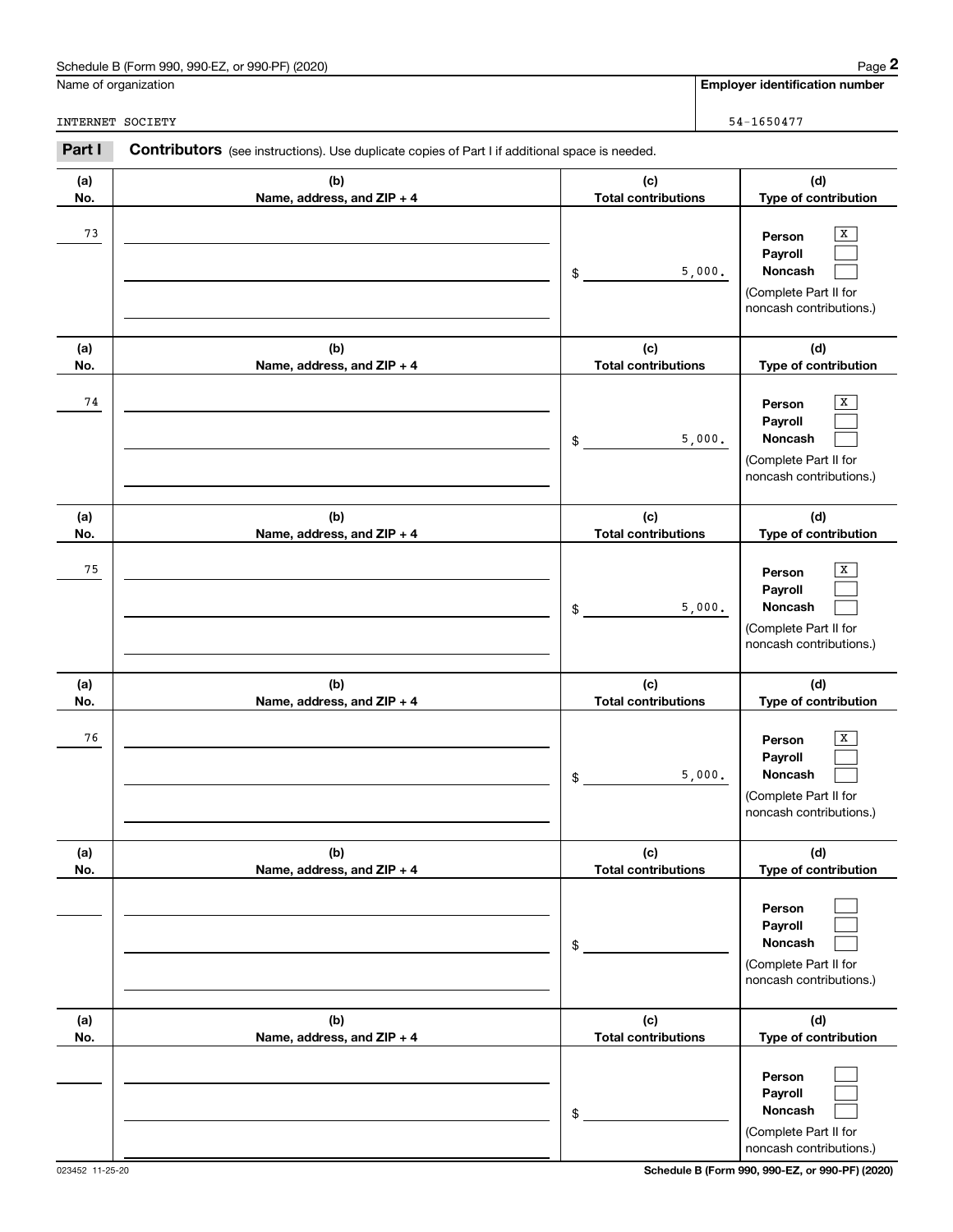|                              | Schedule B (Form 990, 990-EZ, or 990-PF) (2020)                                                     |                                                 | Page 3                                |
|------------------------------|-----------------------------------------------------------------------------------------------------|-------------------------------------------------|---------------------------------------|
|                              | Name of organization                                                                                |                                                 | <b>Employer identification number</b> |
| INTERNET SOCIETY             |                                                                                                     | $54 - 1650477$                                  |                                       |
| Part II                      | Noncash Property (see instructions). Use duplicate copies of Part II if additional space is needed. |                                                 |                                       |
| (a)<br>No.<br>from<br>Part I | (b)<br>Description of noncash property given                                                        | (c)<br>FMV (or estimate)<br>(See instructions.) | (d)<br>Date received                  |
|                              |                                                                                                     | \$                                              |                                       |
| (a)<br>No.<br>from<br>Part I | (b)<br>Description of noncash property given                                                        | (c)<br>FMV (or estimate)<br>(See instructions.) | (d)<br>Date received                  |
|                              |                                                                                                     | \$                                              |                                       |
| (a)<br>No.<br>from<br>Part I | (b)<br>Description of noncash property given                                                        | (c)<br>FMV (or estimate)<br>(See instructions.) | (d)<br>Date received                  |
|                              |                                                                                                     | \$                                              |                                       |
| (a)<br>No.<br>from<br>Part I | (b)<br>Description of noncash property given                                                        | (c)<br>FMV (or estimate)<br>(See instructions.) | (d)<br>Date received                  |
|                              |                                                                                                     | \$                                              |                                       |
| (a)<br>No.<br>from<br>Part I | (b)<br>Description of noncash property given                                                        | (c)<br>FMV (or estimate)<br>(See instructions.) | (d)<br>Date received                  |
|                              |                                                                                                     | \$                                              |                                       |
| (a)<br>No.<br>from<br>Part I | (b)<br>Description of noncash property given                                                        | (c)<br>FMV (or estimate)<br>(See instructions.) | (d)<br>Date received                  |
|                              |                                                                                                     | \$                                              |                                       |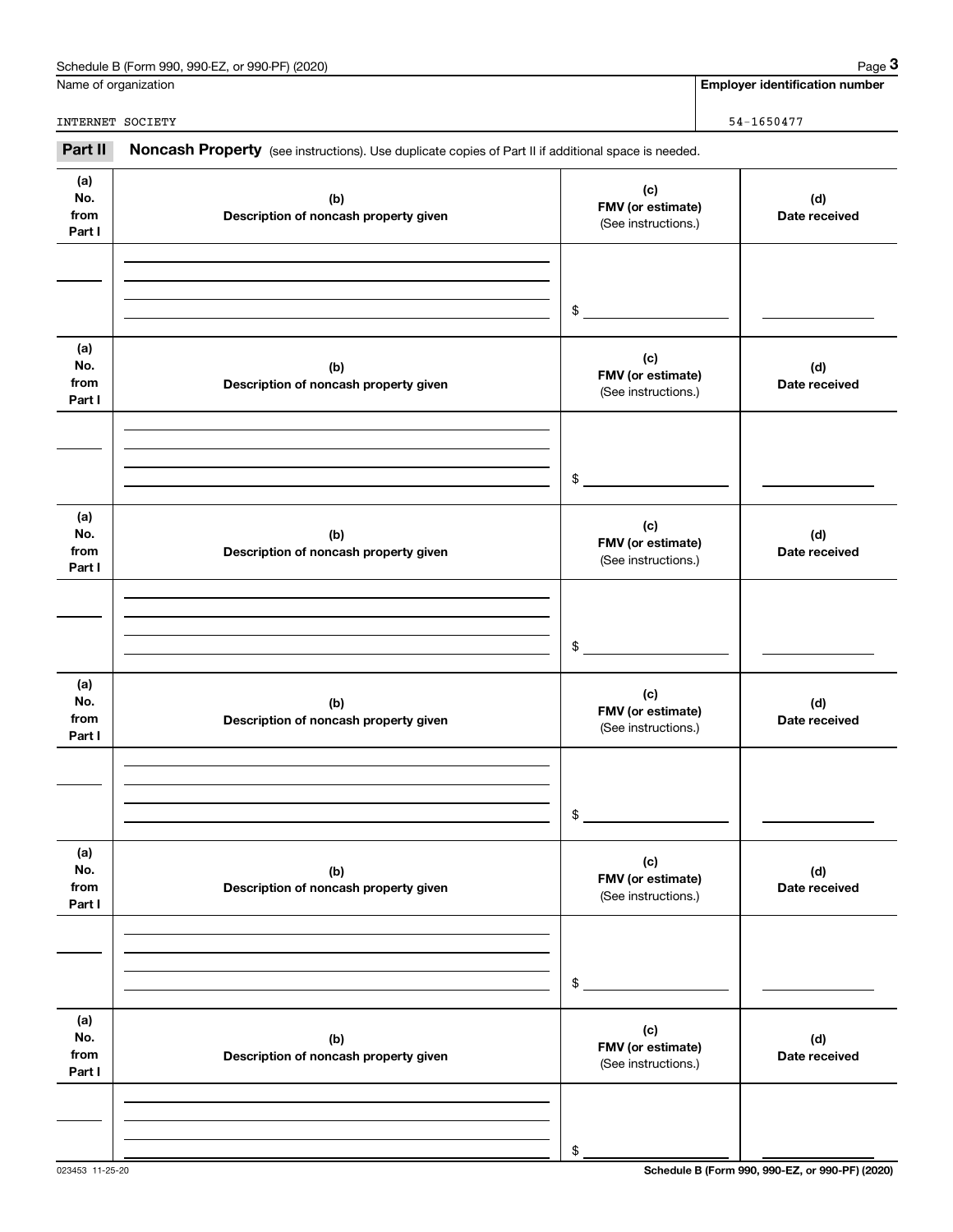|                             | Schedule B (Form 990, 990-EZ, or 990-PF) (2020)                                                                                                                                                                                                                                                 |                      | Page 4                                                                                                                                                         |
|-----------------------------|-------------------------------------------------------------------------------------------------------------------------------------------------------------------------------------------------------------------------------------------------------------------------------------------------|----------------------|----------------------------------------------------------------------------------------------------------------------------------------------------------------|
| Name of organization        |                                                                                                                                                                                                                                                                                                 |                      | <b>Employer identification number</b>                                                                                                                          |
| INTERNET SOCIETY            |                                                                                                                                                                                                                                                                                                 |                      | 54-1650477                                                                                                                                                     |
| Part III                    | from any one contributor. Complete columns (a) through (e) and the following line entry. For organizations<br>completing Part III, enter the total of exclusively religious, charitable, etc., contributions of \$1,000 or less for the year. (Enter this info. once.) $\blacktriangleright$ \$ |                      | Exclusively religious, charitable, etc., contributions to organizations described in section 501(c)(7), (8), or (10) that total more than \$1,000 for the year |
|                             | Use duplicate copies of Part III if additional space is needed.                                                                                                                                                                                                                                 |                      |                                                                                                                                                                |
| $(a)$ No.<br>from<br>Part I | (b) Purpose of gift                                                                                                                                                                                                                                                                             | (c) Use of gift      | (d) Description of how gift is held                                                                                                                            |
|                             |                                                                                                                                                                                                                                                                                                 |                      |                                                                                                                                                                |
|                             |                                                                                                                                                                                                                                                                                                 | (e) Transfer of gift |                                                                                                                                                                |
|                             | Transferee's name, address, and ZIP + 4                                                                                                                                                                                                                                                         |                      | Relationship of transferor to transferee                                                                                                                       |
|                             |                                                                                                                                                                                                                                                                                                 |                      |                                                                                                                                                                |
| (a) No.<br>from<br>Part I   | (b) Purpose of gift                                                                                                                                                                                                                                                                             | (c) Use of gift      | (d) Description of how gift is held                                                                                                                            |
|                             |                                                                                                                                                                                                                                                                                                 |                      |                                                                                                                                                                |
|                             |                                                                                                                                                                                                                                                                                                 | (e) Transfer of gift |                                                                                                                                                                |
|                             | Transferee's name, address, and $ZIP + 4$                                                                                                                                                                                                                                                       |                      | Relationship of transferor to transferee                                                                                                                       |
|                             |                                                                                                                                                                                                                                                                                                 |                      |                                                                                                                                                                |
| (a) No.<br>from<br>Part I   | (b) Purpose of gift                                                                                                                                                                                                                                                                             | (c) Use of gift      | (d) Description of how gift is held                                                                                                                            |
|                             |                                                                                                                                                                                                                                                                                                 |                      |                                                                                                                                                                |
|                             |                                                                                                                                                                                                                                                                                                 | (e) Transfer of gift |                                                                                                                                                                |
|                             | Transferee's name, address, and $ZIP + 4$                                                                                                                                                                                                                                                       |                      | Relationship of transferor to transferee                                                                                                                       |
|                             |                                                                                                                                                                                                                                                                                                 |                      |                                                                                                                                                                |
| (a) No.<br>from<br>Part I   | (b) Purpose of gift                                                                                                                                                                                                                                                                             | (c) Use of gift      | (d) Description of how gift is held                                                                                                                            |
|                             |                                                                                                                                                                                                                                                                                                 |                      |                                                                                                                                                                |
|                             |                                                                                                                                                                                                                                                                                                 | (e) Transfer of gift |                                                                                                                                                                |
|                             | Transferee's name, address, and $ZIP + 4$                                                                                                                                                                                                                                                       |                      | Relationship of transferor to transferee                                                                                                                       |
|                             |                                                                                                                                                                                                                                                                                                 |                      |                                                                                                                                                                |
|                             |                                                                                                                                                                                                                                                                                                 |                      |                                                                                                                                                                |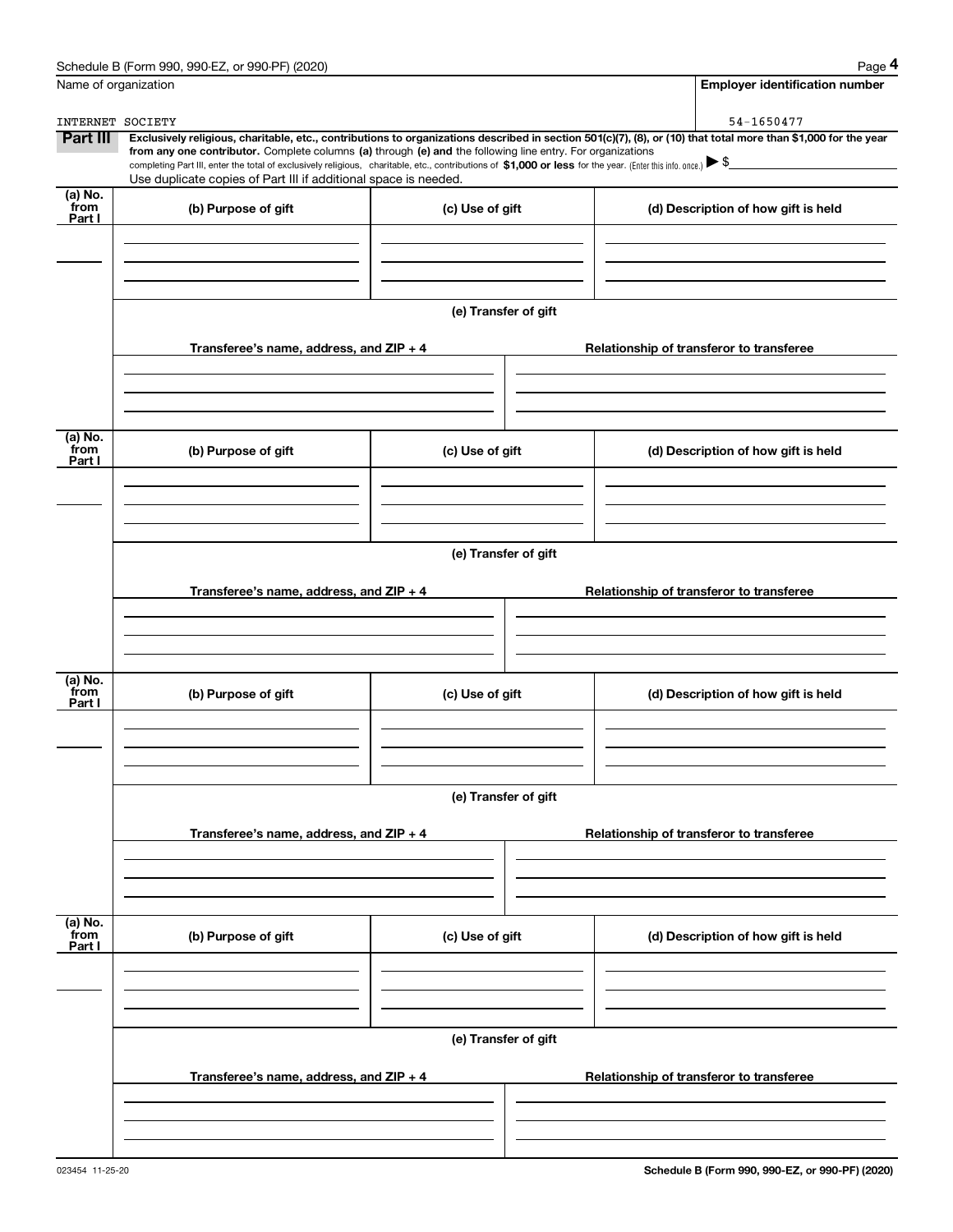| (Form 990 or 990-EZ)                                   |                  | For Organizations Exempt From Income Tax Under section 501(c) and section 527                                                                     |           |                            |                          |                                                     |
|--------------------------------------------------------|------------------|---------------------------------------------------------------------------------------------------------------------------------------------------|-----------|----------------------------|--------------------------|-----------------------------------------------------|
|                                                        |                  | ▶ Complete if the organization is described below. ▶ Attach to Form 990 or Form 990-EZ.                                                           |           |                            |                          | <b>Open to Public</b>                               |
| Department of the Treasury<br>Internal Revenue Service |                  | Go to www.irs.gov/Form990 for instructions and the latest information.                                                                            |           |                            |                          | Inspection                                          |
|                                                        |                  | If the organization answered "Yes," on Form 990, Part IV, line 3, or Form 990-EZ, Part V, line 46 (Political Campaign Activities), then           |           |                            |                          |                                                     |
|                                                        |                  | • Section 501(c)(3) organizations: Complete Parts I-A and B. Do not complete Part I-C.                                                            |           |                            |                          |                                                     |
|                                                        |                  | • Section 501(c) (other than section 501(c)(3)) organizations: Complete Parts I-A and C below. Do not complete Part I-B.                          |           |                            |                          |                                                     |
| • Section 527 organizations: Complete Part I-A only.   |                  |                                                                                                                                                   |           |                            |                          |                                                     |
|                                                        |                  | If the organization answered "Yes," on Form 990, Part IV, line 4, or Form 990-EZ, Part VI, line 47 (Lobbying Activities), then                    |           |                            |                          |                                                     |
|                                                        |                  | • Section 501(c)(3) organizations that have filed Form 5768 (election under section 501(h)): Complete Part II-A. Do not complete Part II-B.       |           |                            |                          |                                                     |
|                                                        |                  | • Section 501(c)(3) organizations that have NOT filed Form 5768 (election under section 501(h)): Complete Part II-B. Do not complete Part II-A.   |           |                            |                          |                                                     |
|                                                        |                  | If the organization answered "Yes," on Form 990, Part IV, line 5 (Proxy Tax) (See separate instructions) or Form 990-EZ, Part V, line 35c (Proxy  |           |                            |                          |                                                     |
| Tax) (See separate instructions), then                 |                  |                                                                                                                                                   |           |                            |                          |                                                     |
|                                                        |                  | • Section 501(c)(4), (5), or (6) organizations: Complete Part III.                                                                                |           |                            |                          |                                                     |
| Name of organization                                   |                  |                                                                                                                                                   |           |                            |                          | <b>Employer identification number</b>               |
|                                                        | INTERNET SOCIETY |                                                                                                                                                   |           |                            |                          | 54-1650477                                          |
| Part I-A                                               |                  | Complete if the organization is exempt under section 501(c) or is a section 527 organization.                                                     |           |                            |                          |                                                     |
|                                                        |                  |                                                                                                                                                   |           |                            |                          |                                                     |
|                                                        |                  | 1 Provide a description of the organization's direct and indirect political campaign activities in Part IV.                                       |           |                            |                          |                                                     |
|                                                        |                  |                                                                                                                                                   |           |                            | $\triangleright$ \$      |                                                     |
| З                                                      |                  |                                                                                                                                                   |           |                            |                          |                                                     |
| Part I-B                                               |                  | Complete if the organization is exempt under section 501(c)(3).                                                                                   |           |                            |                          |                                                     |
|                                                        |                  |                                                                                                                                                   |           |                            |                          |                                                     |
|                                                        |                  | 1 Enter the amount of any excise tax incurred by the organization under section 4955                                                              |           |                            |                          |                                                     |
| 2                                                      |                  |                                                                                                                                                   |           |                            |                          | <b>No</b><br>Yes                                    |
| З                                                      |                  |                                                                                                                                                   |           |                            |                          | <b>No</b><br>Yes                                    |
| <b>b</b> If "Yes," describe in Part IV.                |                  |                                                                                                                                                   |           |                            |                          |                                                     |
| Part I-C                                               |                  | Complete if the organization is exempt under section 501(c), except section 501(c)(3).                                                            |           |                            |                          |                                                     |
|                                                        |                  | 1 Enter the amount directly expended by the filing organization for section 527 exempt function activities                                        |           |                            | $\blacktriangleright$ \$ |                                                     |
|                                                        |                  | 2 Enter the amount of the filing organization's funds contributed to other organizations for section 527                                          |           |                            |                          |                                                     |
|                                                        |                  |                                                                                                                                                   |           |                            | $\blacktriangleright$ \$ |                                                     |
|                                                        |                  | 3 Total exempt function expenditures. Add lines 1 and 2. Enter here and on Form 1120-POL,                                                         |           |                            |                          |                                                     |
|                                                        |                  |                                                                                                                                                   |           |                            | $\triangleright$ \$      |                                                     |
|                                                        |                  |                                                                                                                                                   |           |                            |                          | No<br>Yes                                           |
|                                                        |                  | 5 Enter the names, addresses and employer identification number (EIN) of all section 527 political organizations to which the filing organization |           |                            |                          |                                                     |
|                                                        |                  | made payments. For each organization listed, enter the amount paid from the filing organization's funds. Also enter the amount of political       |           |                            |                          |                                                     |
|                                                        |                  | contributions received that were promptly and directly delivered to a separate political organization, such as a separate segregated fund or a    |           |                            |                          |                                                     |
|                                                        |                  | political action committee (PAC). If additional space is needed, provide information in Part IV.                                                  |           |                            |                          |                                                     |
| (a) Name                                               |                  | (b) Address                                                                                                                                       | $(c)$ EIN | (d) Amount paid from       |                          | (e) Amount of political                             |
|                                                        |                  |                                                                                                                                                   |           | filing organization's      |                          | contributions received and<br>promptly and directly |
|                                                        |                  |                                                                                                                                                   |           | funds. If none, enter -0-. |                          | delivered to a separate                             |
|                                                        |                  |                                                                                                                                                   |           |                            |                          | political organization.                             |
|                                                        |                  |                                                                                                                                                   |           |                            |                          | If none, enter -0-.                                 |
|                                                        |                  |                                                                                                                                                   |           |                            |                          |                                                     |
|                                                        |                  |                                                                                                                                                   |           |                            |                          |                                                     |
|                                                        |                  |                                                                                                                                                   |           |                            |                          |                                                     |
|                                                        |                  |                                                                                                                                                   |           |                            |                          |                                                     |
|                                                        |                  |                                                                                                                                                   |           |                            |                          |                                                     |
|                                                        |                  |                                                                                                                                                   |           |                            |                          |                                                     |

**Political Campaign and Lobbying Activities**

OMB No. 1545-0047

**SCHEDULE C**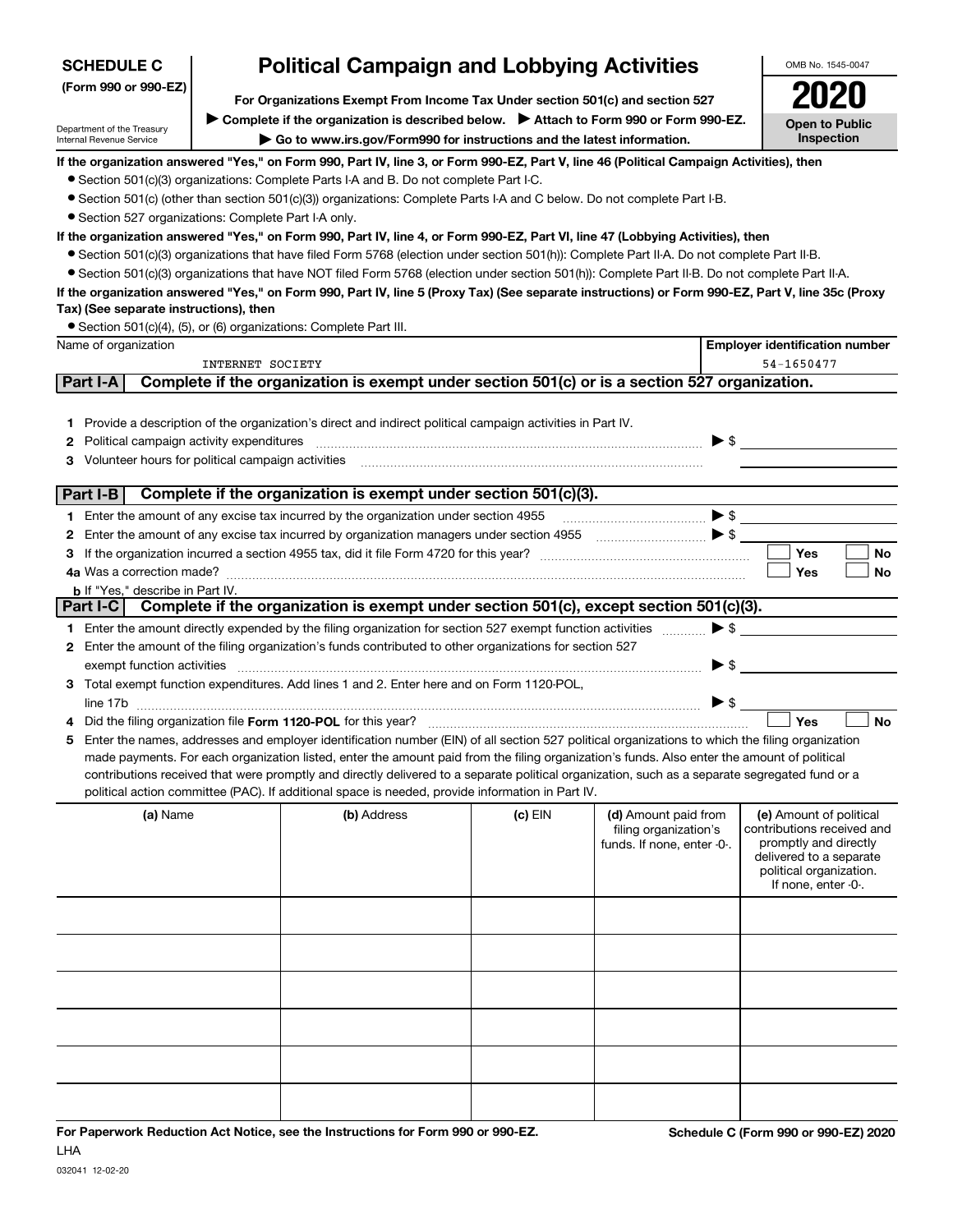| Schedule C (Form 990 or 990-EZ) 2020 INTERNET SOCIETY |  | 54-1650477 | Page |
|-------------------------------------------------------|--|------------|------|
|-------------------------------------------------------|--|------------|------|

| Part II-A<br>section 501(h)).                                                                | Complete if the organization is exempt under section 501(c)(3) and filed Form 5768 (election under                                |                                        |                                |
|----------------------------------------------------------------------------------------------|-----------------------------------------------------------------------------------------------------------------------------------|----------------------------------------|--------------------------------|
| X <br>A Check $\blacktriangleright$<br>expenses, and share of excess lobbying expenditures). | if the filing organization belongs to an affiliated group (and list in Part IV each affiliated group member's name, address, EIN, |                                        |                                |
| <b>B</b> Check <b>D</b>                                                                      | if the filing organization checked box A and "limited control" provisions apply.                                                  |                                        |                                |
|                                                                                              | <b>Limits on Lobbying Expenditures</b><br>(The term "expenditures" means amounts paid or incurred.)                               | (a) Filing<br>organization's<br>totals | (b) Affiliated group<br>totals |
| 1a Total lobbying expenditures to influence public opinion (grassroots lobbying)             |                                                                                                                                   |                                        |                                |
| Total lobbying expenditures to influence a legislative body (direct lobbying)<br>b           |                                                                                                                                   |                                        |                                |
|                                                                                              |                                                                                                                                   | $\mathbf{0}$ .                         | $\mathbf{0}$ .                 |
| Other exempt purpose expenditures<br>d                                                       |                                                                                                                                   | 45,075,170.                            | 158, 381, 100.                 |
| Total exempt purpose expenditures (add lines 1c and 1d)                                      |                                                                                                                                   | 45,075,170.                            | 158, 381, 100.                 |
| Lobbying nontaxable amount. Enter the amount from the following table in both columns.       |                                                                                                                                   | 1,000,000.                             | 1,000,000.                     |
| If the amount on line 1e, column (a) or (b) is:                                              | The lobbying nontaxable amount is:                                                                                                |                                        |                                |
| Not over \$500,000                                                                           | 20% of the amount on line 1e.                                                                                                     |                                        |                                |
| Over \$500,000 but not over \$1,000,000                                                      | \$100,000 plus 15% of the excess over \$500,000.                                                                                  |                                        |                                |
| Over \$1,000,000 but not over \$1,500,000                                                    | \$175,000 plus 10% of the excess over \$1,000,000.                                                                                |                                        |                                |
| Over \$1,500,000 but not over \$17,000,000                                                   | \$225,000 plus 5% of the excess over \$1,500,000.                                                                                 |                                        |                                |
| Over \$17,000,000                                                                            | \$1.000.000.                                                                                                                      |                                        |                                |
| Grassroots nontaxable amount (enter 25% of line 1f)<br>g                                     |                                                                                                                                   | 250,000.                               | 250,000.                       |
| Subtract line 1g from line 1a. If zero or less, enter -0-                                    |                                                                                                                                   | 0.                                     | 0.                             |
| Subtract line 1f from line 1c. If zero or less, enter -0-                                    |                                                                                                                                   | 0.                                     | $\mathbf{0}$ .                 |
|                                                                                              | If there is an amount other than zero on either line 1h or line 1i, did the organization file Form 4720                           |                                        |                                |
| reporting section 4911 tax for this year?                                                    |                                                                                                                                   |                                        | Yes<br>No                      |

**4-Year Averaging Period Under Section 501(h)**

**(Some organizations that made a section 501(h) election do not have to complete all of the five columns below.**

**See the separate instructions for lines 2a through 2f.)**

|                                                                                      |            | Lobbying Expenditures During 4-Year Averaging Period |            |            |            |
|--------------------------------------------------------------------------------------|------------|------------------------------------------------------|------------|------------|------------|
| Calendar year<br>(or fiscal year beginning in)                                       | (a) $2017$ | $(b)$ 2018                                           | $(c)$ 2019 | $(d)$ 2020 | (e) Total  |
| 2a Lobbying nontaxable amount                                                        |            |                                                      | 1,000,000. | 1,000,000. | 2,000,000. |
| <b>b</b> Lobbying ceiling amount<br>$(150\% \text{ of line } 2a, \text{ column}(e))$ |            |                                                      |            |            | 3,000,000. |
| Total lobbying expenditures<br>c                                                     |            |                                                      |            |            |            |
| Grassroots nontaxable amount<br>d                                                    |            |                                                      | 250,000.   | 250,000.   | 500,000.   |
| e Grassroots ceiling amount<br>(150% of line 2d, column (e))                         |            |                                                      |            |            | 750,000.   |
| f Grassroots lobbying expenditures                                                   |            |                                                      |            |            |            |

**Schedule C (Form 990 or 990-EZ) 2020**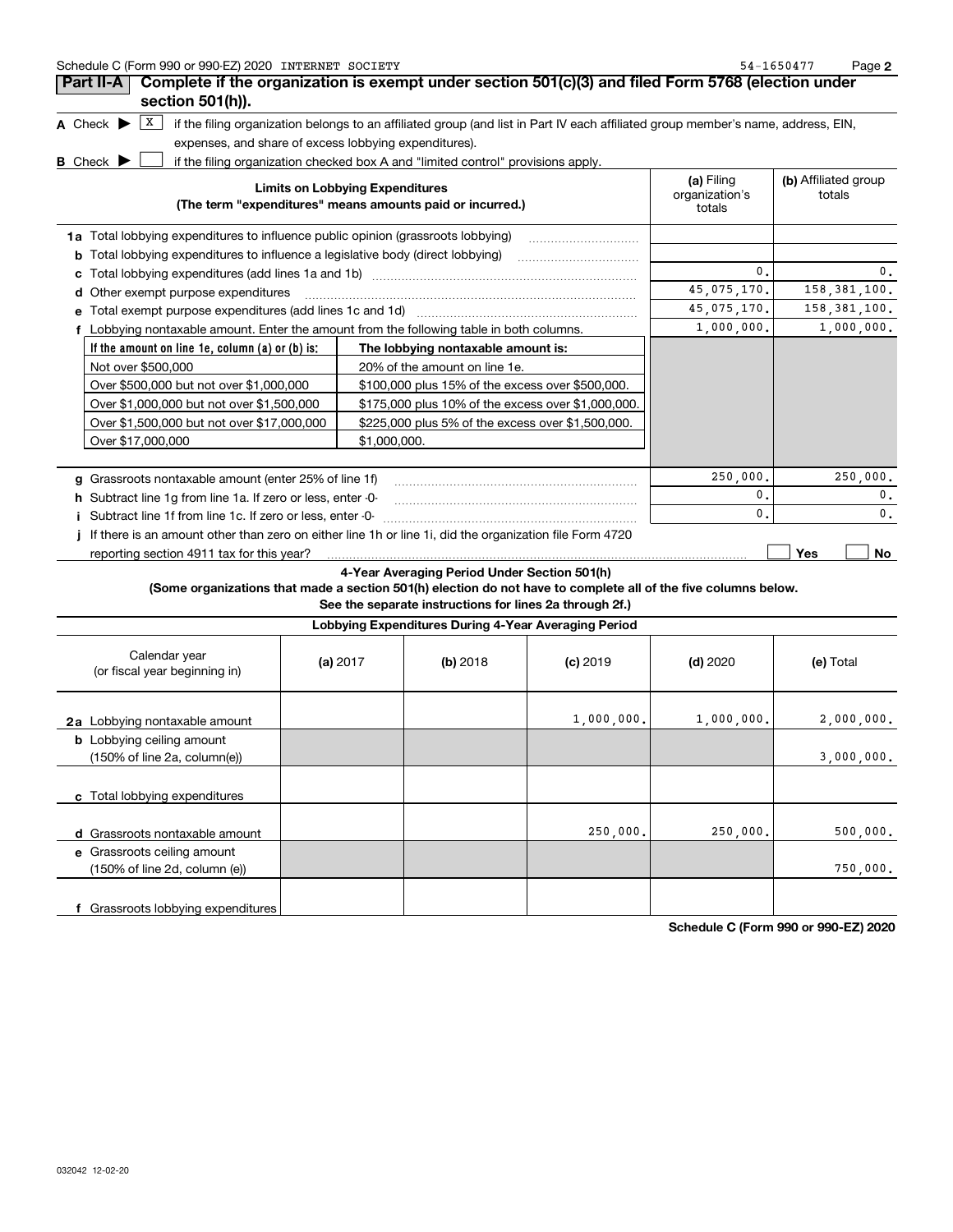**3**

### **Part II-B** Complete if the organization is exempt under section 501(c)(3) and has NOT filed Form 5768 **(election under section 501(h)).**

|                   | For each "Yes" response on lines 1a through 1i below, provide in Part IV a detailed description                                                                                                                                          | (a) |                |        | (b) |
|-------------------|------------------------------------------------------------------------------------------------------------------------------------------------------------------------------------------------------------------------------------------|-----|----------------|--------|-----|
|                   | of the lobbying activity.                                                                                                                                                                                                                | Yes | No             | Amount |     |
| 1.                | During the year, did the filing organization attempt to influence foreign, national, state, or<br>local legislation, including any attempt to influence public opinion on a legislative matter<br>or referendum, through the use of:     |     |                |        |     |
|                   | <b>b</b> Paid staff or management (include compensation in expenses reported on lines 1c through 1i)?<br>$\ddotsc$                                                                                                                       |     |                |        |     |
|                   |                                                                                                                                                                                                                                          |     |                |        |     |
|                   |                                                                                                                                                                                                                                          |     |                |        |     |
|                   | e Publications, or published or broadcast statements?                                                                                                                                                                                    |     |                |        |     |
|                   |                                                                                                                                                                                                                                          |     |                |        |     |
|                   | g Direct contact with legislators, their staffs, government officials, or a legislative body?                                                                                                                                            |     |                |        |     |
|                   | h Rallies, demonstrations, seminars, conventions, speeches, lectures, or any similar means?                                                                                                                                              |     |                |        |     |
|                   | <i>i</i> Other activities?                                                                                                                                                                                                               |     |                |        |     |
|                   |                                                                                                                                                                                                                                          |     |                |        |     |
|                   | 2a Did the activities in line 1 cause the organization to be not described in section 501(c)(3)?                                                                                                                                         |     |                |        |     |
|                   |                                                                                                                                                                                                                                          |     |                |        |     |
|                   | c If "Yes," enter the amount of any tax incurred by organization managers under section 4912                                                                                                                                             |     |                |        |     |
|                   | d If the filing organization incurred a section 4912 tax, did it file Form 4720 for this year?                                                                                                                                           |     |                |        |     |
|                   | Complete if the organization is exempt under section 501(c)(4), section 501(c)(5), or section<br> Part III-A <br>501(c)(6).                                                                                                              |     |                |        |     |
|                   |                                                                                                                                                                                                                                          |     |                | Yes    | No  |
|                   |                                                                                                                                                                                                                                          |     | $\mathbf{1}$   |        |     |
| 1<br>$\mathbf{2}$ |                                                                                                                                                                                                                                          |     | $\mathbf{2}$   |        |     |
| 3                 | Did the organization agree to carry over lobbying and political campaign activity expenditures from the prior year?                                                                                                                      |     |                |        |     |
|                   | Complete if the organization is exempt under section 501(c)(4), section 501(c)(5), or section<br> Part III-B                                                                                                                             |     |                |        |     |
|                   | 501(c)(6) and if either (a) BOTH Part III-A, lines 1 and 2, are answered "No" OR (b) Part III-A, line 3, is                                                                                                                              |     |                |        |     |
|                   | answered "Yes."                                                                                                                                                                                                                          |     |                |        |     |
| 1                 | Dues, assessments and similar amounts from members [111] matter continuum matter and similar amounts and similar amounts from members [11] matter continuum matter and similar amounts from members [11] matter and similar an           |     | 1              |        |     |
| 2                 | Section 162(e) nondeductible lobbying and political expenditures (do not include amounts of political                                                                                                                                    |     |                |        |     |
|                   | expenses for which the section 527(f) tax was paid).                                                                                                                                                                                     |     |                |        |     |
|                   | <b>a</b> Current year <u>manual communications</u> and contract the contract of the contract of the contract of the contract of the contract of the contract of the contract of the contract of the contract of the contract of the cont |     | 2a             |        |     |
|                   | <b>b</b> Carryover from last year manufactured and content to content the content of the content of the content of the content of the content of the content of the content of the content of the content of the content of the con      |     | 2 <sub>b</sub> |        |     |
|                   |                                                                                                                                                                                                                                          |     | 2c             |        |     |
| З                 | Aggregate amount reported in section 6033(e)(1)(A) notices of nondeductible section 162(e) dues                                                                                                                                          |     | 3              |        |     |
| 4                 | If notices were sent and the amount on line 2c exceeds the amount on line 3, what portion of the excess                                                                                                                                  |     |                |        |     |
|                   | does the organization agree to carryover to the reasonable estimate of nondeductible lobbying and political                                                                                                                              |     |                |        |     |
|                   | expenditure next year?                                                                                                                                                                                                                   |     | 4              |        |     |
| 5                 |                                                                                                                                                                                                                                          |     | 5              |        |     |
|                   | Part IV  <br><b>Supplemental Information</b>                                                                                                                                                                                             |     |                |        |     |
|                   | Provide the descriptions required for Part I-A, line 1; Part I-B, line 4; Part I-C, line 5; Part II-A (affiliated group list); Part II-A, lines 1 and 2 (See                                                                             |     |                |        |     |

instructions); and Part II-B, line 1. Also, complete this part for any additional information.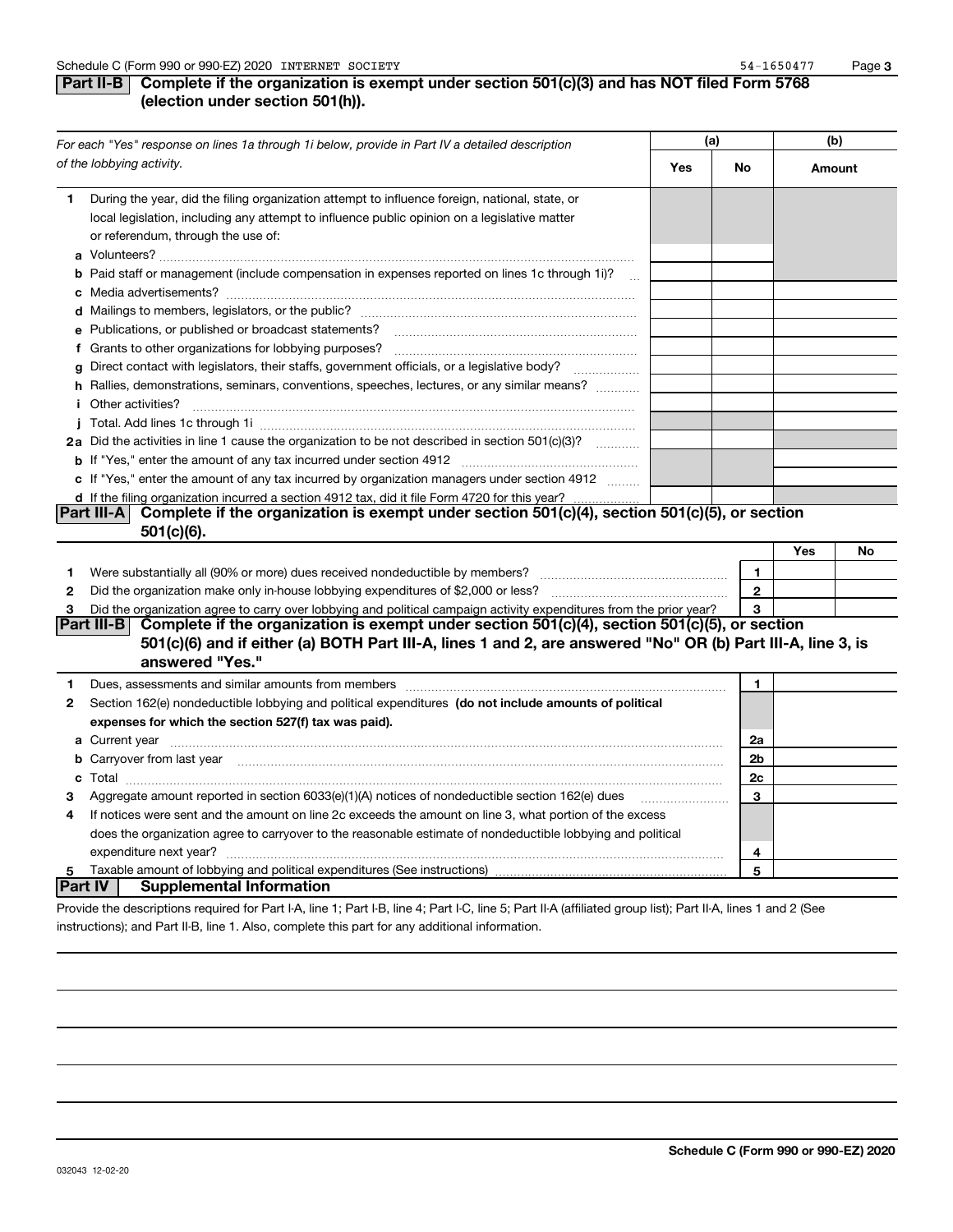# INTERNET SOCIETY FOUNDATION 82-3285688

**Schedule C**

032261 04-01-20

Affiliated Group Member Address Electing Member 11710 PLAZA AMERICA DRIVE STE 400 YES RESTON , VA 20190

| <b>Limits on Lobbying Expenditures:</b>                                       |                                                        |                                                                                                                |                | Line        |
|-------------------------------------------------------------------------------|--------------------------------------------------------|----------------------------------------------------------------------------------------------------------------|----------------|-------------|
|                                                                               |                                                        | Total lobbying expenditures to influence public opinion (grassroots lobbying) [11] [12] [13] [13] [13] [13] [1 | $\mathbf{0}$ . | 1a          |
| Total lobbying expenditures to influence a legislative body (direct lobbying) |                                                        |                                                                                                                | $\mathbf{0}$ . | h           |
|                                                                               |                                                        |                                                                                                                | $\mathbf{0}$ . | C           |
|                                                                               |                                                        |                                                                                                                | 17,506,204.    | d           |
| Total exempt purpose expenditures (add lines 1c and 1d).                      |                                                        |                                                                                                                | 17,506,204.    | e           |
| Lobbying nontaxable amount.<br>Enter the amount from the following table:     |                                                        |                                                                                                                |                |             |
| If the amount on<br>line e is:                                                | The lobbying nontaxable<br>amount is:                  |                                                                                                                |                |             |
| Not over \$500,000                                                            | 20% of the amount on line 1e                           |                                                                                                                |                |             |
| $\rm{>}$<br>$> 1,000,000 \le 1,500,000 \le 175,000 + 10\% > 1,000,000$        | $500,000 \leq 1,000,000 \leq 100,000 + 15\% > 500,000$ |                                                                                                                |                |             |
| $> 1,500,000 \le 17,000,000 \le 225,000 + 5\% > 1,500,000$                    |                                                        |                                                                                                                |                |             |
| Over \$17,000,000                                                             | \$1,000,000                                            |                                                                                                                | 1,000,000.     | $\mathbf f$ |
|                                                                               |                                                        |                                                                                                                | 250,000.       | g           |
|                                                                               | $\mathbf{0}$ .                                         |                                                                                                                |                | h           |
| $\mathbf{0}$ .                                                                |                                                        |                                                                                                                | -i             |             |
|                                                                               |                                                        |                                                                                                                | $\mathbf{0}$ . |             |

**Schedule C (Form 990 or 990-EZ)**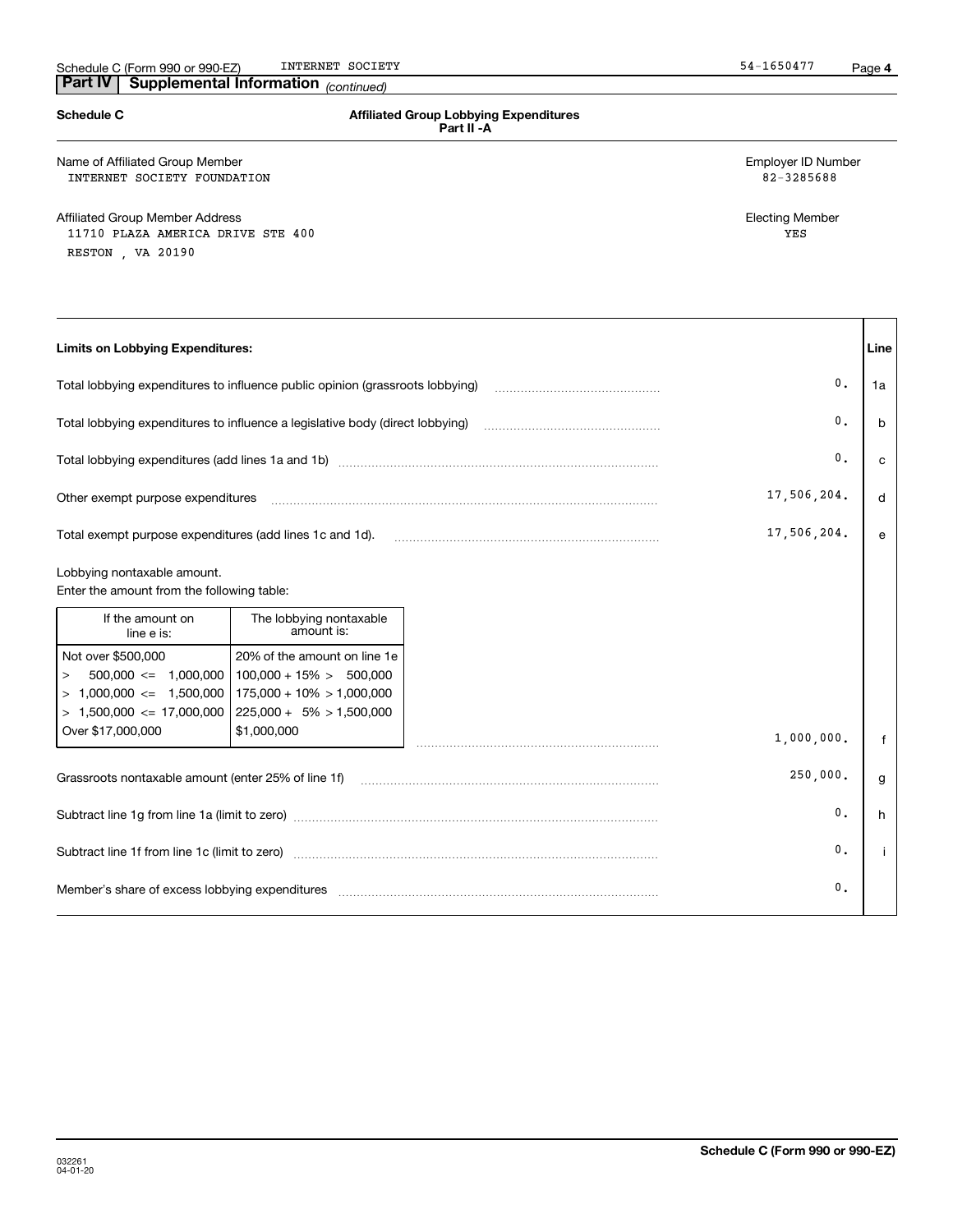| TIATI LKEEDOW DKIAE' 2011E TOOO<br>RESTON, VA 20190                                                                     |                                                                                                                           |                                                                                                                                                                                              | <b>IES</b>      |      |
|-------------------------------------------------------------------------------------------------------------------------|---------------------------------------------------------------------------------------------------------------------------|----------------------------------------------------------------------------------------------------------------------------------------------------------------------------------------------|-----------------|------|
| <b>Limits on Lobbying Expenditures:</b>                                                                                 |                                                                                                                           |                                                                                                                                                                                              |                 | Line |
| Total lobbying expenditures to influence public opinion (grassroots lobbying)                                           |                                                                                                                           |                                                                                                                                                                                              | $\mathfrak o$ . | 1a   |
| Total lobbying expenditures to influence a legislative body (direct lobbying)                                           |                                                                                                                           |                                                                                                                                                                                              | $\mathfrak o$ . | b    |
|                                                                                                                         |                                                                                                                           |                                                                                                                                                                                              | $\mathfrak o$ . | C    |
| Other exempt purpose expenditures                                                                                       |                                                                                                                           |                                                                                                                                                                                              | 95,799,726.     | d    |
| Total exempt purpose expenditures (add lines 1c and 1d).                                                                |                                                                                                                           |                                                                                                                                                                                              | 95,799,726.     | e    |
| Lobbying nontaxable amount.<br>Enter the amount from the following table:                                               |                                                                                                                           |                                                                                                                                                                                              |                 |      |
| If the amount on<br>line e is:                                                                                          | The lobbying nontaxable<br>amount is:                                                                                     |                                                                                                                                                                                              |                 |      |
| Not over \$500,000<br>$500,000 \leq 1,000,000$<br>$\geq$<br>$> 1,000,000 \le 1,500,000$<br>$> 1,500,000 \le 17,000,000$ | 20% of the amount on line 1e<br>$100,000 + 15\% > 500,000$<br>$175,000 + 10\% > 1,000,000$<br>$225,000 + 5\% > 1,500,000$ |                                                                                                                                                                                              |                 |      |
| Over \$17,000,000                                                                                                       | \$1,000,000                                                                                                               |                                                                                                                                                                                              | 1,000,000.      | f    |
| Grassroots nontaxable amount (enter 25% of line 1f)                                                                     |                                                                                                                           |                                                                                                                                                                                              | 250,000.        | g    |
|                                                                                                                         |                                                                                                                           |                                                                                                                                                                                              | $\mathbf{0}$ .  | h    |
|                                                                                                                         |                                                                                                                           |                                                                                                                                                                                              | $\mathbf{0}$ .  | j.   |
|                                                                                                                         |                                                                                                                           | Member's share of excess lobbying expenditures [111] Member's manufacture of excess lobbying expenditures [11] Member's share of excess lobbying expenditures [11] Members [11] Members 2014 | 0.              |      |

**Affiliated Group Lobbying Expenditures Part II -A**

## **Schedule C**

Name of Affiliated Group Member **Employer ID Number** Employer ID Number PUBLIC INTEREST REGISTRY **33-1025119** 33-1025119

Affiliated Group Member Address<br>11911 FREEDOM DRIVE SILITE 1000 11911 FREEDOM DRIVE, SUITER 1000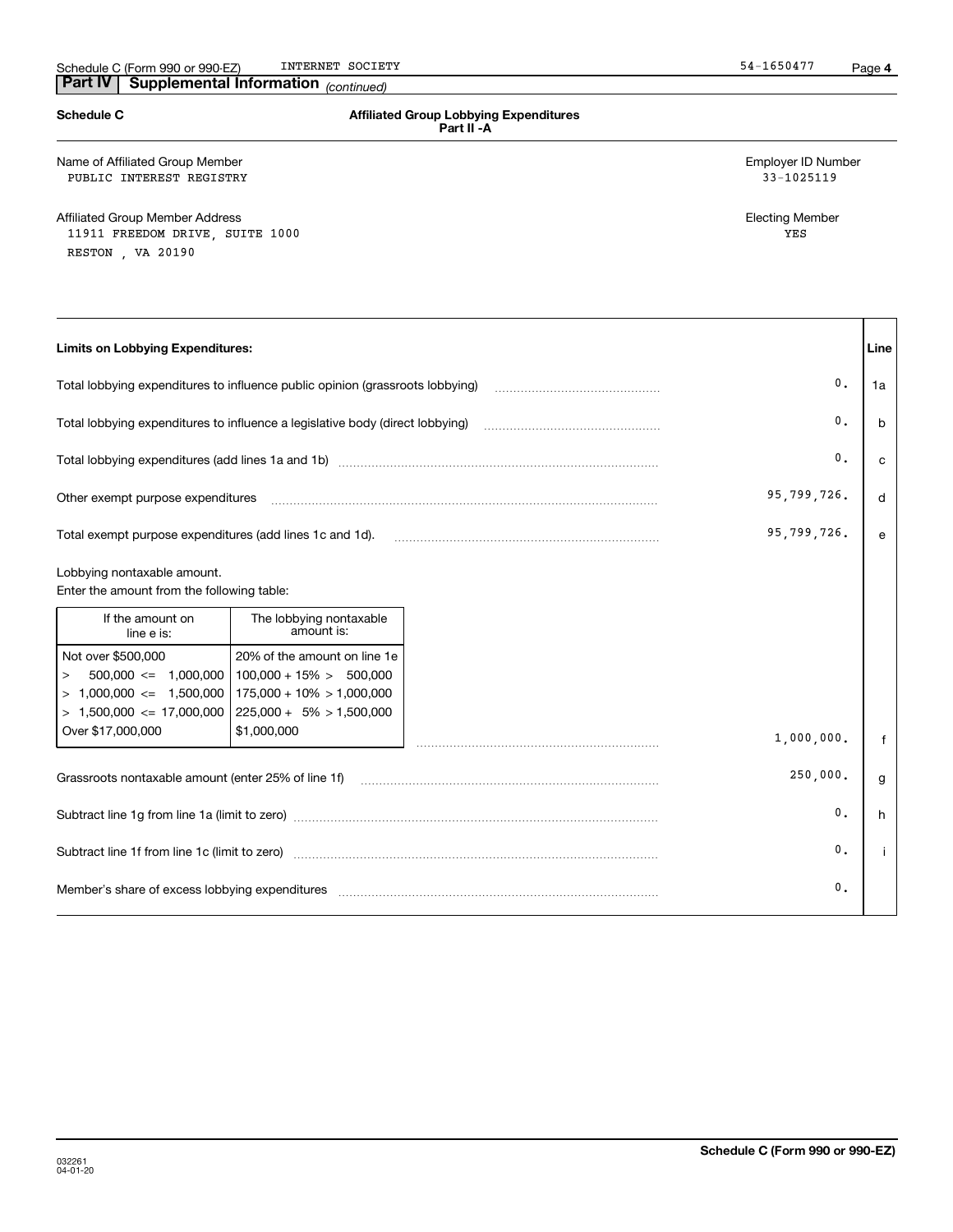#### **Affiliated Group Lobbying Expenditures Part II -A**

### **Schedule C**

Name of Affiliated Group Member **Employer ID Number** Employer ID Number CONNECTED GIVING FOUNDATION 84-3558614

Affiliated Group Member Address Electing Member

11710 PLAZA AMERICA DRIVE STE 400 NO RESTON , VA 20190

| <b>Limits on Lobbying Expenditures:</b>                                                                                                                                                                                                 |                                                                                                                                                                    |                | Line         |
|-----------------------------------------------------------------------------------------------------------------------------------------------------------------------------------------------------------------------------------------|--------------------------------------------------------------------------------------------------------------------------------------------------------------------|----------------|--------------|
|                                                                                                                                                                                                                                         | Total lobbying expenditures to influence public opinion (grassroots lobbying)                                                                                      | $\mathbf{0}$ . | 1a           |
|                                                                                                                                                                                                                                         | Total lobbying expenditures to influence a legislative body (direct lobbying)                                                                                      | $\mathbf{0}$ . | b            |
|                                                                                                                                                                                                                                         |                                                                                                                                                                    | $\mathbf{0}$ . | C            |
| Other exempt purpose expenditures                                                                                                                                                                                                       |                                                                                                                                                                    | $\mathbf{0}$ . | d            |
| Total exempt purpose expenditures (add lines 1c and 1d).                                                                                                                                                                                |                                                                                                                                                                    | 0.             | e            |
| Lobbying nontaxable amount.<br>Enter the amount from the following table:<br>If the amount on<br>line e is:<br>Not over \$500,000<br>$500,000 \leq 1,000,000$<br>$\geq$<br>$> 1,000,000 \leq 1,500,000$<br>$> 1,500,000 \le 17,000,000$ | The lobbying nontaxable<br>amount is:<br>20% of the amount on line 1e<br>$100,000 + 15\% > 500,000$<br>$175,000 + 10\% > 1,000,000$<br>$225,000 + 5\% > 1,500,000$ |                |              |
| Over \$17,000,000                                                                                                                                                                                                                       | \$1,000,000                                                                                                                                                        | 0.             | $\mathsf{f}$ |
|                                                                                                                                                                                                                                         |                                                                                                                                                                    | $\mathbf{0}$ . | g            |
|                                                                                                                                                                                                                                         |                                                                                                                                                                    | $\mathbf{0}$ . | h            |
|                                                                                                                                                                                                                                         |                                                                                                                                                                    | $\mathbf{0}$ . | $\mathbf{i}$ |
|                                                                                                                                                                                                                                         |                                                                                                                                                                    | 0.             |              |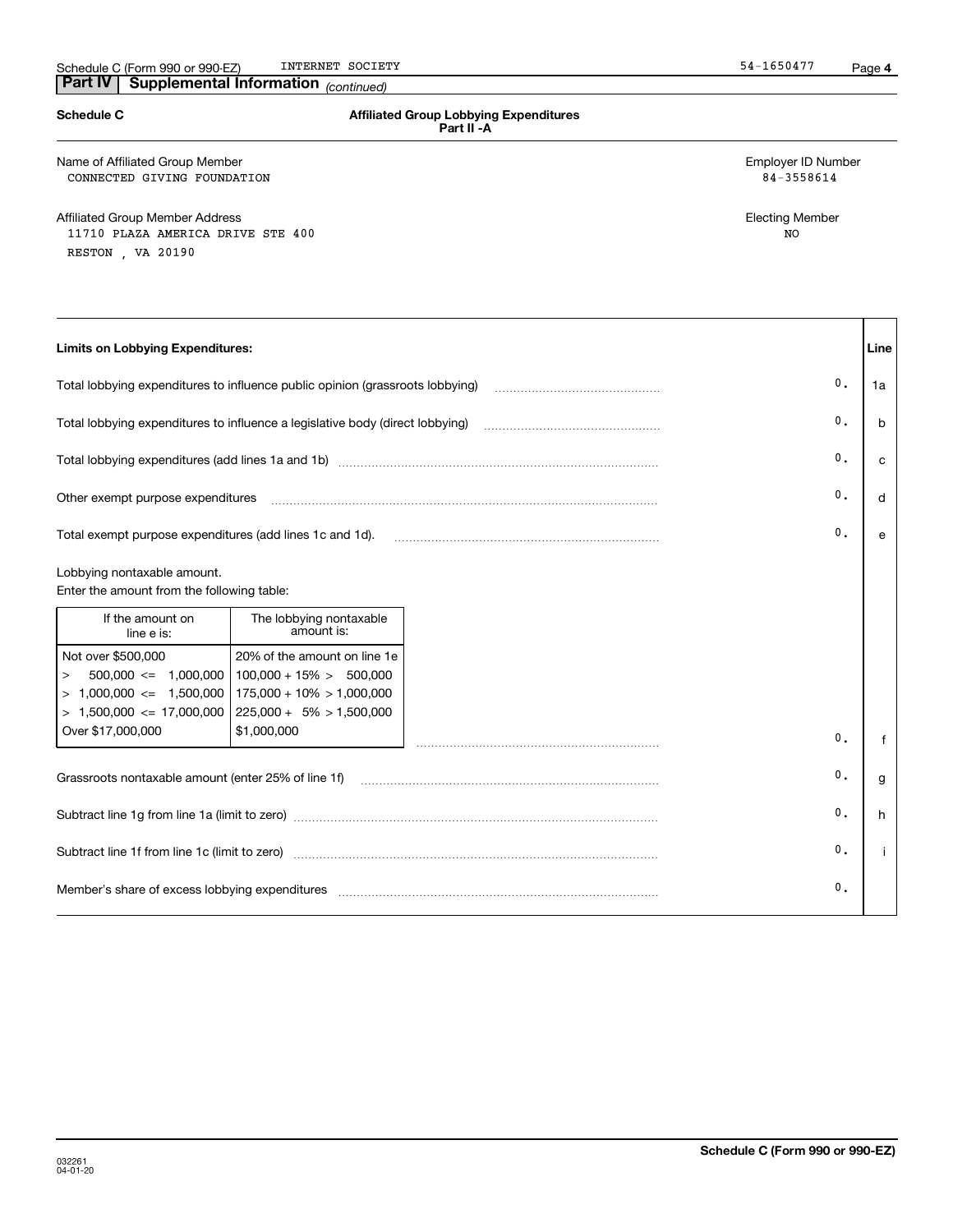## Name of Affiliated Group Member **Employer ID Number** Employer ID Number **Employer ID** Number INTERNET SOCIETY 54-1650477

**Schedule C**

Affiliated Group Member Address Electing Member 11710 PLAZA AMERICA DRIVE STE 400 YES RESTON , VA 20190

| <b>Limits on Lobbying Expenditures:</b>                                                                                                                                    |                                                                                                             |                                                                                                                |                | Line         |
|----------------------------------------------------------------------------------------------------------------------------------------------------------------------------|-------------------------------------------------------------------------------------------------------------|----------------------------------------------------------------------------------------------------------------|----------------|--------------|
|                                                                                                                                                                            | Total lobbying expenditures to influence public opinion (grassroots lobbying)                               |                                                                                                                | 0.             | 1a           |
|                                                                                                                                                                            |                                                                                                             | Total lobbying expenditures to influence a legislative body (direct lobbying) [11] [12] [13] [13] [13] [13] [1 | 0.             | <sub>b</sub> |
|                                                                                                                                                                            |                                                                                                             |                                                                                                                | 0.             | C            |
| Other exempt purpose expenditures                                                                                                                                          |                                                                                                             |                                                                                                                | 45,075,170.    | d            |
| Total exempt purpose expenditures (add lines 1c and 1d).                                                                                                                   |                                                                                                             |                                                                                                                | 45,075,170.    | e            |
| Lobbying nontaxable amount.<br>Enter the amount from the following table:<br>If the amount on<br>line e is:<br>Not over \$500,000<br>$500,000 \leq 1,000,000$<br>$\, > \,$ | The lobbying nontaxable<br>amount is:<br>20% of the amount on line 1e<br>$100,000 + 15\% > 500,000$         |                                                                                                                |                |              |
| $> 1,000,000 \le 1,500,000$<br>$> 1,500,000 \le 17,000,000$<br>Over \$17,000,000                                                                                           | $175,000 + 10\% > 1,000,000$<br>$\left  \frac{225,000+5\%}{225,000+5\%} \right  > 1,500,000$<br>\$1,000,000 |                                                                                                                | 1,000,000.     | $\mathsf{f}$ |
|                                                                                                                                                                            |                                                                                                             |                                                                                                                | 250,000.       | g            |
|                                                                                                                                                                            |                                                                                                             |                                                                                                                | $\mathbf{0}$ . | h            |
| 0.                                                                                                                                                                         |                                                                                                             |                                                                                                                |                |              |
| Member's share of excess lobbying expenditures                                                                                                                             |                                                                                                             |                                                                                                                | $\mathbf{0}$ . |              |

**Affiliated Group Lobbying Expenditures Part II -A**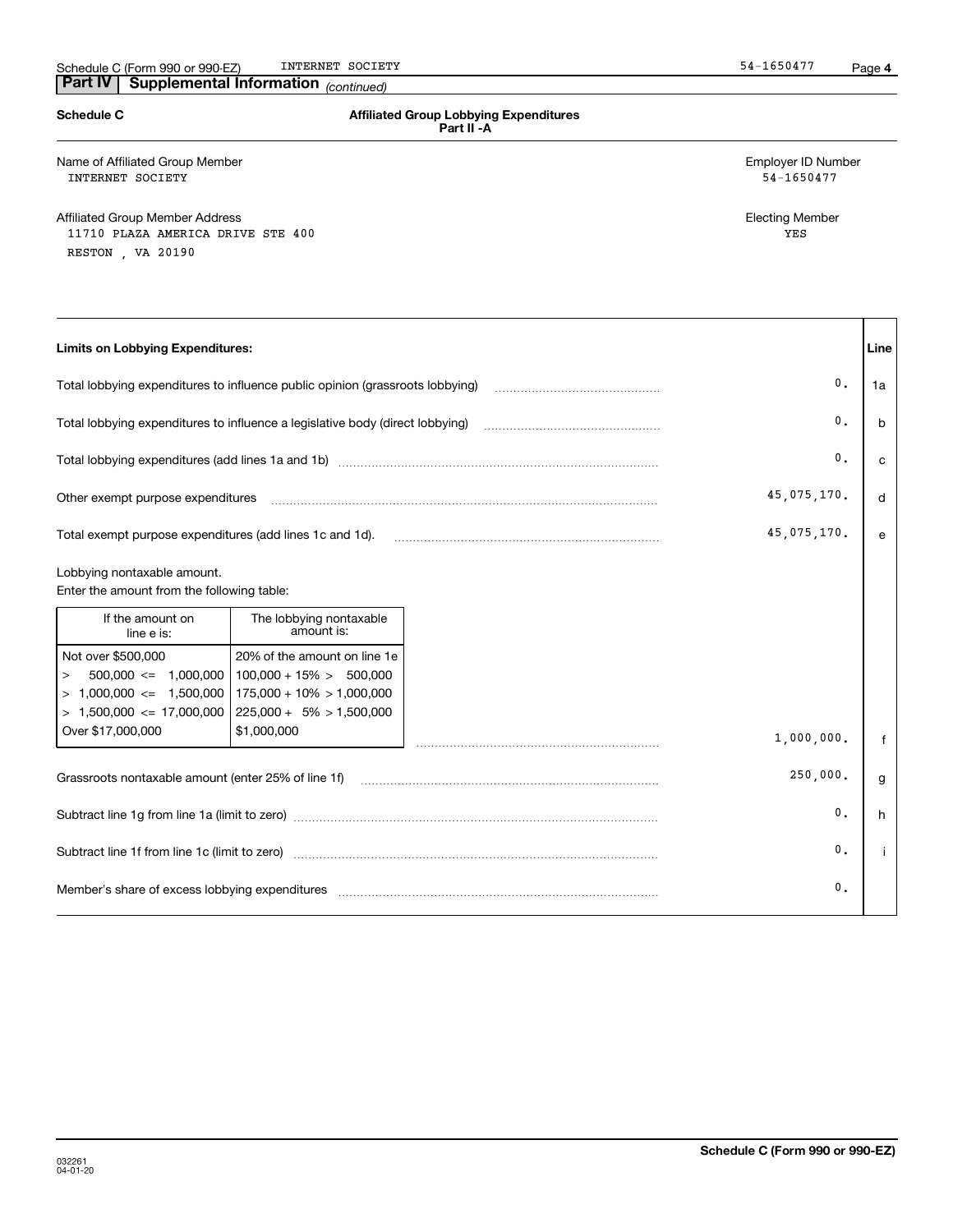| <b>SCHEDULE D</b> |
|-------------------|
|                   |

Department of the Treasury Internal Revenue Service

## **SCHEDULE D Supplemental Financial Statements**

(Form 990)<br>
Pepartment of the Treasury<br>
Department of the Treasury<br>
Department of the Treasury<br>
Department of the Treasury<br> **Co to www.irs.gov/Form990 for instructions and the latest information.**<br> **Co to www.irs.gov/Form9** 



|                 | Name of the organization<br>INTERNET SOCIETY                                                                                                   |                         | <b>Employer identification number</b><br>54-1650477                                                                       |
|-----------------|------------------------------------------------------------------------------------------------------------------------------------------------|-------------------------|---------------------------------------------------------------------------------------------------------------------------|
| <b>Part I</b>   | Organizations Maintaining Donor Advised Funds or Other Similar Funds or Accounts. Complete if the                                              |                         |                                                                                                                           |
|                 | organization answered "Yes" on Form 990, Part IV, line 6.                                                                                      |                         |                                                                                                                           |
|                 |                                                                                                                                                | (a) Donor advised funds | (b) Funds and other accounts                                                                                              |
|                 |                                                                                                                                                |                         |                                                                                                                           |
| 1.              | Aggregate value of contributions to (during year)                                                                                              |                         |                                                                                                                           |
| 2               | Aggregate value of grants from (during year)                                                                                                   |                         |                                                                                                                           |
| з<br>4          |                                                                                                                                                |                         |                                                                                                                           |
| 5               | Did the organization inform all donors and donor advisors in writing that the assets held in donor advised funds                               |                         |                                                                                                                           |
|                 |                                                                                                                                                |                         | Yes                                                                                                                       |
| 6               | Did the organization inform all grantees, donors, and donor advisors in writing that grant funds can be used only                              |                         |                                                                                                                           |
|                 | for charitable purposes and not for the benefit of the donor or donor advisor, or for any other purpose conferring                             |                         |                                                                                                                           |
|                 |                                                                                                                                                |                         | Yes<br>No                                                                                                                 |
| <b>Part II</b>  | Conservation Easements. Complete if the organization answered "Yes" on Form 990, Part IV, line 7.                                              |                         |                                                                                                                           |
| 1               | Purpose(s) of conservation easements held by the organization (check all that apply).                                                          |                         |                                                                                                                           |
|                 | Preservation of land for public use (for example, recreation or education)                                                                     |                         | Preservation of a historically important land area                                                                        |
|                 | Protection of natural habitat                                                                                                                  |                         | Preservation of a certified historic structure                                                                            |
|                 | Preservation of open space                                                                                                                     |                         |                                                                                                                           |
| 2               | Complete lines 2a through 2d if the organization held a qualified conservation contribution in the form of a conservation easement on the last |                         |                                                                                                                           |
|                 | day of the tax year.                                                                                                                           |                         | Held at the End of the Tax Year                                                                                           |
|                 | Total number of conservation easements                                                                                                         |                         | 2a                                                                                                                        |
|                 | Total acreage restricted by conservation easements                                                                                             |                         | 2 <sub>b</sub>                                                                                                            |
| b               | Number of conservation easements on a certified historic structure included in (a) manufacture included in (a)                                 |                         | 2c                                                                                                                        |
| с<br>d          | Number of conservation easements included in (c) acquired after 7/25/06, and not on a historic structure                                       |                         |                                                                                                                           |
|                 |                                                                                                                                                |                         | 2d                                                                                                                        |
| 3               | Number of conservation easements modified, transferred, released, extinguished, or terminated by the organization during the tax               |                         |                                                                                                                           |
|                 | $\vee$ ear $\blacktriangleright$                                                                                                               |                         |                                                                                                                           |
| 4               | Number of states where property subject to conservation easement is located >                                                                  |                         |                                                                                                                           |
| 5               | Does the organization have a written policy regarding the periodic monitoring, inspection, handling of                                         |                         |                                                                                                                           |
|                 | violations, and enforcement of the conservation easements it holds?                                                                            |                         | Yes<br><b>No</b>                                                                                                          |
| 6               | Staff and volunteer hours devoted to monitoring, inspecting, handling of violations, and enforcing conservation easements during the year      |                         |                                                                                                                           |
|                 |                                                                                                                                                |                         |                                                                                                                           |
| 7               | Amount of expenses incurred in monitoring, inspecting, handling of violations, and enforcing conservation easements during the year            |                         |                                                                                                                           |
|                 | ▶ \$                                                                                                                                           |                         |                                                                                                                           |
| 8               | Does each conservation easement reported on line 2(d) above satisfy the requirements of section 170(h)(4)(B)(i)                                |                         |                                                                                                                           |
|                 |                                                                                                                                                |                         | Yes                                                                                                                       |
|                 | In Part XIII, describe how the organization reports conservation easements in its revenue and expense statement and                            |                         |                                                                                                                           |
|                 | balance sheet, and include, if applicable, the text of the footnote to the organization's financial statements that describes the              |                         |                                                                                                                           |
|                 | organization's accounting for conservation easements.                                                                                          |                         |                                                                                                                           |
| <b>Part III</b> | Organizations Maintaining Collections of Art, Historical Treasures, or Other Similar Assets.                                                   |                         |                                                                                                                           |
|                 | Complete if the organization answered "Yes" on Form 990, Part IV, line 8.                                                                      |                         |                                                                                                                           |
|                 | 1a If the organization elected, as permitted under FASB ASC 958, not to report in its revenue statement and balance sheet works                |                         |                                                                                                                           |
|                 | of art, historical treasures, or other similar assets held for public exhibition, education, or research in furtherance of public              |                         |                                                                                                                           |
|                 | service, provide in Part XIII the text of the footnote to its financial statements that describes these items.                                 |                         |                                                                                                                           |
|                 | If the organization elected, as permitted under FASB ASC 958, to report in its revenue statement and balance sheet works of                    |                         |                                                                                                                           |
|                 |                                                                                                                                                |                         |                                                                                                                           |
|                 | art, historical treasures, or other similar assets held for public exhibition, education, or research in furtherance of public service,        |                         |                                                                                                                           |
|                 | provide the following amounts relating to these items:                                                                                         |                         |                                                                                                                           |
|                 | (i)                                                                                                                                            |                         | \$<br><u>and the control of the control of the control of the control of the control of the control of the control of</u> |
|                 | (ii) Assets included in Form 990, Part X                                                                                                       |                         | $\blacktriangleright$ \$                                                                                                  |
| 2               | If the organization received or held works of art, historical treasures, or other similar assets for financial gain, provide                   |                         |                                                                                                                           |
|                 | the following amounts required to be reported under FASB ASC 958 relating to these items:                                                      |                         |                                                                                                                           |
|                 |                                                                                                                                                |                         | - \$                                                                                                                      |
|                 |                                                                                                                                                |                         | $\blacktriangleright$ \$                                                                                                  |

**For Paperwork Reduction Act Notice, see the Instructions for Form 990. Schedule D (Form 990) 2020** LHA

032051 12-01-20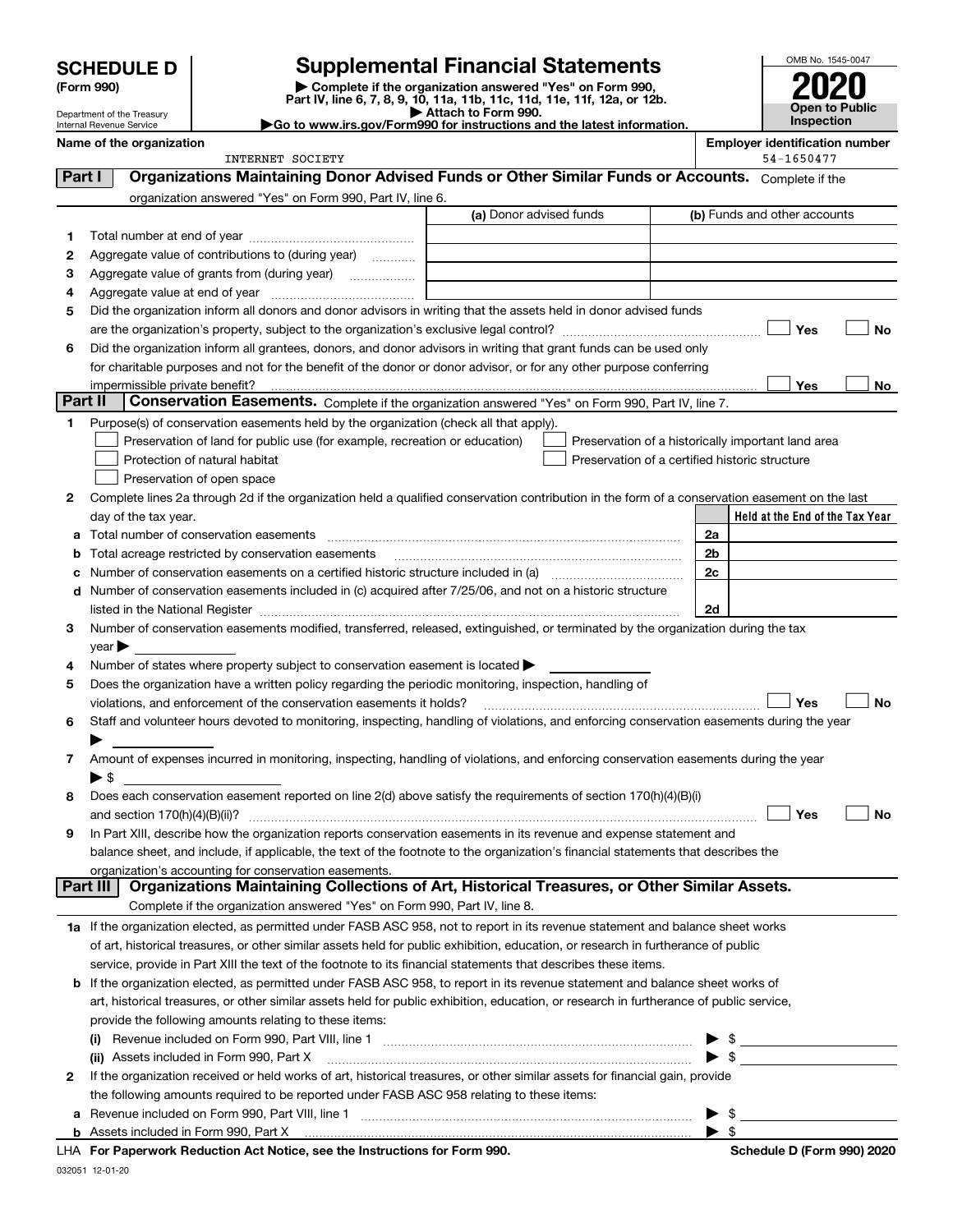| Organizations Maintaining Collections of Art, Historical Treasures, or Other Similar Assets (continued)<br>Part III<br>Using the organization's acquisition, accession, and other records, check any of the following that make significant use of its<br>3<br>collection items (check all that apply):<br>Public exhibition<br>Loan or exchange program<br>d<br>a<br>Other and the contract of the contract of the contract of the contract of the contract of the contract of the contract of the contract of the contract of the contract of the contract of the contract of the contract of the<br>Scholarly research<br>b<br>е<br>Preservation for future generations<br>c<br>Provide a description of the organization's collections and explain how they further the organization's exempt purpose in Part XIII.<br>4<br>During the year, did the organization solicit or receive donations of art, historical treasures, or other similar assets<br>5<br>to be sold to raise funds rather than to be maintained as part of the organization's collection?<br>Yes<br>No<br>Part IV<br>Escrow and Custodial Arrangements. Complete if the organization answered "Yes" on Form 990, Part IV, line 9, or<br>reported an amount on Form 990, Part X, line 21.<br>1a Is the organization an agent, trustee, custodian or other intermediary for contributions or other assets not included<br>Yes<br><b>No</b><br>b If "Yes," explain the arrangement in Part XIII and complete the following table:<br>Amount<br>Beginning balance material content contracts and content to the content of the content of the content of the content of the content of the content of the content of the content of the content of the content of the content<br>1c<br>c<br>Additions during the year manufactured and an account of the state of the state of the state of the state of the state of the state of the state of the state of the state of the state of the state of the state of the state<br>1d<br>d<br>Distributions during the year measurement contains and all the state of the state of the state of the state of<br>1e<br>е<br>1f<br>Yes<br>2a Did the organization include an amount on Form 990, Part X, line 21, for escrow or custodial account liability?<br>No<br><b>b</b> If "Yes," explain the arrangement in Part XIII. Check here if the explanation has been provided on Part XIII<br>Part V<br>Endowment Funds. Complete if the organization answered "Yes" on Form 990, Part IV, line 10.<br>(a) Current year<br>(b) Prior year<br>(c) Two years back<br>(d) Three years back<br>(e) Four years back<br>3,289,364.<br>3, 261, 364.<br>96,523.<br>2,475,730.<br>3, 141, 350.<br>Beginning of year balance<br>1a<br>25,911.<br>10,801.<br>3,009,448.<br>13,450.<br>b<br>54.912.<br>303,108.<br>109,213.<br>149,550.<br>35, 379.<br>Net investment earnings, gains, and losses<br>d<br>e Other expenditures for facilities<br>133.<br>1,142,653.<br>and programs<br>$2,530,509$ . $2,475,730$ .<br>3,424,364.<br>3, 261, 364.<br>3, 141, 350.<br>End of year balance<br>g<br>Provide the estimated percentage of the current year end balance (line 1g, column (a)) held as:<br>2<br>Board designated or quasi-endowment<br>%<br>100<br>Permanent endowment > ______<br>%<br>b<br>Term endowment $\blacktriangleright$<br>%<br>c<br>The percentages on lines 2a, 2b, and 2c should equal 100%.<br>3a Are there endowment funds not in the possession of the organization that are held and administered for the organization<br>Yes<br>No<br>by:<br>х<br>3a(i)<br>(i)<br>X<br>3a(ii)<br>3b<br>Describe in Part XIII the intended uses of the organization's endowment funds.<br>Land, Buildings, and Equipment.<br><b>Part VI</b><br>Complete if the organization answered "Yes" on Form 990, Part IV, line 11a. See Form 990, Part X, line 10.<br>Description of property<br>(a) Cost or other<br>(b) Cost or other<br>(c) Accumulated<br>(d) Book value<br>basis (investment)<br>depreciation<br>basis (other)<br>b<br>681,371.<br>238,250.<br>443, 121.<br>63,880.<br>713,329.<br>649,449.<br>d<br>2,031,773.<br>1,584,670.<br>447,103.<br>e Other |  | INTERNET SOCIETY<br>Schedule D (Form 990) 2020 |  |  |  |  |  | 54-1650477 |  |  | $Page$ 2 |
|----------------------------------------------------------------------------------------------------------------------------------------------------------------------------------------------------------------------------------------------------------------------------------------------------------------------------------------------------------------------------------------------------------------------------------------------------------------------------------------------------------------------------------------------------------------------------------------------------------------------------------------------------------------------------------------------------------------------------------------------------------------------------------------------------------------------------------------------------------------------------------------------------------------------------------------------------------------------------------------------------------------------------------------------------------------------------------------------------------------------------------------------------------------------------------------------------------------------------------------------------------------------------------------------------------------------------------------------------------------------------------------------------------------------------------------------------------------------------------------------------------------------------------------------------------------------------------------------------------------------------------------------------------------------------------------------------------------------------------------------------------------------------------------------------------------------------------------------------------------------------------------------------------------------------------------------------------------------------------------------------------------------------------------------------------------------------------------------------------------------------------------------------------------------------------------------------------------------------------------------------------------------------------------------------------------------------------------------------------------------------------------------------------------------------------------------------------------------------------------------------------------------------------------------------------------------------------------------------------------------------------------------------------------------------------------------------------------------------------------------------------------------------------------------------------------------------------------------------------------------------------------------------------------------------------------------------------------------------------------------------------------------------------------------------------------------------------------------------------------------------------------------------------------------------------------------------------------------------------------------------------------------------------------------------------------------------------------------------------------------------------------------------------------------------------------------------------------------------------------------------------------------------------------------------------------------------------------------------------------------------------------------------------------------------------------------------------------------------------------------------------------------------------------------------------------------------------------------------------------------------------------------------------------------------------------------------------------------------------------------------------------------------------------------------------------------------------------------------------------------------------------------------------------------------|--|------------------------------------------------|--|--|--|--|--|------------|--|--|----------|
|                                                                                                                                                                                                                                                                                                                                                                                                                                                                                                                                                                                                                                                                                                                                                                                                                                                                                                                                                                                                                                                                                                                                                                                                                                                                                                                                                                                                                                                                                                                                                                                                                                                                                                                                                                                                                                                                                                                                                                                                                                                                                                                                                                                                                                                                                                                                                                                                                                                                                                                                                                                                                                                                                                                                                                                                                                                                                                                                                                                                                                                                                                                                                                                                                                                                                                                                                                                                                                                                                                                                                                                                                                                                                                                                                                                                                                                                                                                                                                                                                                                                                                                                                                            |  |                                                |  |  |  |  |  |            |  |  |          |
|                                                                                                                                                                                                                                                                                                                                                                                                                                                                                                                                                                                                                                                                                                                                                                                                                                                                                                                                                                                                                                                                                                                                                                                                                                                                                                                                                                                                                                                                                                                                                                                                                                                                                                                                                                                                                                                                                                                                                                                                                                                                                                                                                                                                                                                                                                                                                                                                                                                                                                                                                                                                                                                                                                                                                                                                                                                                                                                                                                                                                                                                                                                                                                                                                                                                                                                                                                                                                                                                                                                                                                                                                                                                                                                                                                                                                                                                                                                                                                                                                                                                                                                                                                            |  |                                                |  |  |  |  |  |            |  |  |          |
|                                                                                                                                                                                                                                                                                                                                                                                                                                                                                                                                                                                                                                                                                                                                                                                                                                                                                                                                                                                                                                                                                                                                                                                                                                                                                                                                                                                                                                                                                                                                                                                                                                                                                                                                                                                                                                                                                                                                                                                                                                                                                                                                                                                                                                                                                                                                                                                                                                                                                                                                                                                                                                                                                                                                                                                                                                                                                                                                                                                                                                                                                                                                                                                                                                                                                                                                                                                                                                                                                                                                                                                                                                                                                                                                                                                                                                                                                                                                                                                                                                                                                                                                                                            |  |                                                |  |  |  |  |  |            |  |  |          |
|                                                                                                                                                                                                                                                                                                                                                                                                                                                                                                                                                                                                                                                                                                                                                                                                                                                                                                                                                                                                                                                                                                                                                                                                                                                                                                                                                                                                                                                                                                                                                                                                                                                                                                                                                                                                                                                                                                                                                                                                                                                                                                                                                                                                                                                                                                                                                                                                                                                                                                                                                                                                                                                                                                                                                                                                                                                                                                                                                                                                                                                                                                                                                                                                                                                                                                                                                                                                                                                                                                                                                                                                                                                                                                                                                                                                                                                                                                                                                                                                                                                                                                                                                                            |  |                                                |  |  |  |  |  |            |  |  |          |
|                                                                                                                                                                                                                                                                                                                                                                                                                                                                                                                                                                                                                                                                                                                                                                                                                                                                                                                                                                                                                                                                                                                                                                                                                                                                                                                                                                                                                                                                                                                                                                                                                                                                                                                                                                                                                                                                                                                                                                                                                                                                                                                                                                                                                                                                                                                                                                                                                                                                                                                                                                                                                                                                                                                                                                                                                                                                                                                                                                                                                                                                                                                                                                                                                                                                                                                                                                                                                                                                                                                                                                                                                                                                                                                                                                                                                                                                                                                                                                                                                                                                                                                                                                            |  |                                                |  |  |  |  |  |            |  |  |          |
|                                                                                                                                                                                                                                                                                                                                                                                                                                                                                                                                                                                                                                                                                                                                                                                                                                                                                                                                                                                                                                                                                                                                                                                                                                                                                                                                                                                                                                                                                                                                                                                                                                                                                                                                                                                                                                                                                                                                                                                                                                                                                                                                                                                                                                                                                                                                                                                                                                                                                                                                                                                                                                                                                                                                                                                                                                                                                                                                                                                                                                                                                                                                                                                                                                                                                                                                                                                                                                                                                                                                                                                                                                                                                                                                                                                                                                                                                                                                                                                                                                                                                                                                                                            |  |                                                |  |  |  |  |  |            |  |  |          |
|                                                                                                                                                                                                                                                                                                                                                                                                                                                                                                                                                                                                                                                                                                                                                                                                                                                                                                                                                                                                                                                                                                                                                                                                                                                                                                                                                                                                                                                                                                                                                                                                                                                                                                                                                                                                                                                                                                                                                                                                                                                                                                                                                                                                                                                                                                                                                                                                                                                                                                                                                                                                                                                                                                                                                                                                                                                                                                                                                                                                                                                                                                                                                                                                                                                                                                                                                                                                                                                                                                                                                                                                                                                                                                                                                                                                                                                                                                                                                                                                                                                                                                                                                                            |  |                                                |  |  |  |  |  |            |  |  |          |
|                                                                                                                                                                                                                                                                                                                                                                                                                                                                                                                                                                                                                                                                                                                                                                                                                                                                                                                                                                                                                                                                                                                                                                                                                                                                                                                                                                                                                                                                                                                                                                                                                                                                                                                                                                                                                                                                                                                                                                                                                                                                                                                                                                                                                                                                                                                                                                                                                                                                                                                                                                                                                                                                                                                                                                                                                                                                                                                                                                                                                                                                                                                                                                                                                                                                                                                                                                                                                                                                                                                                                                                                                                                                                                                                                                                                                                                                                                                                                                                                                                                                                                                                                                            |  |                                                |  |  |  |  |  |            |  |  |          |
|                                                                                                                                                                                                                                                                                                                                                                                                                                                                                                                                                                                                                                                                                                                                                                                                                                                                                                                                                                                                                                                                                                                                                                                                                                                                                                                                                                                                                                                                                                                                                                                                                                                                                                                                                                                                                                                                                                                                                                                                                                                                                                                                                                                                                                                                                                                                                                                                                                                                                                                                                                                                                                                                                                                                                                                                                                                                                                                                                                                                                                                                                                                                                                                                                                                                                                                                                                                                                                                                                                                                                                                                                                                                                                                                                                                                                                                                                                                                                                                                                                                                                                                                                                            |  |                                                |  |  |  |  |  |            |  |  |          |
|                                                                                                                                                                                                                                                                                                                                                                                                                                                                                                                                                                                                                                                                                                                                                                                                                                                                                                                                                                                                                                                                                                                                                                                                                                                                                                                                                                                                                                                                                                                                                                                                                                                                                                                                                                                                                                                                                                                                                                                                                                                                                                                                                                                                                                                                                                                                                                                                                                                                                                                                                                                                                                                                                                                                                                                                                                                                                                                                                                                                                                                                                                                                                                                                                                                                                                                                                                                                                                                                                                                                                                                                                                                                                                                                                                                                                                                                                                                                                                                                                                                                                                                                                                            |  |                                                |  |  |  |  |  |            |  |  |          |
|                                                                                                                                                                                                                                                                                                                                                                                                                                                                                                                                                                                                                                                                                                                                                                                                                                                                                                                                                                                                                                                                                                                                                                                                                                                                                                                                                                                                                                                                                                                                                                                                                                                                                                                                                                                                                                                                                                                                                                                                                                                                                                                                                                                                                                                                                                                                                                                                                                                                                                                                                                                                                                                                                                                                                                                                                                                                                                                                                                                                                                                                                                                                                                                                                                                                                                                                                                                                                                                                                                                                                                                                                                                                                                                                                                                                                                                                                                                                                                                                                                                                                                                                                                            |  |                                                |  |  |  |  |  |            |  |  |          |
|                                                                                                                                                                                                                                                                                                                                                                                                                                                                                                                                                                                                                                                                                                                                                                                                                                                                                                                                                                                                                                                                                                                                                                                                                                                                                                                                                                                                                                                                                                                                                                                                                                                                                                                                                                                                                                                                                                                                                                                                                                                                                                                                                                                                                                                                                                                                                                                                                                                                                                                                                                                                                                                                                                                                                                                                                                                                                                                                                                                                                                                                                                                                                                                                                                                                                                                                                                                                                                                                                                                                                                                                                                                                                                                                                                                                                                                                                                                                                                                                                                                                                                                                                                            |  |                                                |  |  |  |  |  |            |  |  |          |
|                                                                                                                                                                                                                                                                                                                                                                                                                                                                                                                                                                                                                                                                                                                                                                                                                                                                                                                                                                                                                                                                                                                                                                                                                                                                                                                                                                                                                                                                                                                                                                                                                                                                                                                                                                                                                                                                                                                                                                                                                                                                                                                                                                                                                                                                                                                                                                                                                                                                                                                                                                                                                                                                                                                                                                                                                                                                                                                                                                                                                                                                                                                                                                                                                                                                                                                                                                                                                                                                                                                                                                                                                                                                                                                                                                                                                                                                                                                                                                                                                                                                                                                                                                            |  |                                                |  |  |  |  |  |            |  |  |          |
|                                                                                                                                                                                                                                                                                                                                                                                                                                                                                                                                                                                                                                                                                                                                                                                                                                                                                                                                                                                                                                                                                                                                                                                                                                                                                                                                                                                                                                                                                                                                                                                                                                                                                                                                                                                                                                                                                                                                                                                                                                                                                                                                                                                                                                                                                                                                                                                                                                                                                                                                                                                                                                                                                                                                                                                                                                                                                                                                                                                                                                                                                                                                                                                                                                                                                                                                                                                                                                                                                                                                                                                                                                                                                                                                                                                                                                                                                                                                                                                                                                                                                                                                                                            |  |                                                |  |  |  |  |  |            |  |  |          |
|                                                                                                                                                                                                                                                                                                                                                                                                                                                                                                                                                                                                                                                                                                                                                                                                                                                                                                                                                                                                                                                                                                                                                                                                                                                                                                                                                                                                                                                                                                                                                                                                                                                                                                                                                                                                                                                                                                                                                                                                                                                                                                                                                                                                                                                                                                                                                                                                                                                                                                                                                                                                                                                                                                                                                                                                                                                                                                                                                                                                                                                                                                                                                                                                                                                                                                                                                                                                                                                                                                                                                                                                                                                                                                                                                                                                                                                                                                                                                                                                                                                                                                                                                                            |  |                                                |  |  |  |  |  |            |  |  |          |
|                                                                                                                                                                                                                                                                                                                                                                                                                                                                                                                                                                                                                                                                                                                                                                                                                                                                                                                                                                                                                                                                                                                                                                                                                                                                                                                                                                                                                                                                                                                                                                                                                                                                                                                                                                                                                                                                                                                                                                                                                                                                                                                                                                                                                                                                                                                                                                                                                                                                                                                                                                                                                                                                                                                                                                                                                                                                                                                                                                                                                                                                                                                                                                                                                                                                                                                                                                                                                                                                                                                                                                                                                                                                                                                                                                                                                                                                                                                                                                                                                                                                                                                                                                            |  |                                                |  |  |  |  |  |            |  |  |          |
|                                                                                                                                                                                                                                                                                                                                                                                                                                                                                                                                                                                                                                                                                                                                                                                                                                                                                                                                                                                                                                                                                                                                                                                                                                                                                                                                                                                                                                                                                                                                                                                                                                                                                                                                                                                                                                                                                                                                                                                                                                                                                                                                                                                                                                                                                                                                                                                                                                                                                                                                                                                                                                                                                                                                                                                                                                                                                                                                                                                                                                                                                                                                                                                                                                                                                                                                                                                                                                                                                                                                                                                                                                                                                                                                                                                                                                                                                                                                                                                                                                                                                                                                                                            |  |                                                |  |  |  |  |  |            |  |  |          |
|                                                                                                                                                                                                                                                                                                                                                                                                                                                                                                                                                                                                                                                                                                                                                                                                                                                                                                                                                                                                                                                                                                                                                                                                                                                                                                                                                                                                                                                                                                                                                                                                                                                                                                                                                                                                                                                                                                                                                                                                                                                                                                                                                                                                                                                                                                                                                                                                                                                                                                                                                                                                                                                                                                                                                                                                                                                                                                                                                                                                                                                                                                                                                                                                                                                                                                                                                                                                                                                                                                                                                                                                                                                                                                                                                                                                                                                                                                                                                                                                                                                                                                                                                                            |  |                                                |  |  |  |  |  |            |  |  |          |
|                                                                                                                                                                                                                                                                                                                                                                                                                                                                                                                                                                                                                                                                                                                                                                                                                                                                                                                                                                                                                                                                                                                                                                                                                                                                                                                                                                                                                                                                                                                                                                                                                                                                                                                                                                                                                                                                                                                                                                                                                                                                                                                                                                                                                                                                                                                                                                                                                                                                                                                                                                                                                                                                                                                                                                                                                                                                                                                                                                                                                                                                                                                                                                                                                                                                                                                                                                                                                                                                                                                                                                                                                                                                                                                                                                                                                                                                                                                                                                                                                                                                                                                                                                            |  |                                                |  |  |  |  |  |            |  |  |          |
|                                                                                                                                                                                                                                                                                                                                                                                                                                                                                                                                                                                                                                                                                                                                                                                                                                                                                                                                                                                                                                                                                                                                                                                                                                                                                                                                                                                                                                                                                                                                                                                                                                                                                                                                                                                                                                                                                                                                                                                                                                                                                                                                                                                                                                                                                                                                                                                                                                                                                                                                                                                                                                                                                                                                                                                                                                                                                                                                                                                                                                                                                                                                                                                                                                                                                                                                                                                                                                                                                                                                                                                                                                                                                                                                                                                                                                                                                                                                                                                                                                                                                                                                                                            |  |                                                |  |  |  |  |  |            |  |  |          |
|                                                                                                                                                                                                                                                                                                                                                                                                                                                                                                                                                                                                                                                                                                                                                                                                                                                                                                                                                                                                                                                                                                                                                                                                                                                                                                                                                                                                                                                                                                                                                                                                                                                                                                                                                                                                                                                                                                                                                                                                                                                                                                                                                                                                                                                                                                                                                                                                                                                                                                                                                                                                                                                                                                                                                                                                                                                                                                                                                                                                                                                                                                                                                                                                                                                                                                                                                                                                                                                                                                                                                                                                                                                                                                                                                                                                                                                                                                                                                                                                                                                                                                                                                                            |  |                                                |  |  |  |  |  |            |  |  |          |
|                                                                                                                                                                                                                                                                                                                                                                                                                                                                                                                                                                                                                                                                                                                                                                                                                                                                                                                                                                                                                                                                                                                                                                                                                                                                                                                                                                                                                                                                                                                                                                                                                                                                                                                                                                                                                                                                                                                                                                                                                                                                                                                                                                                                                                                                                                                                                                                                                                                                                                                                                                                                                                                                                                                                                                                                                                                                                                                                                                                                                                                                                                                                                                                                                                                                                                                                                                                                                                                                                                                                                                                                                                                                                                                                                                                                                                                                                                                                                                                                                                                                                                                                                                            |  |                                                |  |  |  |  |  |            |  |  |          |
|                                                                                                                                                                                                                                                                                                                                                                                                                                                                                                                                                                                                                                                                                                                                                                                                                                                                                                                                                                                                                                                                                                                                                                                                                                                                                                                                                                                                                                                                                                                                                                                                                                                                                                                                                                                                                                                                                                                                                                                                                                                                                                                                                                                                                                                                                                                                                                                                                                                                                                                                                                                                                                                                                                                                                                                                                                                                                                                                                                                                                                                                                                                                                                                                                                                                                                                                                                                                                                                                                                                                                                                                                                                                                                                                                                                                                                                                                                                                                                                                                                                                                                                                                                            |  |                                                |  |  |  |  |  |            |  |  |          |
|                                                                                                                                                                                                                                                                                                                                                                                                                                                                                                                                                                                                                                                                                                                                                                                                                                                                                                                                                                                                                                                                                                                                                                                                                                                                                                                                                                                                                                                                                                                                                                                                                                                                                                                                                                                                                                                                                                                                                                                                                                                                                                                                                                                                                                                                                                                                                                                                                                                                                                                                                                                                                                                                                                                                                                                                                                                                                                                                                                                                                                                                                                                                                                                                                                                                                                                                                                                                                                                                                                                                                                                                                                                                                                                                                                                                                                                                                                                                                                                                                                                                                                                                                                            |  |                                                |  |  |  |  |  |            |  |  |          |
|                                                                                                                                                                                                                                                                                                                                                                                                                                                                                                                                                                                                                                                                                                                                                                                                                                                                                                                                                                                                                                                                                                                                                                                                                                                                                                                                                                                                                                                                                                                                                                                                                                                                                                                                                                                                                                                                                                                                                                                                                                                                                                                                                                                                                                                                                                                                                                                                                                                                                                                                                                                                                                                                                                                                                                                                                                                                                                                                                                                                                                                                                                                                                                                                                                                                                                                                                                                                                                                                                                                                                                                                                                                                                                                                                                                                                                                                                                                                                                                                                                                                                                                                                                            |  |                                                |  |  |  |  |  |            |  |  |          |
|                                                                                                                                                                                                                                                                                                                                                                                                                                                                                                                                                                                                                                                                                                                                                                                                                                                                                                                                                                                                                                                                                                                                                                                                                                                                                                                                                                                                                                                                                                                                                                                                                                                                                                                                                                                                                                                                                                                                                                                                                                                                                                                                                                                                                                                                                                                                                                                                                                                                                                                                                                                                                                                                                                                                                                                                                                                                                                                                                                                                                                                                                                                                                                                                                                                                                                                                                                                                                                                                                                                                                                                                                                                                                                                                                                                                                                                                                                                                                                                                                                                                                                                                                                            |  |                                                |  |  |  |  |  |            |  |  |          |
|                                                                                                                                                                                                                                                                                                                                                                                                                                                                                                                                                                                                                                                                                                                                                                                                                                                                                                                                                                                                                                                                                                                                                                                                                                                                                                                                                                                                                                                                                                                                                                                                                                                                                                                                                                                                                                                                                                                                                                                                                                                                                                                                                                                                                                                                                                                                                                                                                                                                                                                                                                                                                                                                                                                                                                                                                                                                                                                                                                                                                                                                                                                                                                                                                                                                                                                                                                                                                                                                                                                                                                                                                                                                                                                                                                                                                                                                                                                                                                                                                                                                                                                                                                            |  |                                                |  |  |  |  |  |            |  |  |          |
|                                                                                                                                                                                                                                                                                                                                                                                                                                                                                                                                                                                                                                                                                                                                                                                                                                                                                                                                                                                                                                                                                                                                                                                                                                                                                                                                                                                                                                                                                                                                                                                                                                                                                                                                                                                                                                                                                                                                                                                                                                                                                                                                                                                                                                                                                                                                                                                                                                                                                                                                                                                                                                                                                                                                                                                                                                                                                                                                                                                                                                                                                                                                                                                                                                                                                                                                                                                                                                                                                                                                                                                                                                                                                                                                                                                                                                                                                                                                                                                                                                                                                                                                                                            |  |                                                |  |  |  |  |  |            |  |  |          |
|                                                                                                                                                                                                                                                                                                                                                                                                                                                                                                                                                                                                                                                                                                                                                                                                                                                                                                                                                                                                                                                                                                                                                                                                                                                                                                                                                                                                                                                                                                                                                                                                                                                                                                                                                                                                                                                                                                                                                                                                                                                                                                                                                                                                                                                                                                                                                                                                                                                                                                                                                                                                                                                                                                                                                                                                                                                                                                                                                                                                                                                                                                                                                                                                                                                                                                                                                                                                                                                                                                                                                                                                                                                                                                                                                                                                                                                                                                                                                                                                                                                                                                                                                                            |  |                                                |  |  |  |  |  |            |  |  |          |
|                                                                                                                                                                                                                                                                                                                                                                                                                                                                                                                                                                                                                                                                                                                                                                                                                                                                                                                                                                                                                                                                                                                                                                                                                                                                                                                                                                                                                                                                                                                                                                                                                                                                                                                                                                                                                                                                                                                                                                                                                                                                                                                                                                                                                                                                                                                                                                                                                                                                                                                                                                                                                                                                                                                                                                                                                                                                                                                                                                                                                                                                                                                                                                                                                                                                                                                                                                                                                                                                                                                                                                                                                                                                                                                                                                                                                                                                                                                                                                                                                                                                                                                                                                            |  |                                                |  |  |  |  |  |            |  |  |          |
|                                                                                                                                                                                                                                                                                                                                                                                                                                                                                                                                                                                                                                                                                                                                                                                                                                                                                                                                                                                                                                                                                                                                                                                                                                                                                                                                                                                                                                                                                                                                                                                                                                                                                                                                                                                                                                                                                                                                                                                                                                                                                                                                                                                                                                                                                                                                                                                                                                                                                                                                                                                                                                                                                                                                                                                                                                                                                                                                                                                                                                                                                                                                                                                                                                                                                                                                                                                                                                                                                                                                                                                                                                                                                                                                                                                                                                                                                                                                                                                                                                                                                                                                                                            |  |                                                |  |  |  |  |  |            |  |  |          |
|                                                                                                                                                                                                                                                                                                                                                                                                                                                                                                                                                                                                                                                                                                                                                                                                                                                                                                                                                                                                                                                                                                                                                                                                                                                                                                                                                                                                                                                                                                                                                                                                                                                                                                                                                                                                                                                                                                                                                                                                                                                                                                                                                                                                                                                                                                                                                                                                                                                                                                                                                                                                                                                                                                                                                                                                                                                                                                                                                                                                                                                                                                                                                                                                                                                                                                                                                                                                                                                                                                                                                                                                                                                                                                                                                                                                                                                                                                                                                                                                                                                                                                                                                                            |  |                                                |  |  |  |  |  |            |  |  |          |
|                                                                                                                                                                                                                                                                                                                                                                                                                                                                                                                                                                                                                                                                                                                                                                                                                                                                                                                                                                                                                                                                                                                                                                                                                                                                                                                                                                                                                                                                                                                                                                                                                                                                                                                                                                                                                                                                                                                                                                                                                                                                                                                                                                                                                                                                                                                                                                                                                                                                                                                                                                                                                                                                                                                                                                                                                                                                                                                                                                                                                                                                                                                                                                                                                                                                                                                                                                                                                                                                                                                                                                                                                                                                                                                                                                                                                                                                                                                                                                                                                                                                                                                                                                            |  |                                                |  |  |  |  |  |            |  |  |          |
|                                                                                                                                                                                                                                                                                                                                                                                                                                                                                                                                                                                                                                                                                                                                                                                                                                                                                                                                                                                                                                                                                                                                                                                                                                                                                                                                                                                                                                                                                                                                                                                                                                                                                                                                                                                                                                                                                                                                                                                                                                                                                                                                                                                                                                                                                                                                                                                                                                                                                                                                                                                                                                                                                                                                                                                                                                                                                                                                                                                                                                                                                                                                                                                                                                                                                                                                                                                                                                                                                                                                                                                                                                                                                                                                                                                                                                                                                                                                                                                                                                                                                                                                                                            |  |                                                |  |  |  |  |  |            |  |  |          |
|                                                                                                                                                                                                                                                                                                                                                                                                                                                                                                                                                                                                                                                                                                                                                                                                                                                                                                                                                                                                                                                                                                                                                                                                                                                                                                                                                                                                                                                                                                                                                                                                                                                                                                                                                                                                                                                                                                                                                                                                                                                                                                                                                                                                                                                                                                                                                                                                                                                                                                                                                                                                                                                                                                                                                                                                                                                                                                                                                                                                                                                                                                                                                                                                                                                                                                                                                                                                                                                                                                                                                                                                                                                                                                                                                                                                                                                                                                                                                                                                                                                                                                                                                                            |  |                                                |  |  |  |  |  |            |  |  |          |
|                                                                                                                                                                                                                                                                                                                                                                                                                                                                                                                                                                                                                                                                                                                                                                                                                                                                                                                                                                                                                                                                                                                                                                                                                                                                                                                                                                                                                                                                                                                                                                                                                                                                                                                                                                                                                                                                                                                                                                                                                                                                                                                                                                                                                                                                                                                                                                                                                                                                                                                                                                                                                                                                                                                                                                                                                                                                                                                                                                                                                                                                                                                                                                                                                                                                                                                                                                                                                                                                                                                                                                                                                                                                                                                                                                                                                                                                                                                                                                                                                                                                                                                                                                            |  |                                                |  |  |  |  |  |            |  |  |          |
|                                                                                                                                                                                                                                                                                                                                                                                                                                                                                                                                                                                                                                                                                                                                                                                                                                                                                                                                                                                                                                                                                                                                                                                                                                                                                                                                                                                                                                                                                                                                                                                                                                                                                                                                                                                                                                                                                                                                                                                                                                                                                                                                                                                                                                                                                                                                                                                                                                                                                                                                                                                                                                                                                                                                                                                                                                                                                                                                                                                                                                                                                                                                                                                                                                                                                                                                                                                                                                                                                                                                                                                                                                                                                                                                                                                                                                                                                                                                                                                                                                                                                                                                                                            |  |                                                |  |  |  |  |  |            |  |  |          |
|                                                                                                                                                                                                                                                                                                                                                                                                                                                                                                                                                                                                                                                                                                                                                                                                                                                                                                                                                                                                                                                                                                                                                                                                                                                                                                                                                                                                                                                                                                                                                                                                                                                                                                                                                                                                                                                                                                                                                                                                                                                                                                                                                                                                                                                                                                                                                                                                                                                                                                                                                                                                                                                                                                                                                                                                                                                                                                                                                                                                                                                                                                                                                                                                                                                                                                                                                                                                                                                                                                                                                                                                                                                                                                                                                                                                                                                                                                                                                                                                                                                                                                                                                                            |  |                                                |  |  |  |  |  |            |  |  |          |
|                                                                                                                                                                                                                                                                                                                                                                                                                                                                                                                                                                                                                                                                                                                                                                                                                                                                                                                                                                                                                                                                                                                                                                                                                                                                                                                                                                                                                                                                                                                                                                                                                                                                                                                                                                                                                                                                                                                                                                                                                                                                                                                                                                                                                                                                                                                                                                                                                                                                                                                                                                                                                                                                                                                                                                                                                                                                                                                                                                                                                                                                                                                                                                                                                                                                                                                                                                                                                                                                                                                                                                                                                                                                                                                                                                                                                                                                                                                                                                                                                                                                                                                                                                            |  |                                                |  |  |  |  |  |            |  |  |          |
|                                                                                                                                                                                                                                                                                                                                                                                                                                                                                                                                                                                                                                                                                                                                                                                                                                                                                                                                                                                                                                                                                                                                                                                                                                                                                                                                                                                                                                                                                                                                                                                                                                                                                                                                                                                                                                                                                                                                                                                                                                                                                                                                                                                                                                                                                                                                                                                                                                                                                                                                                                                                                                                                                                                                                                                                                                                                                                                                                                                                                                                                                                                                                                                                                                                                                                                                                                                                                                                                                                                                                                                                                                                                                                                                                                                                                                                                                                                                                                                                                                                                                                                                                                            |  |                                                |  |  |  |  |  |            |  |  |          |
|                                                                                                                                                                                                                                                                                                                                                                                                                                                                                                                                                                                                                                                                                                                                                                                                                                                                                                                                                                                                                                                                                                                                                                                                                                                                                                                                                                                                                                                                                                                                                                                                                                                                                                                                                                                                                                                                                                                                                                                                                                                                                                                                                                                                                                                                                                                                                                                                                                                                                                                                                                                                                                                                                                                                                                                                                                                                                                                                                                                                                                                                                                                                                                                                                                                                                                                                                                                                                                                                                                                                                                                                                                                                                                                                                                                                                                                                                                                                                                                                                                                                                                                                                                            |  |                                                |  |  |  |  |  |            |  |  |          |
|                                                                                                                                                                                                                                                                                                                                                                                                                                                                                                                                                                                                                                                                                                                                                                                                                                                                                                                                                                                                                                                                                                                                                                                                                                                                                                                                                                                                                                                                                                                                                                                                                                                                                                                                                                                                                                                                                                                                                                                                                                                                                                                                                                                                                                                                                                                                                                                                                                                                                                                                                                                                                                                                                                                                                                                                                                                                                                                                                                                                                                                                                                                                                                                                                                                                                                                                                                                                                                                                                                                                                                                                                                                                                                                                                                                                                                                                                                                                                                                                                                                                                                                                                                            |  |                                                |  |  |  |  |  |            |  |  |          |
|                                                                                                                                                                                                                                                                                                                                                                                                                                                                                                                                                                                                                                                                                                                                                                                                                                                                                                                                                                                                                                                                                                                                                                                                                                                                                                                                                                                                                                                                                                                                                                                                                                                                                                                                                                                                                                                                                                                                                                                                                                                                                                                                                                                                                                                                                                                                                                                                                                                                                                                                                                                                                                                                                                                                                                                                                                                                                                                                                                                                                                                                                                                                                                                                                                                                                                                                                                                                                                                                                                                                                                                                                                                                                                                                                                                                                                                                                                                                                                                                                                                                                                                                                                            |  |                                                |  |  |  |  |  |            |  |  |          |
|                                                                                                                                                                                                                                                                                                                                                                                                                                                                                                                                                                                                                                                                                                                                                                                                                                                                                                                                                                                                                                                                                                                                                                                                                                                                                                                                                                                                                                                                                                                                                                                                                                                                                                                                                                                                                                                                                                                                                                                                                                                                                                                                                                                                                                                                                                                                                                                                                                                                                                                                                                                                                                                                                                                                                                                                                                                                                                                                                                                                                                                                                                                                                                                                                                                                                                                                                                                                                                                                                                                                                                                                                                                                                                                                                                                                                                                                                                                                                                                                                                                                                                                                                                            |  |                                                |  |  |  |  |  |            |  |  |          |
|                                                                                                                                                                                                                                                                                                                                                                                                                                                                                                                                                                                                                                                                                                                                                                                                                                                                                                                                                                                                                                                                                                                                                                                                                                                                                                                                                                                                                                                                                                                                                                                                                                                                                                                                                                                                                                                                                                                                                                                                                                                                                                                                                                                                                                                                                                                                                                                                                                                                                                                                                                                                                                                                                                                                                                                                                                                                                                                                                                                                                                                                                                                                                                                                                                                                                                                                                                                                                                                                                                                                                                                                                                                                                                                                                                                                                                                                                                                                                                                                                                                                                                                                                                            |  |                                                |  |  |  |  |  |            |  |  |          |
|                                                                                                                                                                                                                                                                                                                                                                                                                                                                                                                                                                                                                                                                                                                                                                                                                                                                                                                                                                                                                                                                                                                                                                                                                                                                                                                                                                                                                                                                                                                                                                                                                                                                                                                                                                                                                                                                                                                                                                                                                                                                                                                                                                                                                                                                                                                                                                                                                                                                                                                                                                                                                                                                                                                                                                                                                                                                                                                                                                                                                                                                                                                                                                                                                                                                                                                                                                                                                                                                                                                                                                                                                                                                                                                                                                                                                                                                                                                                                                                                                                                                                                                                                                            |  |                                                |  |  |  |  |  |            |  |  |          |
|                                                                                                                                                                                                                                                                                                                                                                                                                                                                                                                                                                                                                                                                                                                                                                                                                                                                                                                                                                                                                                                                                                                                                                                                                                                                                                                                                                                                                                                                                                                                                                                                                                                                                                                                                                                                                                                                                                                                                                                                                                                                                                                                                                                                                                                                                                                                                                                                                                                                                                                                                                                                                                                                                                                                                                                                                                                                                                                                                                                                                                                                                                                                                                                                                                                                                                                                                                                                                                                                                                                                                                                                                                                                                                                                                                                                                                                                                                                                                                                                                                                                                                                                                                            |  |                                                |  |  |  |  |  |            |  |  |          |
|                                                                                                                                                                                                                                                                                                                                                                                                                                                                                                                                                                                                                                                                                                                                                                                                                                                                                                                                                                                                                                                                                                                                                                                                                                                                                                                                                                                                                                                                                                                                                                                                                                                                                                                                                                                                                                                                                                                                                                                                                                                                                                                                                                                                                                                                                                                                                                                                                                                                                                                                                                                                                                                                                                                                                                                                                                                                                                                                                                                                                                                                                                                                                                                                                                                                                                                                                                                                                                                                                                                                                                                                                                                                                                                                                                                                                                                                                                                                                                                                                                                                                                                                                                            |  |                                                |  |  |  |  |  |            |  |  |          |
|                                                                                                                                                                                                                                                                                                                                                                                                                                                                                                                                                                                                                                                                                                                                                                                                                                                                                                                                                                                                                                                                                                                                                                                                                                                                                                                                                                                                                                                                                                                                                                                                                                                                                                                                                                                                                                                                                                                                                                                                                                                                                                                                                                                                                                                                                                                                                                                                                                                                                                                                                                                                                                                                                                                                                                                                                                                                                                                                                                                                                                                                                                                                                                                                                                                                                                                                                                                                                                                                                                                                                                                                                                                                                                                                                                                                                                                                                                                                                                                                                                                                                                                                                                            |  |                                                |  |  |  |  |  |            |  |  |          |
| 954,104.                                                                                                                                                                                                                                                                                                                                                                                                                                                                                                                                                                                                                                                                                                                                                                                                                                                                                                                                                                                                                                                                                                                                                                                                                                                                                                                                                                                                                                                                                                                                                                                                                                                                                                                                                                                                                                                                                                                                                                                                                                                                                                                                                                                                                                                                                                                                                                                                                                                                                                                                                                                                                                                                                                                                                                                                                                                                                                                                                                                                                                                                                                                                                                                                                                                                                                                                                                                                                                                                                                                                                                                                                                                                                                                                                                                                                                                                                                                                                                                                                                                                                                                                                                   |  |                                                |  |  |  |  |  |            |  |  |          |

**Schedule D (Form 990) 2020**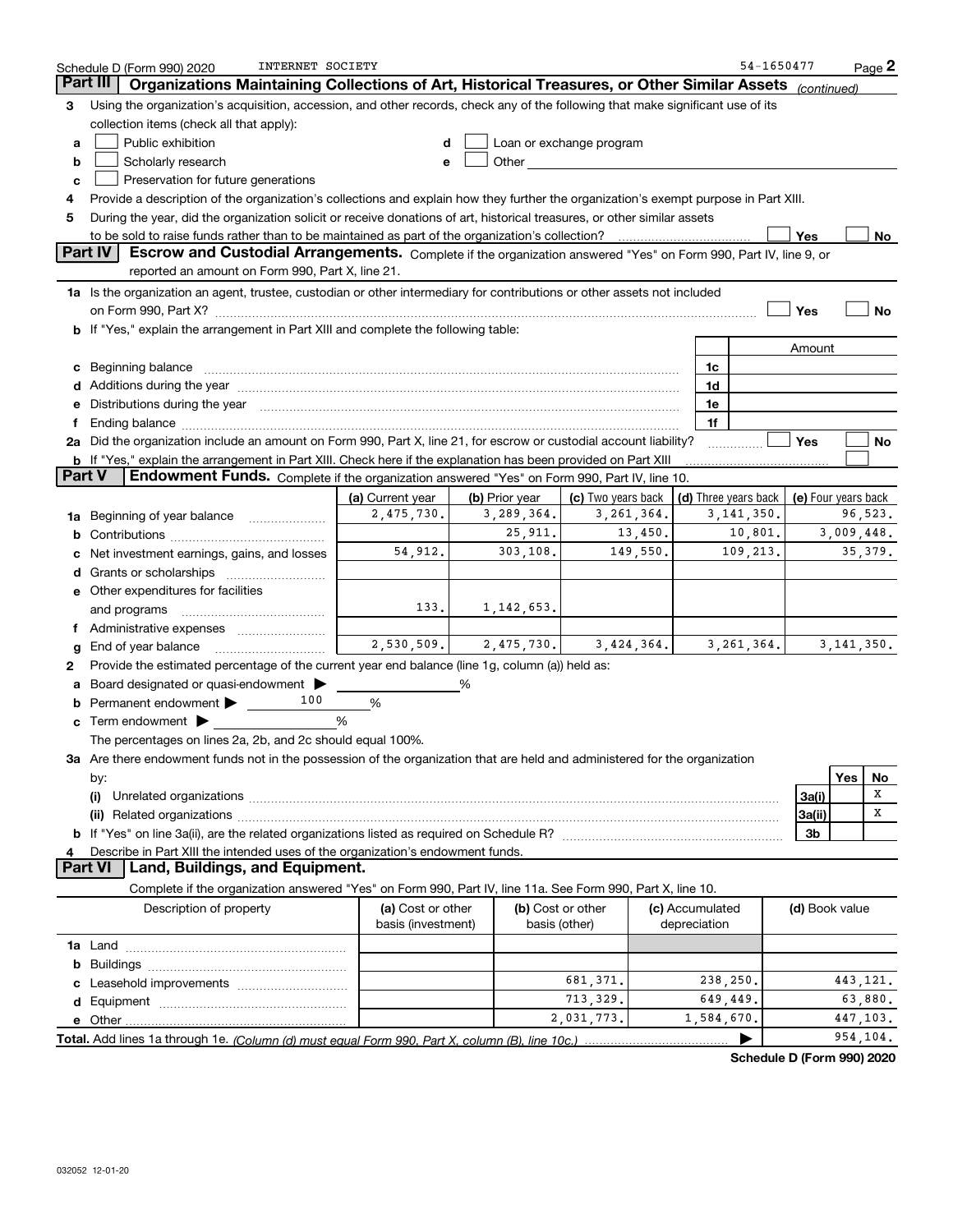INTERNET SOCIETY

| INTERNET SOCIETY<br>Schedule D (Form 990) 2020                                                                    |                 |                                                           | 54-1650477     | <u>Page</u> 3 |
|-------------------------------------------------------------------------------------------------------------------|-----------------|-----------------------------------------------------------|----------------|---------------|
| <b>Investments - Other Securities.</b><br><b>Part VIII</b>                                                        |                 |                                                           |                |               |
| Complete if the organization answered "Yes" on Form 990, Part IV, line 11b. See Form 990, Part X, line 12.        |                 |                                                           |                |               |
| (a) Description of security or category (including name of security)                                              | (b) Book value  | (c) Method of valuation: Cost or end-of-year market value |                |               |
|                                                                                                                   |                 |                                                           |                |               |
| (1) Financial derivatives                                                                                         |                 |                                                           |                |               |
| (2) Closely held equity interests                                                                                 |                 |                                                           |                |               |
| (3) Other                                                                                                         |                 |                                                           |                |               |
| 456,596-TIAA-CREF SOCIAL CHOICE BD FD<br>(A)                                                                      |                 |                                                           |                |               |
| INST (TSBIX)<br>(B)                                                                                               | 8, 144, 984.    | END-OF-YEAR MARKET VALUE                                  |                |               |
| (C)                                                                                                               |                 |                                                           |                |               |
| (D)                                                                                                               |                 |                                                           |                |               |
| (E)                                                                                                               |                 |                                                           |                |               |
| (F)                                                                                                               |                 |                                                           |                |               |
|                                                                                                                   |                 |                                                           |                |               |
| (G)                                                                                                               |                 |                                                           |                |               |
| (H)                                                                                                               |                 |                                                           |                |               |
| Total. (Col. (b) must equal Form 990, Part X, col. (B) line 12.)                                                  | 8, 144, 984.    |                                                           |                |               |
| Part VIII Investments - Program Related.                                                                          |                 |                                                           |                |               |
| Complete if the organization answered "Yes" on Form 990, Part IV, line 11c. See Form 990, Part X, line 13.        |                 |                                                           |                |               |
| (a) Description of investment                                                                                     | (b) Book value  | (c) Method of valuation: Cost or end-of-year market value |                |               |
| (1)                                                                                                               |                 |                                                           |                |               |
| (2)                                                                                                               |                 |                                                           |                |               |
| (3)                                                                                                               |                 |                                                           |                |               |
|                                                                                                                   |                 |                                                           |                |               |
| (4)                                                                                                               |                 |                                                           |                |               |
| (5)                                                                                                               |                 |                                                           |                |               |
| (6)                                                                                                               |                 |                                                           |                |               |
| (7)                                                                                                               |                 |                                                           |                |               |
| (8)                                                                                                               |                 |                                                           |                |               |
| (9)                                                                                                               |                 |                                                           |                |               |
| Total. (Col. (b) must equal Form 990, Part X, col. (B) line 13.)                                                  |                 |                                                           |                |               |
| Other Assets.<br>Part IX                                                                                          |                 |                                                           |                |               |
| Complete if the organization answered "Yes" on Form 990, Part IV, line 11d. See Form 990, Part X, line 15.        |                 |                                                           |                |               |
|                                                                                                                   | (a) Description |                                                           | (b) Book value |               |
| (1)                                                                                                               |                 |                                                           |                |               |
|                                                                                                                   |                 |                                                           |                |               |
| (2)                                                                                                               |                 |                                                           |                |               |
| (3)                                                                                                               |                 |                                                           |                |               |
| (4)                                                                                                               |                 |                                                           |                |               |
| (5)                                                                                                               |                 |                                                           |                |               |
| (6)                                                                                                               |                 |                                                           |                |               |
| (7)                                                                                                               |                 |                                                           |                |               |
| (8)                                                                                                               |                 |                                                           |                |               |
| (9)                                                                                                               |                 |                                                           |                |               |
|                                                                                                                   |                 |                                                           |                |               |
| Part X<br><b>Other Liabilities.</b>                                                                               |                 |                                                           |                |               |
| Complete if the organization answered "Yes" on Form 990, Part IV, line 11e or 11f. See Form 990, Part X, line 25. |                 |                                                           |                |               |
| (a) Description of liability                                                                                      |                 |                                                           | (b) Book value |               |
| 1.                                                                                                                |                 |                                                           |                |               |
| (1)<br>Federal income taxes                                                                                       |                 |                                                           |                |               |
| DEFERRED RENT<br>(2)                                                                                              |                 |                                                           |                | 397, 272.     |
| (3)                                                                                                               |                 |                                                           |                |               |
| (4)                                                                                                               |                 |                                                           |                |               |
| (5)                                                                                                               |                 |                                                           |                |               |
| (6)                                                                                                               |                 |                                                           |                |               |
| (7)                                                                                                               |                 |                                                           |                |               |
|                                                                                                                   |                 |                                                           |                |               |
| (8)                                                                                                               |                 |                                                           |                |               |
| (9)                                                                                                               |                 |                                                           |                |               |
| Total. (Column (b) must equal Form 990. Part X, col. (B) line 25.)                                                |                 |                                                           |                | 397, 272.     |

**2.** Liability for uncertain tax positions. In Part XIII, provide the text of the footnote to the organization's financial statements that reports the organization's liability for uncertain tax positions under FASB ASC 740. Check here if the text of the footnote has been provided in Part XIII  $\boxed{\mathbf{X}}$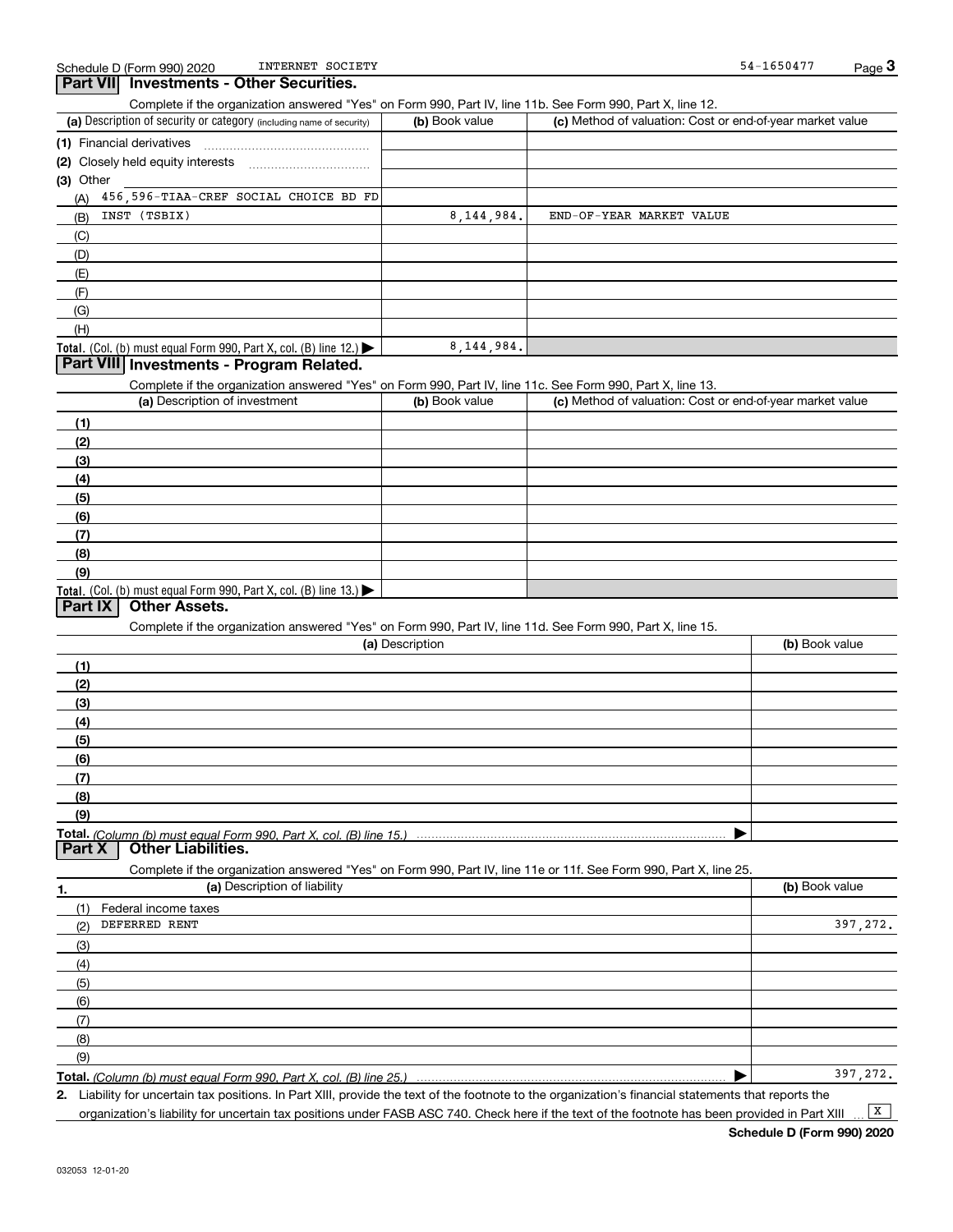|              | INTERNET SOCIETY<br>Schedule D (Form 990) 2020                                                                                                                                                                                      |                |               | 54-1650477 | Page 4         |
|--------------|-------------------------------------------------------------------------------------------------------------------------------------------------------------------------------------------------------------------------------------|----------------|---------------|------------|----------------|
|              | Reconciliation of Revenue per Audited Financial Statements With Revenue per Return.<br><b>Part XI</b>                                                                                                                               |                |               |            |                |
|              | Complete if the organization answered "Yes" on Form 990, Part IV, line 12a.                                                                                                                                                         |                |               |            |                |
| 1            | Total revenue, gains, and other support per audited financial statements                                                                                                                                                            |                |               | 1.         | 116, 284, 952. |
| $\mathbf{2}$ | Amounts included on line 1 but not on Form 990, Part VIII, line 12:                                                                                                                                                                 |                |               |            |                |
| a            | Net unrealized gains (losses) on investments [11] matter contracts and the unrealized gains (losses) on investments                                                                                                                 | 2a             | 2,921,859.    |            |                |
| b            |                                                                                                                                                                                                                                     | 2 <sub>b</sub> | 504,070.      |            |                |
| с            |                                                                                                                                                                                                                                     | 2c             |               |            |                |
|              | Other (Describe in Part XIII.)                                                                                                                                                                                                      | 2d             | 57,845,703.   |            |                |
| е            | Add lines 2a through 2d                                                                                                                                                                                                             |                |               | <b>2e</b>  | 61, 271, 632.  |
| 3            |                                                                                                                                                                                                                                     |                |               | 3          | 55,013,320.    |
| 4            | Amounts included on Form 990, Part VIII, line 12, but not on line 1:                                                                                                                                                                |                |               |            |                |
| a            |                                                                                                                                                                                                                                     | 4a             | 104,854.      |            |                |
| b            | Other (Describe in Part XIII.) (2000) (2000) (2000) (2010) (2010) (2010) (2010) (2010) (2010) (2010) (2010) (20                                                                                                                     | 4b             |               |            |                |
|              | c Add lines 4a and 4b                                                                                                                                                                                                               |                |               | 4c         | 104,854.       |
|              |                                                                                                                                                                                                                                     |                |               | 5          | 55, 118, 174.  |
|              | Part XII   Reconciliation of Expenses per Audited Financial Statements With Expenses per Return.                                                                                                                                    |                |               |            |                |
|              | Complete if the organization answered "Yes" on Form 990, Part IV, line 12a.                                                                                                                                                         |                |               |            |                |
| 1            | Total expenses and losses per audited financial statements                                                                                                                                                                          |                |               | 1.         | 83, 236, 922.  |
| 2            | Amounts included on line 1 but not on Form 990, Part IX, line 25:                                                                                                                                                                   |                |               |            |                |
| a            |                                                                                                                                                                                                                                     | 2a             | 504,070.      |            |                |
| b            |                                                                                                                                                                                                                                     | 2 <sub>b</sub> |               |            |                |
|              |                                                                                                                                                                                                                                     | 2c             |               |            |                |
| d            |                                                                                                                                                                                                                                     | 2d             | 37, 762, 536. |            |                |
| е            | Add lines 2a through 2d                                                                                                                                                                                                             |                |               | 2е         | 38,266,606.    |
| 3            |                                                                                                                                                                                                                                     |                |               | 3          | 44,970,316.    |
| 4            | Amounts included on Form 990, Part IX, line 25, but not on line 1:                                                                                                                                                                  |                |               |            |                |
| a            |                                                                                                                                                                                                                                     | 4a             | 104,854.      |            |                |
| b            | Other (Describe in Part XIII.) <b>Construction Contract Construction</b> Chern Construction Chern Chern Chern Chern Chern Chern Chern Chern Chern Chern Chern Chern Chern Chern Chern Chern Chern Chern Chern Chern Chern Chern Che | 4b             |               |            |                |
|              | Add lines 4a and 4b                                                                                                                                                                                                                 |                |               | 4с         | 104,854.       |
| 5.           |                                                                                                                                                                                                                                     |                |               | 5          | 45,075,170.    |
|              | <b>Part XIII Supplemental Information.</b>                                                                                                                                                                                          |                |               |            |                |
|              | Provide the descriptions required for Part II, lines 3, 5, and 9; Part III, lines 1a and 4; Part IV, lines 1b and 2b; Part V, line 4; Part X, line 2; Part XI,                                                                      |                |               |            |                |

lines 2d and 4b; and Part XII, lines 2d and 4b. Also complete this part to provide any additional information.

PART V, LINE 4:

THE CURRENT QUASI AND PERMANENT ENDOWMENT BALANCES SUPPORT THE FUTURE OF

IETF THROUGH THE OPEN INTERNET ENDOWMENT.

PART X, LINE 2:

ISOC AND PIR ARE GENERALLY EXEMPT FROM FEDERAL INCOME TAXES UNDER THE

PROVISIONS OF SECTION  $501(C)(3)$  OF THE INTERNAL REVENUE CODE (IRC). IN

ADDITION, ISOC AND PIR QUALIFY FOR CHARITABLE CONTRIBUTION DEDUCTIONS AND

HAVE BEEN CLASSIFIED AS ORGANIZATIONS THAT ARE NOT PRIVATE FOUNDATIONS.

INCOME WHICH IS NOT RELATED TO EXEMPT PURPOSES, LESS APPLICABLE DEDUCTIONS

(UNRELATED BUSINESS INCOME), IS SUBJECT TO FEDERAL AND STATE CORPORATE

INCOME TAXES. ISOC AND PIR HAD NO NET UNRELATED BUSINESS INCOME FOR THE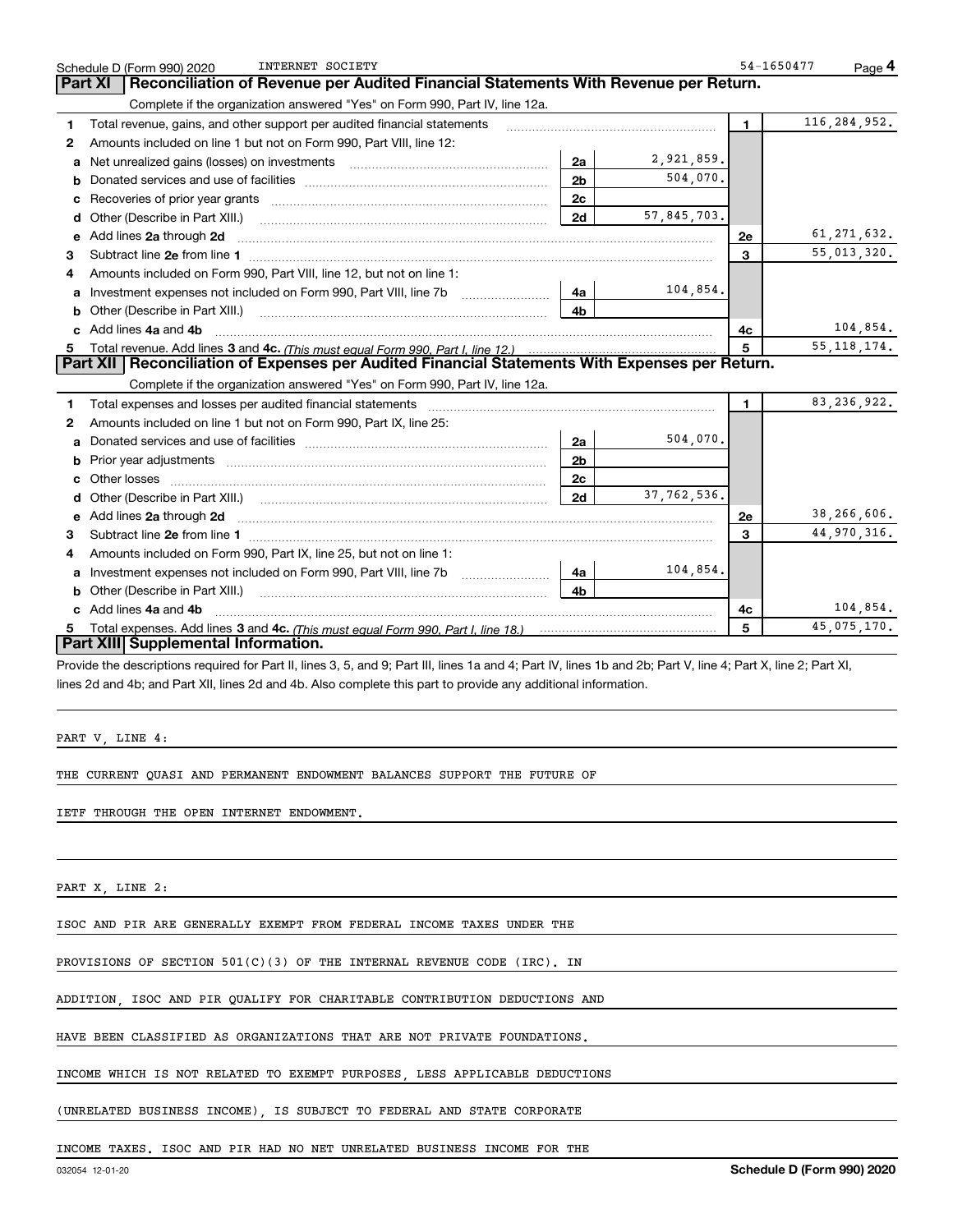*(continued)* **Part XIII Supplemental Information** 

YEARS ENDED DECEMBER 31, 2020 AND 2019.

INTERNET SOCIETY ASIA LIMITED IS SUBJECT TO LOCAL COUNTRY TAXES PER

SINGAPORE TAX REGULATIONS. THE SUBSIDIARY HAD NO TAXABLE SURPLUS AND, AS

SUCH, HAD NO TAX LIABILITY AT DECEMBER 31, 2020 AND 2019.

IETF LLC IS A DISREGARDED ENTITY FOR TAX REPORTING PURPOSES.

MANAGEMENT EVALUATED ISOC'S AND PIR'S TAX POSITIONS AND CONCLUDED THAT

THEY HAD TAKEN NO UNCERTAIN TAX POSITIONS THAT REQUIRE ADJUSTMENT TO THE

FINANCIAL STATEMENTS.

PART XI, LINE 2D - OTHER ADJUSTMENTS:

AFFILIATE REVENUE INCLUDED IN THE CONSOLIDATED FINANCIAL

STATEMENT 57,845,703.

PART XI, LINE 4B - OTHER ADJUSTMENTS:

REALIZED FOREIGN CURRENCY EXCHANGE LOSS

PART XII, LINE 2D - OTHER ADJUSTMENTS:

AFFILIATE EXPENSES INCLUDED IN THE CONSOLIDATED FINANCIAL

STATEMENT 37,762,536.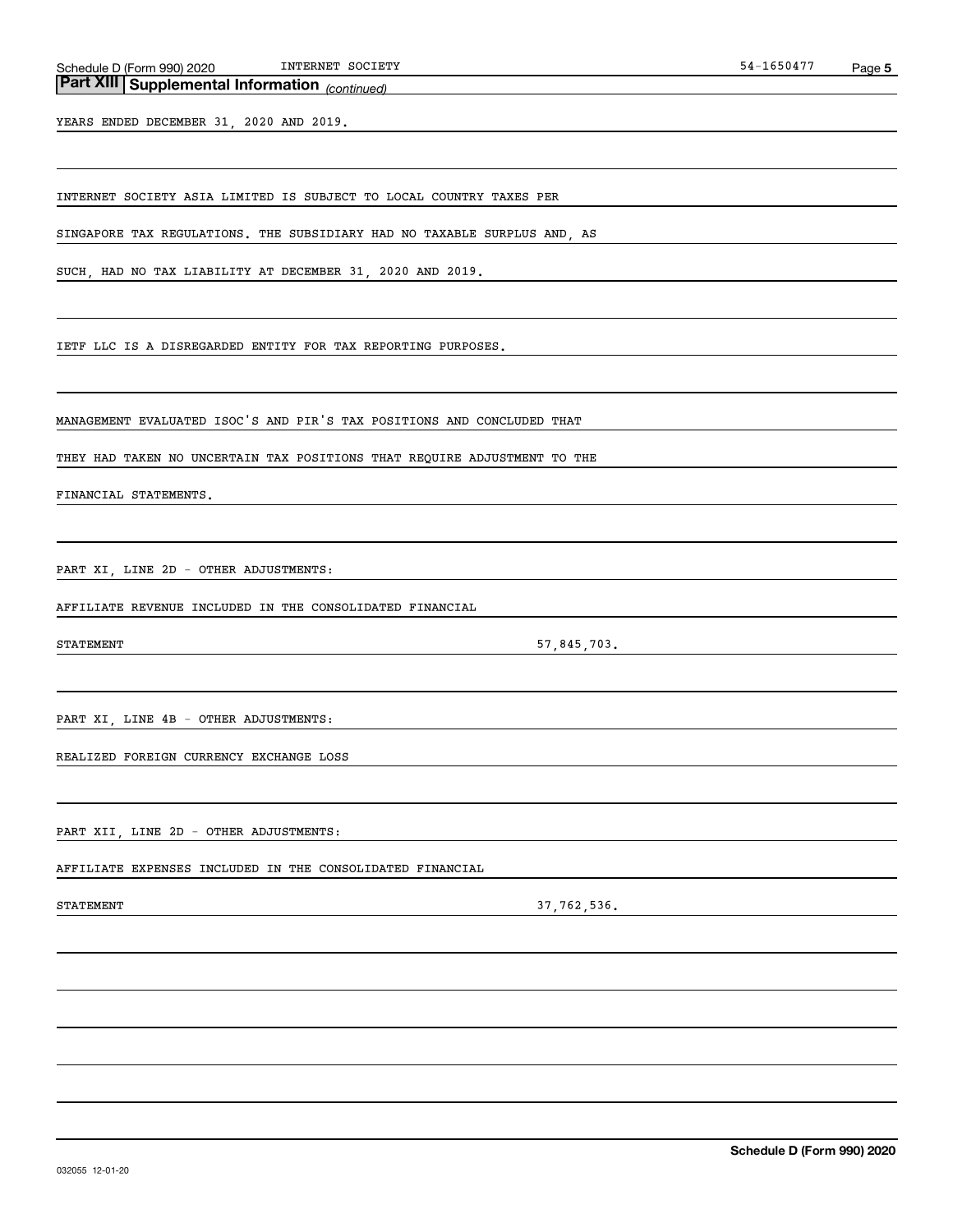# **SCHEDULE F Statement of Activities Outside the United States**

**| Complete if the organization answered "Yes" on Form 990, Part IV, line 14b, 15, or 16.**

**| Attach to Form 990.**

**| Go to www.irs.gov/Form990 for instructions and the latest information.**

| 2<br>United States.              |                                           |                                                                                           | For grantmakers. Describe in Part V the organization's procedures for monitoring the use of its grants and other assistance outside the                       |                                                                                                                 |                                                                      |
|----------------------------------|-------------------------------------------|-------------------------------------------------------------------------------------------|---------------------------------------------------------------------------------------------------------------------------------------------------------------|-----------------------------------------------------------------------------------------------------------------|----------------------------------------------------------------------|
| 3                                |                                           |                                                                                           | Activities per Region. (The following Part I, line 3 table can be duplicated if additional space is needed.)                                                  |                                                                                                                 |                                                                      |
| (a) Region                       | (b) Number of<br>offices<br>in the region | (c) Number of<br>employees,<br>agents, and<br>independent<br>contractors<br>in the region | (d) Activities conducted in the region<br>(by type) (such as, fundraising, pro-<br>gram services, investments, grants to<br>recipients located in the region) | (e) If activity listed in (d)<br>is a program service,<br>describe specific type<br>of service(s) in the region | (f) Total<br>expenditures<br>for and<br>investments<br>in the region |
|                                  |                                           |                                                                                           |                                                                                                                                                               |                                                                                                                 |                                                                      |
| CENTRAL AMERICA AND              |                                           |                                                                                           |                                                                                                                                                               | EMPOWERING PEOPLE TO                                                                                            |                                                                      |
| THE CARIBBEAN                    | 0                                         | $\mathbf{1}$                                                                              | <b>PROGRAM</b>                                                                                                                                                | TAKE ACTION                                                                                                     | 390,996.                                                             |
|                                  |                                           |                                                                                           |                                                                                                                                                               |                                                                                                                 |                                                                      |
| EAST ASIA AND THE                |                                           |                                                                                           |                                                                                                                                                               | EMPOWERING PEOPLE TO                                                                                            |                                                                      |
| PACIFIC                          | 1                                         | 7                                                                                         | PROGRAM                                                                                                                                                       | TAKE ACTION                                                                                                     | 183,320.                                                             |
|                                  |                                           |                                                                                           |                                                                                                                                                               |                                                                                                                 |                                                                      |
| EUROPE (INCLUDING                |                                           |                                                                                           |                                                                                                                                                               | EMPOWERING PEOPLE TO                                                                                            |                                                                      |
| ICELAND & GREENLAND)             | 3                                         | 38                                                                                        | PROGRAM                                                                                                                                                       | TAKE ACTION                                                                                                     |                                                                      |
|                                  |                                           |                                                                                           |                                                                                                                                                               |                                                                                                                 | 818,630.                                                             |
|                                  |                                           |                                                                                           |                                                                                                                                                               |                                                                                                                 |                                                                      |
| MIDDLE EAST AND                  |                                           |                                                                                           |                                                                                                                                                               | EMPOWERING PEOPLE TO                                                                                            |                                                                      |
| NORTH AFRICA                     | 1                                         | $\overline{a}$                                                                            | <b>PROGRAM</b>                                                                                                                                                | TAKE ACTION                                                                                                     | 211,819.                                                             |
|                                  |                                           |                                                                                           |                                                                                                                                                               |                                                                                                                 |                                                                      |
|                                  |                                           |                                                                                           |                                                                                                                                                               | EMPOWERING PEOPLE TO                                                                                            |                                                                      |
| NORTH AMERICA                    | 1                                         | 4                                                                                         | PROGRAM                                                                                                                                                       | TAKE ACTION                                                                                                     | 139,757.                                                             |
|                                  |                                           |                                                                                           |                                                                                                                                                               |                                                                                                                 |                                                                      |
| RUSSIA AND                       |                                           |                                                                                           |                                                                                                                                                               | EMPOWERING PEOPLE TO                                                                                            |                                                                      |
| NEIGHBORING STATES               | 0                                         | 0                                                                                         | <b>PROGRAM</b>                                                                                                                                                | TAKE ACTION                                                                                                     | 163,430.                                                             |
|                                  |                                           |                                                                                           |                                                                                                                                                               |                                                                                                                 |                                                                      |
|                                  |                                           |                                                                                           |                                                                                                                                                               | EMPOWERING PEOPLE TO                                                                                            |                                                                      |
| SOUTH AMERICA                    | 1                                         | 7                                                                                         | <b>PROGRAM</b>                                                                                                                                                | TAKE ACTION                                                                                                     | 348,600.                                                             |
|                                  |                                           |                                                                                           |                                                                                                                                                               |                                                                                                                 |                                                                      |
|                                  |                                           |                                                                                           |                                                                                                                                                               | EMPOWERING PEOPLE TO                                                                                            |                                                                      |
| SOUTH ASIA                       | 0                                         | 0                                                                                         | PROGRAM                                                                                                                                                       | TAKE ACTION                                                                                                     | 166,907.                                                             |
| 3 a Subtotal<br>.                | 7                                         | 59                                                                                        |                                                                                                                                                               |                                                                                                                 | 2,423,459.                                                           |
| <b>b</b> Total from continuation |                                           |                                                                                           |                                                                                                                                                               |                                                                                                                 |                                                                      |
| sheets to Part I                 | 0                                         | 12                                                                                        |                                                                                                                                                               |                                                                                                                 | 10,431,953.                                                          |
| c Totals (add lines 3a           |                                           |                                                                                           |                                                                                                                                                               |                                                                                                                 |                                                                      |
| and 3b)                          | 7                                         | 71                                                                                        |                                                                                                                                                               |                                                                                                                 | 12,855,412.                                                          |

INTERNET SOCIETY 54-1650477

**Part I**  $\parallel$  General Information on Activities Outside the United States. Complete if the organization answered "Yes" on Form 990, Part IV, line 14b.

**1For grantmakers.**  Does the organization maintain records to substantiate the amount of its grants and other assistance, **Yes No** X the grantees' eligibility for the grants or assistance, and the selection criteria used to award the grants or assistance?

**For Paperwork Reduction Act Notice, see the Instructions for Form 990. Schedule F (Form 990) 2020** LHA



**Employer identification number**

OMB No. 1545-0047

**(Form 990)**

Department of the Treasury Internal Revenue Service

Name of the organization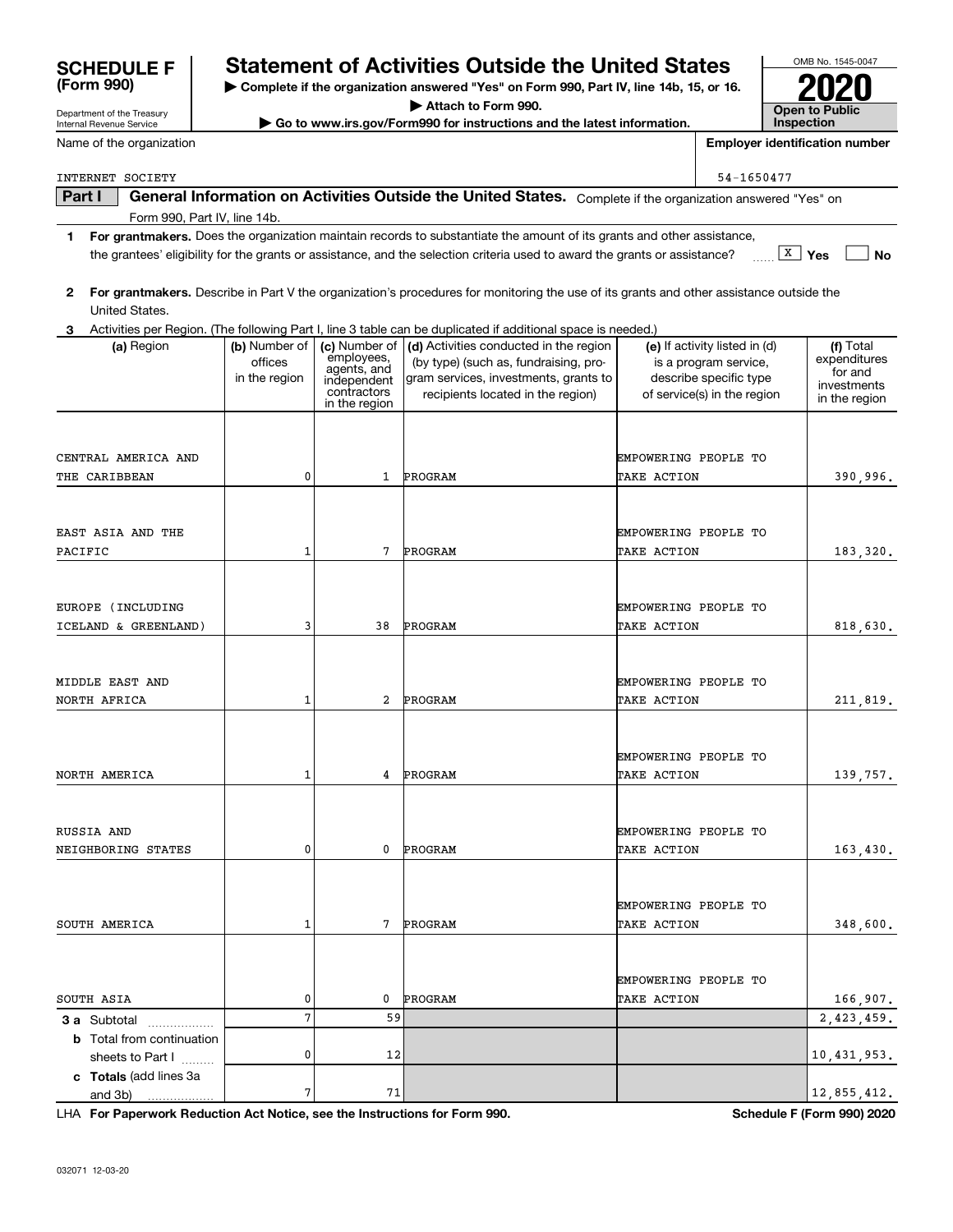| 54-1650477<br>INTERNET SOCIETY<br>Schedule F (Form 990)<br>Page 1<br>Continuation of Activities per Region. (Schedule F (Form 990), Part I, line 3) |                                           |                                                      |                                                                                                                                         |                                                                                                             |                                         |  |  |  |  |
|-----------------------------------------------------------------------------------------------------------------------------------------------------|-------------------------------------------|------------------------------------------------------|-----------------------------------------------------------------------------------------------------------------------------------------|-------------------------------------------------------------------------------------------------------------|-----------------------------------------|--|--|--|--|
| Part I                                                                                                                                              |                                           |                                                      |                                                                                                                                         |                                                                                                             |                                         |  |  |  |  |
| (a) Region                                                                                                                                          | (b) Number of<br>offices<br>in the region | (c) Number of<br>employees or<br>agents in<br>region | (d) Activities conducted in region<br>(by type) (i.e., fundraising,<br>program services, grants to<br>recipients located in the region) | (e) If activity listed in (d)<br>is a program service,<br>describe specific type<br>of service(s) in region | (f) Total<br>expenditures<br>for region |  |  |  |  |
|                                                                                                                                                     |                                           |                                                      |                                                                                                                                         | EMPOWERING PEOPLE TO                                                                                        |                                         |  |  |  |  |
| SUB-SAHARAN AFRICA                                                                                                                                  | 0                                         | 12                                                   | <b>PROGRAM</b>                                                                                                                          | TAKE ACTION                                                                                                 | 978,041.                                |  |  |  |  |
| CENTRAL AMERICA AND<br>THE CARIBBEAN                                                                                                                |                                           |                                                      | PROGRAM                                                                                                                                 | STRENGTHENING THE<br>INTERNET                                                                               | 389,660.                                |  |  |  |  |
|                                                                                                                                                     |                                           |                                                      |                                                                                                                                         |                                                                                                             |                                         |  |  |  |  |
| EAST ASIA AND THE<br>PACIFIC                                                                                                                        |                                           |                                                      | <b>PROGRAM</b>                                                                                                                          | STRENGTHENING THE<br>INTERNET                                                                               | 182,694.                                |  |  |  |  |
|                                                                                                                                                     |                                           |                                                      |                                                                                                                                         |                                                                                                             |                                         |  |  |  |  |
| EUROPE (INCLUDING<br>ICELAND & GREENLAND)                                                                                                           |                                           |                                                      | PROGRAM                                                                                                                                 | STRENGTHENING THE<br>INTERNET                                                                               | 815,833.                                |  |  |  |  |
|                                                                                                                                                     |                                           |                                                      |                                                                                                                                         |                                                                                                             |                                         |  |  |  |  |
| MIDDLE EAST AND                                                                                                                                     |                                           |                                                      |                                                                                                                                         | STRENGTHENING THE                                                                                           |                                         |  |  |  |  |
| NORTH AFRICA                                                                                                                                        |                                           |                                                      | PROGRAM                                                                                                                                 | INTERNET                                                                                                    | 211,095.                                |  |  |  |  |
| NORTH AMERICA                                                                                                                                       |                                           |                                                      | PROGRAM                                                                                                                                 | STRENGTHENING THE<br>INTERNET                                                                               | 139,279.                                |  |  |  |  |
| RUSSIA AND<br>NEIGHBORING STATES                                                                                                                    |                                           |                                                      | PROGRAM                                                                                                                                 | STRENGTHENING THE<br>INTERNET                                                                               | 162,872.                                |  |  |  |  |
| SOUTH AMERICA                                                                                                                                       |                                           |                                                      | FROGRAM                                                                                                                                 | STRENGTHENING THE<br>INTERNET                                                                               | 347,409.                                |  |  |  |  |
|                                                                                                                                                     |                                           |                                                      |                                                                                                                                         | STRENGTHENING THE                                                                                           |                                         |  |  |  |  |
| SOUTH ASIA                                                                                                                                          |                                           |                                                      | PROGRAM                                                                                                                                 | INTERNET                                                                                                    | 166,337.                                |  |  |  |  |
| SUB-SAHARAN AFRICA                                                                                                                                  |                                           |                                                      | PROGRAM                                                                                                                                 | STRENGTHENING THE<br>INTERNET                                                                               | 974,699.                                |  |  |  |  |
|                                                                                                                                                     |                                           |                                                      |                                                                                                                                         |                                                                                                             |                                         |  |  |  |  |
| <b>Totals</b>                                                                                                                                       |                                           |                                                      |                                                                                                                                         |                                                                                                             |                                         |  |  |  |  |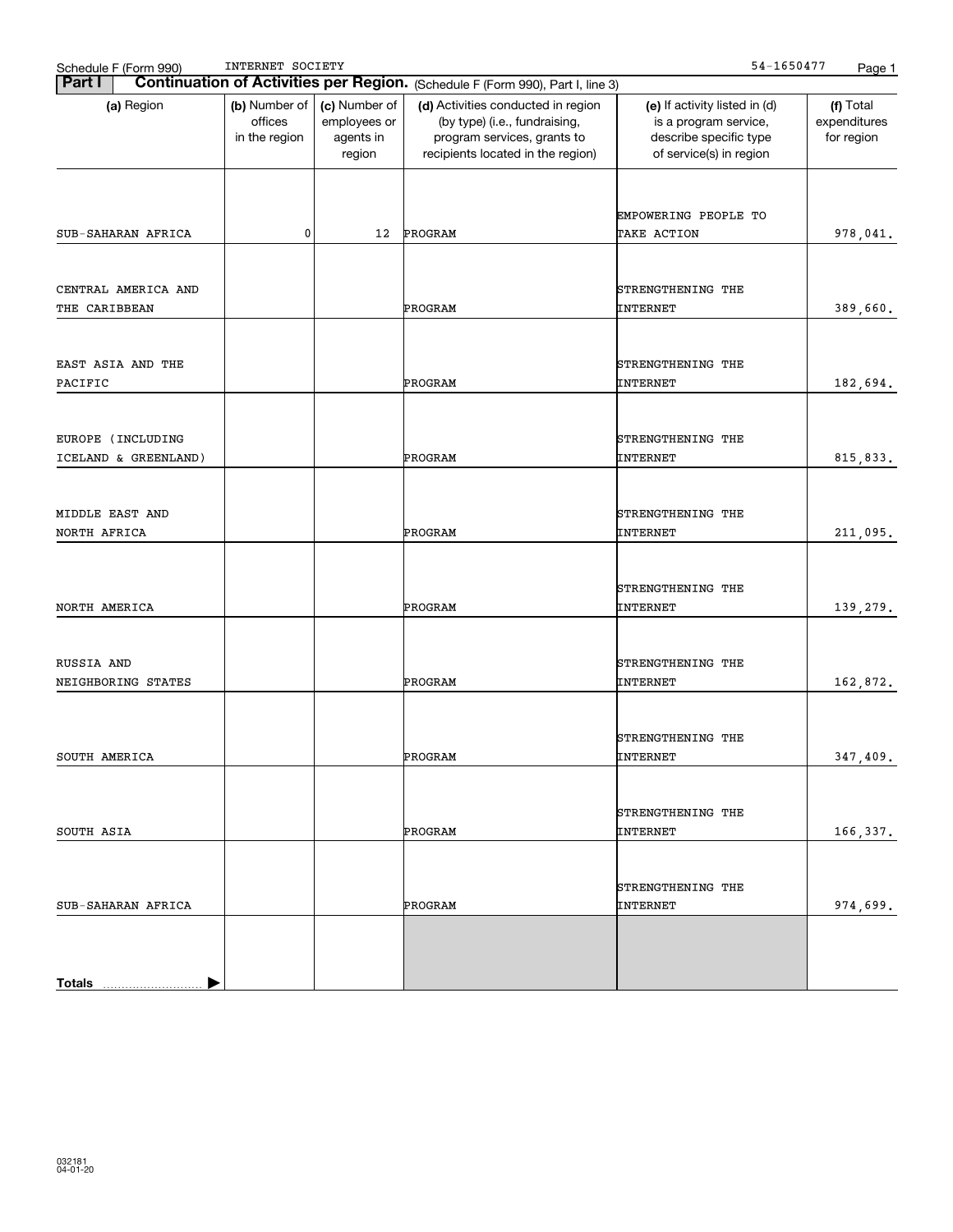| INTERNET SOCIETY<br>54-1650477<br>Schedule F (Form 990)<br>Page 1 |                                           |                                                      |                                                                                                                                         |                                                                                                             |                                         |  |  |  |  |
|-------------------------------------------------------------------|-------------------------------------------|------------------------------------------------------|-----------------------------------------------------------------------------------------------------------------------------------------|-------------------------------------------------------------------------------------------------------------|-----------------------------------------|--|--|--|--|
| <b>Part I</b>                                                     |                                           |                                                      | Continuation of Activities per Region. (Schedule F (Form 990), Part I, line 3)                                                          |                                                                                                             |                                         |  |  |  |  |
| (a) Region                                                        | (b) Number of<br>offices<br>in the region | (c) Number of<br>employees or<br>agents in<br>region | (d) Activities conducted in region<br>(by type) (i.e., fundraising,<br>program services, grants to<br>recipients located in the region) | (e) If activity listed in (d)<br>is a program service,<br>describe specific type<br>of service(s) in region | (f) Total<br>expenditures<br>for region |  |  |  |  |
| CENTRAL AMERICA AND<br>THE CARIBBEAN                              |                                           |                                                      | PROGRAM                                                                                                                                 | GROWING THE INTERNET                                                                                        | 272,487.                                |  |  |  |  |
| EAST ASIA AND THE<br>PACIFIC                                      |                                           |                                                      | PROGRAM                                                                                                                                 | GROWING THE INTERNET                                                                                        | 127,757.                                |  |  |  |  |
| EUROPE (INCLUDING<br>ICELAND & GREENLAND)                         |                                           |                                                      | PROGRAM                                                                                                                                 | GROWING THE INTERNET                                                                                        | 570,507.                                |  |  |  |  |
| MIDDLE EAST AND<br>NORTH AFRICA                                   |                                           |                                                      | PROGRAM                                                                                                                                 | GROWING THE INTERNET                                                                                        | 147,618.                                |  |  |  |  |
| NORTH AMERICA                                                     |                                           |                                                      | PROGRAM                                                                                                                                 | GROWING THE INTERNET                                                                                        | 97,397.                                 |  |  |  |  |
| RUSSIA AND<br>NEIGHBORING STATES                                  |                                           |                                                      | PROGRAM                                                                                                                                 | GROWING THE INTERNET                                                                                        | 113,895.                                |  |  |  |  |
| SOUTH AMERICA                                                     |                                           |                                                      | PROGRAM                                                                                                                                 | GROWING THE INTERNET                                                                                        | 242,941.                                |  |  |  |  |
| SOUTH ASIA                                                        |                                           |                                                      | PROGRAM                                                                                                                                 | GROWING THE INTERNET                                                                                        | 116,318.                                |  |  |  |  |
| SUB-SAHARAN AFRICA                                                |                                           |                                                      | PROGRAM                                                                                                                                 | GROWING THE INTERNET                                                                                        | 681,601.                                |  |  |  |  |
| CENTRAL AMERICA AND<br>THE CARIBBEAN                              |                                           |                                                      | PROGRAM                                                                                                                                 | TECHNOLOGY AND STANDARDS<br>DEVELOPMENT                                                                     | 85,466.                                 |  |  |  |  |
| <b>Totals</b>                                                     |                                           |                                                      |                                                                                                                                         |                                                                                                             |                                         |  |  |  |  |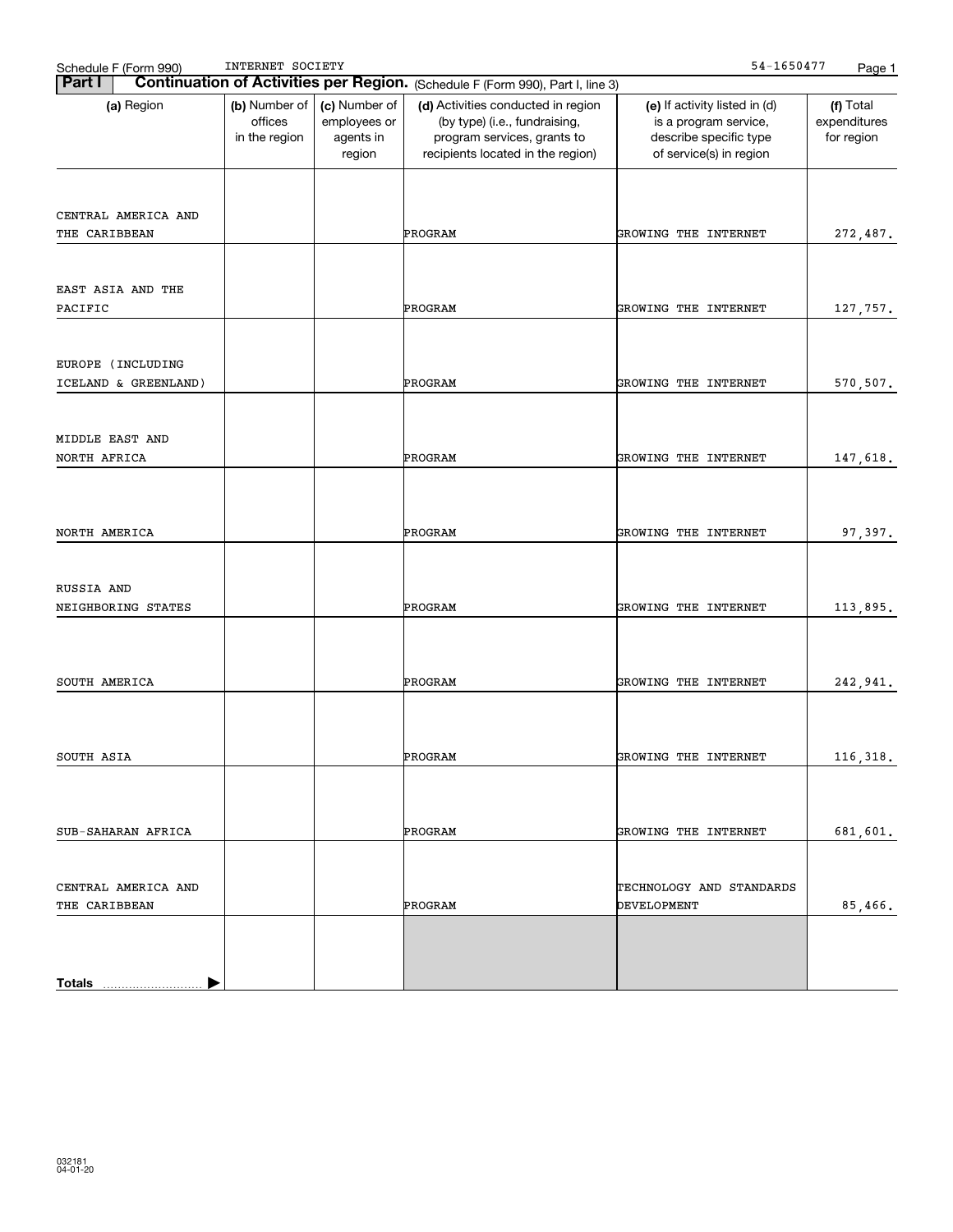| INTERNET SOCIETY<br>54-1650477<br>Schedule F (Form 990)<br>Page 1 |                                           |                                                      |                                                                                                                                         |                                                                                                             |                                         |  |  |  |  |
|-------------------------------------------------------------------|-------------------------------------------|------------------------------------------------------|-----------------------------------------------------------------------------------------------------------------------------------------|-------------------------------------------------------------------------------------------------------------|-----------------------------------------|--|--|--|--|
| <b>Part I</b>                                                     |                                           |                                                      | Continuation of Activities per Region. (Schedule F (Form 990), Part I, line 3)                                                          |                                                                                                             |                                         |  |  |  |  |
| (a) Region                                                        | (b) Number of<br>offices<br>in the region | (c) Number of<br>employees or<br>agents in<br>region | (d) Activities conducted in region<br>(by type) (i.e., fundraising,<br>program services, grants to<br>recipients located in the region) | (e) If activity listed in (d)<br>is a program service,<br>describe specific type<br>of service(s) in region | (f) Total<br>expenditures<br>for region |  |  |  |  |
| EAST ASIA AND THE<br>PACIFIC                                      |                                           |                                                      | PROGRAM                                                                                                                                 | TECHNOLOGY AND STANDARDS<br>DEVELOPMENT                                                                     | 40,071.                                 |  |  |  |  |
| EUROPE (INCLUDING<br>ICELAND & GREENLAND)                         |                                           |                                                      | PROGRAM                                                                                                                                 | TECHNOLOGY AND STANDARDS<br>DEVELOPMENT                                                                     | 178,941.                                |  |  |  |  |
| MIDDLE EAST AND<br>NORTH AFRICA                                   |                                           |                                                      | PROGRAM                                                                                                                                 | TECHNOLOGY AND STANDARDS<br>DEVELOPMENT                                                                     | 46,301.                                 |  |  |  |  |
| NORTH AMERICA                                                     |                                           |                                                      | PROGRAM                                                                                                                                 | TECHNOLOGY AND STANDARDS<br>DEVELOPMENT                                                                     | 30,549.                                 |  |  |  |  |
| RUSSIA AND<br>NEIGHBORING STATES                                  |                                           |                                                      | PROGRAM                                                                                                                                 | TECHNOLOGY AND STANDARDS<br>DEVELOPMENT                                                                     | 35,724.                                 |  |  |  |  |
| SOUTH AMERICA                                                     |                                           |                                                      | PROGRAM                                                                                                                                 | TECHNOLOGY AND STANDARDS<br>DEVELOPMENT                                                                     | 76,199.                                 |  |  |  |  |
| SOUTH ASIA                                                        |                                           |                                                      | PROGRAM                                                                                                                                 | TECHNOLOGY AND STANDARDS<br>DEVELOPMENT                                                                     | 36,483.                                 |  |  |  |  |
| SUB-SAHARAN AFRICA                                                |                                           |                                                      | PROGRAM                                                                                                                                 | TECHNOLOGY AND STANDARDS<br>DEVELOPMENT                                                                     | 213,786.                                |  |  |  |  |
| CENTRAL AMERICA AND<br>THE CARIBBEAN                              |                                           |                                                      | PROGRAM                                                                                                                                 | <b>EDUCATION AND OUTREACH</b>                                                                               | 84.190.                                 |  |  |  |  |
| EAST ASIA AND THE<br>PACIFIC                                      |                                           |                                                      | PROGRAM                                                                                                                                 | <b>EDUCATION AND OUTREACH</b>                                                                               | 39,473.                                 |  |  |  |  |
| Totals                                                            |                                           |                                                      |                                                                                                                                         |                                                                                                             |                                         |  |  |  |  |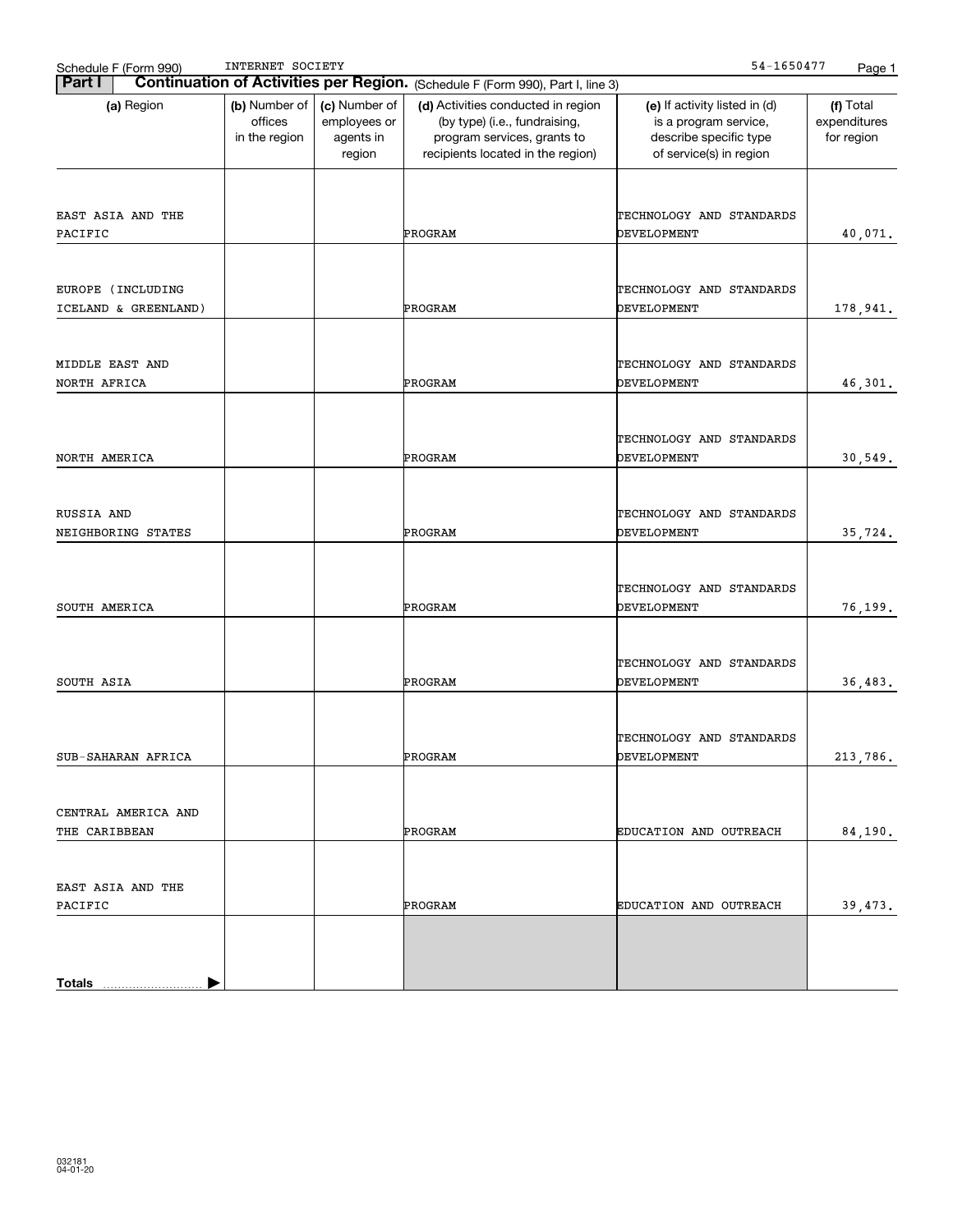| INTERNET SOCIETY<br>54-1650477<br>Schedule F (Form 990)<br>Page 1 |                                           |                                                      |                                                                                                                                         |                                                                                                             |                                         |  |  |  |  |
|-------------------------------------------------------------------|-------------------------------------------|------------------------------------------------------|-----------------------------------------------------------------------------------------------------------------------------------------|-------------------------------------------------------------------------------------------------------------|-----------------------------------------|--|--|--|--|
| Part I                                                            |                                           |                                                      | Continuation of Activities per Region. (Schedule F (Form 990), Part I, line 3)                                                          |                                                                                                             |                                         |  |  |  |  |
| (a) Region                                                        | (b) Number of<br>offices<br>in the region | (c) Number of<br>employees or<br>agents in<br>region | (d) Activities conducted in region<br>(by type) (i.e., fundraising,<br>program services, grants to<br>recipients located in the region) | (e) If activity listed in (d)<br>is a program service,<br>describe specific type<br>of service(s) in region | (f) Total<br>expenditures<br>for region |  |  |  |  |
| EUROPE (INCLUDING<br>ICELAND & GREENLAND)                         |                                           |                                                      | PROGRAM                                                                                                                                 | EDUCATION AND OUTREACH                                                                                      | 176,269.                                |  |  |  |  |
| MIDDLE EAST AND<br>NORTH AFRICA                                   |                                           |                                                      | PROGRAM                                                                                                                                 | EDUCATION AND OUTREACH                                                                                      | 45,609.                                 |  |  |  |  |
| NORTH AMERICA                                                     |                                           |                                                      | PROGRAM                                                                                                                                 | EDUCATION AND OUTREACH                                                                                      | 30,093.                                 |  |  |  |  |
| RUSSIA AND<br>NEIGHBORING STATES                                  |                                           |                                                      | PROGRAM                                                                                                                                 | EDUCATION AND OUTREACH                                                                                      | 35,190.                                 |  |  |  |  |
| SOUTH AMERICA                                                     |                                           |                                                      | PROGRAM                                                                                                                                 | EDUCATION AND OUTREACH                                                                                      | 75,061.                                 |  |  |  |  |
| SOUTH ASIA                                                        |                                           |                                                      | PROGRAM                                                                                                                                 | EDUCATION AND OUTREACH                                                                                      | 35,939.                                 |  |  |  |  |
| SUB-SAHARAN AFRICA                                                |                                           |                                                      | PROGRAM                                                                                                                                 | EDUCATION AND OUTREACH                                                                                      | 210,594.                                |  |  |  |  |
| CENTRAL AMERICA AND<br>THE CARIBBEAN                              |                                           |                                                      | GRANTS & OTHER ASSISTANCE<br>TO RECIPIENTS LOCATED IN<br>THE REGION                                                                     |                                                                                                             | 121,656.                                |  |  |  |  |
| EAST ASIA AND THE<br>PACIFIC                                      |                                           |                                                      | GRANTS & OTHER ASSISTANCE<br>TO RECIPIENTS LOCATED IN<br>THE REGION                                                                     |                                                                                                             | 81,216.                                 |  |  |  |  |
| EUROPE (INCLUDING<br>ICELAND & GREENLAND)                         |                                           |                                                      | GRANTS & OTHER ASSISTANCE<br>TO RECIPIENTS LOCATED IN<br>THE REGION                                                                     |                                                                                                             | 653,298.                                |  |  |  |  |
| <u>Totals </u>                                                    |                                           |                                                      |                                                                                                                                         |                                                                                                             |                                         |  |  |  |  |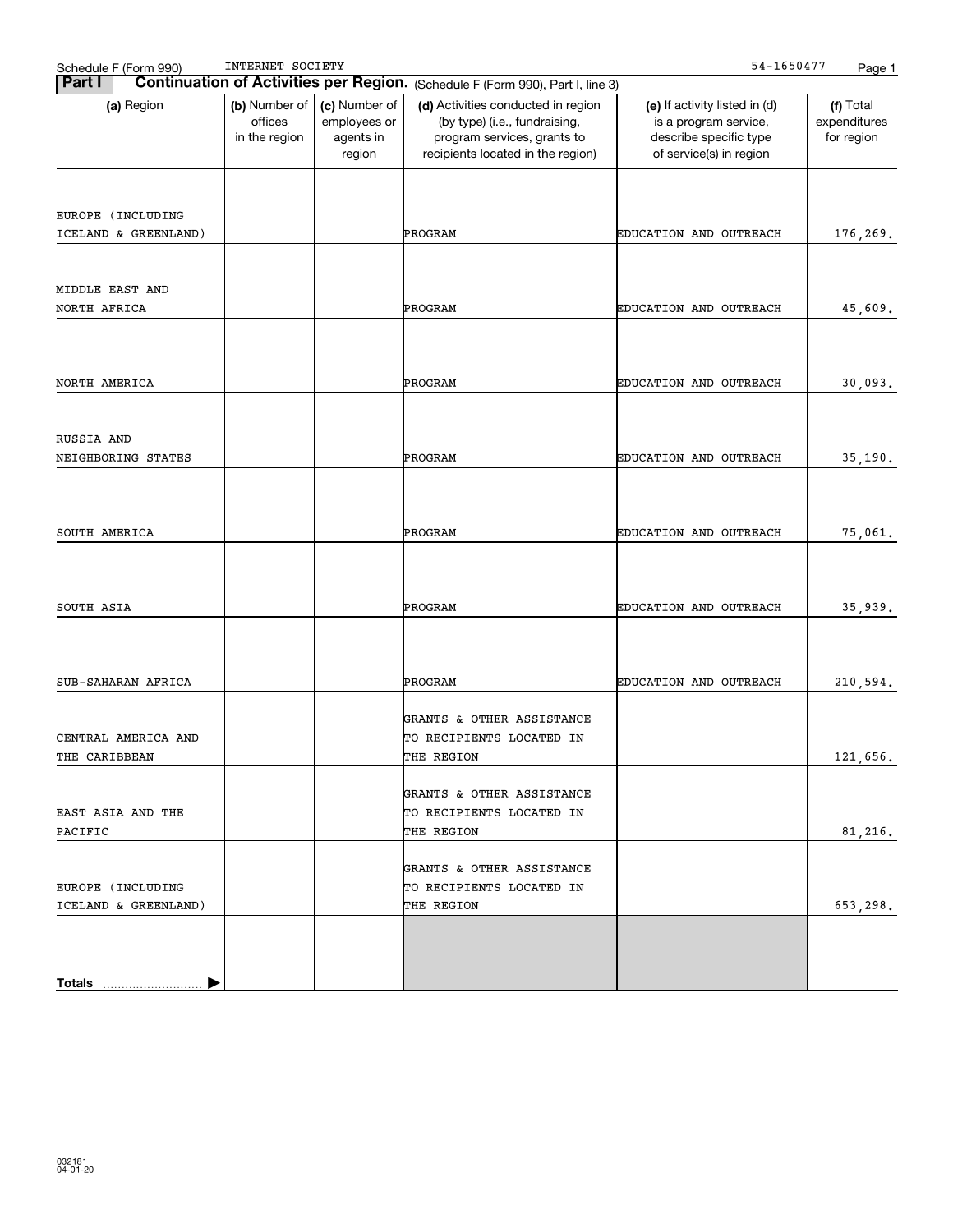| Schedule F (Form 990)            | INTERNET SOCIETY                          |                                                      |                                                                                                                                         | $54 - 1650477$                                                                                              | Page 1                                  |
|----------------------------------|-------------------------------------------|------------------------------------------------------|-----------------------------------------------------------------------------------------------------------------------------------------|-------------------------------------------------------------------------------------------------------------|-----------------------------------------|
| Part I                           |                                           |                                                      | Continuation of Activities per Region. (Schedule F (Form 990), Part I, line 3)                                                          |                                                                                                             |                                         |
| (a) Region                       | (b) Number of<br>offices<br>in the region | (c) Number of<br>employees or<br>agents in<br>region | (d) Activities conducted in region<br>(by type) (i.e., fundraising,<br>program services, grants to<br>recipients located in the region) | (e) If activity listed in (d)<br>is a program service,<br>describe specific type<br>of service(s) in region | (f) Total<br>expenditures<br>for region |
| MIDDLE EAST AND<br>NORTH AFRICA  |                                           |                                                      | GRANTS & OTHER ASSISTANCE<br>TO RECIPIENTS LOCATED IN<br>THE REGION                                                                     |                                                                                                             | 17,415.                                 |
| NORTH AMERICA                    |                                           |                                                      | GRANTS & OTHER ASSISTANCE<br>TO RECIPIENTS LOCATED IN<br>THE REGION                                                                     |                                                                                                             | 141,519.                                |
| RUSSIA AND<br>NEIGHBORING STATES |                                           |                                                      | GRANTS & OTHER ASSISTANCE<br>TO RECIPIENTS LOCATED IN<br>THE REGION                                                                     |                                                                                                             | 108,118.                                |
| SOUTH AMERICA                    |                                           |                                                      | GRANTS & OTHER ASSISTANCE<br>TO RECIPIENTS LOCATED IN<br>THE REGION                                                                     |                                                                                                             | 118,153.                                |
| SOUTH ASIA                       |                                           |                                                      | GRANTS & OTHER ASSISTANCE<br>TO RECIPIENTS LOCATED IN<br>THE REGION                                                                     |                                                                                                             | 130,953.                                |
| SUB-SAHARAN AFRICA               |                                           |                                                      | GRANTS & OTHER ASSISTANCE<br>TO RECIPIENTS LOCATED IN<br>THE REGION                                                                     |                                                                                                             | 845, 247.                               |
|                                  |                                           |                                                      |                                                                                                                                         |                                                                                                             |                                         |
|                                  |                                           |                                                      |                                                                                                                                         |                                                                                                             |                                         |
|                                  |                                           |                                                      |                                                                                                                                         |                                                                                                             |                                         |
|                                  |                                           |                                                      |                                                                                                                                         |                                                                                                             |                                         |
| Totals                           |                                           | 12                                                   |                                                                                                                                         |                                                                                                             | 10,431,953.                             |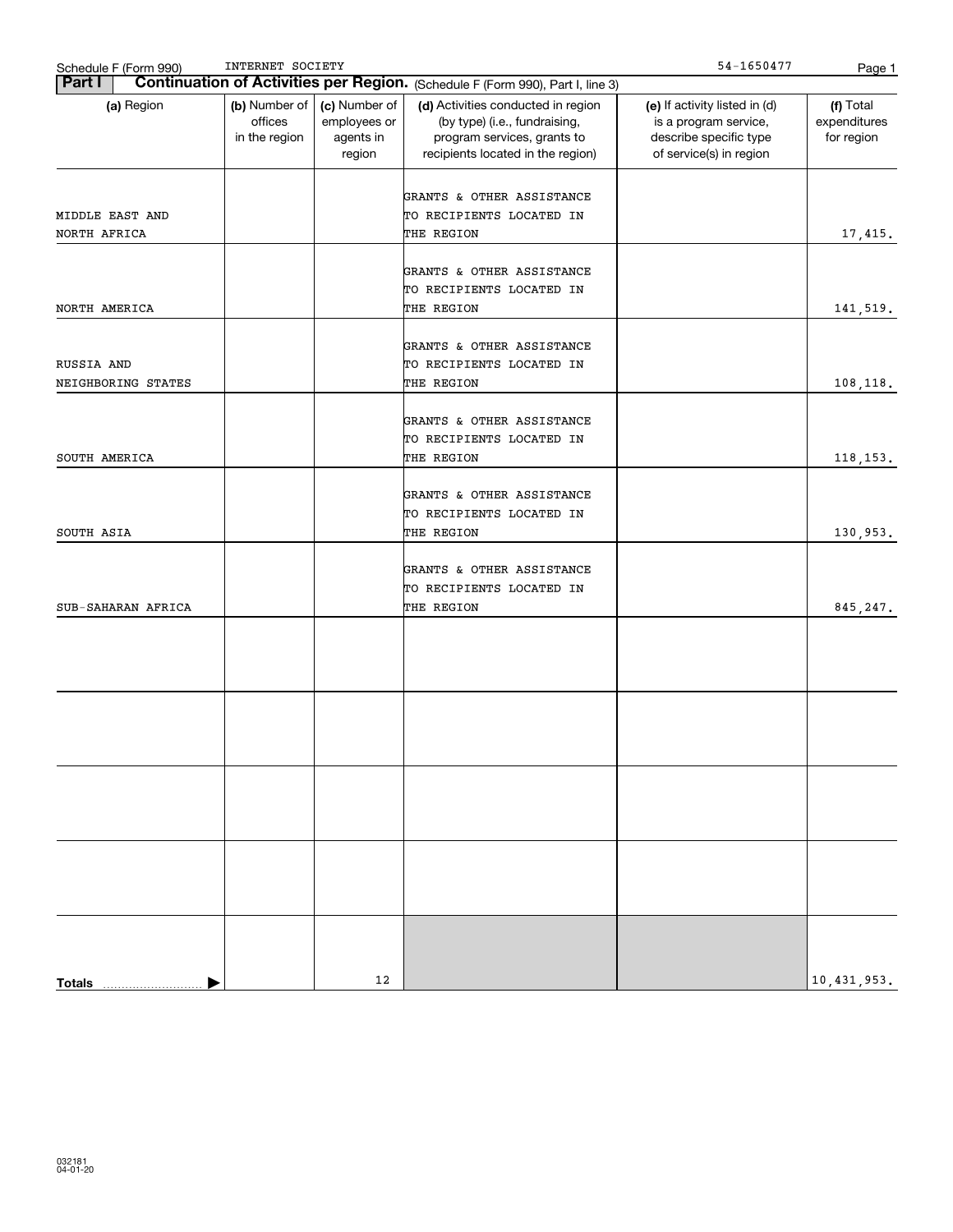Part II | Grants and Other Assistance to Organizations or Entities Outside the United States. Complete if the organization answered "Yes" on Form 990, Part IV, line 15, for any recipient who received more than \$5,000. Part II can be duplicated if additional space is needed.

| 1<br>(a) Name of organization | (b) IRS code section<br>and EIN (if applicable) | (c) Region                       | (d) Purpose of<br>grant                                                                                                                 | (e) Amount<br>of cash grant | (f) Manner of<br>cash disbursement | (g) Amount of<br>noncash<br>assistance | (h) Description<br>of noncash<br>assistance | (i) Method of<br>valuation (book, FMV,<br>appraisal, other) |
|-------------------------------|-------------------------------------------------|----------------------------------|-----------------------------------------------------------------------------------------------------------------------------------------|-----------------------------|------------------------------------|----------------------------------------|---------------------------------------------|-------------------------------------------------------------|
|                               |                                                 |                                  |                                                                                                                                         |                             |                                    |                                        |                                             |                                                             |
|                               |                                                 | CENTRAL AMERICA                  | EMPOWERING THE PEOPLE                                                                                                                   |                             |                                    |                                        |                                             |                                                             |
|                               |                                                 | AND THE CARIBBEAN TO TAKE ACTION |                                                                                                                                         |                             | 21,941. EFT OR WIRE                | 0.                                     |                                             |                                                             |
|                               |                                                 |                                  |                                                                                                                                         |                             |                                    |                                        |                                             |                                                             |
|                               |                                                 |                                  |                                                                                                                                         |                             |                                    |                                        |                                             |                                                             |
|                               |                                                 | CENTRAL AMERICA                  | EMPOWERING THE PEOPLE                                                                                                                   |                             |                                    |                                        |                                             |                                                             |
|                               |                                                 | AND THE CARIBBEAN TO TAKE ACTION |                                                                                                                                         |                             | 10,156. EFT OR WIRE                | $\mathbf{0}$                           |                                             |                                                             |
|                               |                                                 |                                  |                                                                                                                                         |                             |                                    |                                        |                                             |                                                             |
|                               |                                                 | CENTRAL AMERICA                  | EMPOWERING THE PEOPLE                                                                                                                   |                             |                                    |                                        |                                             |                                                             |
|                               |                                                 | AND THE CARIBBEAN TO TAKE ACTION |                                                                                                                                         |                             | $7,000$ . EFT OR WIRE              | $\mathbf 0$ .                          |                                             |                                                             |
|                               |                                                 |                                  |                                                                                                                                         |                             |                                    |                                        |                                             |                                                             |
|                               |                                                 |                                  |                                                                                                                                         |                             |                                    |                                        |                                             |                                                             |
|                               |                                                 | CENTRAL AMERICA                  | EMPOWERING THE PEOPLE                                                                                                                   |                             |                                    |                                        |                                             |                                                             |
|                               |                                                 | AND THE CARIBBEAN TO TAKE ACTION |                                                                                                                                         |                             | $9,000$ . EFT OR WIRE              | 0.                                     |                                             |                                                             |
|                               |                                                 |                                  |                                                                                                                                         |                             |                                    |                                        |                                             |                                                             |
|                               |                                                 |                                  |                                                                                                                                         |                             |                                    |                                        |                                             |                                                             |
|                               |                                                 | CENTRAL AMERICA                  | EMPOWERING THE PEOPLE                                                                                                                   |                             |                                    |                                        |                                             |                                                             |
|                               |                                                 | AND THE CARIBBEAN TO TAKE ACTION |                                                                                                                                         |                             | $7,500$ . EFT OR WIRE              | 0.                                     |                                             |                                                             |
|                               |                                                 |                                  |                                                                                                                                         |                             |                                    |                                        |                                             |                                                             |
|                               |                                                 | CENTRAL AMERICA                  | EMPOWERING THE PEOPLE                                                                                                                   |                             |                                    |                                        |                                             |                                                             |
|                               |                                                 | AND THE CARIBBEAN TO TAKE ACTION |                                                                                                                                         |                             | $9,000$ . EFT OR WIRE              | 0.                                     |                                             |                                                             |
|                               |                                                 |                                  |                                                                                                                                         |                             |                                    |                                        |                                             |                                                             |
|                               |                                                 |                                  | EMPOWERING THE PEOPLE                                                                                                                   |                             |                                    |                                        |                                             |                                                             |
|                               |                                                 | CENTRAL AMERICA                  | TO TAKE ACTION &                                                                                                                        |                             |                                    |                                        |                                             |                                                             |
|                               |                                                 |                                  | AND THE CARIBBEAN GROWING THE INTERNET                                                                                                  |                             | $5,500$ . EFT OR WIRE              | 0.                                     |                                             |                                                             |
|                               |                                                 |                                  |                                                                                                                                         |                             |                                    |                                        |                                             |                                                             |
|                               |                                                 | CENTRAL AMERICA                  | EMPOWERING THE PEOPLE                                                                                                                   |                             |                                    |                                        |                                             |                                                             |
|                               |                                                 | AND THE CARIBBEAN TO TAKE ACTION |                                                                                                                                         |                             | 26,950. EFT OR WIRE                | $\mathbf{0}$ .                         |                                             |                                                             |
| 2                             |                                                 |                                  | Enter total number of recipient organizations listed above that are recognized as charities by the foreign country, recognized as a tax |                             |                                    |                                        |                                             |                                                             |
|                               |                                                 |                                  | exempt 501(c)(3) organization by the IRS, or for which the grantee or counsel has provided a section 501(c)(3) equivalency letter       |                             |                                    |                                        |                                             | 103                                                         |
| 3                             |                                                 |                                  |                                                                                                                                         |                             |                                    |                                        |                                             |                                                             |

**Schedule F (Form 990) 2020**

**2**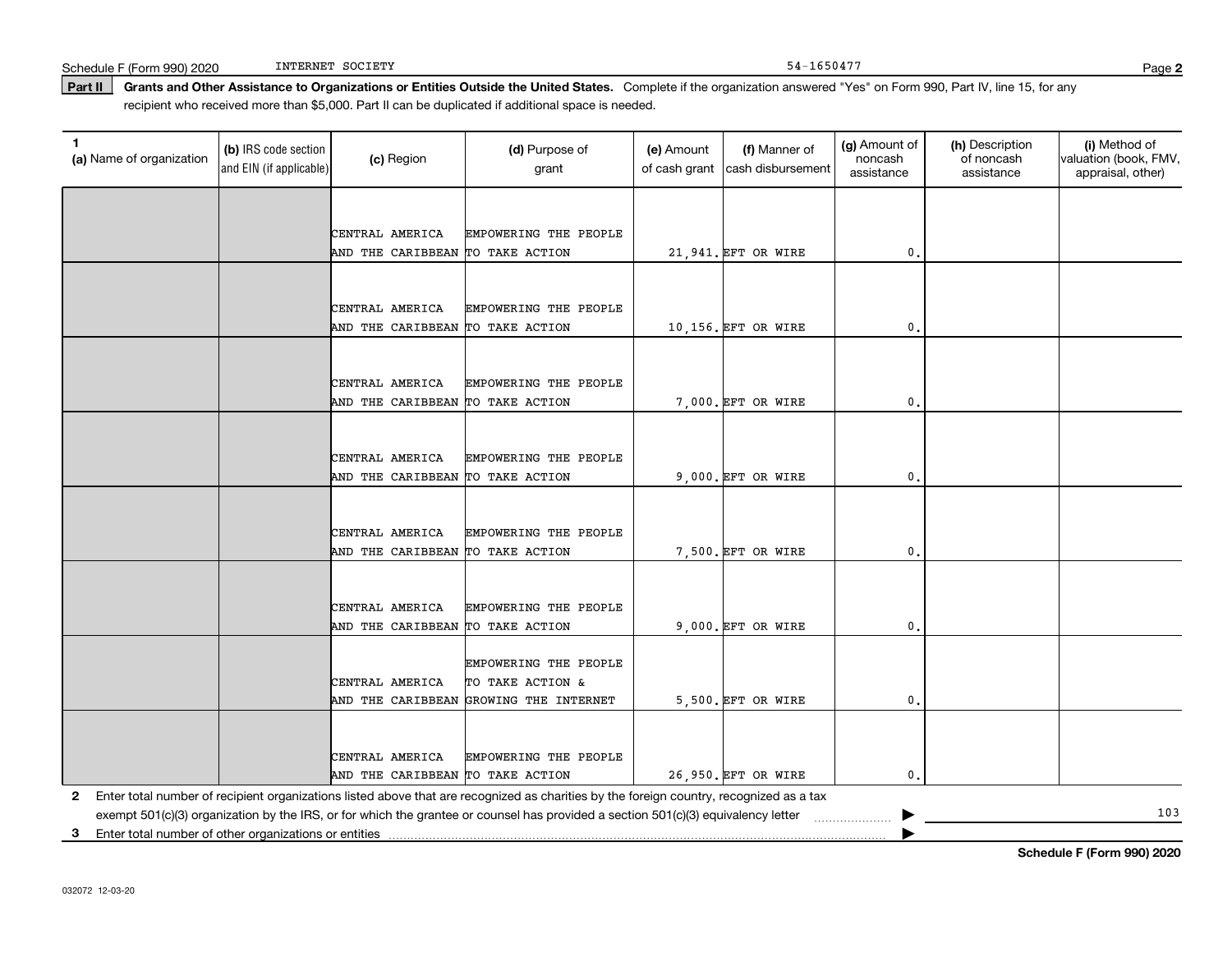|              | Schedule F (Form 990)    |                                                 | INTERNET SOCIETY                                    |                                                           | 54-1650477<br>Page 2                                                                                                                         |                                    |                                         |                                              |                                                             |  |  |
|--------------|--------------------------|-------------------------------------------------|-----------------------------------------------------|-----------------------------------------------------------|----------------------------------------------------------------------------------------------------------------------------------------------|------------------------------------|-----------------------------------------|----------------------------------------------|-------------------------------------------------------------|--|--|
| Part II      |                          |                                                 |                                                     |                                                           | Continuation of Grants and Other Assistance to Organizations or Entities Outside the United States. (Schedule F (Form 990), Part II, line 1) |                                    |                                         |                                              |                                                             |  |  |
| $\mathbf{1}$ | (a) Name of organization | (b) IRS code section<br>and EIN (if applicable) | (c) Region                                          | (d) Purpose of<br>grant                                   | (e) Amount<br>of cash grant                                                                                                                  | (f) Manner of<br>cash disbursement | (g) Amount of<br>non-cash<br>assistance | (h) Description<br>of non-cash<br>assistance | (i) Method of<br>valuation (book, FMV,<br>appraisal, other) |  |  |
|              |                          |                                                 | CENTRAL AMERICA<br>AND THE CARIBBEAN TO TAKE ACTION | EMPOWERING THE PEOPLE                                     |                                                                                                                                              | 12,500. EFT OR WIRE                | $^{\rm 0}$ .                            |                                              |                                                             |  |  |
|              |                          |                                                 | CENTRAL AMERICA                                     | AND THE CARIBBEAN GROWING THE INTERNET                    |                                                                                                                                              | 8,859. EFT OR WIRE                 | $\mathbf{0}$                            |                                              |                                                             |  |  |
|              |                          |                                                 | EAST ASIA AND THE STRENGTHENING THE<br>PACIFIC      | <b>INTERNET</b>                                           |                                                                                                                                              | $8,503$ . EFT OR WIRE              | $\mathbf 0$ .                           |                                              |                                                             |  |  |
|              |                          |                                                 | PACIFIC                                             | EAST ASIA AND THE EMPOWERING THE PEOPLE<br>TO TAKE ACTION |                                                                                                                                              | 10,422. EFT OR WIRE                | $\mathbf 0$ .                           |                                              |                                                             |  |  |
|              |                          |                                                 | EAST ASIA AND THE<br>PACIFIC                        | GROWING THE INTERNET                                      |                                                                                                                                              | 21,861. EFT OR WIRE                | $\mathbf 0$ .                           |                                              |                                                             |  |  |
|              |                          |                                                 | EUROPE (INCLUDING<br>ICELAND &<br>GREENLAND)        | EMPOWERING THE PEOPLE<br>TO TAKE ACTION                   |                                                                                                                                              | $6,800$ . EFT OR WIRE              | $\mathbf{0}$ .                          |                                              |                                                             |  |  |
|              |                          |                                                 | EUROPE (INCLUDING<br>ICELAND &<br>GREENLAND)        | EMPOWERING THE PEOPLE<br>TO TAKE ACTION                   |                                                                                                                                              | 6,500. EFT OR WIRE                 | $\mathbf{0}$                            |                                              |                                                             |  |  |
|              |                          |                                                 | EUROPE (INCLUDING<br>ICELAND &<br>GREENLAND)        | GROWING THE INTERNET                                      |                                                                                                                                              | 30,000. EFT OR WIRE                | $\mathbf{0}$ .                          |                                              |                                                             |  |  |
|              |                          |                                                 | EUROPE (INCLUDING<br>ICELAND &<br>GREENLAND)        | GROWING THE INTERNET                                      |                                                                                                                                              | 24,478. EFT OR WIRE                | 0.                                      |                                              |                                                             |  |  |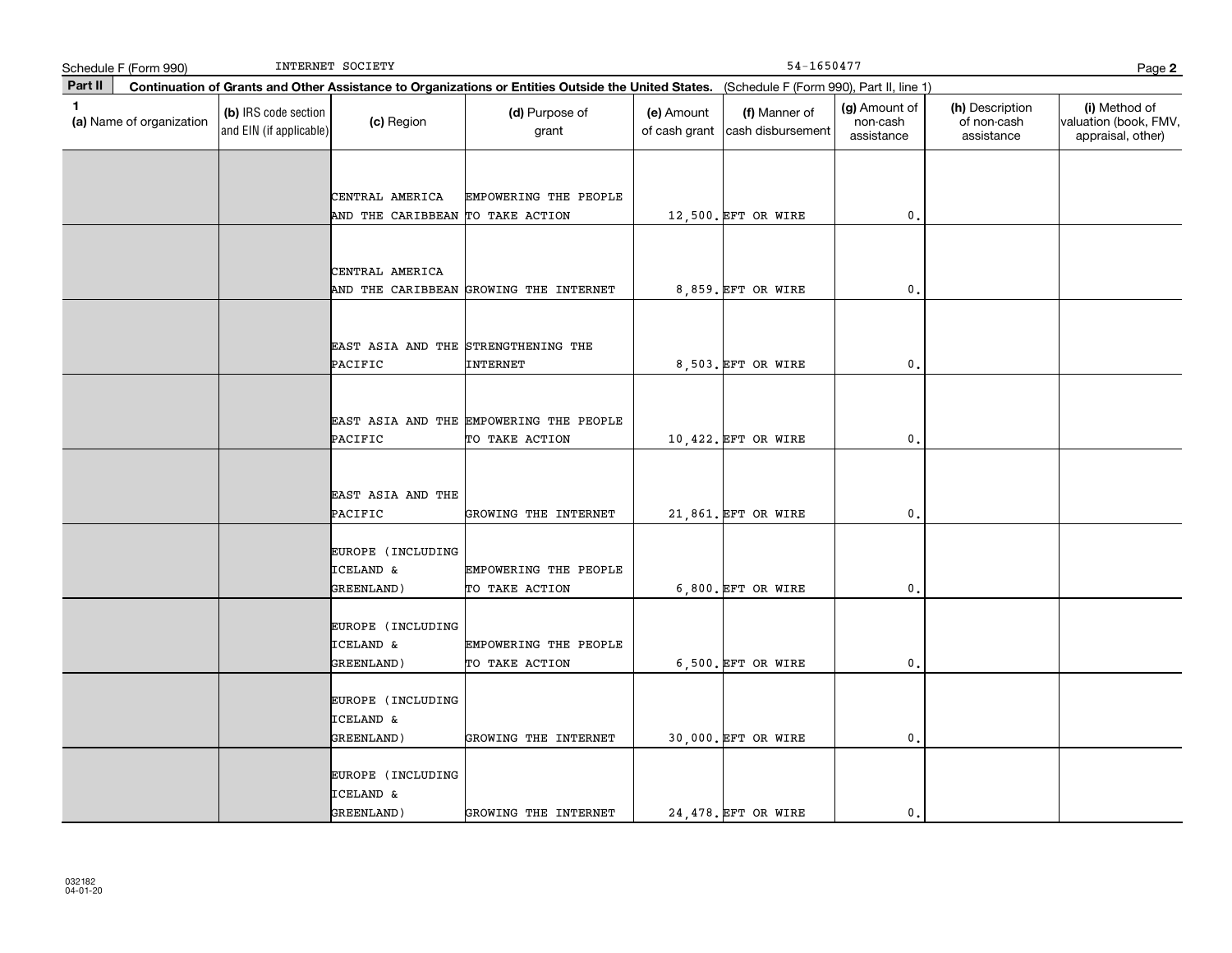| Schedule F (Form 990)         | INTERNET SOCIETY                                |                                                               |                                                                                                                                              |                             | 54-1650477                         |                                         |                                              |                                                             |  |
|-------------------------------|-------------------------------------------------|---------------------------------------------------------------|----------------------------------------------------------------------------------------------------------------------------------------------|-----------------------------|------------------------------------|-----------------------------------------|----------------------------------------------|-------------------------------------------------------------|--|
| Part II                       |                                                 |                                                               | Continuation of Grants and Other Assistance to Organizations or Entities Outside the United States. (Schedule F (Form 990), Part II, line 1) |                             |                                    |                                         |                                              |                                                             |  |
| 1<br>(a) Name of organization | (b) IRS code section<br>and EIN (if applicable) | (c) Region                                                    | (d) Purpose of<br>grant                                                                                                                      | (e) Amount<br>of cash grant | (f) Manner of<br>cash disbursement | (g) Amount of<br>non-cash<br>assistance | (h) Description<br>of non-cash<br>assistance | (i) Method of<br>valuation (book, FMV,<br>appraisal, other) |  |
|                               |                                                 | EUROPE (INCLUDING<br>ICELAND &<br>GREENLAND)                  | EMPOWERING THE PEOPLE<br>TO TAKE ACTION                                                                                                      |                             | 28,000. EFT OR WIRE                | 0.                                      |                                              |                                                             |  |
|                               |                                                 | EUROPE (INCLUDING<br>ICELAND &<br>GREENLAND)                  | GROWING THE INTERNET                                                                                                                         |                             | 16,902. EFT OR WIRE                | $\mathbf 0$ .                           |                                              |                                                             |  |
|                               |                                                 | EUROPE (INCLUDING<br>ICELAND &<br>GREENLAND)                  | GROWING THE INTERNET                                                                                                                         |                             | 15,403. EFT OR WIRE                | $\mathbf{0}$ .                          |                                              |                                                             |  |
|                               |                                                 | EUROPE (INCLUDING<br>ICELAND &<br><b>GREENLAND)</b>           | STRENGTHENING THE<br><b>INTERNET</b>                                                                                                         |                             | 95,000. EFT OR WIRE                | 0.                                      |                                              |                                                             |  |
|                               |                                                 | EUROPE (INCLUDING<br><b>ICELAND &amp;</b><br>GREENLAND)       | EMPOWERING THE PEOPLE<br>TO TAKE ACTION                                                                                                      |                             | $5,500$ . EFT OR WIRE              | 0.                                      |                                              |                                                             |  |
|                               |                                                 | EUROPE (INCLUDING<br><b>ICELAND &amp;</b><br>GREENLAND)       | EMPOWERING THE PEOPLE<br>TO TAKE ACTION                                                                                                      |                             | 16,920. EFT OR WIRE                | 0.                                      |                                              |                                                             |  |
|                               |                                                 | EUROPE (INCLUDING<br>ICELAND &<br><b>GREENLAND)</b>           | EMPOWERING THE PEOPLE<br>TO TAKE ACTION                                                                                                      |                             | 5,900. EFT OR WIRE                 | $\mathbf{0}$ .                          |                                              |                                                             |  |
|                               |                                                 | EUROPE (INCLUDING<br>ICELAND &<br>GREENLAND)                  | GROWING THE INTERNET                                                                                                                         |                             | 20,000. EFT OR WIRE                | $\mathbf 0$ .                           |                                              |                                                             |  |
|                               |                                                 | EUROPE (INCLUDING TO TAKE ACTION &<br>ICELAND &<br>GREENLAND) | EMPOWERING THE PEOPLE<br>STRENGTHENING THE<br><b>INTERNET</b>                                                                                |                             | 14,750. EFT OR WIRE                | 0.                                      |                                              |                                                             |  |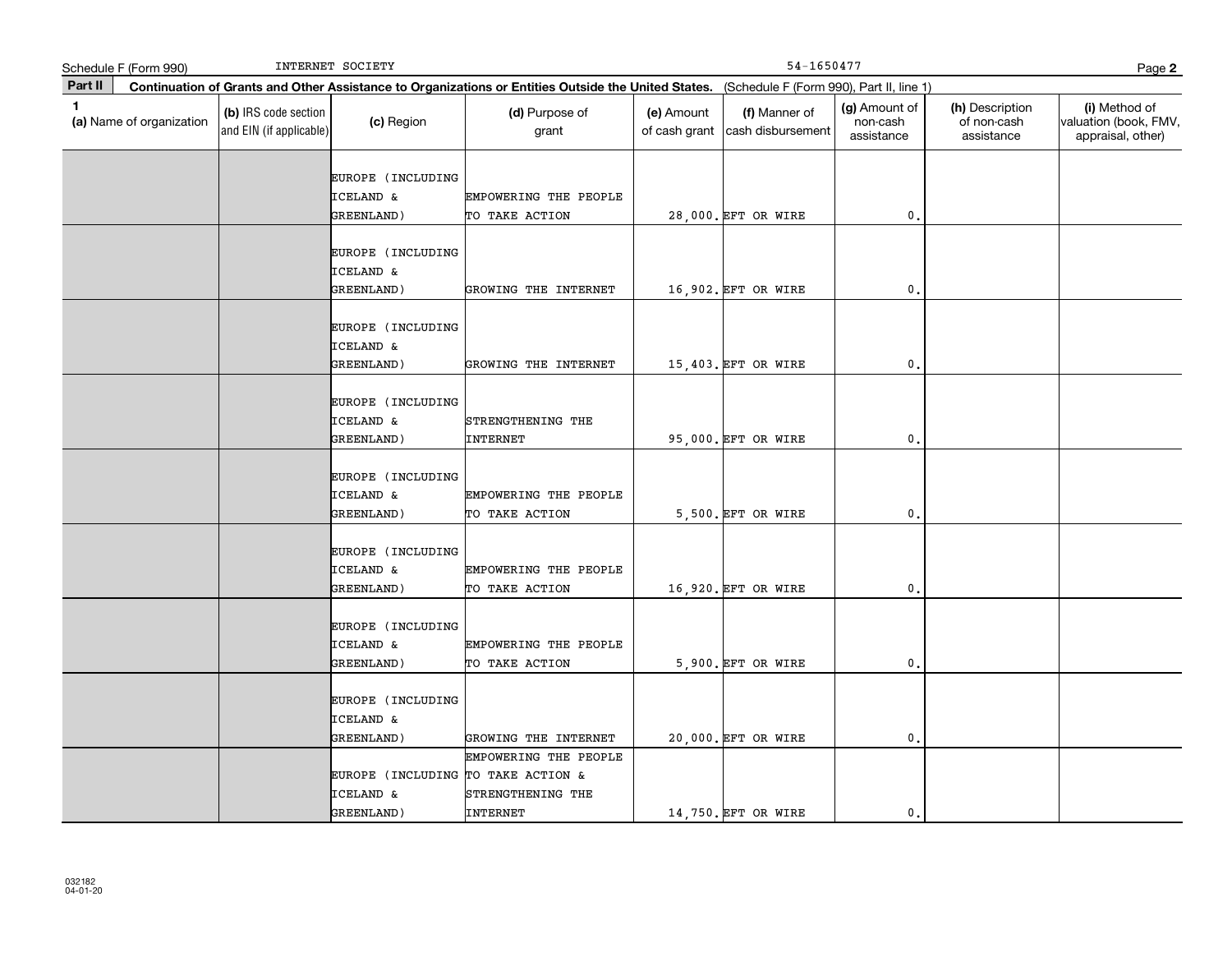| Schedule F (Form 990)         |                                                 | INTERNET SOCIETY                                               |                                                                                                                                              | 54-1650477<br>Page 2        |                                    |                                         |                                              |                                                             |  |  |
|-------------------------------|-------------------------------------------------|----------------------------------------------------------------|----------------------------------------------------------------------------------------------------------------------------------------------|-----------------------------|------------------------------------|-----------------------------------------|----------------------------------------------|-------------------------------------------------------------|--|--|
| Part II                       |                                                 |                                                                | Continuation of Grants and Other Assistance to Organizations or Entities Outside the United States. (Schedule F (Form 990), Part II, line 1) |                             |                                    |                                         |                                              |                                                             |  |  |
| 1<br>(a) Name of organization | (b) IRS code section<br>and EIN (if applicable) | (c) Region                                                     | (d) Purpose of<br>grant                                                                                                                      | (e) Amount<br>of cash grant | (f) Manner of<br>cash disbursement | (g) Amount of<br>non-cash<br>assistance | (h) Description<br>of non-cash<br>assistance | (i) Method of<br>valuation (book, FMV,<br>appraisal, other) |  |  |
|                               |                                                 | EUROPE (INCLUDING<br>ICELAND &<br>GREENLAND)                   | EMPOWERING THE PEOPLE<br>TO TAKE ACTION                                                                                                      |                             | $9,000$ . EFT OR WIRE              | $\mathsf{0}$ .                          |                                              |                                                             |  |  |
|                               |                                                 | EUROPE (INCLUDING STRENGTHENING THE<br>ICELAND &<br>GREENLAND) | INTERNET & GROWING<br>THE INTERNET                                                                                                           |                             | 50,259. EFT OR WIRE                | $\mathbf 0$ .                           |                                              |                                                             |  |  |
|                               |                                                 | EUROPE (INCLUDING<br><b>ICELAND &amp;</b><br>GREENLAND)        | STRENGTHENING THE<br><b>INTERNET</b>                                                                                                         |                             | 30,000. EFT OR WIRE                | 0.                                      |                                              |                                                             |  |  |
|                               |                                                 | EUROPE (INCLUDING<br>ICELAND &<br><b>GREENLAND)</b>            | GROWING THE INTERNET                                                                                                                         |                             | 45,000. EFT OR WIRE                | $\mathbf{0}$                            |                                              |                                                             |  |  |
|                               |                                                 | EUROPE (INCLUDING<br>ICELAND &<br><b>GREENLAND)</b>            | GROWING THE INTERNET                                                                                                                         |                             | 25,000. EFT OR WIRE                | $\mathbf{0}$ .                          |                                              |                                                             |  |  |
|                               |                                                 | EUROPE (INCLUDING<br>ICELAND &<br>GREENLAND)                   | EMPOWERING THE PEOPLE<br>TO TAKE ACTION                                                                                                      |                             | $8,000$ . EFT OR WIRE              | 0.                                      |                                              |                                                             |  |  |
|                               |                                                 | EUROPE (INCLUDING<br>ICELAND &<br>GREENLAND)                   | EMPOWERING THE PEOPLE<br>TO TAKE ACTION                                                                                                      |                             | 30,000. EFT OR WIRE                | $\mathfrak o$ .                         |                                              |                                                             |  |  |
|                               |                                                 | EUROPE (INCLUDING<br>ICELAND &<br><b>GREENLAND)</b>            | GROWING THE INTERNET                                                                                                                         |                             | 23,688. EFT OR WIRE                | $\mathfrak o$ .                         |                                              |                                                             |  |  |
|                               |                                                 | <b>EUROPE (INCLUDING</b><br>ICELAND &<br>GREENLAND)            | GROWING THE INTERNET                                                                                                                         |                             | 83,827. EFT OR WIRE                | $\mathfrak o$ .                         |                                              |                                                             |  |  |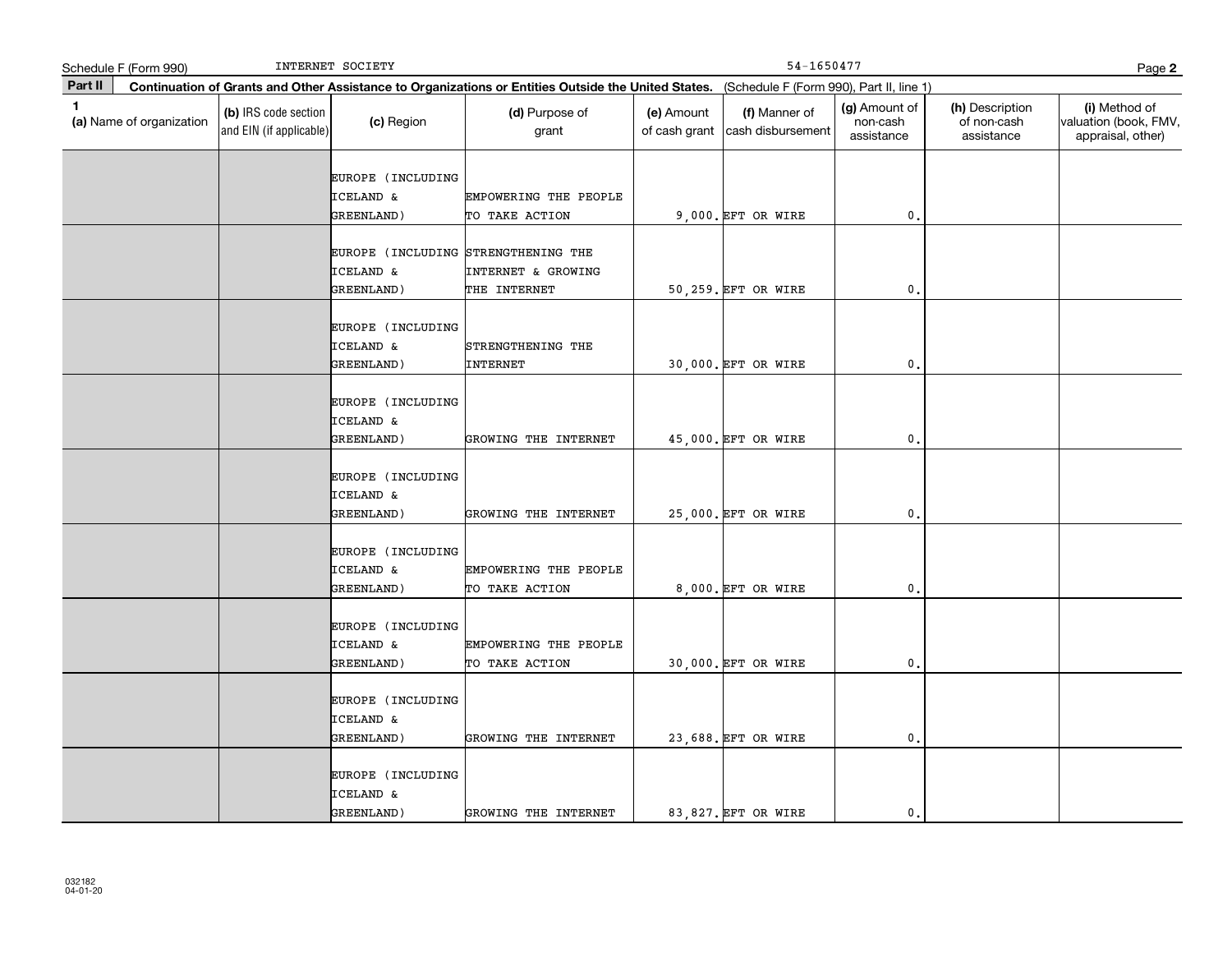|              | Schedule F (Form 990)    |                                                 | INTERNET SOCIETY                             |                                                                                                                                              | 54-1650477<br>Page 2        |                                    |                                         |                                              |                                                             |  |  |  |
|--------------|--------------------------|-------------------------------------------------|----------------------------------------------|----------------------------------------------------------------------------------------------------------------------------------------------|-----------------------------|------------------------------------|-----------------------------------------|----------------------------------------------|-------------------------------------------------------------|--|--|--|
| Part II      |                          |                                                 |                                              | Continuation of Grants and Other Assistance to Organizations or Entities Outside the United States. (Schedule F (Form 990), Part II, line 1) |                             |                                    |                                         |                                              |                                                             |  |  |  |
| $\mathbf{1}$ | (a) Name of organization | (b) IRS code section<br>and EIN (if applicable) | (c) Region                                   | (d) Purpose of<br>grant                                                                                                                      | (e) Amount<br>of cash grant | (f) Manner of<br>cash disbursement | (g) Amount of<br>non-cash<br>assistance | (h) Description<br>of non-cash<br>assistance | (i) Method of<br>valuation (book, FMV,<br>appraisal, other) |  |  |  |
|              |                          |                                                 | EUROPE (INCLUDING<br>ICELAND &<br>GREENLAND) | GROWING THE INTERNET                                                                                                                         |                             | $6,345$ . EFT OR WIRE              | $\mathbf{0}$ .                          |                                              |                                                             |  |  |  |
|              |                          |                                                 | MIDDLE EAST AND<br>NORTH AFRICA              | EMPOWERING THE PEOPLE<br>TO TAKE ACTION                                                                                                      |                             | $5,517.$ EFT OR WIRE               | $\mathbf{0}$ .                          |                                              |                                                             |  |  |  |
|              |                          |                                                 | MIDDLE EAST AND<br>NORTH AFRICA              | EMPOWERING THE PEOPLE<br>TO TAKE ACTION                                                                                                      |                             | $10,748$ . EFT OR WIRE             | $\mathbf 0$ .                           |                                              |                                                             |  |  |  |
|              |                          |                                                 | NORTH AMERICA                                | GROWING THE INTERNET                                                                                                                         |                             | $5,296.$ EFT OR WIRE               | $\mathbf{0}$ .                          |                                              |                                                             |  |  |  |
|              |                          |                                                 | NORTH AMERICA                                | GROWING THE INTERNET                                                                                                                         |                             | $5,207$ . EFT OR WIRE              | $\mathbf 0$ .                           |                                              |                                                             |  |  |  |
|              |                          |                                                 | NORTH AMERICA                                | GROWING THE INTERNET                                                                                                                         |                             | $8,206$ . EFT OR WIRE              | $\mathbf{0}$                            |                                              |                                                             |  |  |  |
|              |                          |                                                 | NORTH AMERICA                                | GROWING THE INTERNET                                                                                                                         |                             | 29,329. EFT OR WIRE                | $\mathbf 0$ .                           |                                              |                                                             |  |  |  |
|              |                          |                                                 | NORTH AMERICA                                | EMPOWERING THE PEOPLE<br>TO TAKE ACTION                                                                                                      |                             | 10,499. EFT OR WIRE                | $\mathbf{0}$ .                          |                                              |                                                             |  |  |  |
|              |                          |                                                 | NORTH AMERICA                                | GROWING THE INTERNET                                                                                                                         |                             | 14,719. EFT OR WIRE                | $\mathbf{0}$ .                          |                                              |                                                             |  |  |  |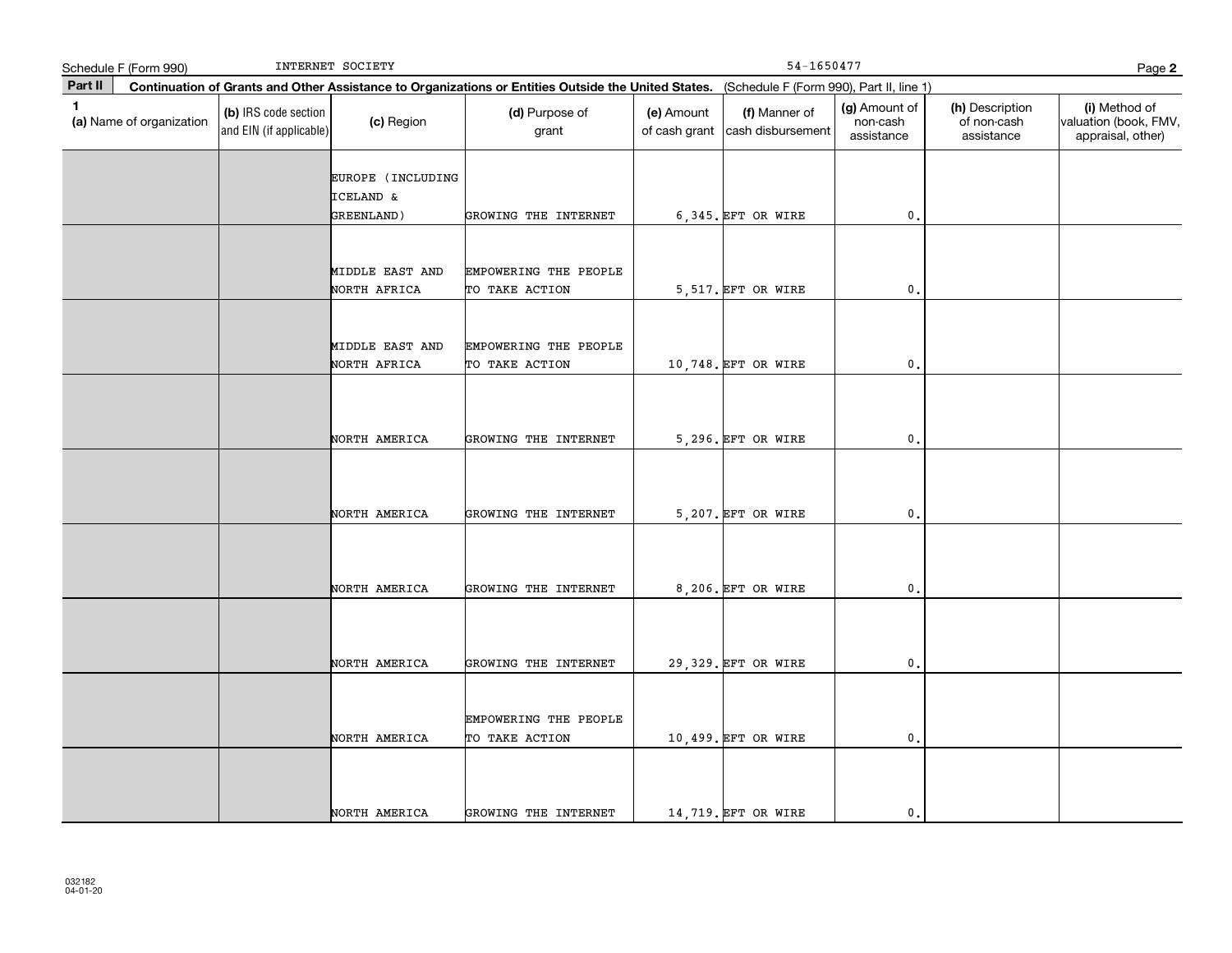|              | Schedule F (Form 990)    |                                                 | INTERNET SOCIETY                    |                                                                                                                                              |                             | Page 2                             |                                         |                                              |                                                             |
|--------------|--------------------------|-------------------------------------------------|-------------------------------------|----------------------------------------------------------------------------------------------------------------------------------------------|-----------------------------|------------------------------------|-----------------------------------------|----------------------------------------------|-------------------------------------------------------------|
| Part II      |                          |                                                 |                                     | Continuation of Grants and Other Assistance to Organizations or Entities Outside the United States. (Schedule F (Form 990), Part II, line 1) |                             |                                    |                                         |                                              |                                                             |
| $\mathbf{1}$ | (a) Name of organization | (b) IRS code section<br>and EIN (if applicable) | (c) Region                          | (d) Purpose of<br>grant                                                                                                                      | (e) Amount<br>of cash grant | (f) Manner of<br>cash disbursement | (g) Amount of<br>non-cash<br>assistance | (h) Description<br>of non-cash<br>assistance | (i) Method of<br>valuation (book, FMV,<br>appraisal, other) |
|              |                          |                                                 | NORTH AMERICA                       | GROWING THE INTERNET                                                                                                                         |                             | 20,000. EFT OR WIRE                | $\mathfrak o$ .                         |                                              |                                                             |
|              |                          |                                                 |                                     |                                                                                                                                              |                             |                                    |                                         |                                              |                                                             |
|              |                          |                                                 | NORTH AMERICA                       | GROWING THE INTERNET                                                                                                                         |                             | 25,195. EFT OR WIRE                | $\mathbf{0}$ .                          |                                              |                                                             |
|              |                          |                                                 | NORTH AMERICA                       | EMPOWERING THE PEOPLE<br>TO TAKE ACTION                                                                                                      |                             | $7,500$ . EFT OR WIRE              | $\mathbf 0$ .                           |                                              |                                                             |
|              |                          |                                                 | RUSSIA AND<br>NEIGHBORING<br>STATES | EMPOWERING THE PEOPLE<br>TO TAKE ACTION                                                                                                      |                             | $5,500$ . EFT OR WIRE              | $\mathfrak{o}$ .                        |                                              |                                                             |
|              |                          |                                                 | RUSSIA AND<br>NEIGHBORING<br>STATES | EMPOWERING THE PEOPLE<br>TO TAKE ACTION                                                                                                      |                             | 14,500. EFT OR WIRE                | $\mathbf 0$ .                           |                                              |                                                             |
|              |                          |                                                 | RUSSIA AND<br>NEIGHBORING<br>STATES | GROWING THE INTERNET                                                                                                                         |                             | 30,000. EFT OR WIRE                | 0.                                      |                                              |                                                             |
|              |                          |                                                 | RUSSIA AND<br>NEIGHBORING<br>STATES | GROWING THE INTERNET                                                                                                                         |                             | 48,239. EFT OR WIRE                | $\mathbf{0}$ .                          |                                              |                                                             |
|              |                          |                                                 | SOUTH AMERICA                       | GROWING THE INTERNET                                                                                                                         |                             | $12,000$ . EFT OR WIRE             | $\mathbf 0$ .                           |                                              |                                                             |
|              |                          |                                                 | SOUTH AMERICA                       | GROWING THE INTERNET                                                                                                                         |                             | 15,120. EFT OR WIRE                | 0.                                      |                                              |                                                             |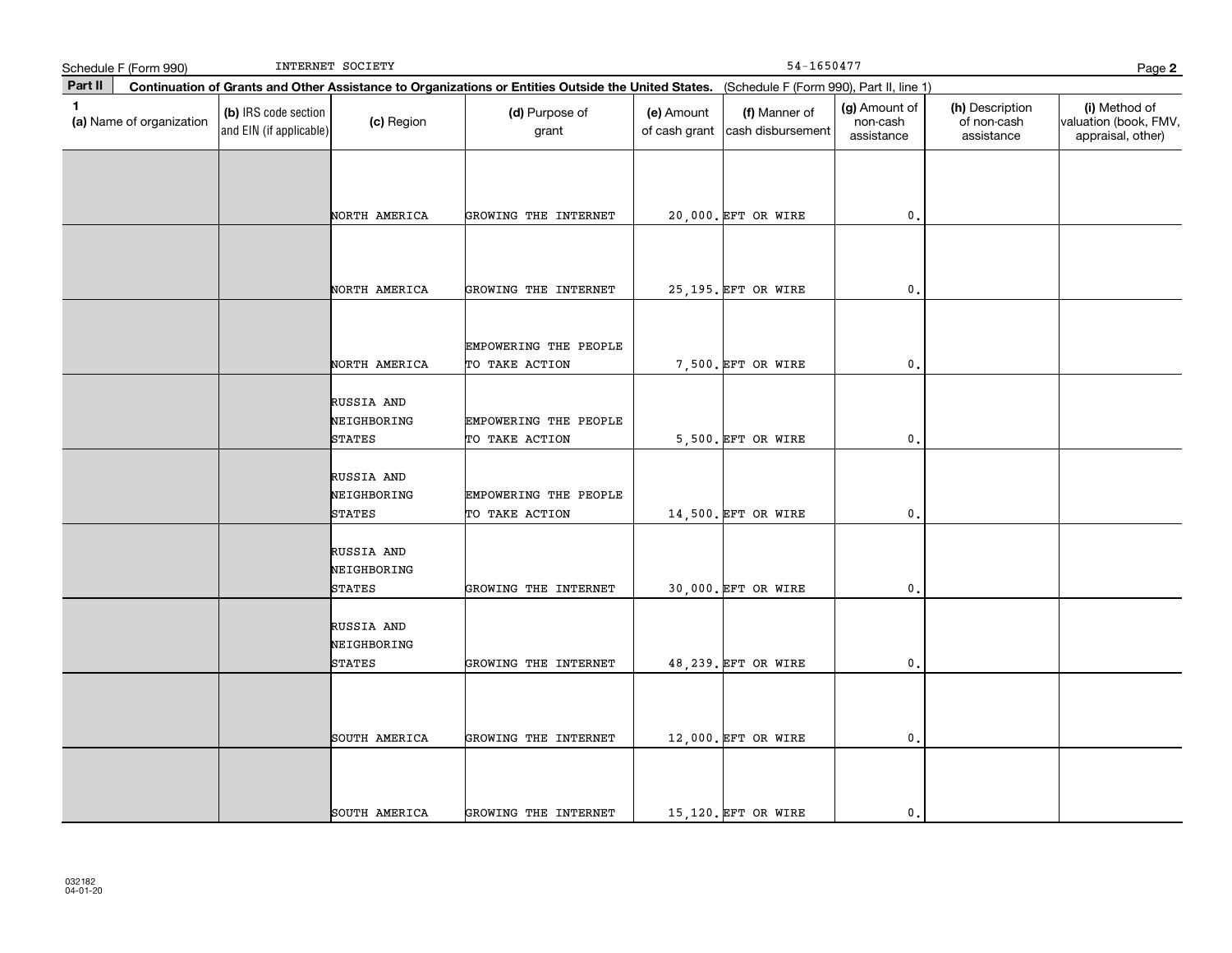|              | Schedule F (Form 990)    |                                                 | INTERNET SOCIETY |                                                                                                                                              | $54 - 1650477$<br>Page 2    |                                    |                                         |                                              |                                                             |  |  |  |
|--------------|--------------------------|-------------------------------------------------|------------------|----------------------------------------------------------------------------------------------------------------------------------------------|-----------------------------|------------------------------------|-----------------------------------------|----------------------------------------------|-------------------------------------------------------------|--|--|--|
| Part II      |                          |                                                 |                  | Continuation of Grants and Other Assistance to Organizations or Entities Outside the United States. (Schedule F (Form 990), Part II, line 1) |                             |                                    |                                         |                                              |                                                             |  |  |  |
| $\mathbf{1}$ | (a) Name of organization | (b) IRS code section<br>and EIN (if applicable) | (c) Region       | (d) Purpose of<br>grant                                                                                                                      | (e) Amount<br>of cash grant | (f) Manner of<br>cash disbursement | (g) Amount of<br>non-cash<br>assistance | (h) Description<br>of non-cash<br>assistance | (i) Method of<br>valuation (book, FMV,<br>appraisal, other) |  |  |  |
|              |                          |                                                 | SOUTH AMERICA    | EMPOWERING THE PEOPLE<br>TO TAKE ACTION                                                                                                      |                             | $6,999$ . EFT OR WIRE              | $\mathbf{0}$ .                          |                                              |                                                             |  |  |  |
|              |                          |                                                 | SOUTH AMERICA    | EMPOWERING THE PEOPLE<br>TO TAKE ACTION                                                                                                      |                             | 22,000. EFT OR WIRE                | $\mathbf{0}$                            |                                              |                                                             |  |  |  |
|              |                          |                                                 | SOUTH AMERICA    | EMPOWERING THE PEOPLE<br>TO TAKE ACTION                                                                                                      |                             | $9,000$ . EFT OR WIRE              | $\mathbf 0$ .                           |                                              |                                                             |  |  |  |
|              |                          |                                                 | SOUTH AMERICA    | EMPOWERING THE PEOPLE<br>TO TAKE ACTION                                                                                                      |                             | $5,500$ . EFT OR WIRE              | $\mathbf{0}$ .                          |                                              |                                                             |  |  |  |
|              |                          |                                                 | SOUTH AMERICA    | EMPOWERING THE PEOPLE<br>TO TAKE ACTION                                                                                                      |                             | 12,500. EFT OR WIRE                | $\mathsf{0}$ .                          |                                              |                                                             |  |  |  |
|              |                          |                                                 | SOUTH AMERICA    | EMPOWERING THE PEOPLE<br>TO TAKE ACTION                                                                                                      |                             | 21,315. EFT OR WIRE                | $\mathfrak o$ .                         |                                              |                                                             |  |  |  |
|              |                          |                                                 | SOUTH ASIA       | GROWING THE INTERNET                                                                                                                         |                             | 19,000. EFT OR WIRE                | $^{\rm 0}$ .                            |                                              |                                                             |  |  |  |
|              |                          |                                                 | SOUTH ASIA       | GROWING THE INTERNET                                                                                                                         |                             | 21,228. EFT OR WIRE                | $\mathbf{0}$ .                          |                                              |                                                             |  |  |  |
|              |                          |                                                 | SOUTH ASIA       | GROWING THE INTERNET                                                                                                                         |                             | 30,500. EFT OR WIRE                | $\mathfrak o$ .                         |                                              |                                                             |  |  |  |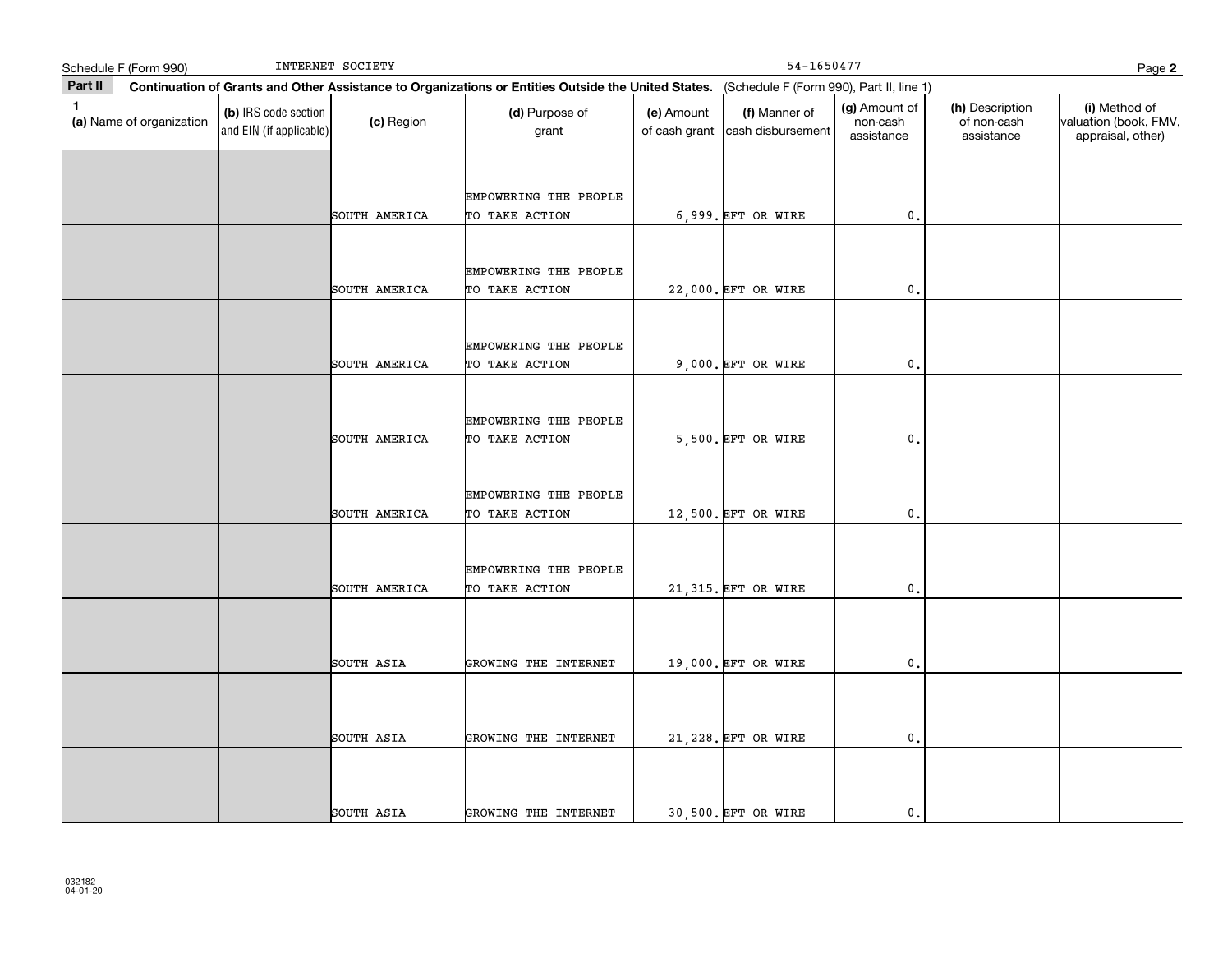|              | Schedule F (Form 990)    |                                                 | INTERNET SOCIETY             |                                                                                                                                              | $54 - 1650477$<br>Page 2    |                                    |                                         |                                              |                                                             |  |  |  |
|--------------|--------------------------|-------------------------------------------------|------------------------------|----------------------------------------------------------------------------------------------------------------------------------------------|-----------------------------|------------------------------------|-----------------------------------------|----------------------------------------------|-------------------------------------------------------------|--|--|--|
| Part II      |                          |                                                 |                              | Continuation of Grants and Other Assistance to Organizations or Entities Outside the United States. (Schedule F (Form 990), Part II, line 1) |                             |                                    |                                         |                                              |                                                             |  |  |  |
| $\mathbf{1}$ | (a) Name of organization | (b) IRS code section<br>and EIN (if applicable) | (c) Region                   | (d) Purpose of<br>grant                                                                                                                      | (e) Amount<br>of cash grant | (f) Manner of<br>cash disbursement | (g) Amount of<br>non-cash<br>assistance | (h) Description<br>of non-cash<br>assistance | (i) Method of<br>valuation (book, FMV,<br>appraisal, other) |  |  |  |
|              |                          |                                                 |                              |                                                                                                                                              |                             |                                    |                                         |                                              |                                                             |  |  |  |
|              |                          |                                                 | SOUTH ASIA                   | GROWING THE INTERNET                                                                                                                         |                             | 17,944. EFT OR WIRE                | $\mathbf{0}$ .                          |                                              |                                                             |  |  |  |
|              |                          |                                                 | SOUTH ASIA                   | EMPOWERING THE PEOPLE<br>TO TAKE ACTION                                                                                                      |                             | $9,000$ . EFT OR WIRE              | $\mathbf{0}$ .                          |                                              |                                                             |  |  |  |
|              |                          |                                                 | SOUTH ASIA                   | EMPOWERING THE PEOPLE<br>TO TAKE ACTION                                                                                                      |                             | $6,395.$ EFT OR WIRE               | $\mathbf{0}$ .                          |                                              |                                                             |  |  |  |
|              |                          |                                                 |                              |                                                                                                                                              |                             |                                    |                                         |                                              |                                                             |  |  |  |
|              |                          |                                                 | SOUTH ASIA                   | GROWING THE INTERNET                                                                                                                         |                             | 18,997. EFT OR WIRE                | $\mathbf{0}$ .                          |                                              |                                                             |  |  |  |
|              |                          |                                                 | SUB-SAHARAN<br>AFRICA        | GROWING THE INTERNET                                                                                                                         |                             | 15,000. EFT OR WIRE                | $\mathfrak o$ .                         |                                              |                                                             |  |  |  |
|              |                          |                                                 | <b>SUB-SAHARAN</b><br>AFRICA | GROWING THE INTERNET                                                                                                                         |                             | 23,000. EFT OR WIRE                | $\mathbf{0}$ .                          |                                              |                                                             |  |  |  |
|              |                          |                                                 | SUB-SAHARAN<br>AFRICA        | EMPOWERING THE PEOPLE<br>TO TAKE ACTION                                                                                                      |                             | 8,500. EFT OR WIRE                 | $\mathfrak o$ .                         |                                              |                                                             |  |  |  |
|              |                          |                                                 | SUB-SAHARAN<br>AFRICA        | GROWING THE INTERNET                                                                                                                         |                             | 7,088. EFT OR WIRE                 | $\mathbf{0}$ .                          |                                              |                                                             |  |  |  |
|              |                          |                                                 | <b>SUB-SAHARAN</b><br>AFRICA | GROWING THE INTERNET                                                                                                                         |                             | 240,000. EFT OR WIRE               | $\mathbf{0}$ .                          |                                              |                                                             |  |  |  |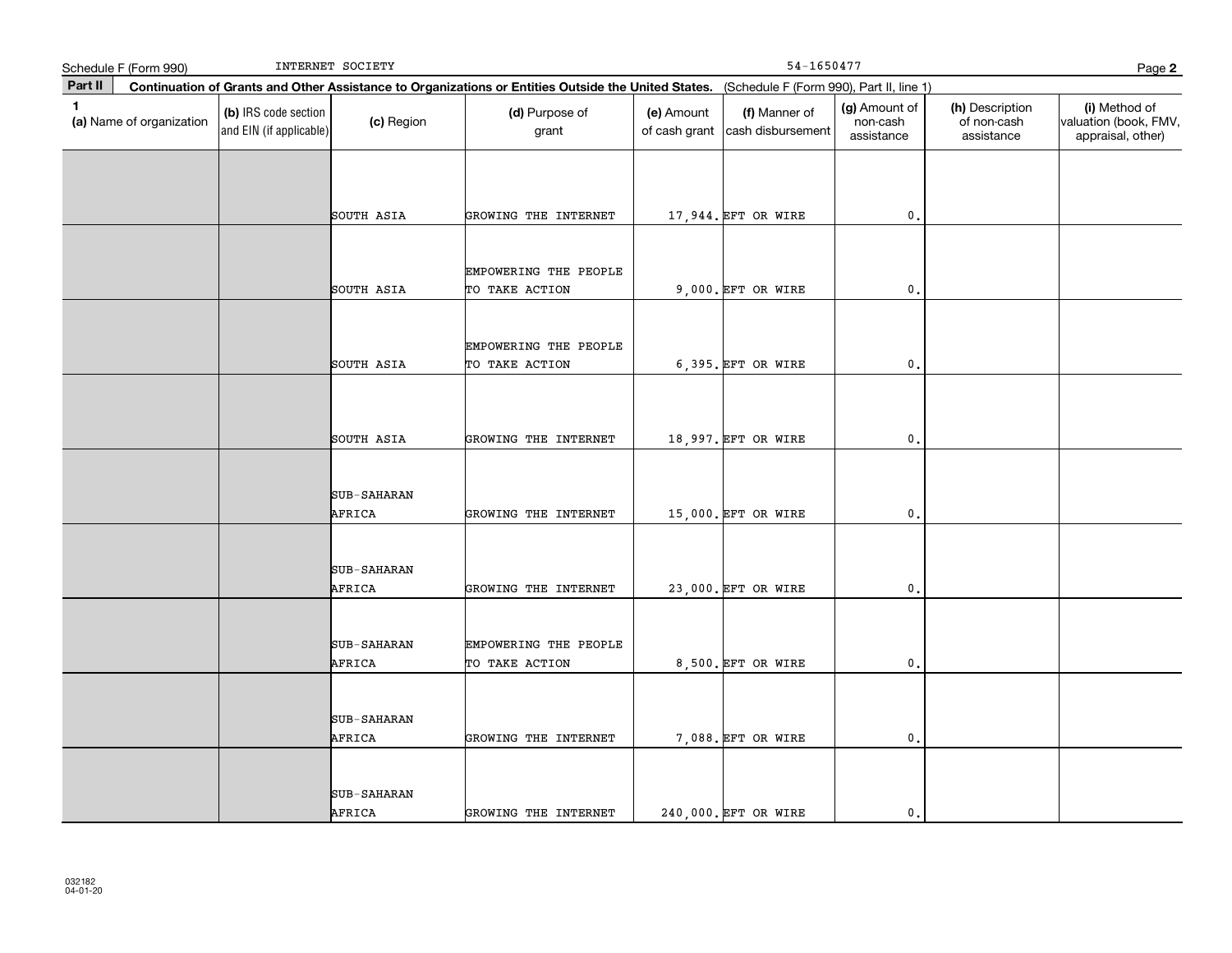|              | Schedule F (Form 990)    |                                                 | INTERNET SOCIETY      |                                                                                                                                              | 54-1650477                  |                                    |                                         |                                              |                                                             |  |  |  |
|--------------|--------------------------|-------------------------------------------------|-----------------------|----------------------------------------------------------------------------------------------------------------------------------------------|-----------------------------|------------------------------------|-----------------------------------------|----------------------------------------------|-------------------------------------------------------------|--|--|--|
| Part II      |                          |                                                 |                       | Continuation of Grants and Other Assistance to Organizations or Entities Outside the United States. (Schedule F (Form 990), Part II, line 1) |                             |                                    |                                         |                                              |                                                             |  |  |  |
| $\mathbf{1}$ | (a) Name of organization | (b) IRS code section<br>and EIN (if applicable) | (c) Region            | (d) Purpose of<br>grant                                                                                                                      | (e) Amount<br>of cash grant | (f) Manner of<br>cash disbursement | (g) Amount of<br>non-cash<br>assistance | (h) Description<br>of non-cash<br>assistance | (i) Method of<br>valuation (book, FMV,<br>appraisal, other) |  |  |  |
|              |                          |                                                 | SUB-SAHARAN<br>AFRICA | EMPOWERING THE PEOPLE<br>TO TAKE ACTION                                                                                                      |                             | 25,400. EFT OR WIRE                | $\mathsf{0}$ .                          |                                              |                                                             |  |  |  |
|              |                          |                                                 | SUB-SAHARAN<br>AFRICA | GROWING THE INTERNET                                                                                                                         |                             | $5,130.$ EFT OR WIRE               | $\mathfrak o$ .                         |                                              |                                                             |  |  |  |
|              |                          |                                                 | SUB-SAHARAN<br>AFRICA | GROWING THE INTERNET                                                                                                                         |                             | 34,000. EFT OR WIRE                | $\mathbf 0$ .                           |                                              |                                                             |  |  |  |
|              |                          |                                                 | SUB-SAHARAN<br>AFRICA | EMPOWERING THE PEOPLE<br>TO TAKE ACTION                                                                                                      |                             | 12,000. EFT OR WIRE                | $\mathbf 0$ .                           |                                              |                                                             |  |  |  |
|              |                          |                                                 | SUB-SAHARAN<br>AFRICA | EMPOWERING THE PEOPLE<br>TO TAKE ACTION                                                                                                      |                             | $7,000$ . EFT OR WIRE              | $\mathbf 0$ .                           |                                              |                                                             |  |  |  |
|              |                          |                                                 | SUB-SAHARAN<br>AFRICA | EMPOWERING THE PEOPLE<br>TO TAKE ACTION                                                                                                      |                             | 27,500. EFT OR WIRE                | $\mathbf 0$ .                           |                                              |                                                             |  |  |  |
|              |                          |                                                 | SUB-SAHARAN<br>AFRICA | EMPOWERING THE PEOPLE<br>TO TAKE ACTION &<br>GROWING THE INTERNET                                                                            |                             | 17,441. EFT OR WIRE                | $\mathbf 0$ .                           |                                              |                                                             |  |  |  |
|              |                          |                                                 | SUB-SAHARAN<br>AFRICA | EMPOWERING THE PEOPLE<br>TO TAKE ACTION &<br>GROWING THE INTERNET                                                                            |                             | 13,705. EFT OR WIRE                | $\mathbf 0$ .                           |                                              |                                                             |  |  |  |
|              |                          |                                                 | SUB-SAHARAN<br>AFRICA | EMPOWERING THE PEOPLE<br>TO TAKE ACTION &<br>GROWING THE INTERNET                                                                            |                             | 18,774. EFT OR WIRE                | 0.                                      |                                              |                                                             |  |  |  |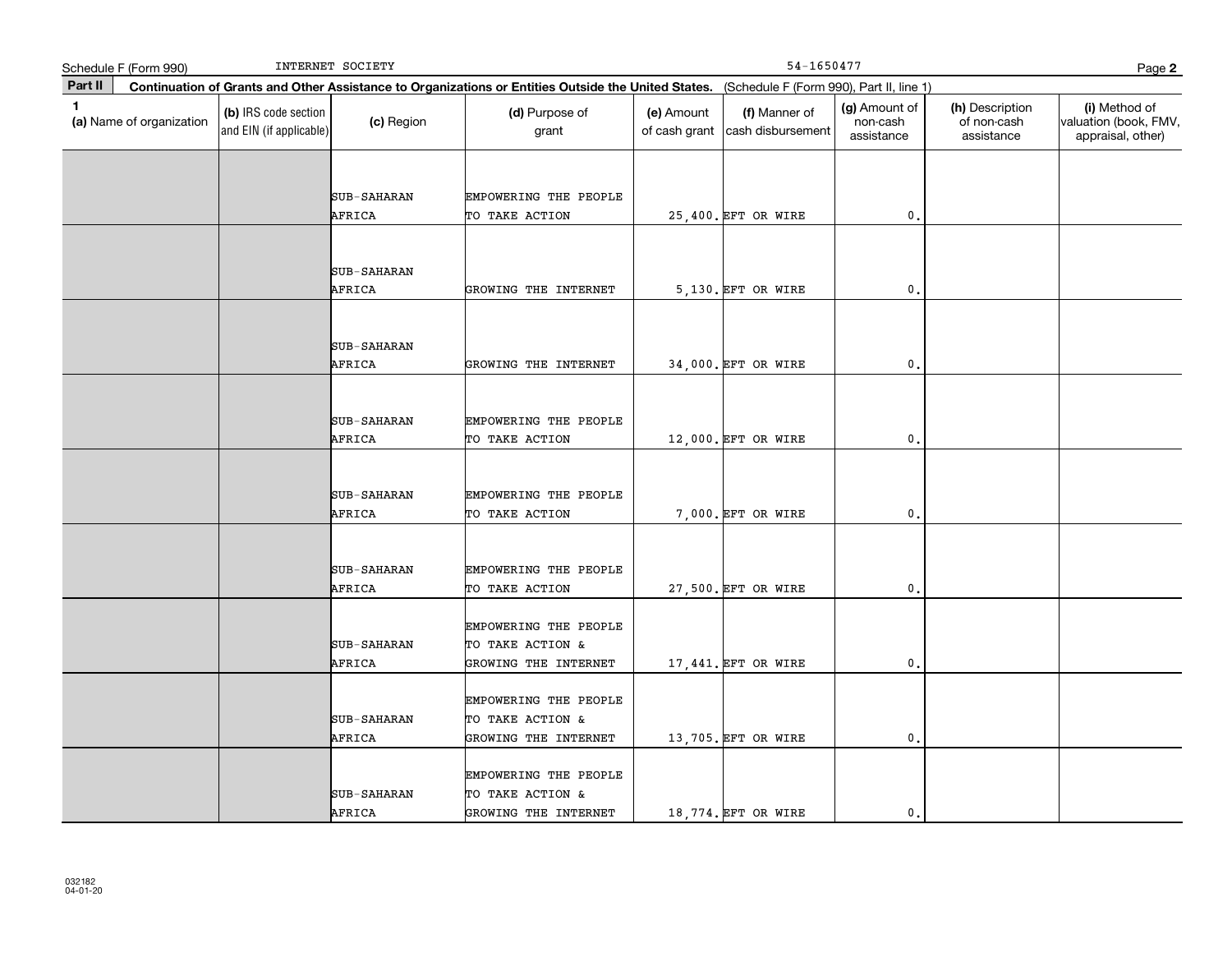|         | Schedule F (Form 990)    |                                                 | INTERNET SOCIETY      |                                                                                                                                              |            | Page 2                                           |                                         |                                              |                                                             |
|---------|--------------------------|-------------------------------------------------|-----------------------|----------------------------------------------------------------------------------------------------------------------------------------------|------------|--------------------------------------------------|-----------------------------------------|----------------------------------------------|-------------------------------------------------------------|
| Part II |                          |                                                 |                       | Continuation of Grants and Other Assistance to Organizations or Entities Outside the United States. (Schedule F (Form 990), Part II, line 1) |            |                                                  |                                         |                                              |                                                             |
| 1.      | (a) Name of organization | (b) IRS code section<br>and EIN (if applicable) | (c) Region            | (d) Purpose of<br>grant                                                                                                                      | (e) Amount | (f) Manner of<br>of cash grant cash disbursement | (g) Amount of<br>non-cash<br>assistance | (h) Description<br>of non-cash<br>assistance | (i) Method of<br>valuation (book, FMV,<br>appraisal, other) |
|         |                          |                                                 | SUB-SAHARAN           | EMPOWERING THE PEOPLE                                                                                                                        |            |                                                  |                                         |                                              |                                                             |
|         |                          |                                                 | AFRICA                | TO TAKE ACTION                                                                                                                               |            | $7,000$ . EFT OR WIRE                            | $\mathfrak o$ .                         |                                              |                                                             |
|         |                          |                                                 | SUB-SAHARAN<br>AFRICA | EMPOWERING THE PEOPLE<br>TO TAKE ACTION                                                                                                      |            | $5,490$ . EFT OR WIRE                            | $\mathbf 0$ .                           |                                              |                                                             |
|         |                          |                                                 | SUB-SAHARAN<br>AFRICA | EMPOWERING THE PEOPLE<br>TO TAKE ACTION                                                                                                      |            | 27,500. EFT OR WIRE                              | $\mathbf{0}$                            |                                              |                                                             |
|         |                          |                                                 | SUB-SAHARAN<br>AFRICA | EMPOWERING THE PEOPLE<br>TO TAKE ACTION                                                                                                      |            | $9,000$ . EFT OR WIRE                            | $\mathsf{0}$ .                          |                                              |                                                             |
|         |                          |                                                 | SUB-SAHARAN<br>AFRICA | EMPOWERING THE PEOPLE<br>TO TAKE ACTION                                                                                                      |            | 27,480. EFT OR WIRE                              | $\mathfrak o$ .                         |                                              |                                                             |
|         |                          |                                                 | SUB-SAHARAN<br>AFRICA | <b>EMPOWERING THE PEOPLE</b><br>TO TAKE ACTION                                                                                               |            | 25,499. EFT OR WIRE                              | $\mathbf 0$ .                           |                                              |                                                             |
|         |                          |                                                 | SUB-SAHARAN<br>AFRICA | EMPOWERING THE PEOPLE<br>TO TAKE ACTION                                                                                                      |            | $5,500$ . EFT OR WIRE                            | $\mathbf{0}$                            |                                              |                                                             |
|         |                          |                                                 | SUB-SAHARAN<br>AFRICA | EMPOWERING THE PEOPLE<br>TO TAKE ACTION                                                                                                      |            | 16,000. EFT OR WIRE                              | $\mathbf 0$ .                           |                                              |                                                             |
|         |                          |                                                 | SUB-SAHARAN<br>AFRICA | EMPOWERING THE PEOPLE<br>TO TAKE ACTION                                                                                                      |            | 27,500. EFT OR WIRE                              | 0.                                      |                                              |                                                             |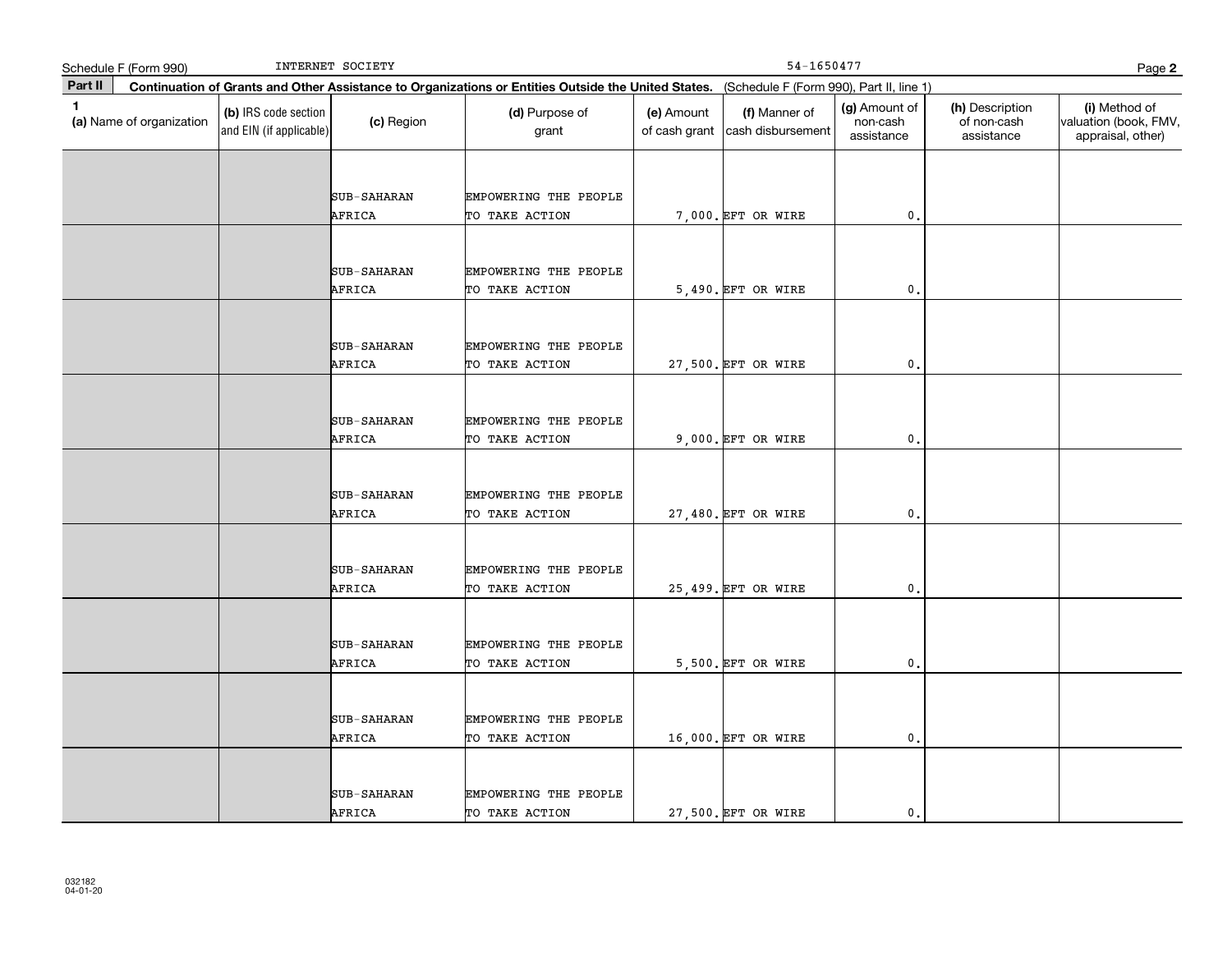|              | Schedule F (Form 990)    |                                                 | INTERNET SOCIETY      |                                                                                                                                              | $54 - 1650477$<br>Page 2    |                                    |                                         |                                              |                                                             |  |  |
|--------------|--------------------------|-------------------------------------------------|-----------------------|----------------------------------------------------------------------------------------------------------------------------------------------|-----------------------------|------------------------------------|-----------------------------------------|----------------------------------------------|-------------------------------------------------------------|--|--|
| Part II      |                          |                                                 |                       | Continuation of Grants and Other Assistance to Organizations or Entities Outside the United States. (Schedule F (Form 990), Part II, line 1) |                             |                                    |                                         |                                              |                                                             |  |  |
| $\mathbf{1}$ | (a) Name of organization | (b) IRS code section<br>and EIN (if applicable) | (c) Region            | (d) Purpose of<br>grant                                                                                                                      | (e) Amount<br>of cash grant | (f) Manner of<br>cash disbursement | (g) Amount of<br>non-cash<br>assistance | (h) Description<br>of non-cash<br>assistance | (i) Method of<br>valuation (book, FMV,<br>appraisal, other) |  |  |
|              |                          |                                                 | SUB-SAHARAN<br>AFRICA | EMPOWERING THE PEOPLE<br>TO TAKE ACTION                                                                                                      |                             | $9,000$ . EFT OR WIRE              | 0.                                      |                                              |                                                             |  |  |
|              |                          |                                                 | SUB-SAHARAN<br>AFRICA | GROWING THE INTERNET                                                                                                                         |                             | 10,928. EFT OR WIRE                | $\mathbf{0}$ .                          |                                              |                                                             |  |  |
|              |                          |                                                 | SUB-SAHARAN<br>AFRICA | GROWING THE INTERNET                                                                                                                         |                             | $6,200$ . EFT OR WIRE              | $\mathfrak o$ .                         |                                              |                                                             |  |  |
|              |                          |                                                 | SUB-SAHARAN<br>AFRICA | EMPOWERING THE PEOPLE<br>TO TAKE ACTION                                                                                                      |                             | $7,000$ . EFT OR WIRE              | $\mathbf{0}$ .                          |                                              |                                                             |  |  |
|              |                          |                                                 | SUB-SAHARAN<br>AFRICA | EMPOWERING THE PEOPLE<br>TO TAKE ACTION                                                                                                      |                             | $12,460$ . EFT OR WIRE             | $\mathbf{0}$ .                          |                                              |                                                             |  |  |
|              |                          |                                                 | SUB-SAHARAN<br>AFRICA | GROWING THE INTERNET                                                                                                                         |                             | 20,000. EFT OR WIRE                | $\mathfrak o$ .                         |                                              |                                                             |  |  |
|              |                          |                                                 | SUB-SAHARAN<br>AFRICA | GROWING THE INTERNET                                                                                                                         |                             | $9,000$ . EFT OR WIRE              | 0.                                      |                                              |                                                             |  |  |
|              |                          |                                                 | SUB-SAHARAN<br>AFRICA | GROWING THE INTERNET                                                                                                                         |                             | 10,900. EFT OR WIRE                | $\mathbf 0$ .                           |                                              |                                                             |  |  |
|              |                          |                                                 | SUB-SAHARAN<br>AFRICA | GROWING THE INTERNET                                                                                                                         |                             | 11,155. EFT OR WIRE                | 0.                                      |                                              |                                                             |  |  |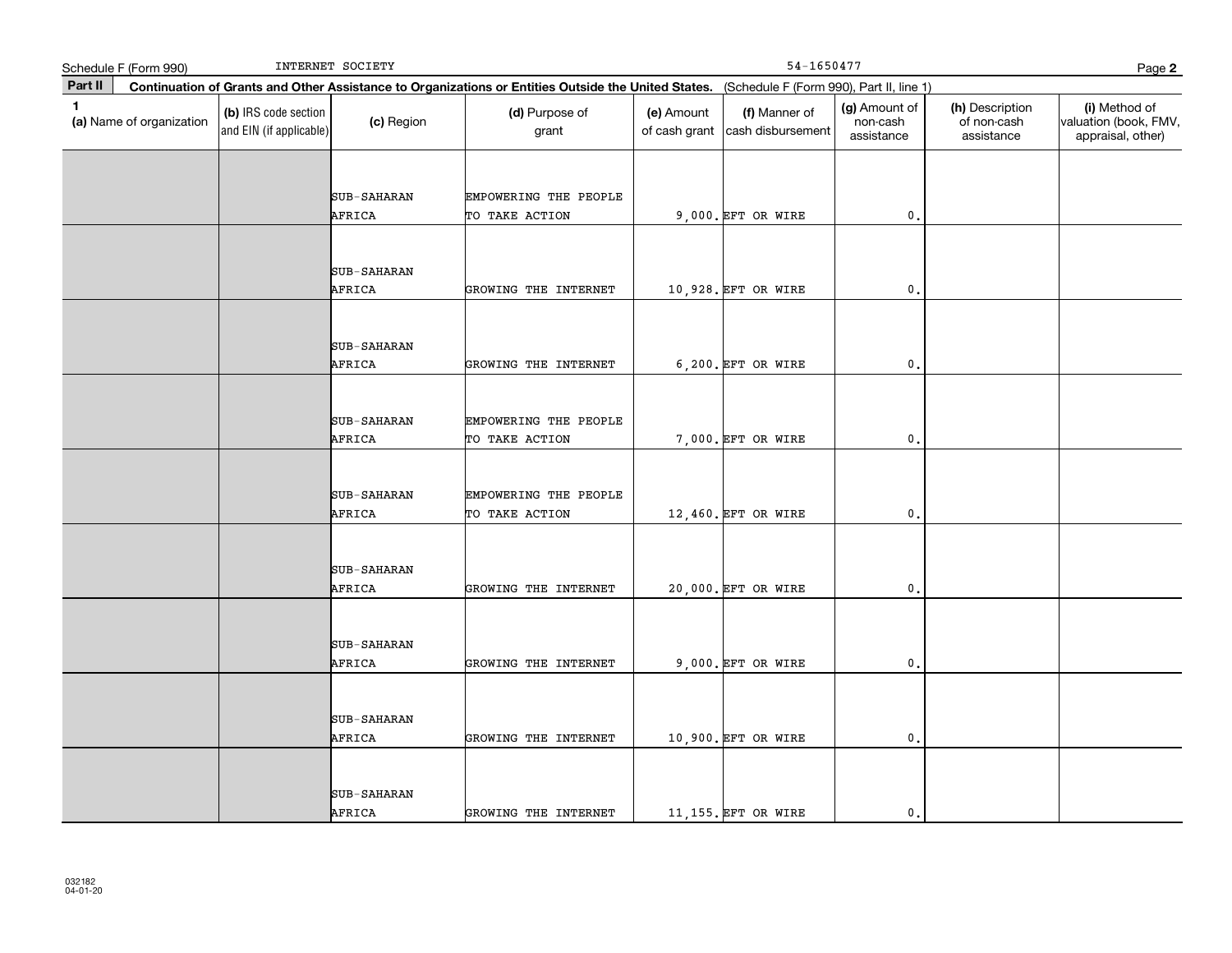|              | Schedule F (Form 990)    |                                                 | INTERNET SOCIETY      |                                                                                                                                              | $54 - 1650477$<br>Page 2    |                                    |                                         |                                              |                                                             |  |  |  |
|--------------|--------------------------|-------------------------------------------------|-----------------------|----------------------------------------------------------------------------------------------------------------------------------------------|-----------------------------|------------------------------------|-----------------------------------------|----------------------------------------------|-------------------------------------------------------------|--|--|--|
| Part II      |                          |                                                 |                       | Continuation of Grants and Other Assistance to Organizations or Entities Outside the United States. (Schedule F (Form 990), Part II, line 1) |                             |                                    |                                         |                                              |                                                             |  |  |  |
| $\mathbf{1}$ | (a) Name of organization | (b) IRS code section<br>and EIN (if applicable) | (c) Region            | (d) Purpose of<br>grant                                                                                                                      | (e) Amount<br>of cash grant | (f) Manner of<br>cash disbursement | (g) Amount of<br>non-cash<br>assistance | (h) Description<br>of non-cash<br>assistance | (i) Method of<br>valuation (book, FMV,<br>appraisal, other) |  |  |  |
|              |                          |                                                 | SUB-SAHARAN<br>AFRICA | GROWING THE INTERNET                                                                                                                         |                             | 15,650. EFT OR WIRE                | $\mathfrak o$ .                         |                                              |                                                             |  |  |  |
|              |                          |                                                 | SUB-SAHARAN<br>AFRICA | GROWING THE INTERNET                                                                                                                         |                             | 28,000. EFT OR WIRE                | $\mathfrak{o}$ .                        |                                              |                                                             |  |  |  |
|              |                          |                                                 | SUB-SAHARAN<br>AFRICA | GROWING THE INTERNET                                                                                                                         |                             | $5,005$ . EFT OR WIRE              | $\mathbf 0$ .                           |                                              |                                                             |  |  |  |
|              |                          |                                                 | SUB-SAHARAN<br>AFRICA | GROWING THE INTERNET                                                                                                                         |                             | $9,966$ . EFT OR WIRE              | $\mathfrak o$ .                         |                                              |                                                             |  |  |  |
|              |                          |                                                 | SUB-SAHARAN<br>AFRICA | GROWING THE INTERNET                                                                                                                         |                             | $20,000$ . EFT OR WIRE             | $\mathbf 0$ .                           |                                              |                                                             |  |  |  |
|              |                          |                                                 |                       |                                                                                                                                              |                             |                                    |                                         |                                              |                                                             |  |  |  |
|              |                          |                                                 |                       |                                                                                                                                              |                             |                                    |                                         |                                              |                                                             |  |  |  |
|              |                          |                                                 |                       |                                                                                                                                              |                             |                                    |                                         |                                              |                                                             |  |  |  |
|              |                          |                                                 |                       |                                                                                                                                              |                             |                                    |                                         |                                              |                                                             |  |  |  |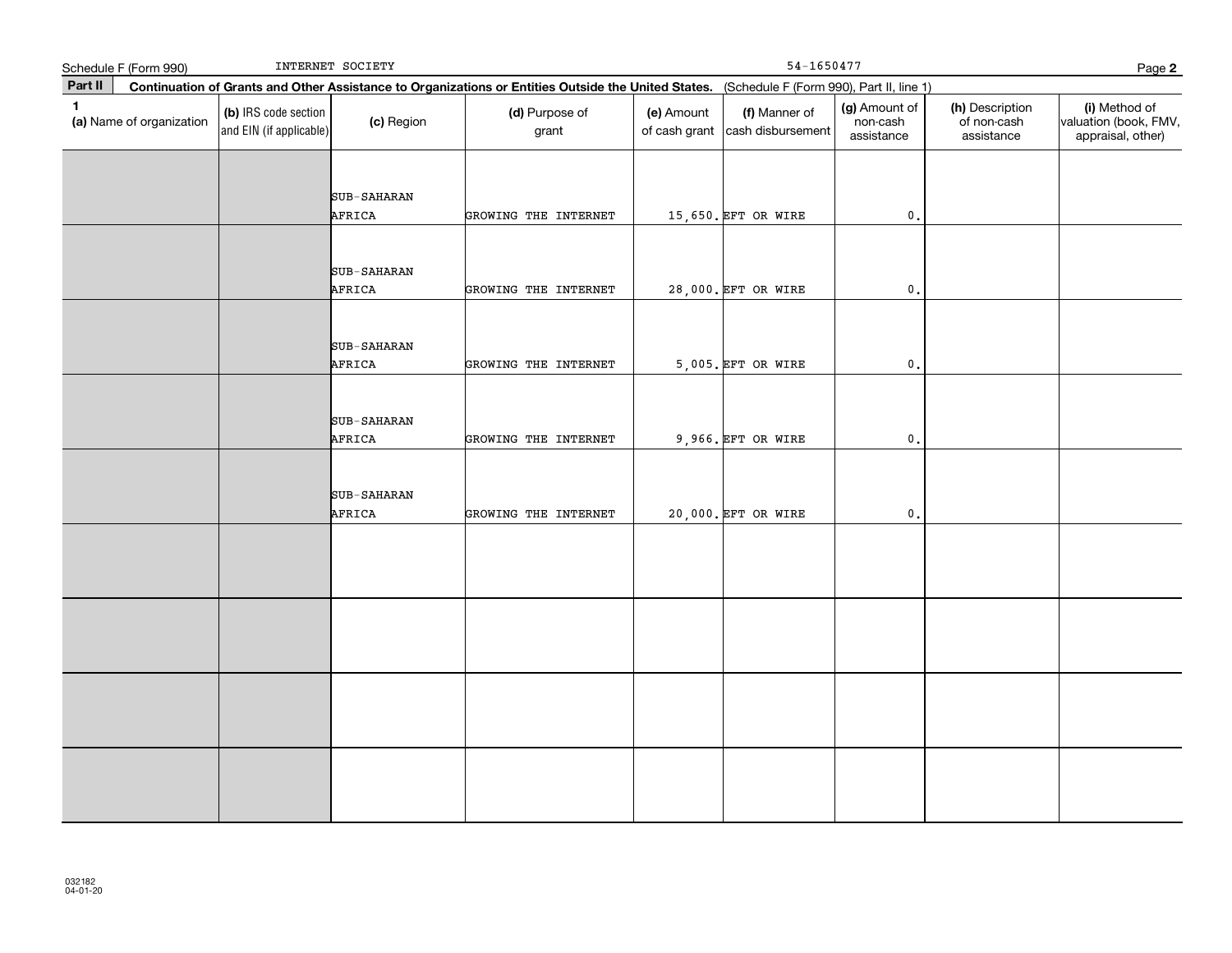# Part III Grants and Other Assistance to Individuals Outside the United States. Complete if the organization answered "Yes" on Form 990, Part IV, line 16. **(c)** Number of **| (d)** Amount of **| (e)** Manner of **| (f)** Amount of **| (g)** Description of **| (h) (a)** Type of grant or assistance  $\qquad$  **(b)** Region Schedule F (Form 990) 2020 Page The Society Page 2021 Structure of the State of the Society of the State of the State of the State of the State of the State of the State of the State of the State of the State of the State Part III can be duplicated if additional space is needed. (c) Number of recipients(d) Amount of cash grant (e) Manner of cash disbursement (f) Amount of noncash assistancenoncash assistance **(h)** Method of<br>valuation<br>(book, FMV,<br>appraisal, other) PACIFIC $1 \t 20,000.$  EFT OR WIRE  $0.$ EMPOWERING THE PEOPLE TO TAKE EAST ASIA AND THE INTERNET SOCIETY ACTION

**Schedule F (Form 990) 2020**

Page 3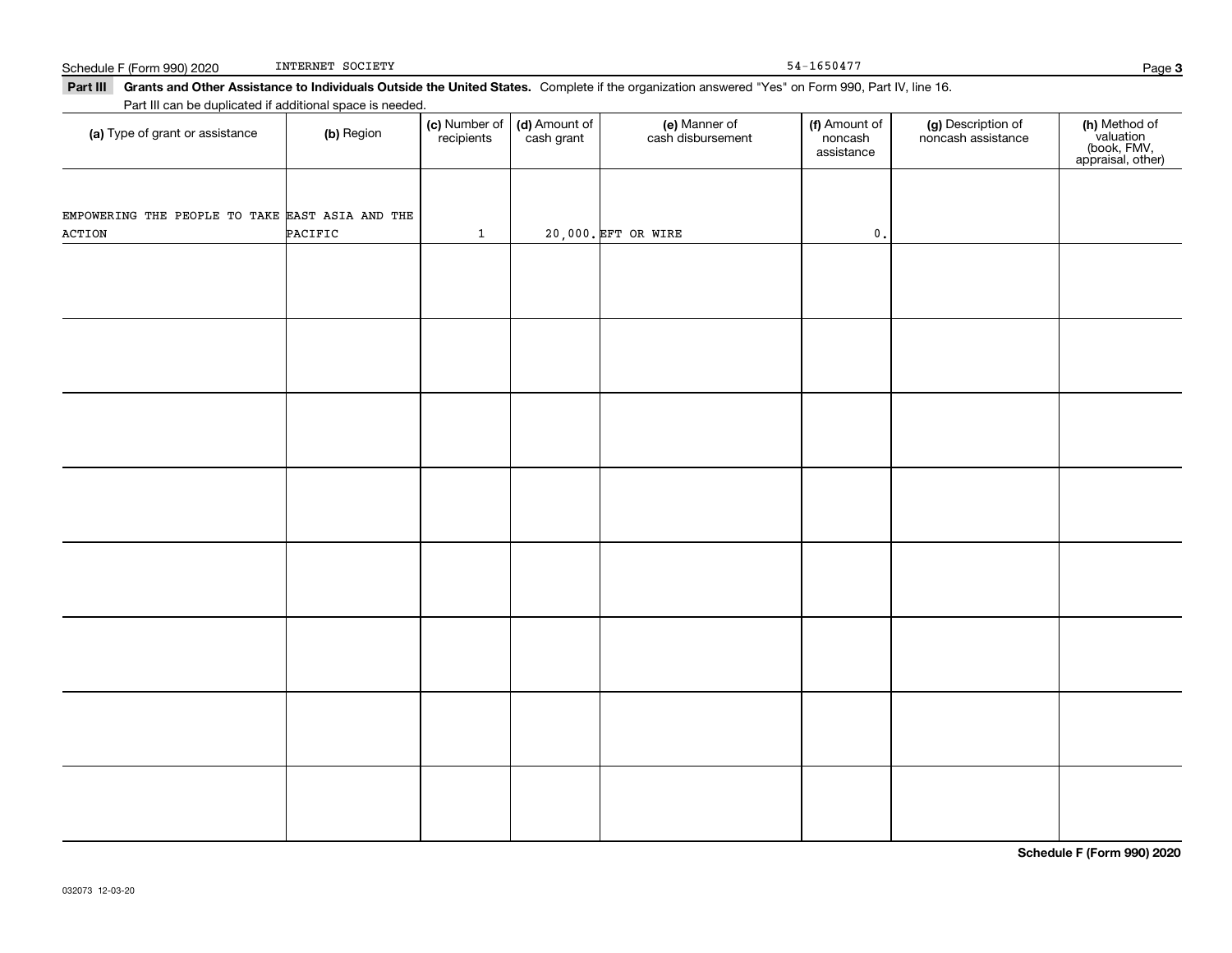| 1              | Was the organization a U.S. transferor of property to a foreign corporation during the tax year? If "Yes."<br>the organization may be required to file Form 926, Return by a U.S. Transferor of Property to a Foreign<br>Corporation (see Instructions for Form 926) <i>manual content content corporation</i> (see Instructions for Form 926)                                                                                                   | Yes      | X<br>No |
|----------------|--------------------------------------------------------------------------------------------------------------------------------------------------------------------------------------------------------------------------------------------------------------------------------------------------------------------------------------------------------------------------------------------------------------------------------------------------|----------|---------|
| $\overline{2}$ | Did the organization have an interest in a foreign trust during the tax year? If "Yes." the organization may<br>be required to separately file Form 3520, Annual Return To Report Transactions With Foreign Trusts and<br>Receipt of Certain Foreign Gifts, and/or Form 3520-A, Annual Information Return of Foreign Trust With a<br>U.S. Owner (see Instructions for Forms 3520 and 3520-A; don't file with Form 990) manufactured and the U.S. | Yes      | x<br>N٥ |
| 3              | Did the organization have an ownership interest in a foreign corporation during the tax year? If "Yes."<br>the organization may be required to file Form 5471, Information Return of U.S. Persons With Respect to                                                                                                                                                                                                                                | X<br>Yes | Nο      |
| 4              | Was the organization a direct or indirect shareholder of a passive foreign investment company or a<br>qualified electing fund during the tax year? If "Yes," the organization may be required to file Form 8621.<br>Information Return by a Shareholder of a Passive Foreign Investment Company or Qualified Electing                                                                                                                            | Yes      | x<br>Nο |
| 5              | Did the organization have an ownership interest in a foreign partnership during the tax year? If "Yes."<br>the organization may be required to file Form 8865, Return of U.S. Persons With Respect to Certain                                                                                                                                                                                                                                    | Yes      | X<br>No |
| 6              | Did the organization have any operations in or related to any boycotting countries during the tax year? If<br>"Yes," the organization may be required to separately file Form 5713, International Boycott Report (see                                                                                                                                                                                                                            | x<br>Yes | N٥      |

**Schedule F (Form 990) 2020**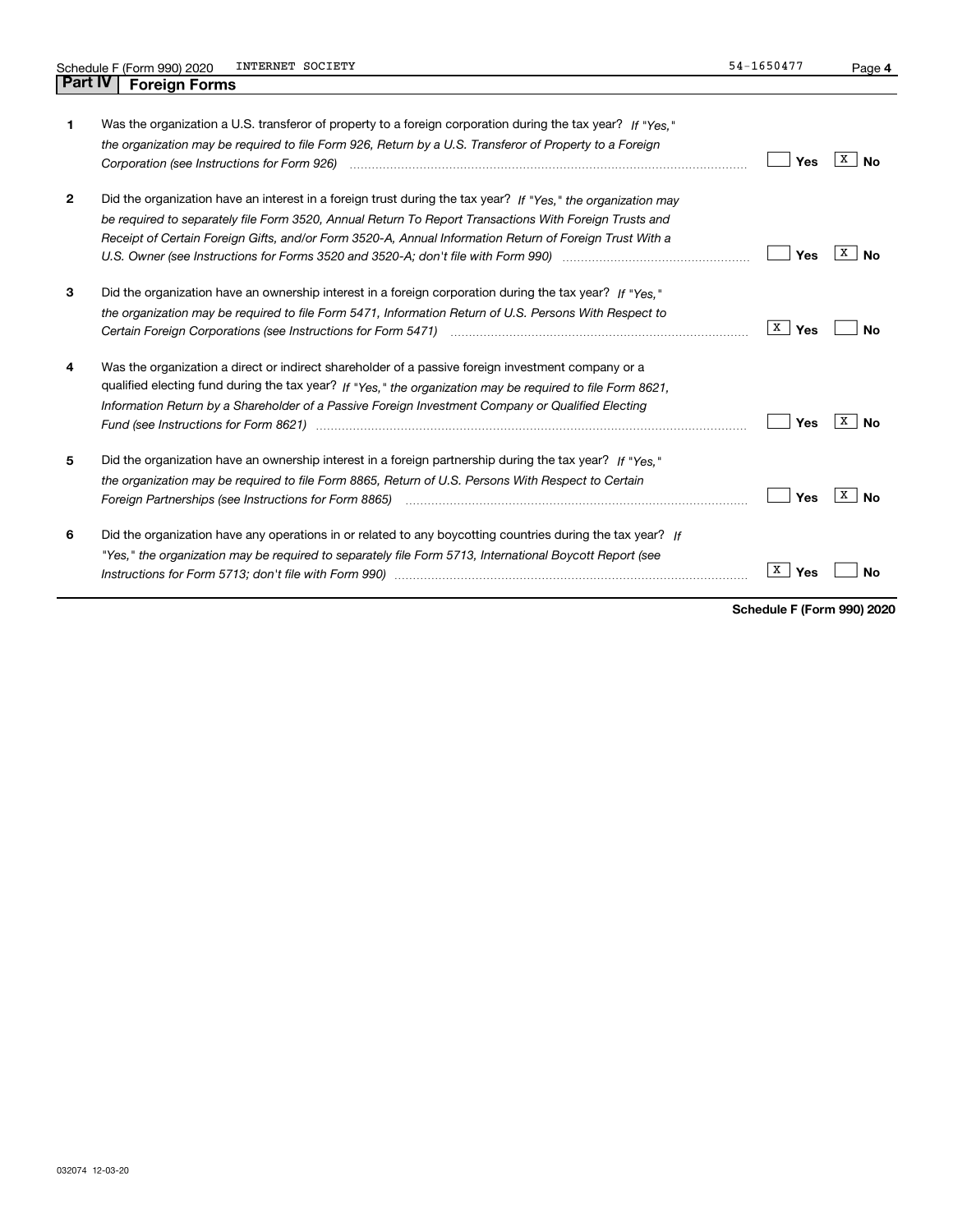#### **Supplemental Information**

Provide the information required by Part I, line 2 (monitoring of funds); Part I, line 3, column (f) (accounting method; amounts of investments vs. expenditures per region); Part II, line 1 (accounting method); Part III (accounting method); and Part III, column (c) (estimated number of recipients), as applicable. Also complete this part to provide any additional information. See instructions.

PART I, LINE 2:

GRANT PROPOSALS ARE REVIEWED AND APPROVED IN COMPLIANCE WITH ISOC

DELEGATION POLICY AND BOARD APPROVED BUDGET. ONCE APPROVED, AN AGREEMENT

IS ESTABLISHED WITH A CLEAR UNDERSTANDING OF THE GRANTEE'S REQUIREMENTS.

THE AGREEMENT IS SIGNED BY THE APPROPRIATE PARTIES AND THE AGREED UPON

INITIAL AMOUNT IS FUNDED. THE GRANT IS CONSIDERED COMPLETE WHEN GRANTEE

FULFILLS THE ESTABLISHED REQUIREMENTS AND SUBMITS A REPORT. PAYMENT MADE

ACCORDING TO GRANT.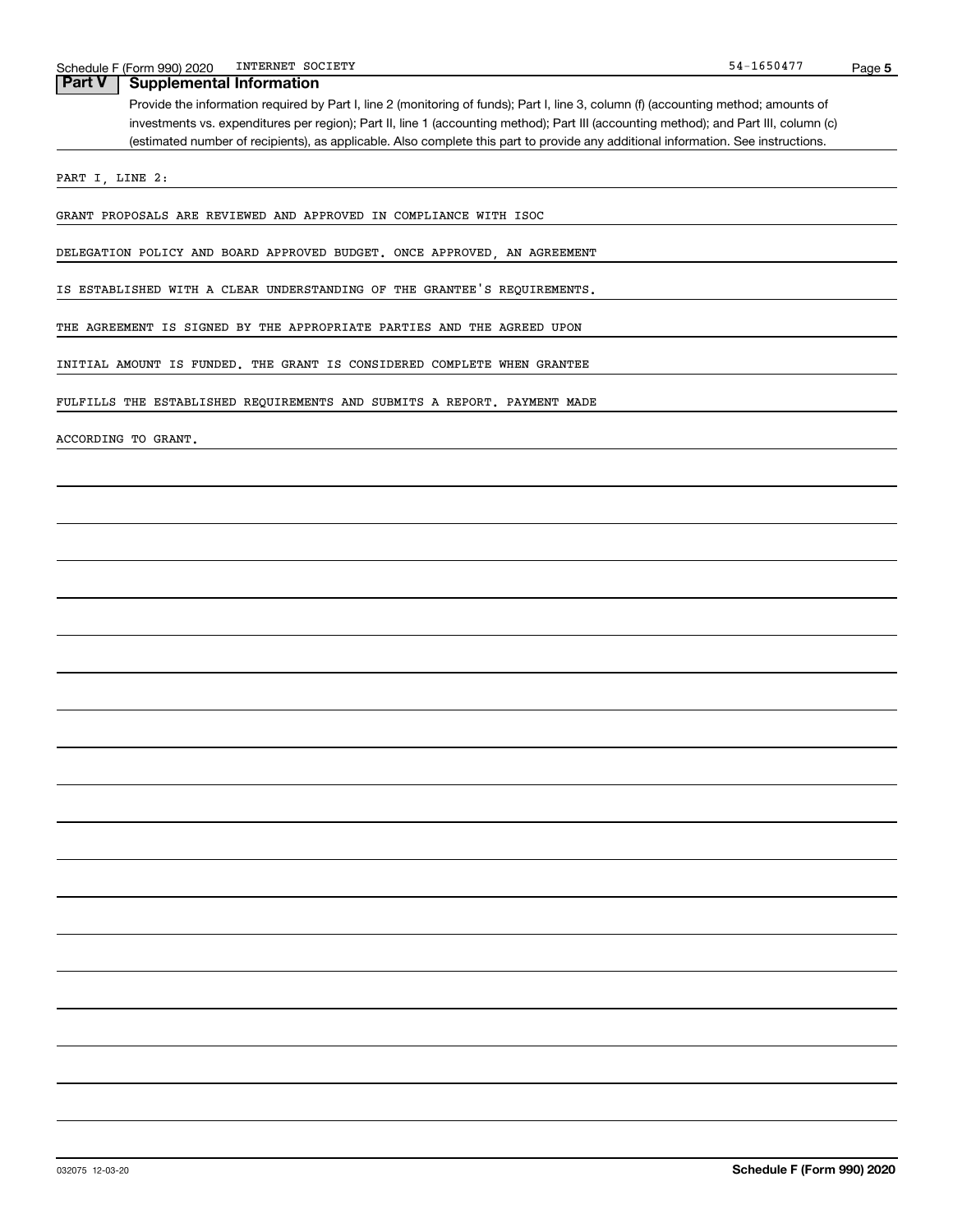| <b>SCHEDULE I</b><br>(Form 990)                                                                                                                                                |                        | <b>Grants and Other Assistance to Organizations,</b><br>Governments, and Individuals in the United States<br>Complete if the organization answered "Yes" on Form 990, Part IV, line 21 or 22. |                                                       |                                         |                                                                |                                          | OMB No. 1545-0047                                       |
|--------------------------------------------------------------------------------------------------------------------------------------------------------------------------------|------------------------|-----------------------------------------------------------------------------------------------------------------------------------------------------------------------------------------------|-------------------------------------------------------|-----------------------------------------|----------------------------------------------------------------|------------------------------------------|---------------------------------------------------------|
| Department of the Treasury                                                                                                                                                     |                        |                                                                                                                                                                                               | Attach to Form 990.                                   |                                         |                                                                |                                          | <b>Open to Public</b>                                   |
| Internal Revenue Service                                                                                                                                                       |                        |                                                                                                                                                                                               | Go to www.irs.gov/Form990 for the latest information. |                                         |                                                                |                                          | <b>Inspection</b>                                       |
| Name of the organization<br>INTERNET SOCIETY                                                                                                                                   |                        |                                                                                                                                                                                               |                                                       |                                         |                                                                |                                          | <b>Employer identification number</b><br>54-1650477     |
| <b>General Information on Grants and Assistance</b><br>Part I                                                                                                                  |                        |                                                                                                                                                                                               |                                                       |                                         |                                                                |                                          |                                                         |
| Does the organization maintain records to substantiate the amount of the grants or assistance, the grantees' eligibility for the grants or assistance, and the selection<br>1. |                        |                                                                                                                                                                                               |                                                       |                                         |                                                                |                                          | $\sqrt{X}$ Yes<br>l No                                  |
| Describe in Part IV the organization's procedures for monitoring the use of grant funds in the United States.<br>$\mathbf{2}$                                                  |                        |                                                                                                                                                                                               |                                                       |                                         |                                                                |                                          |                                                         |
| Part II<br>Grants and Other Assistance to Domestic Organizations and Domestic Governments. Complete if the organization answered "Yes" on Form 990, Part IV, line 21, for any  |                        |                                                                                                                                                                                               |                                                       |                                         |                                                                |                                          |                                                         |
| recipient that received more than \$5,000. Part II can be duplicated if additional space is needed.                                                                            |                        |                                                                                                                                                                                               |                                                       |                                         |                                                                |                                          |                                                         |
| 1 (a) Name and address of organization<br>or government                                                                                                                        | $(b)$ EIN              | (c) IRC section<br>(if applicable)                                                                                                                                                            | (d) Amount of<br>cash grant                           | (e) Amount of<br>non-cash<br>assistance | (f) Method of<br>valuation (book,<br>FMV, appraisal,<br>other) | (g) Description of<br>noncash assistance | (h) Purpose of grant<br>or assistance                   |
| SHADOWSERVER FOUNDATION<br>142 NORTH MILPITAS BLVD, #476                                                                                                                       | $26 - 2267933$ 501(C)3 |                                                                                                                                                                                               |                                                       | 0.                                      |                                                                |                                          | STRENGTHENING THE<br>INTERNET                           |
| MILPITAS, CA 95035                                                                                                                                                             |                        |                                                                                                                                                                                               | 400,000                                               |                                         |                                                                |                                          |                                                         |
| INTERNET SECURITY RESEARCH GROUP<br>548 MARKET ST, PMB 57274<br>SAN FRANCISCO, CA 94104-5401                                                                                   | $46 - 3344200$ 501(C)3 |                                                                                                                                                                                               | 200,000                                               | $\mathbf{0}$                            |                                                                |                                          | <b>STRENGTHENING THE</b><br>INTERNET                    |
| THE REGENTS OF THE UNIVERSITY OF<br>CALIFORNIA UC SAN DIEGO CAMPUS -<br>9500 GILMAN DRIVE - LA JOLLA, CA<br>92093                                                              | $95 - 6006144$ 501(C)3 |                                                                                                                                                                                               | 200,000                                               | 0.                                      |                                                                |                                          | GROWING THE INTERNET &<br>STRENGTHENING THE<br>INTERNET |
| UNIVERSITY OF NEW HAMPSHIRE<br>FOUNDATION - 9 EDGEWOOD ROAD -<br>DURHAM, NH 03824                                                                                              | $02 - 0437506$ 501(C)3 |                                                                                                                                                                                               | 125,000                                               | $\mathbf{0}$ .                          |                                                                |                                          | STRENGTHENING THE<br>INTERNET                           |
| UN TECHNICAL COOPERATION<br>ACTIVITIES - TWO UNITED NATIONS<br>PLAZA ROOM 1714 - NEW YORK, NY<br>10017                                                                         | $58 - 2368165$ 501(C)3 |                                                                                                                                                                                               | 100,000                                               | 0.                                      |                                                                |                                          | EMPOWERING THE PEOPLE TO<br>TAKE ACTION                 |
| IETF TRUST LLC<br>11710 PLAZA AMERICA DRIVE, SUITE 40<br>RESTON, VA 20190                                                                                                      | $26 - 6028540$ 501(C)3 |                                                                                                                                                                                               | 88.500.                                               | $\mathbf{0}$ .                          |                                                                |                                          | TECHNOLOGY AND STANDARDS<br>DEVELOPMENT                 |
| 2 Enter total number of section 501(c)(3) and government organizations listed in the line 1 table                                                                              |                        |                                                                                                                                                                                               |                                                       |                                         |                                                                |                                          | 27.                                                     |
| Enter total number of other organizations listed in the line 1 table<br>3                                                                                                      |                        |                                                                                                                                                                                               |                                                       |                                         |                                                                |                                          | $2$ .                                                   |

**For Paperwork Reduction Act Notice, see the Instructions for Form 990. Schedule I (Form 990) 2020** LHA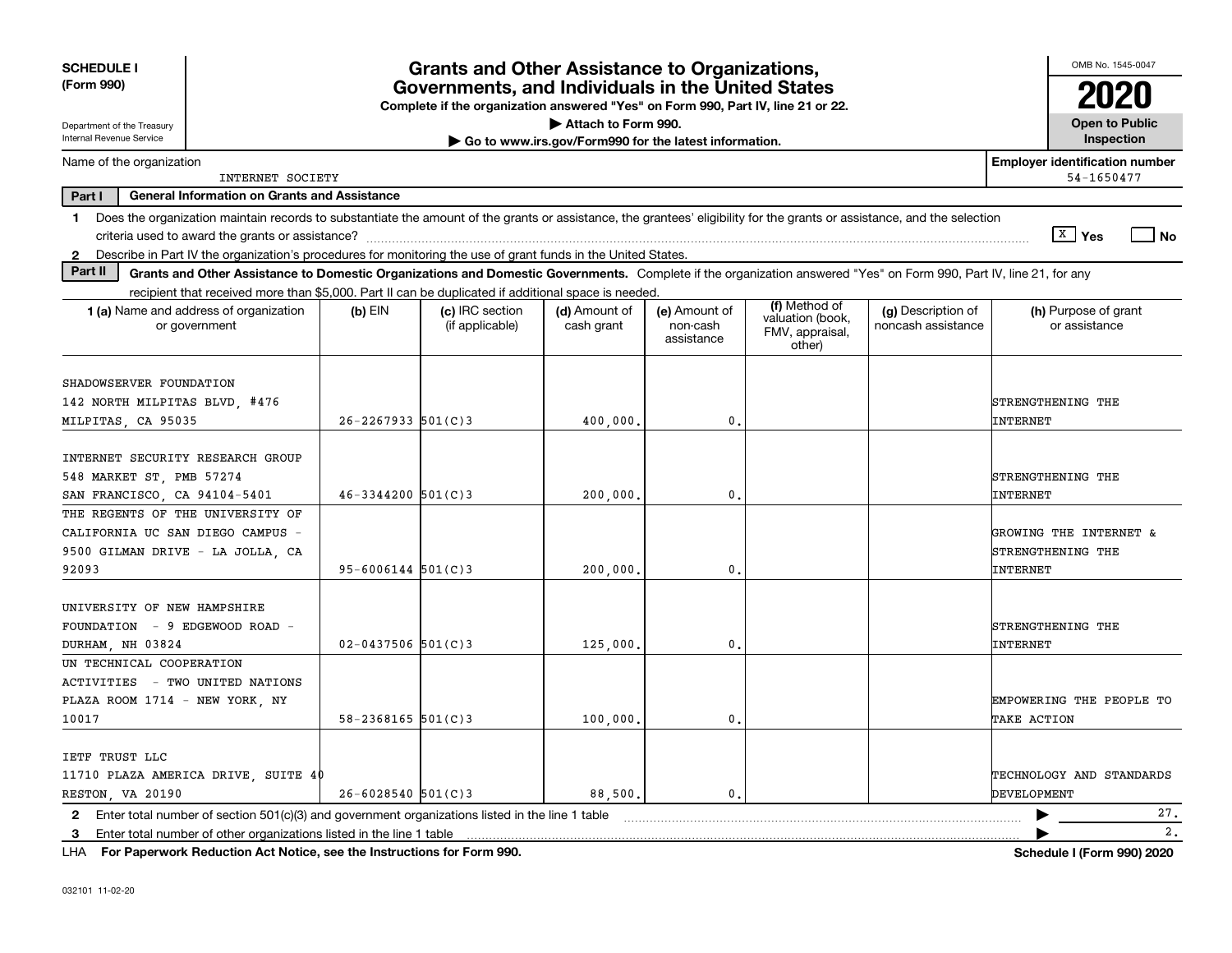Schedule I (Form 990) Page 1 INTERNET SOCIETY 54-1650477

| Part II   Continuation of Grants and Other Assistance to Domestic Organizations and Domestic Governments (Schedule I (Form 990), Part II.) |                          |                                  |                             |                                         |                                                                |                                           |                                                                   |  |  |  |
|--------------------------------------------------------------------------------------------------------------------------------------------|--------------------------|----------------------------------|-----------------------------|-----------------------------------------|----------------------------------------------------------------|-------------------------------------------|-------------------------------------------------------------------|--|--|--|
| (a) Name and address of<br>organization or government                                                                                      | $(b)$ EIN                | (c) IRC section<br>if applicable | (d) Amount of<br>cash grant | (e) Amount of<br>non-cash<br>assistance | (f) Method of<br>valuation<br>(book, FMV,<br>appraisal, other) | (g) Description of<br>non-cash assistance | (h) Purpose of grant<br>or assistance                             |  |  |  |
| NETWORK STARTUP RESOURCE CENTER                                                                                                            |                          |                                  |                             |                                         |                                                                |                                           |                                                                   |  |  |  |
| (NSRC) - 6232 UNIVERSITY OF OREGON                                                                                                         |                          |                                  |                             |                                         |                                                                |                                           |                                                                   |  |  |  |
| 1600 MILLRACE DRIVE STE 200 -                                                                                                              |                          |                                  |                             |                                         |                                                                |                                           | STRENGTHENING THE                                                 |  |  |  |
| EUGENE, OR 97403-1212                                                                                                                      | 93-6015767 $501(C)$ 3    |                                  | 80,000.                     | 0.                                      |                                                                |                                           | INTERNET                                                          |  |  |  |
| CENTER FOR DEMOCRACY AND<br>TECHNOLOGY - 1401 K STREET SUITE<br>200 - WASHINGTON, DC 20005                                                 | $52 - 1905358$ $501(C)3$ |                                  | 75,000                      | 0.                                      |                                                                |                                           | STRENGTHENING THE<br>INTERNET                                     |  |  |  |
| THE GREATER WASHINGTON DC CHAPTER                                                                                                          |                          |                                  |                             |                                         |                                                                |                                           |                                                                   |  |  |  |
| OF THE INTERNET SOCIETY - 1840<br>PLYMOUTH STREET NW - WASHINGTON,<br>DC 20012                                                             | $27 - 4603414$ 501(C)3   |                                  | 61,944                      | $\mathbf{0}$ .                          |                                                                |                                           | EMPOWERING THE PEOPLE TO<br>TAKE ACTION & GROWING THE<br>INTERNET |  |  |  |
| CITY OF NEW BRUNSWICK                                                                                                                      |                          |                                  |                             |                                         |                                                                |                                           |                                                                   |  |  |  |
| 78 BAYARD ST                                                                                                                               |                          |                                  |                             |                                         |                                                                |                                           |                                                                   |  |  |  |
| NEW BRUNSWICK, NJ 08901                                                                                                                    | 22-6002127               |                                  | 47,988                      | $\mathbf 0$ .                           |                                                                |                                           | GROWING THE INTERNET                                              |  |  |  |
| DYNAMIC COMMUNITY SOLUTIONS<br>PO BOX 1470<br>WAIANAE, HI 96792                                                                            | $81 - 4857118$ 501(C)3   |                                  | 35,000,                     | 0.                                      |                                                                |                                           | GROWING THE INTERNET                                              |  |  |  |
| CODE FOR SCIENCE AND SOCIETY INC.<br>1221 SE 34TH AVE                                                                                      |                          |                                  |                             |                                         |                                                                |                                           |                                                                   |  |  |  |
| PORTLAND, OR 97214                                                                                                                         | $81 - 3791683$ 501(C)3   |                                  | 25,000                      | 0.                                      |                                                                |                                           | GROWING THE INTERNET                                              |  |  |  |
| FREEDOM HOUSE INC.<br>1850 M ST NW 11TH FLOOR                                                                                              |                          |                                  |                             |                                         |                                                                |                                           |                                                                   |  |  |  |
| WASHINGTON, DC 02036                                                                                                                       | $13 - 1656647$ 501(C)3   |                                  | 25,000                      | 0.                                      |                                                                |                                           | GROWING THE INTERNET                                              |  |  |  |
| ASSOCIATION OF PROGRESSIVE<br>COMMUNICATIONS APC - 1013 TORNEY<br>AVE FIRST FLOOR - SAN FRANCISCO,                                         |                          |                                  |                             |                                         |                                                                |                                           |                                                                   |  |  |  |
| CA 94129                                                                                                                                   | $94-3287156$ 501(C)3     |                                  | 20,000.                     | 0.                                      |                                                                |                                           | GROWING THE INTERNET                                              |  |  |  |
| STANFORD UNIVERSITY<br>485 BROADWAY 3RD FLOOR<br>REDWOOD CITY, CA 94063                                                                    | $94 - 1156365$ $501(C)3$ |                                  | 20,000.                     | 0.                                      |                                                                |                                           | STRENGTHENING THE<br>INTERNET                                     |  |  |  |

**Schedule I (Form 990)**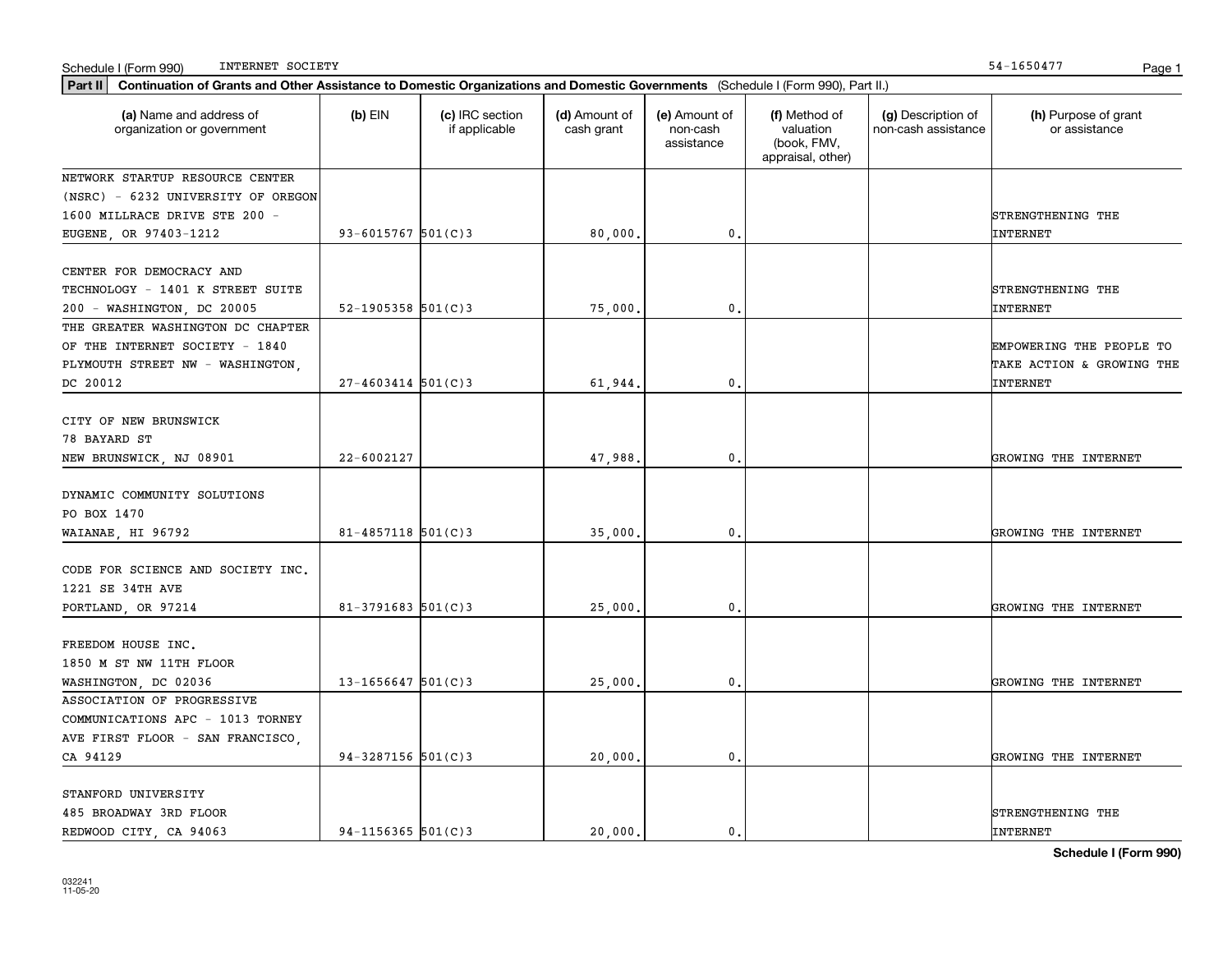| INTERNET SOCIETY<br>Schedule I (Form 990)                                                                                                   |                          |                                  |                             |                                         |                                                                |                                           | 54-1650477<br>Page 1                  |
|---------------------------------------------------------------------------------------------------------------------------------------------|--------------------------|----------------------------------|-----------------------------|-----------------------------------------|----------------------------------------------------------------|-------------------------------------------|---------------------------------------|
| Continuation of Grants and Other Assistance to Domestic Organizations and Domestic Governments (Schedule I (Form 990), Part II.)<br>Part II |                          |                                  |                             |                                         |                                                                |                                           |                                       |
| (a) Name and address of<br>organization or government                                                                                       | $(b)$ EIN                | (c) IRC section<br>if applicable | (d) Amount of<br>cash grant | (e) Amount of<br>non-cash<br>assistance | (f) Method of<br>valuation<br>(book, FMV,<br>appraisal, other) | (g) Description of<br>non-cash assistance | (h) Purpose of grant<br>or assistance |
| KIPAHULU OHANA INC                                                                                                                          |                          |                                  |                             |                                         |                                                                |                                           |                                       |
| PO BOX 454                                                                                                                                  |                          |                                  |                             |                                         |                                                                |                                           |                                       |
| HANA, HI 96713                                                                                                                              | $99 - 0522409$ 501(C)3   |                                  | 20,000.                     | 0.                                      |                                                                |                                           | GROWING THE INTERNET                  |
| SFBAYISOC                                                                                                                                   |                          |                                  |                             |                                         |                                                                |                                           |                                       |
| P.O.BOX 50741                                                                                                                               |                          |                                  |                             |                                         |                                                                |                                           | EMPOWERING THE PEOPLE TO              |
| PALO ALTO, CA 94303                                                                                                                         | $90 - 0860941$ $501(C)3$ |                                  | 18,000.                     | $\mathfrak o$ .                         |                                                                |                                           | TAKE ACTION                           |
| VILLANOVA UNIVERSITY                                                                                                                        |                          |                                  |                             |                                         |                                                                |                                           |                                       |
| 800 LANCASTER AVENUE                                                                                                                        |                          |                                  |                             |                                         |                                                                |                                           |                                       |
| VILLANOVA, PA 19085                                                                                                                         | $23 - 1352688$ 501(C)3   |                                  | 16,000                      | 0.                                      |                                                                |                                           | GROWING THE INTERNET                  |
| INTERNET SOCIETY CHAPTER OF                                                                                                                 |                          |                                  |                             |                                         |                                                                |                                           |                                       |
| GREATER NYC - PO BOX 1599 MADISON                                                                                                           |                          |                                  |                             |                                         |                                                                |                                           |                                       |
| SQ STATION - NEW YORK, NY                                                                                                                   |                          |                                  |                             |                                         |                                                                |                                           | EMPOWERING THE PEOPLE TO              |
| 10159-1599                                                                                                                                  | $11 - 3463418$ 501(C)3   |                                  | 15,500.                     | $\mathfrak o$ .                         |                                                                |                                           | TAKE ACTION                           |
| UC BERKELEY FOUNDATION                                                                                                                      |                          |                                  |                             |                                         |                                                                |                                           |                                       |
| 2195 HEARTS AVE. #120                                                                                                                       |                          |                                  |                             |                                         |                                                                |                                           | STRENGTHENING THE                     |
| BERKELY, CA 94720                                                                                                                           | $94 - 6002123$ 501(C)3   |                                  | 15,000.                     | 0.                                      |                                                                |                                           | INTERNET                              |
| LOCAL CONNECTIVITY LAB                                                                                                                      |                          |                                  |                             |                                         |                                                                |                                           |                                       |
| 3641 BAGLEY AVENUE N                                                                                                                        |                          |                                  |                             |                                         |                                                                |                                           |                                       |
| SEATTLE, WA 98103                                                                                                                           | $84 - 3559695$ 501(C) 3  |                                  | 15,000                      | 0.                                      |                                                                |                                           | GROWING THE INTERNET                  |
|                                                                                                                                             |                          |                                  |                             |                                         |                                                                |                                           |                                       |
| MURALNET<br>1900 FRUITVALE AVENUE STE 3F                                                                                                    |                          |                                  |                             |                                         |                                                                |                                           |                                       |
|                                                                                                                                             | $81 - 5155903$ $501(C)3$ |                                  | 15,000                      | 0.                                      |                                                                |                                           | GROWING THE INTERNET                  |
| OAKLAND, CA 94601                                                                                                                           |                          |                                  |                             |                                         |                                                                |                                           |                                       |
| NYC MESH                                                                                                                                    |                          |                                  |                             |                                         |                                                                |                                           |                                       |
| 91 EAST 3RD STREET APT 35                                                                                                                   |                          |                                  |                             |                                         |                                                                |                                           |                                       |
| NEW YORK, NY 10003                                                                                                                          | $84 - 2616395$ 501(C)3   |                                  | 14,859.                     | $\mathbf{0}$ .                          |                                                                |                                           | GROWING THE INTERNET                  |
| BAICELLS TECHNOLOGIES NORTH                                                                                                                 |                          |                                  |                             |                                         |                                                                |                                           |                                       |
| AMERICA - 555 REPUBLIC DR SUITE                                                                                                             |                          |                                  |                             |                                         |                                                                |                                           |                                       |
| 200 - PLANO, TX 75074                                                                                                                       | 81-1656095               |                                  | 12,647.                     | $\mathbf{0}$ .                          |                                                                |                                           | GROWING THE INTERNET                  |

**Schedule I (Form 990)**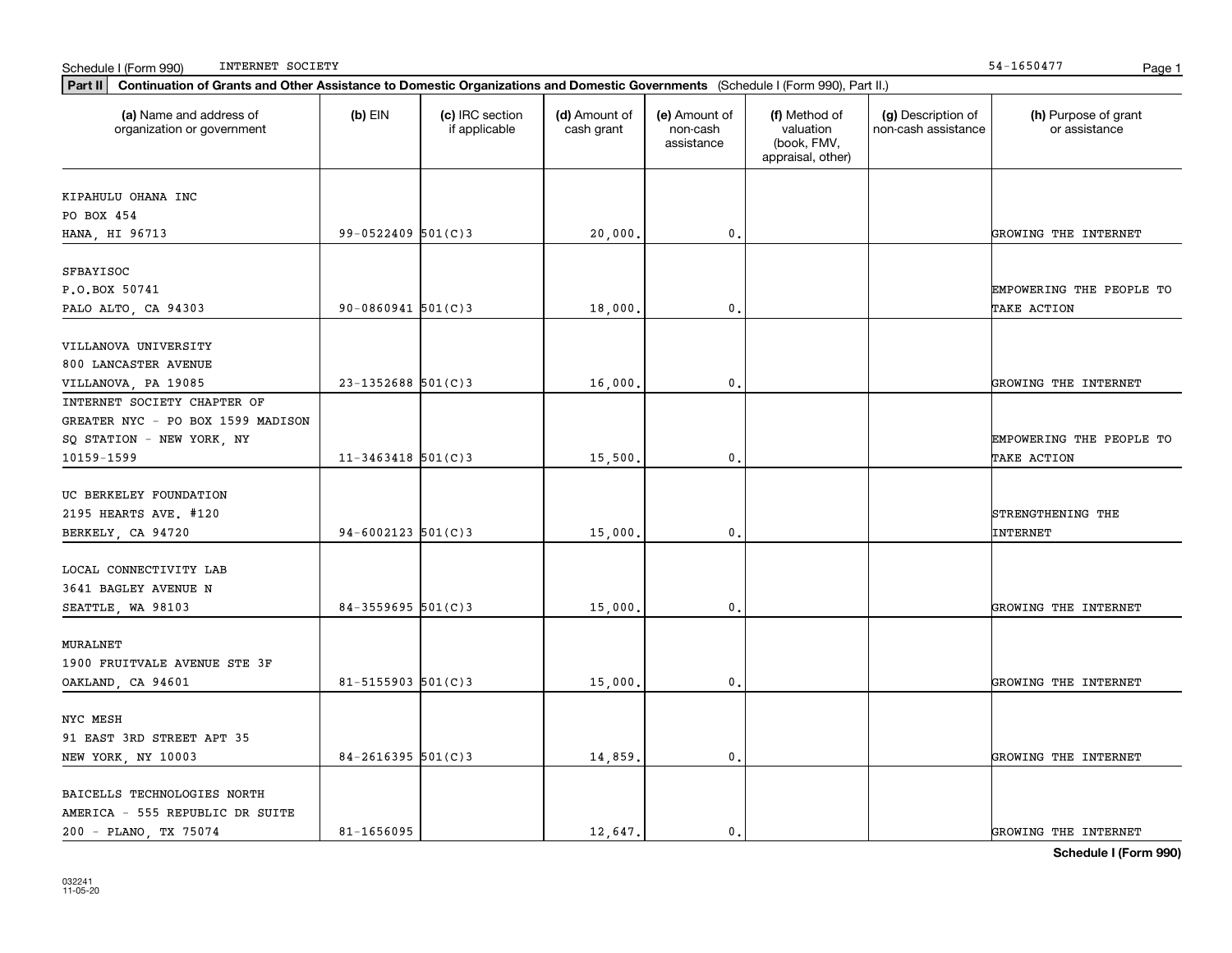Schedule I (Form 990) Page 1 INTERNET SOCIETY

54-1650477

| (a) Name and address of<br>organization or government                                        | $(b)$ EIN              | (c) IRC section<br>if applicable | (d) Amount of<br>cash grant | (e) Amount of<br>non-cash<br>assistance | (f) Method of<br>valuation<br>(book, FMV,<br>appraisal, other) | (g) Description of<br>non-cash assistance | (h) Purpose of grant<br>or assistance                   |
|----------------------------------------------------------------------------------------------|------------------------|----------------------------------|-----------------------------|-----------------------------------------|----------------------------------------------------------------|-------------------------------------------|---------------------------------------------------------|
| INTERNET EDUCATION FOUNDATION<br>1401 K STREET NW, SUITE 200<br>WASHINGTON, DC 20005         | $31 - 1577362$ 501(C)3 |                                  | 10,000.                     | $\mathbf{0}$ .                          |                                                                |                                           | STRENGTHENING THE<br>INTERNET                           |
| INSTITUTE FOR LOCAL SELF RELIANCE<br>2720 E 22ND STREET<br>MINNEAPOLIS, MN 55406             | $23 - 7394104$ 501(C)3 |                                  | 10,000.                     | 0.                                      |                                                                |                                           | GROWING THE INTERNET                                    |
| PUBLIC KNOWLEDGE<br>1818 N STREET NW, SUITE 410<br>WASHINGTON, DC 20036                      | $52 - 2336690$ 501(C)3 |                                  | 10,000.                     | $\mathfrak o$ .                         |                                                                |                                           | GROWING THE INTERNET &<br>STRENGTHENING THE<br>INTERNET |
| LGBT TECHNOLOGY INSTITUTE<br>123 W FREDERICK STREET NO 214<br>STAUNTON, VA 24402             | $46 - 4265280$ 501(C)3 |                                  | 10,000.                     | $\mathbf{0}$ .                          |                                                                |                                           | STRENGTHENING THE<br>INTERNET                           |
| INTERNET SOCIETY OF PUERTO RICO<br>CHAPTER INC. - PO BOX 361973 - SAN<br>JUAN, PR 00936-1973 | $66 - 0718331$ 501(C)3 |                                  | 7,000.                      | 0.                                      |                                                                |                                           | EMPOWERING THE PEOPLE TO<br>TAKE ACTION                 |
|                                                                                              |                        |                                  |                             |                                         |                                                                |                                           |                                                         |
|                                                                                              |                        |                                  |                             |                                         |                                                                |                                           |                                                         |
|                                                                                              |                        |                                  |                             |                                         |                                                                |                                           |                                                         |
|                                                                                              |                        |                                  |                             |                                         |                                                                |                                           |                                                         |

**Schedule I (Form 990)**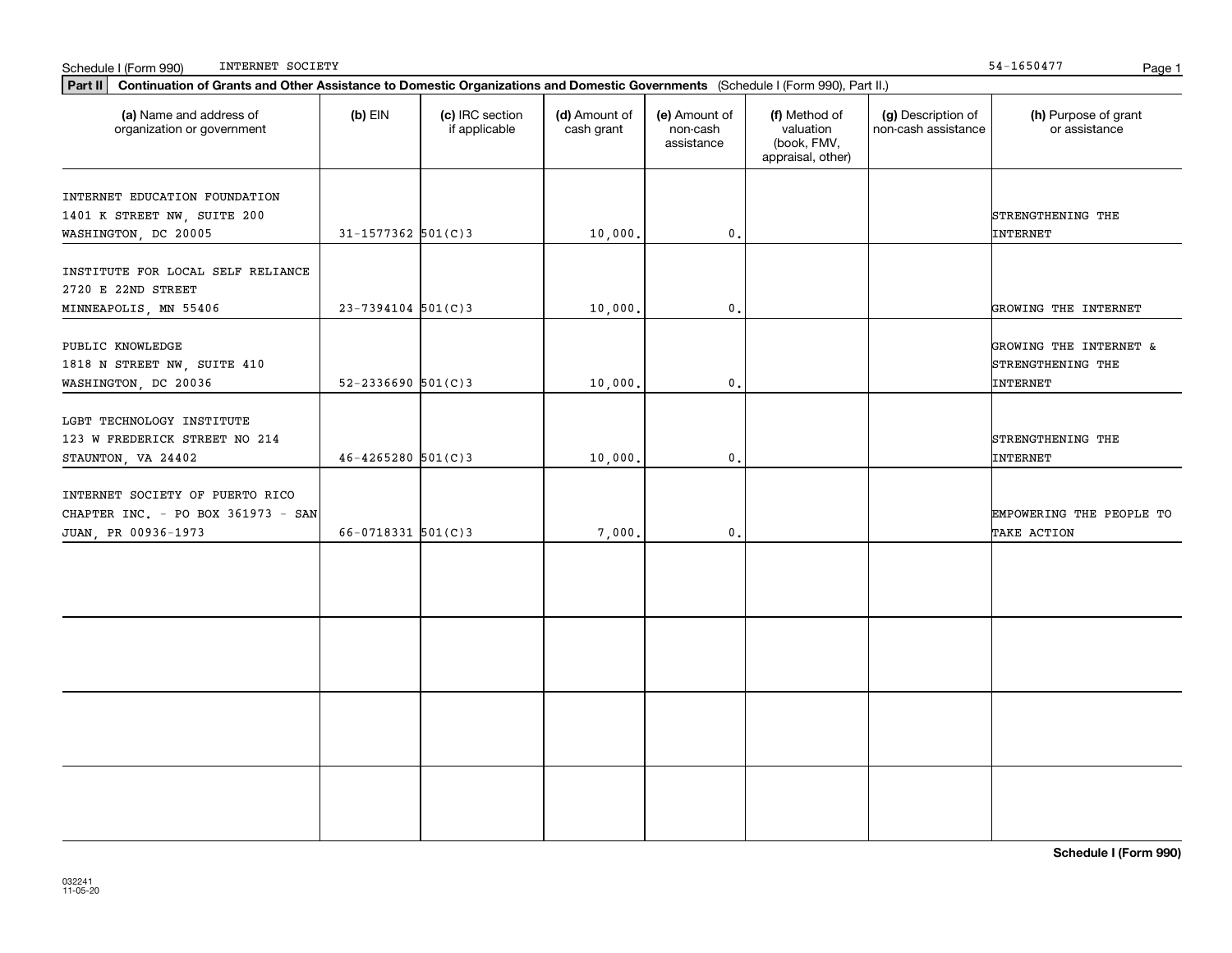Schedule I (Form 990) 2020 Page Research of the SCC ETY Control of the SCC ETY Control of the SCC ETY And The SCC ETY Control of the SCC ETY And The SCC ETY And The SCC ETY And The SCC ETY AND THE SCC ETY AND THE SCC ETY A INTERNET SOCIETY

**Part III | Grants and Other Assistance to Domestic Individuals. Complete if the organization answered "Yes" on Form 990, Part IV, line 22.** Part III can be duplicated if additional space is needed.

| (a) Type of grant or assistance                                                                                                                      | (b) Number of<br>recipients | (c) Amount of<br>cash grant | (d) Amount of non-<br>cash assistance | (e) Method of valuation<br>(book, FMV, appraisal, other) | (f) Description of noncash assistance |  |  |
|------------------------------------------------------------------------------------------------------------------------------------------------------|-----------------------------|-----------------------------|---------------------------------------|----------------------------------------------------------|---------------------------------------|--|--|
|                                                                                                                                                      |                             |                             |                                       |                                                          |                                       |  |  |
| EMPOWERING THE PEOPLE TO TAKE ACTION                                                                                                                 | 24                          | 14,291.                     | 0.                                    |                                                          |                                       |  |  |
|                                                                                                                                                      |                             |                             |                                       |                                                          |                                       |  |  |
| GROWING THE INTERNET                                                                                                                                 | 2                           | 6,610.                      | 0.                                    |                                                          |                                       |  |  |
|                                                                                                                                                      |                             |                             |                                       |                                                          |                                       |  |  |
| STRENGTHENING THE INTERNET                                                                                                                           |                             | 750.                        | 0.                                    |                                                          |                                       |  |  |
|                                                                                                                                                      |                             |                             |                                       |                                                          |                                       |  |  |
|                                                                                                                                                      |                             |                             |                                       |                                                          |                                       |  |  |
|                                                                                                                                                      |                             |                             |                                       |                                                          |                                       |  |  |
|                                                                                                                                                      |                             |                             |                                       |                                                          |                                       |  |  |
| Supplemental Information. Provide the information required in Part I, line 2; Part III, column (b); and any other additional information.<br>Part IV |                             |                             |                                       |                                                          |                                       |  |  |
| PART I, LINE 2:                                                                                                                                      |                             |                             |                                       |                                                          |                                       |  |  |
| GRANT PROPOSALS ARE REVIEWED AND APPROVED IN COMPLIANCE WITH ISOC                                                                                    |                             |                             |                                       |                                                          |                                       |  |  |

DELEGATION POLICY AND BOARD APPROVED BUDGET. ONCE APPROVED, AN AGREEMENT IS

ESTABLISHED WITH A CLEAR UNDERSTANDING OF THE GRANTEE'S REQUIREMENTS. THE

AGREEMENT IS SIGNED BY THE APPROPRIATE PARTIES AND THE AGREED UPON INITIAL

AMOUNT IS FUNDED. THE GRANT IS CONSIDERED COMPLETE WHEN GRANTEE FULFILLS

THE ESTABLISHED REQUIREMENTS AND SUBMITS A REPORT. PAYMENT MADE ACCORDING

TO GRANT.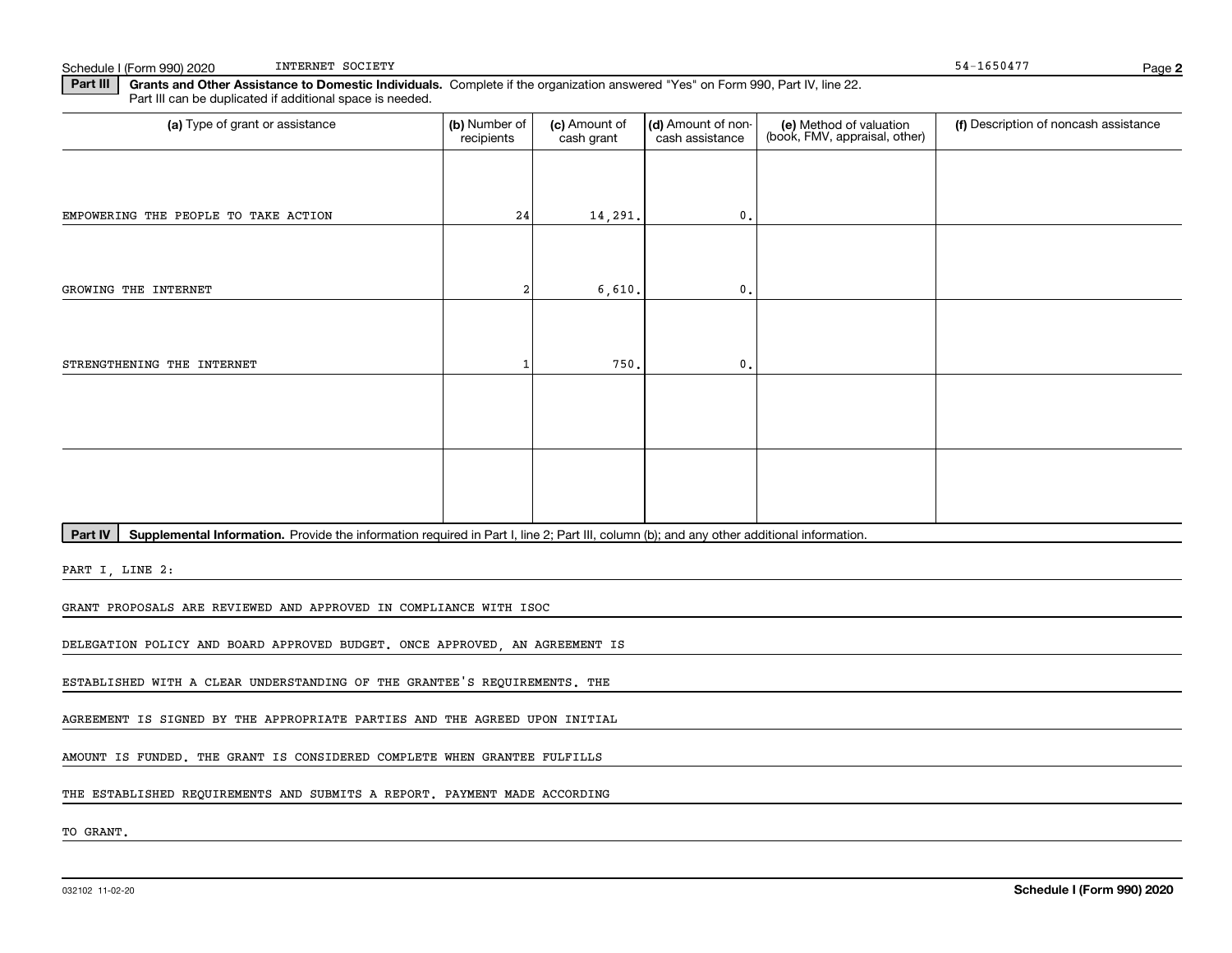|    | <b>SCHEDULE J</b>                                                                                                                        | <b>Compensation Information</b>                                                                                           |                                                   |  | OMB No. 1545-0047                     |            |                       |  |
|----|------------------------------------------------------------------------------------------------------------------------------------------|---------------------------------------------------------------------------------------------------------------------------|---------------------------------------------------|--|---------------------------------------|------------|-----------------------|--|
|    | (Form 990)                                                                                                                               | For certain Officers, Directors, Trustees, Key Employees, and Highest                                                     |                                                   |  |                                       |            |                       |  |
|    |                                                                                                                                          | <b>Compensated Employees</b>                                                                                              |                                                   |  | 2020                                  |            |                       |  |
|    | Department of the Treasury                                                                                                               | > Complete if the organization answered "Yes" on Form 990, Part IV, line 23.<br>Attach to Form 990.                       |                                                   |  |                                       |            | <b>Open to Public</b> |  |
|    | ► Go to www.irs.gov/Form990 for instructions and the latest information.<br>Internal Revenue Service                                     |                                                                                                                           |                                                   |  |                                       | Inspection |                       |  |
|    | Name of the organization                                                                                                                 |                                                                                                                           |                                                   |  | <b>Employer identification number</b> |            |                       |  |
|    |                                                                                                                                          | INTERNET SOCIETY                                                                                                          |                                                   |  | 54-1650477                            |            |                       |  |
|    | Part I                                                                                                                                   | <b>Questions Regarding Compensation</b>                                                                                   |                                                   |  |                                       |            |                       |  |
|    |                                                                                                                                          |                                                                                                                           |                                                   |  |                                       | Yes        | No                    |  |
|    |                                                                                                                                          | 1a Check the appropriate box(es) if the organization provided any of the following to or for a person listed on Form 990, |                                                   |  |                                       |            |                       |  |
|    |                                                                                                                                          | Part VII, Section A, line 1a. Complete Part III to provide any relevant information regarding these items.                |                                                   |  |                                       |            |                       |  |
|    | First-class or charter travel                                                                                                            |                                                                                                                           | Housing allowance or residence for personal use   |  |                                       |            |                       |  |
|    | Travel for companions                                                                                                                    |                                                                                                                           | Payments for business use of personal residence   |  |                                       |            |                       |  |
|    |                                                                                                                                          | Tax indemnification and gross-up payments                                                                                 | Health or social club dues or initiation fees     |  |                                       |            |                       |  |
|    |                                                                                                                                          | Discretionary spending account                                                                                            | Personal services (such as maid, chauffeur, chef) |  |                                       |            |                       |  |
|    |                                                                                                                                          |                                                                                                                           |                                                   |  |                                       |            |                       |  |
|    |                                                                                                                                          | <b>b</b> If any of the boxes on line 1a are checked, did the organization follow a written policy regarding payment or    |                                                   |  |                                       |            |                       |  |
|    |                                                                                                                                          | reimbursement or provision of all of the expenses described above? If "No," complete Part III to explain                  |                                                   |  | 1b                                    |            |                       |  |
| 2  |                                                                                                                                          | Did the organization require substantiation prior to reimbursing or allowing expenses incurred by all directors,          |                                                   |  | $\mathbf{2}$                          |            |                       |  |
|    |                                                                                                                                          |                                                                                                                           |                                                   |  |                                       |            |                       |  |
| З  |                                                                                                                                          | Indicate which, if any, of the following the organization used to establish the compensation of the organization's        |                                                   |  |                                       |            |                       |  |
|    |                                                                                                                                          | CEO/Executive Director. Check all that apply. Do not check any boxes for methods used by a related organization to        |                                                   |  |                                       |            |                       |  |
|    |                                                                                                                                          | establish compensation of the CEO/Executive Director, but explain in Part III.                                            |                                                   |  |                                       |            |                       |  |
|    | X                                                                                                                                        |                                                                                                                           |                                                   |  |                                       |            |                       |  |
|    | Compensation committee<br>Written employment contract<br>X<br>X  <br>Independent compensation consultant<br>Compensation survey or study |                                                                                                                           |                                                   |  |                                       |            |                       |  |
|    | $X$ Form 990 of other organizations                                                                                                      | X                                                                                                                         | Approval by the board or compensation committee   |  |                                       |            |                       |  |
|    |                                                                                                                                          |                                                                                                                           |                                                   |  |                                       |            |                       |  |
| 4  |                                                                                                                                          | During the year, did any person listed on Form 990, Part VII, Section A, line 1a, with respect to the filing              |                                                   |  |                                       |            |                       |  |
|    | organization or a related organization:                                                                                                  |                                                                                                                           |                                                   |  |                                       |            |                       |  |
| а  |                                                                                                                                          | Receive a severance payment or change-of-control payment?                                                                 |                                                   |  | 4a                                    | х          |                       |  |
| b  |                                                                                                                                          | Participate in or receive payment from a supplemental nonqualified retirement plan?                                       |                                                   |  | 4b                                    |            | X                     |  |
| c  |                                                                                                                                          | Participate in or receive payment from an equity-based compensation arrangement?                                          |                                                   |  | 4с                                    |            | x                     |  |
|    |                                                                                                                                          | If "Yes" to any of lines 4a-c, list the persons and provide the applicable amounts for each item in Part III.             |                                                   |  |                                       |            |                       |  |
|    |                                                                                                                                          |                                                                                                                           |                                                   |  |                                       |            |                       |  |
|    |                                                                                                                                          | Only section 501(c)(3), 501(c)(4), and 501(c)(29) organizations must complete lines 5-9.                                  |                                                   |  |                                       |            |                       |  |
|    |                                                                                                                                          | For persons listed on Form 990, Part VII, Section A, line 1a, did the organization pay or accrue any compensation         |                                                   |  |                                       |            |                       |  |
|    | contingent on the revenues of:                                                                                                           |                                                                                                                           |                                                   |  |                                       |            |                       |  |
|    |                                                                                                                                          | a The organization? <b>Entitation</b> 2008 Communication of the organization of the organization?                         |                                                   |  | 5а                                    |            | х                     |  |
|    |                                                                                                                                          |                                                                                                                           |                                                   |  | 5b                                    |            | х                     |  |
|    |                                                                                                                                          | If "Yes" on line 5a or 5b, describe in Part III.                                                                          |                                                   |  |                                       |            |                       |  |
| 6. |                                                                                                                                          | For persons listed on Form 990, Part VII, Section A, line 1a, did the organization pay or accrue any compensation         |                                                   |  |                                       |            |                       |  |
|    | contingent on the net earnings of:                                                                                                       |                                                                                                                           |                                                   |  |                                       |            |                       |  |
|    |                                                                                                                                          | a The organization? <b>Entitled Strategies and Strategies and Strategies</b> and The organization?                        |                                                   |  | 6a                                    |            | х                     |  |
|    |                                                                                                                                          |                                                                                                                           |                                                   |  | 6b                                    |            | х                     |  |
|    |                                                                                                                                          | If "Yes" on line 6a or 6b, describe in Part III.                                                                          |                                                   |  |                                       |            |                       |  |
|    |                                                                                                                                          | 7 For persons listed on Form 990, Part VII, Section A, line 1a, did the organization provide any nonfixed payments        |                                                   |  |                                       |            |                       |  |
|    |                                                                                                                                          |                                                                                                                           |                                                   |  | $\overline{7}$                        | х          |                       |  |
| 8  |                                                                                                                                          | Were any amounts reported on Form 990, Part VII, paid or accrued pursuant to a contract that was subject to the           |                                                   |  |                                       |            |                       |  |
|    |                                                                                                                                          | initial contract exception described in Regulations section 53.4958-4(a)(3)? If "Yes," describe in Part III               |                                                   |  | 8                                     | х          |                       |  |
| 9. |                                                                                                                                          | If "Yes" on line 8, did the organization also follow the rebuttable presumption procedure described in                    |                                                   |  |                                       |            |                       |  |
|    |                                                                                                                                          |                                                                                                                           |                                                   |  | 9                                     | х          |                       |  |
|    |                                                                                                                                          | LHA For Paperwork Reduction Act Notice, see the Instructions for Form 990.                                                |                                                   |  | Schedule J (Form 990) 2020            |            |                       |  |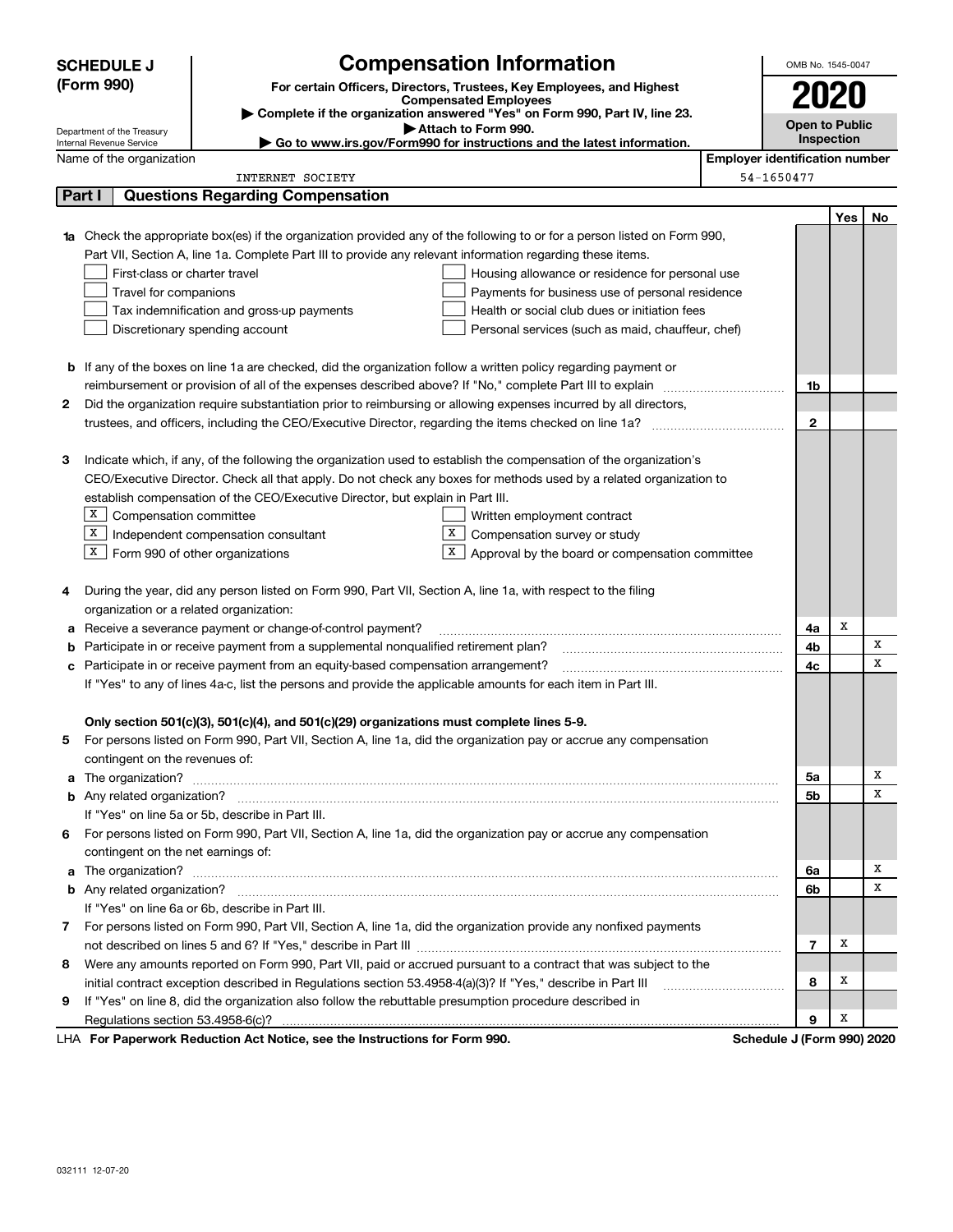54-1650477

# **Part II Officers, Directors, Trustees, Key Employees, and Highest Compensated Employees.**  Schedule J (Form 990) 2020 Page Use duplicate copies if additional space is needed.

For each individual whose compensation must be reported on Schedule J, report compensation from the organization on row (i) and from related organizations, described in the instructions, on row (ii). Do not list any individuals that aren't listed on Form 990, Part VII.

**Note:**  The sum of columns (B)(i)-(iii) for each listed individual must equal the total amount of Form 990, Part VII, Section A, line 1a, applicable column (D) and (E) amounts for that individual.

| (A) Name and Title                       |      |                          | (B) Breakdown of W-2 and/or 1099-MISC compensation |                                           | (C) Retirement and             | (D) Nontaxable |                  | (F) Compensation                                           |
|------------------------------------------|------|--------------------------|----------------------------------------------------|-------------------------------------------|--------------------------------|----------------|------------------|------------------------------------------------------------|
|                                          |      | (i) Base<br>compensation | (ii) Bonus &<br>incentive<br>compensation          | (iii) Other<br>reportable<br>compensation | other deferred<br>compensation | benefits       | $(B)(i)$ - $(D)$ | in column (B)<br>reported as deferred<br>on prior Form 990 |
| ANDREW SULLIVAN<br>(1)                   | (i)  | 314, 347.                | 104,958.                                           | 604                                       | 37,406.                        | 12,785.        | 470,100.         | $\mathbf 0$ .                                              |
| PRESIDENT & CEO                          | (ii) | 44,907.                  | 14,994.                                            | 86.                                       | 5,344.                         | 1,826.         | 67,157.          | $\mathbf 0$ .                                              |
| SANDRA SPECTOR<br>(2)                    | (i)  | 266,402.                 | 49,875.                                            | 604.                                      | 37,406.                        | 34, 352.       | 388,639.         | $\mathbf 0$ .                                              |
| CHIEF FINANCIAL OFFICER                  | (ii) | 38,058.                  | 7,125.                                             | 86.                                       | 5,344                          | 4,907.         | 55,520           | $\mathbf 0$ .                                              |
| FREDERIC DONCK<br>(3)                    | (i)  | 148,083.                 | 19,827.                                            | 225,975.                                  | $\mathbf 0$ .                  | $\mathbf{0}$ . | 393,885          | $\mathbf 0$ .                                              |
| VP, EUROPE TILL 8/31/2020                | (ii) | $\mathbf{0}$ .           | $\mathbf{0}$ .                                     | $\mathbf{0}$ .                            | $\mathbf{0}$ .                 | $\mathbf{0}$   | $\Omega$         | $\mathbf 0$ .                                              |
| RINALIA ABDUL RAHIM<br>(4)               | (i)  | 279,137.                 | 49,200                                             | 2,476.                                    | 39,995                         | 0.             | 370,808          | 0.                                                         |
| SVP, STRATEGY, COMMUNICATIONS & ENGA(ii) |      | 0.                       | 0.                                                 | $\mathbf{0}$ .                            | 0.                             | 0.             | 0                | $\mathbf 0$ .                                              |
| TORAL COWIESON<br>(5)                    | (i)  | 164,597.                 | 16,028                                             | 92,543                                    | 42,120                         | 27,528         | 342,816          | 0.                                                         |
| HEAD, STRAT. & IMPACT TILL 8/31/2020(ii) |      | $\mathbf{0}$ .           | $\mathbf{0}$ .                                     | $\mathbf{0}$ .                            | $\mathbf{0}$                   | $\mathbf{0}$   | 0                | 0.                                                         |
| SALLY WENTWORTH<br>(6)                   | (i)  | 236,485                  | 25,878                                             | 300.                                      | 40,481                         | 22,873         | 326,017          | 0.                                                         |
| SVP, PROJECT STAFF                       | (i)  | 0.                       | $\mathbf{0}$ .                                     | $\mathbf{0}$ .                            | 0                              | $\mathbf{0}$   | $\mathbf{0}$     | 0.                                                         |
| JAMES WOOD<br>(7)                        | (i)  | 247,799.                 | 20,235                                             | 5,390.                                    | 35,664                         | $\mathbf{0}$   | 309,088          | $\mathbf 0$ .                                              |
| HEAD OF CONTENT                          | (ii) | 0.                       | $\mathbf 0$ .                                      | $\mathbf 0$ .                             | 0                              | $\mathbf{0}$   | 0                | 0.                                                         |
| CONSTANCE BOMMELAER DE LEUSSE<br>(8)     | (i)  | 234,262.                 | 15,772                                             | 4,467.                                    | 25,586                         | $\mathbf{0}$   | 280,087          | 0.                                                         |
| AREA VP, INSTITUTIONAL RELATION          | (ii) | 0.                       | $\mathbf{0}$ .                                     | 0.                                        | $\mathbf 0$ .                  | $\mathbf{0}$   | 0                | 0.                                                         |
| <b>JANE COFFIN</b><br>(9)                | (i)  | 204,154.                 | 21,660                                             | 690,                                      | 33,984                         | 13,121         | 273,609          | $\mathbf 0$ .                                              |
| SVP, INTERNET GROWTH                     | (ii) | 0.                       | $\mathbf{0}$                                       | 0.                                        | 0                              | $\mathbf{0}$   | 0.               | 0.                                                         |
| (10) JOSEPH HALL                         | (i)  | 212,726.                 | $\mathbf{0}$ .                                     | 300                                       | 33,000                         | 27,413         | 273,439          | $\mathbf 0$ .                                              |
| SVP STRONG INTERNET                      | (ii) | 0.                       | $\mathbf{0}$ .                                     | $\mathbf{0}$ .                            | 0                              | $\mathbf{0}$   | $\mathbf{0}$     | 0.                                                         |
| (11) SEBASTIAN BELLAGAMBA                | (i)  | 209,370.                 | 17,078                                             | 2,662.                                    | 0.                             | $\mathbf{0}$   | 229,110          | 0.                                                         |
| VP , EXTERNAL ENGAGEMENT                 | (ii) | 0.                       | 0.                                                 | $^{\rm 0}$ .                              | $\mathbf{0}$ .                 | 0.             | 0.               | $\mathbf 0$ .                                              |
|                                          | (i)  |                          |                                                    |                                           |                                |                |                  |                                                            |
|                                          | (ii) |                          |                                                    |                                           |                                |                |                  |                                                            |
|                                          | (i)  |                          |                                                    |                                           |                                |                |                  |                                                            |
|                                          | (ii) |                          |                                                    |                                           |                                |                |                  |                                                            |
|                                          | (i)  |                          |                                                    |                                           |                                |                |                  |                                                            |
|                                          | (ii) |                          |                                                    |                                           |                                |                |                  |                                                            |
|                                          | (i)  |                          |                                                    |                                           |                                |                |                  |                                                            |
|                                          | (ii) |                          |                                                    |                                           |                                |                |                  |                                                            |
|                                          | (i)  |                          |                                                    |                                           |                                |                |                  |                                                            |
|                                          | (ii) |                          |                                                    |                                           |                                |                |                  |                                                            |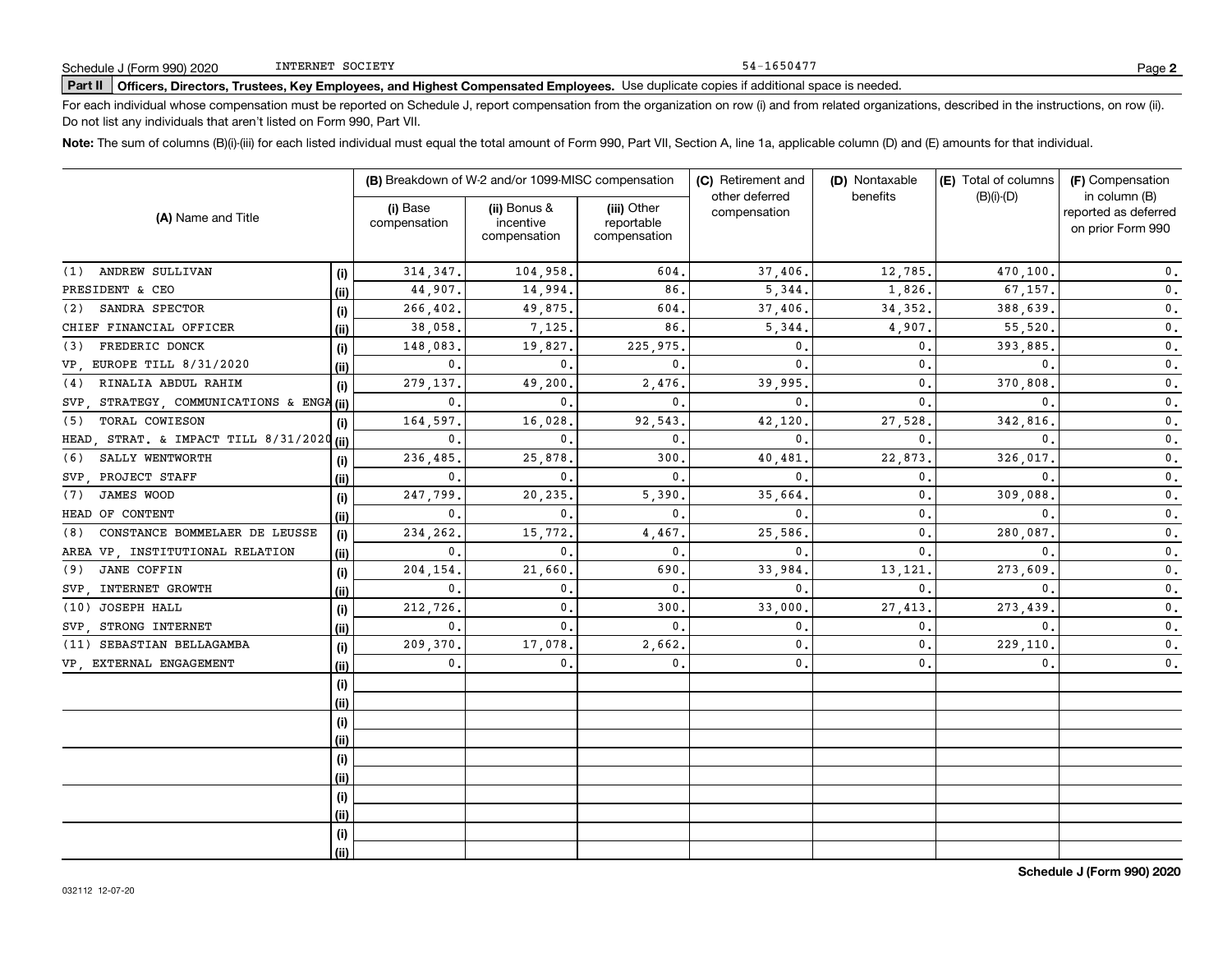## 032113 12-07-20

INTERNET SOCIETY

#### **Part III Supplemental Information**

Schedule J (Form 990) 2020 INTERNET SOCIETY<br>Part III Supplemental Information<br>Provide the information, explanation, or descriptions required for Part I, lines 1a, 1b, 3, 4a, 4b, 4c, 5a, 5b, 6a, 6b, 7, and 8, and for Part I

PART I, LINE 4A:

EMPLOYEES LISTED BELOW RECEIVED A SEVERANCE PAYMENT IN CALENDAR YEAR 2020.

FREDERIC DONCK \$223,753

TORAL COWEISON \$92,083

PART I, LINE 7:

2020 VARIABLE COMPENSATION AWARDS WERE DETERMINED BY THE CEO AND CFO, WITH

INPUT FROM MANAGEMENT UNDER THE VARIABLE COMPENSATION PROGRAM. AT THE

BEGINNING OF THE YEAR, THE CEO DETERMINES TARGET AWARDS (ALL TARGETS AND

AWARDS ARE BASED ON A PERCENTAGE OF YEAR-END BASE COMPENSATION) FOR

POSITIONS WITHIN THE ORGANIZATION. ALL FULL-TIME STAFF RECEIVED VARIABLE

COMPENSATION TARGETS BETWEEN 4% AND 20% (THE CEO'S TARGET IS ESTABLISHED IN

HIS EMPLOYMENT AGREEMENT). AT THE END OF THE YEAR, THE CEO, WITH INPUT

FROM MANAGERS DETERMINES THE FINAL AWARDS. PERFORMANCE OF THE INTERNET

SOCIETY AS A WHOLE AND OF THE INDIVIDUAL ARE THE BASIS FOR THESE AWARDS.

THE CEO'S PERFORMANCE AND AWARD ARE DETERMINED BY THE BOARD OF TRUSTEES

ACCORDING TO GOALS ESTABLISHED BY THE BOARD. FURTHER, THE BOARD OF

TRUSTEES' COMPENSATION COMMITTEE APPROVES VARIABLE COMPENSATION FOR

DISQUALIFIED PERSONS."

**Schedule J (Form 990) 2020**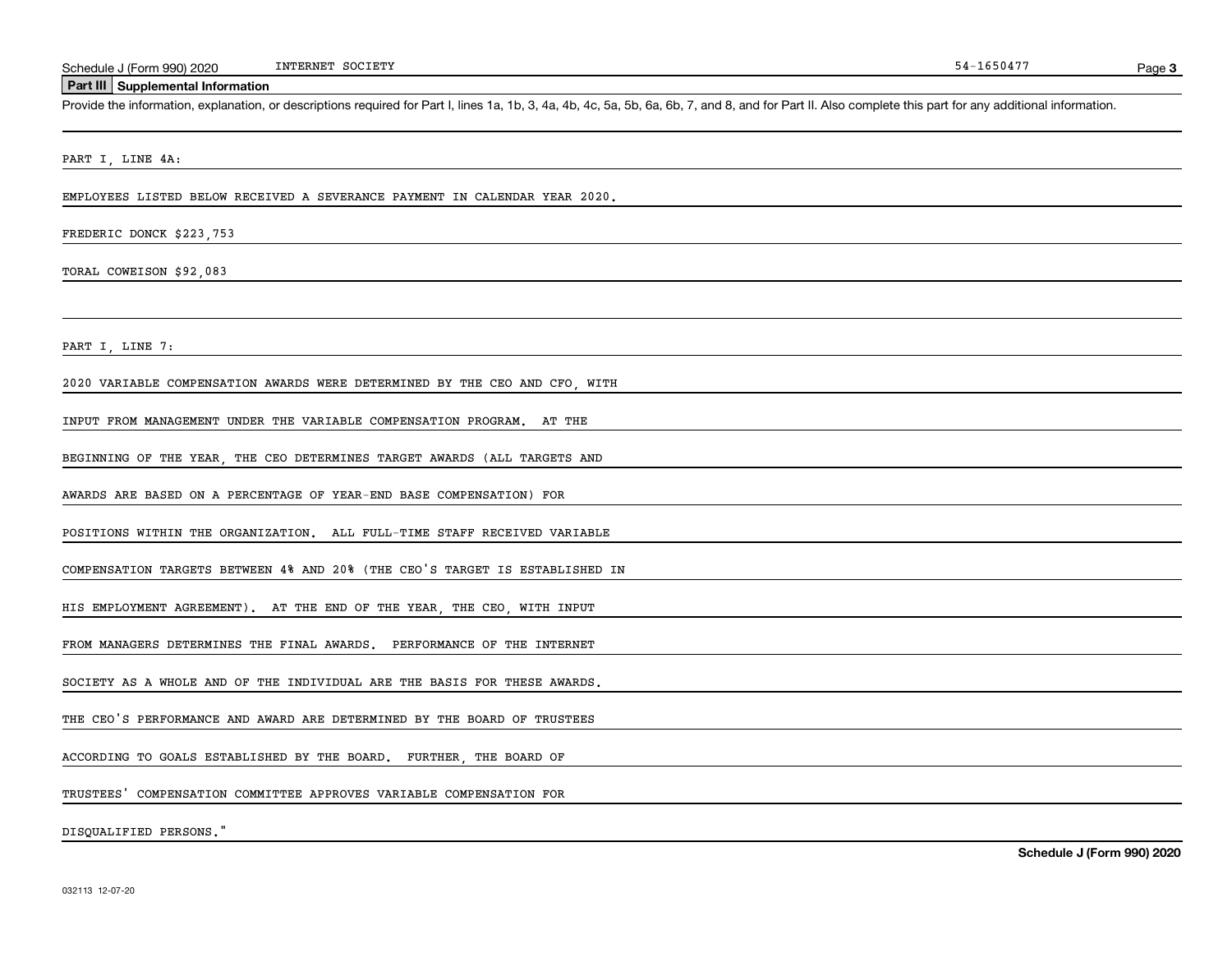#### **Part III Supplemental Information**

Schedule J (Form 990) 2020 INTERNET SOCIETY<br>Part III Supplemental Information<br>Provide the information, explanation, or descriptions required for Part I, lines 1a, 1b, 3, 4a, 4b, 4c, 5a, 5b, 6a, 6b, 7, and 8, and for Part I

PART I, LINE 8:

THE INTERNET SOCIETY ENTERED INTO A CONTRACT WITH ITS CEO BEFORE HE STARTED

WORK AND ASSUMED THAT POSITION. THIS CONTRACT QUALIFIED FOR THE INITIAL

CONTRACT EXCEPTION.

SCHEDULE J, PART II, COMPENSATION AND BENEFITS :

COLUMN B (II) REPRESENTS THE AMOUNT OF ISOC'S VARIABLE COMPENSATION

PLAN EARNED IN 2019 (THE PRIOR CALENDAR YEAR), BUT PAID IN 2020.

COLUMN B (III) REPRESENTS THE AMOUNT OF EMPLOYEES' TAXABLE COST OF LIFE

INSURANCE, COLUMN C INCLUDES INTERNET SOCIETY'S CONTRIBUTION TO

EMPLOYEES' RETIREMENT PLANS, PLUS ANY VARIABLE COMPENSATION EARNED IN

THE PRIOR TAX YEAR BUT PAID AFTER MARCH 15, 2020.

COLUMN D INCLUDES EMPLOYEES' NON-TAXABLE MEDICAL AND OTHER NON-TAXED

BENEFITS.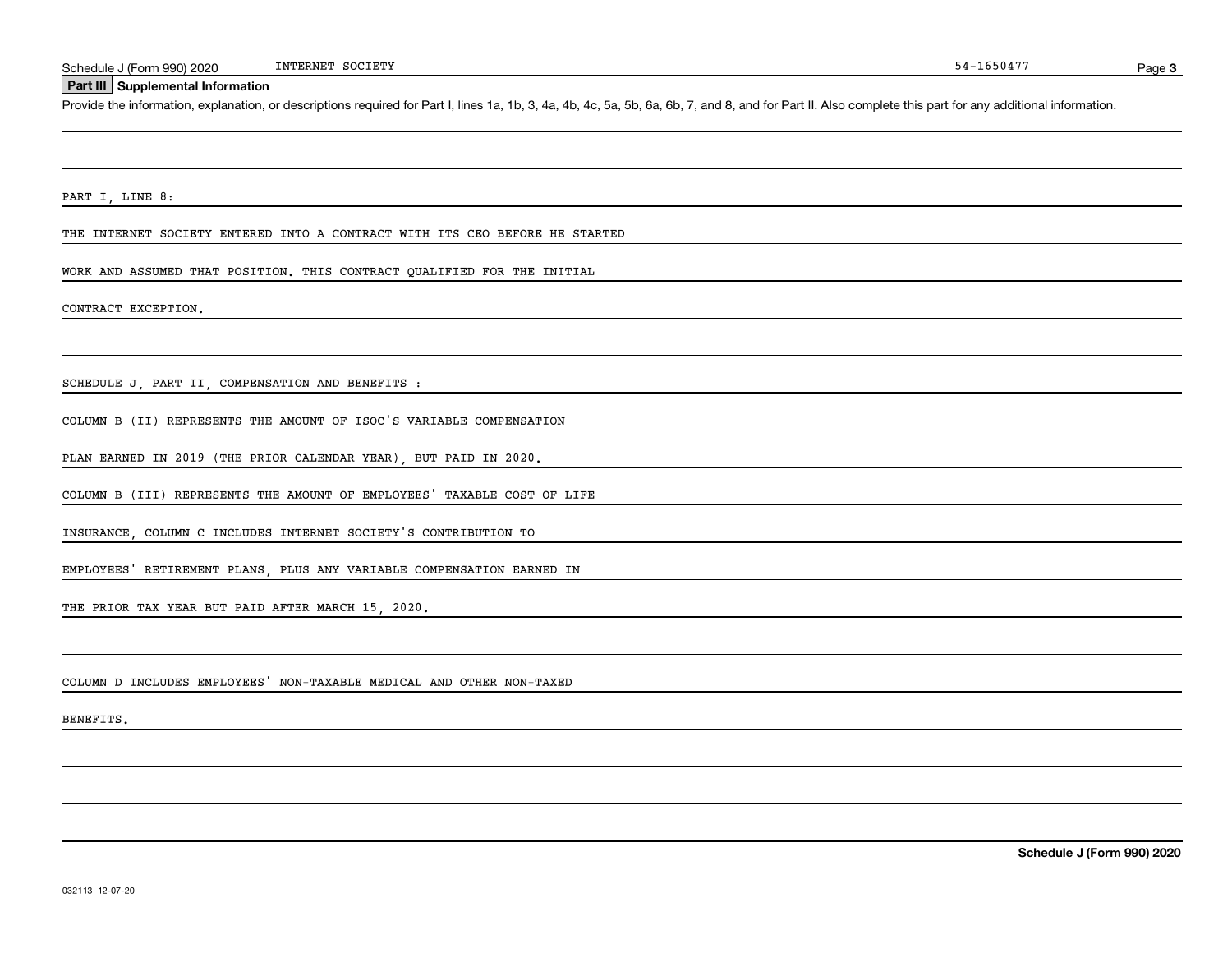**(Form 990 or 990-EZ)**

Department of the Treasury Internal Revenue Service Name of the organization

## **SCHEDULE O Supplemental Information to Form 990 or 990-EZ**

**Complete to provide information for responses to specific questions on Form 990 or 990-EZ or to provide any additional information. | Attach to Form 990 or 990-EZ. | Go to www.irs.gov/Form990 for the latest information.**



**Employer identification number**

INTERNET SOCIETY 54-1650477

FORM 990, PART I, LINE 1, DESCRIPTION OF ORGANIZATION MISSION:

THROUGHOUT THE WORLD.

FORM 990, PART III, LINE 3, CHANGES IN PROGRAM SERVICES:

ISOC'S PROGRAMS (AS DESCRIBED IN PART III, LINE 4) ARE THE OUTCOME OF

ISOC'S EFFORTS TO CLEARLY DEFINE THE PROGRAMS AND ALIGN THEM WITH THE

NEW FIVE-YEAR ORGANIZATIONAL STRATEGIC OBJECTIVES (EFFECTIVE JAN 2020).

FORM 990, PART III, LINE 4D, OTHER PROGRAM SERVICES:

EDUCATION AND OUTREACH: REPRESENTS IETF LLC'S WORK TO ENLIGHTEN

NONPROFITS AND NGOS, ESPECIALLY THOSE WITH LIMITED IN-HOUSE RESOURCES

OR FROM TECHNOLOGICALLY DEPRIVED COUNTRIES, ABOUT INTERNET-BASED

RESOURCES THAT CAN SUPPORT THEIR MISSIONS.

EXPENSES \$ 1,565,135. INCLUDING GRANTS OF \$ 88,500. REVENUE \$ 0.

TECHNOLOGY AND STANDARDS DEVELOPMENT: REPRESENTS IETF LLC'S WORK

INCLUDING IETF MEETINGS TO SUPPORT IETF, THE INTERNET ARCHITECTURE

BOARD (IAB), AND THE INTERNET RESEARCH TASK FORCE (IRTF), THE STANDARDS

SETTING AND RESEARCH ARMS OF THE INTERNET COMMUNITY.

EXPENSES \$ 1,499,018. INCLUDING GRANTS OF \$ 0. REVENUE \$ 431,276.

FORM 990, PART VI, SECTION A, LINE 6:

THE INTERNET SOCIETY BY-LAWS PROVIDE FOR THE RECOGNITION OF ORGANIZATIONAL

MEMBERS, INDIVIDUAL MEMBERS AND CHAPTERS. ORGANIZATIONAL MEMBERS ARE

CORPORATE, NON-PROFIT, GOVERNMENT, OR ACADEMIC CONTRIBUTORS TO ISOC'S

#### OVERALL CHARITABLE MISSION. INDIVIDUAL MEMBERS HAVE OPPORTUNITIES TO

032211 11-20-20 LHA For Paperwork Reduction Act Notice, see the Instructions for Form 990 or 990-EZ. Schedule O (Form 990 or 990-EZ) 2020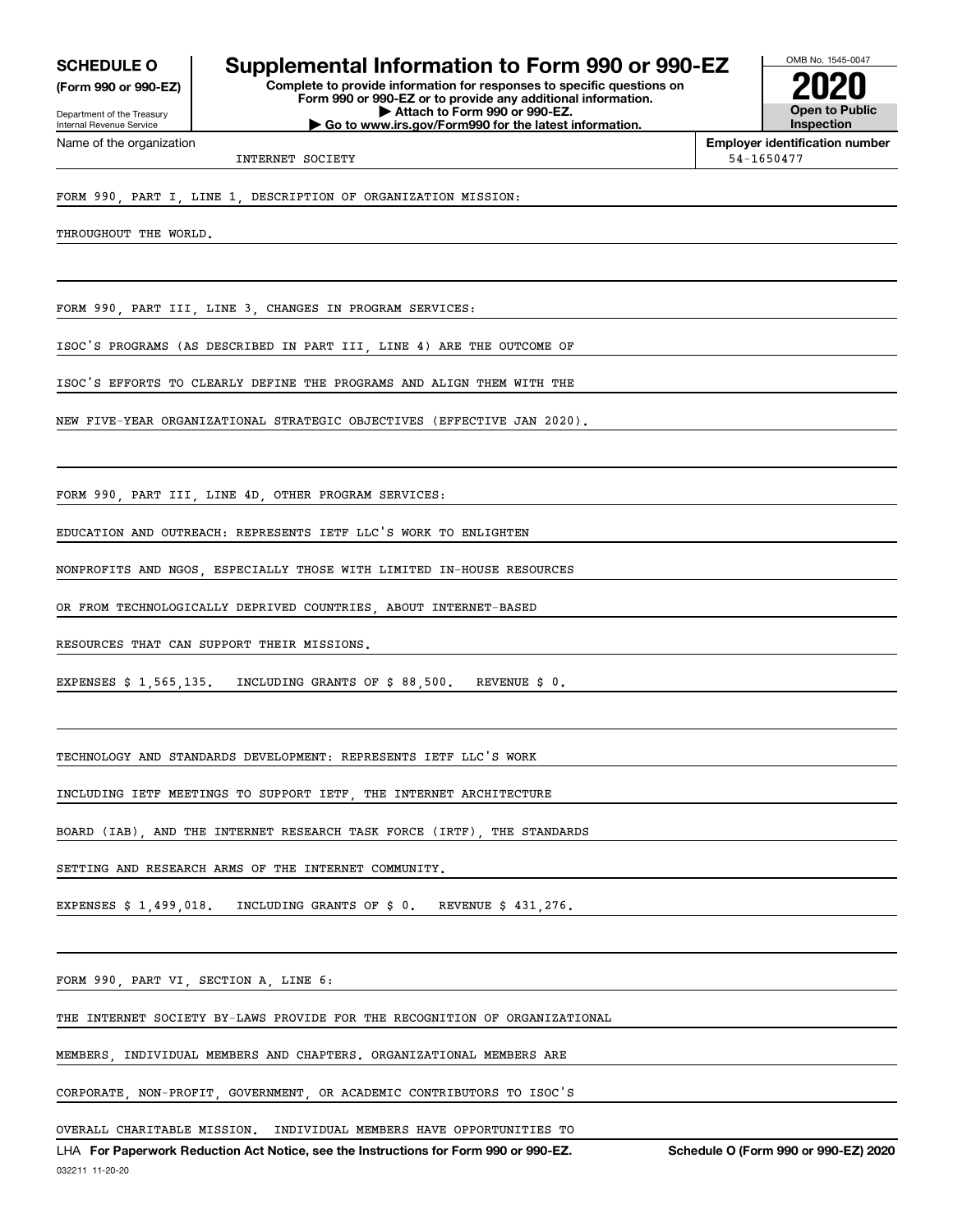| Schedule O (Form 990 or 990-EZ) 2020                                         | Page 2                                              |
|------------------------------------------------------------------------------|-----------------------------------------------------|
| Name of the organization<br>INTERNET SOCIETY                                 | <b>Employer identification number</b><br>54-1650477 |
| PARTICIPATE IN INTERNET SOCIETY'S ACTIVITIES. INDIVIDUAL MEMBERSHIP IS       |                                                     |
| FREE. INDIVIDUAL MEMBERS MAY ALSO BELONG TO ONE OF ISOC'S CHAPTERS, BUT ARE  |                                                     |
| NOT REQUIRED TO DO SO. CHAPTERS ARE GROUPS OF INDIVIDUAL MEMBERS WHO ARE     |                                                     |
| COMMITTED TO FURTHERING INTERNET SOCIETY'S MISSION WITHIN THEIR GEOGRAPHIC   |                                                     |
| OR SPECIAL INTEREST AREA.                                                    |                                                     |
|                                                                              |                                                     |
| FORM 990, PART VI, SECTION A, LINE 7A:                                       |                                                     |
| THE INTERNET SOCIETY BY-LAWS CALL FOR THE ELECTION OR APPOINTMENT OF         |                                                     |
| MEMBERS OF ITS BOARD OF TRUSTEES. ACCORDING TO THE BY-LAWS, THE BOARD        |                                                     |
| DEFINES THE PROCESS FOR ELECTION OF TRUSTEES BY ORGANIZATIONAL MEMBERS AND   |                                                     |
| CHAPTERS. A POTENTIAL NOMINEE MUST BE A MEMBER IN GOOD STANDING AS OF        |                                                     |
| DECEMBER 31ST OF THE PREVIOUS YEAR. FOR AN ORGANIZATIONAL MEMBER, DUES       |                                                     |
| MUST BE PAID IN FULL. FOR A CHAPTER, THE CHAPTER MUST BE IN GOOD STANDING    |                                                     |
| AS DEFINED IN ISOC PROCEDURES. THE INTERNET ARCHITECTURE BOARD (IAB)         |                                                     |
| APPOINTS TRUSTEES ACCORDING TO AN INTERNAL PROCESS. THE IAB RECOMMENDATION   |                                                     |
| MUST BE APPROVED BY THE IESG, WHICH IS THE STEERING COMMITTEE OF THE IETF.   |                                                     |
| A PERSON MAY BE A CANDIDATE IN ONLY ONE CONSTITUENCY (ORGANIZATIONAL         |                                                     |
| MEMBER, CHAPTER, IAB) IN ONE ELECTION YEAR.  TRUSTEE TERMS ARE 3 YEARS AND   |                                                     |
| LIMITED TO NO MORE THAN TWO CONSECUTIVE TERMS. THE TWO COMMITTEES INVOLVED   |                                                     |
| IN THE PROCESS ARE THE ELECTIONS AND THE NOMINATIONS COMMITTEES.<br>THE      |                                                     |
| NOMINATIONS COMMITTEE ESTABLISHES SELECTION CRITERIA FOR PROSPECTIVE         |                                                     |
| TRUSTEES, ADVERTISES THE NOMINATION PROCESS, SOLICITS CANDIDATES FOR THE     |                                                     |
| PROCESS, NAMES A SLATE OF CANDIDATES, OVERSEES A PETITION PROCESS AND        |                                                     |
| MONITORS THE PROCESS TO ENSURE THAT AN INDIVIDUAL IS NOT A CANDIDATE IN      |                                                     |
| MORE THAN ONE CONSTITUENCY AT THE SAME TIME. ONCE CANDIDATES ARE             |                                                     |
| NOMINATED, PETITIONS FOR ADDITIONAL NOMINEES ARE ACCEPTED.<br>CANDIDATES ARE |                                                     |
| ALLOWED TO SUBMIT BIOGRAPHICAL INFORMATION AND AN ELECTION STATEMENT.        |                                                     |

AFTER, THE PETITION PERIOD CLOSES AND A FINAL SLATE IS ANNOUNCED. BALLOTS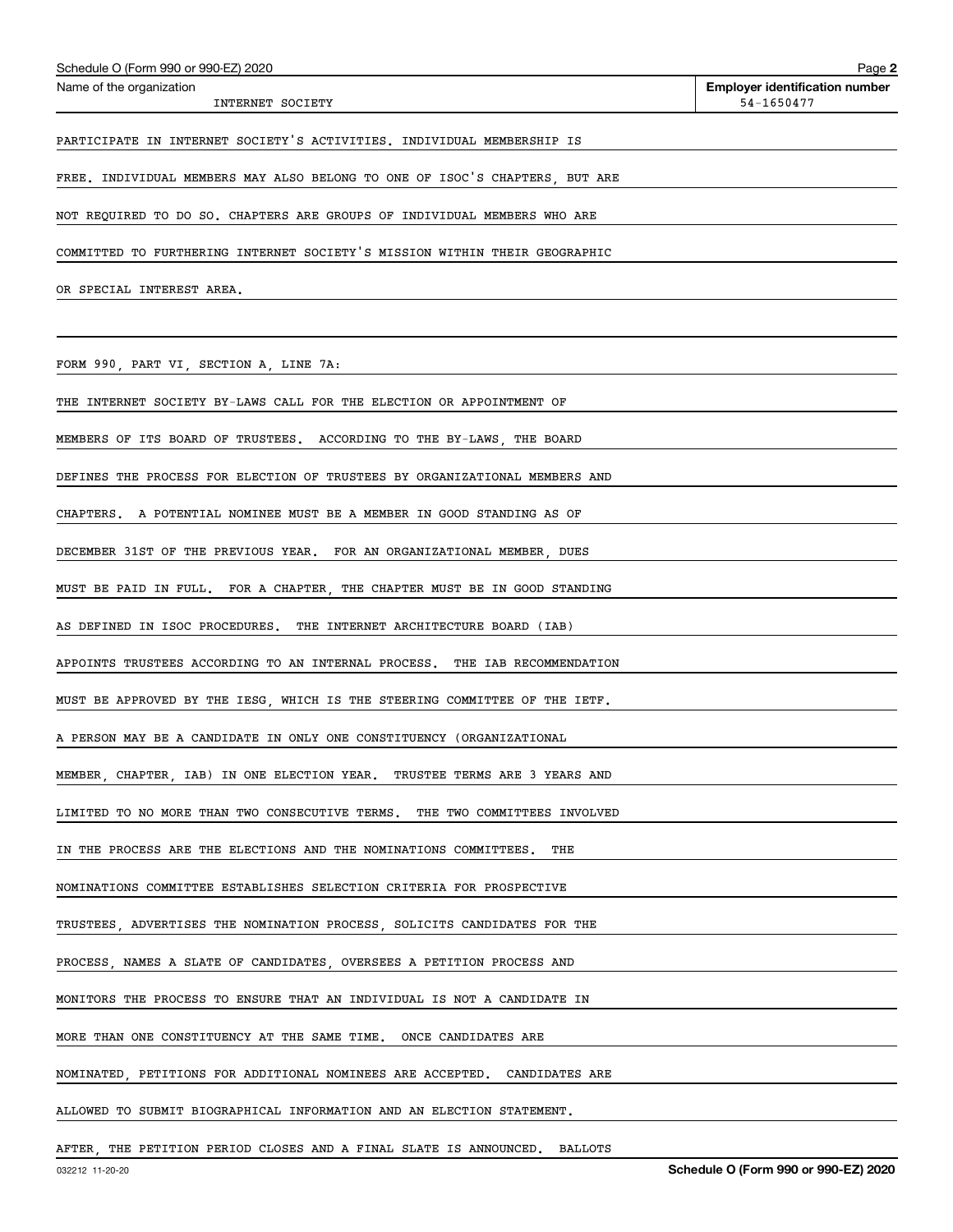| Schedule O (Form 990 or 990-EZ) 2020                                        | Page 2                                              |
|-----------------------------------------------------------------------------|-----------------------------------------------------|
| Name of the organization<br>INTERNET SOCIETY                                | <b>Employer identification number</b><br>54-1650477 |
| ARE COUNTED BY AT LEAST TWO MEMBERS OF THE ELECTIONS COMMITTEE AT A TIME    |                                                     |
| AND PLACE OF THEIR CHOOSING. THE ELECTIONS COMMITTEE CERTIFIES THE RESULTS  |                                                     |
| TO THE BOARD OF TRUSTEES AND PUBLISHES THE RESULTS. A CHALLENGE PERIOD IS   |                                                     |
| PROVIDED FOR. IN THE CASES OF A CHALLENGE, THE CEO, AFTER CONSULTATION      |                                                     |
| WITH THE CHAIRS OF THE NOMINATIONS COMMITTEE, ELECTIONS COMMITTEE AND       |                                                     |
| MEMBERS OF THE BOARD OF TRUSTEES, ADVISES THE AUTHOR OF A CHALLENGE ABOUT   |                                                     |
| THE BOARD'S DECISION AND THE CHALLENGE PERIOD CLOSES. THE NEW TRUSTEES ARE  |                                                     |
| SEATED AT THE FOLLOWING ANNUAL GENERAL MEETING (AGM).                       |                                                     |
|                                                                             |                                                     |
| FORM 990, PART VI, SECTION B, LINE 11B:                                     |                                                     |
| THE INTERNET SOCIETY'S ACCOUNTING FIRM PREPARES AND SIGNS THE RETURN AS     |                                                     |
| PAID PREPARER AND DELIVERS THE RETURN TO THE INTERNET SOCIETY. PRIOR TO     |                                                     |
| FILING, THE CFO OF THE INTERNET SOCIETY REVIEWS THE RETURN WITH THE AUDIT   |                                                     |
| COMMITTEE. A REPRESENTATIVE OF THE INDEPENDENT ACCOUNTING FIRM'S TAX TEAM   |                                                     |
| IS PRESENT TO ADDRESS ANY QUESTIONS FROM THE AUDIT COMMITTEE MEMBERS.       |                                                     |
| AFTER REVIEW, A COPY OF THE RETURN IN ITS FINAL FORM IS SENT TO EACH MEMBER |                                                     |
| OF THE BOARD OF TRUSTEES PRIOR TO FILING THE RETURN. THE CEO OR THE CFO     |                                                     |
| SIGNS FORM 8879-EO, THE IRS E-FILE SIGNATURE AUTHORIZATION FORM, AND        |                                                     |
| RETURNS THIS FORM TO THE INTERNET SOCIETY'S ACCOUNTING FIRM. THE ACCOUNTING |                                                     |
| FIRM THEN ELECTRONICALLY FILES THE RETURN WITH THE INTERNAL REVENUE         |                                                     |
| SERVICE.                                                                    |                                                     |
|                                                                             |                                                     |
|                                                                             |                                                     |
| FORM 990, PART V, LINE 2A:                                                  |                                                     |
| THE INTERNET SOCIETY PAID FULL COMPENSATION OF ALL 69 EMPLOYEES LISTED      |                                                     |

HERE, AND ALL 69 EMPLOYEES RECEIVED W-2S FROM THE INTERNET SOCIETY. 22

OUT OF 69 EMPLOYEES PROVIDED SOME SERVICES TO THE INTERNET SOCIETY

FOUNDATION, A RELATED ORGANIZATION DURING THE TAX YEAR. THE INTERNET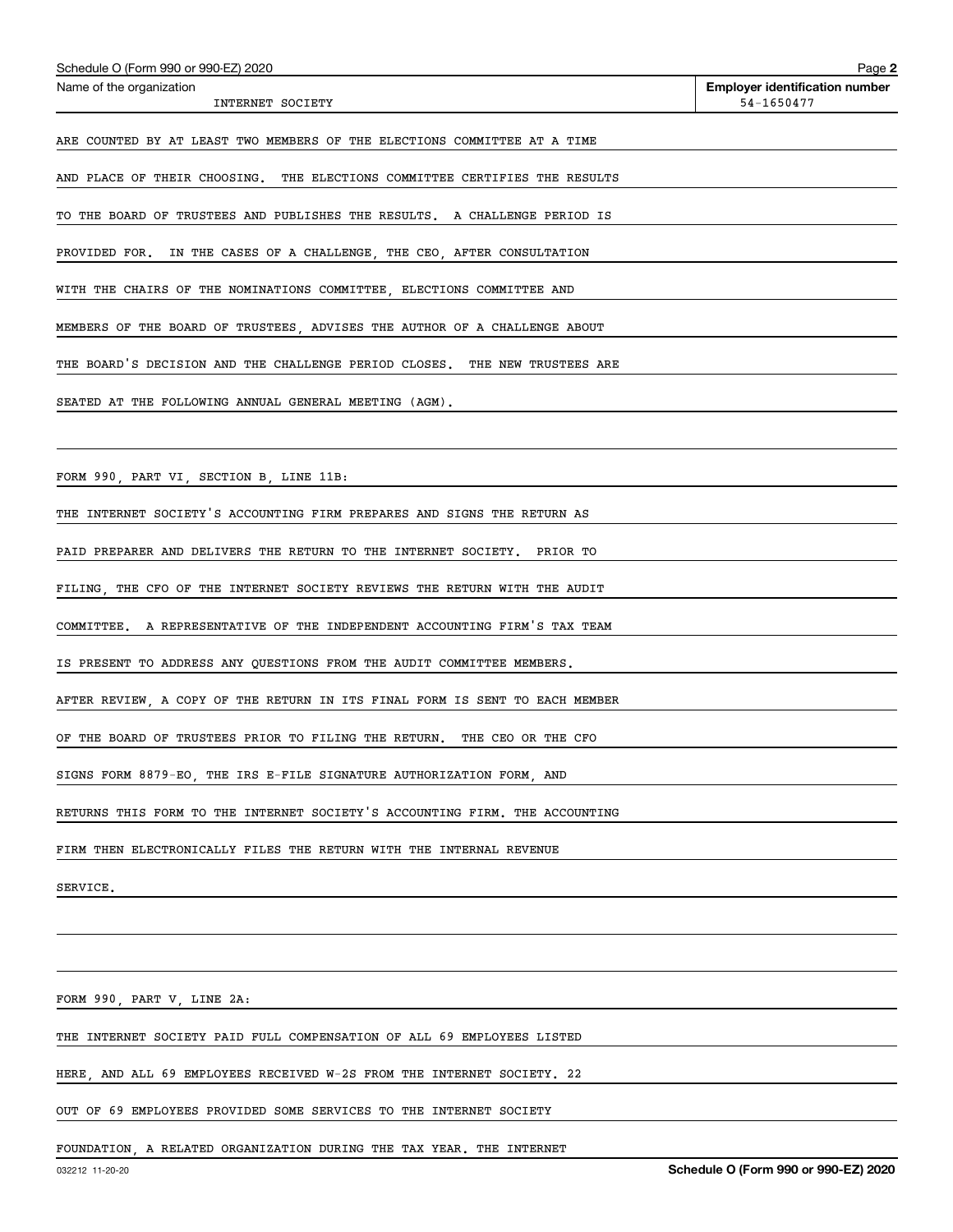INTERNET SOCIETY 54-1650477

#### SOCIETY FOUNDATION REIMBURSED THE INTERNET SOCIETY FOR THE TIME THESE

22 EMPLOYEES SPENT WORKING FOR THE INTERNET SOCIETY FOUNDATION.

FORM 990, PART VI, SECTION B, LINE 12C:

ANNUALLY, TRUSTEES AND OFFICERS OF INTERNET SOCIETY FILL OUT A CONFLICT OF

INTEREST QUESTIONNAIRE, THESE COMPLETED QUESTIONNAIRES ARE REVIEWED AND

MONITORED BY THE CHAIR OF THE AUDIT COMMITTEE, AND THE RESULTS ARE REPORTED

TO THE BOARD OF TRUSTEES. THE AUDIT COMMITTEE AND THE CHAIR OF ISOC'S BOARD

OF TRUSTEES RELY ON THE TRUSTEES AND OFFICERS TO INFORM THEM OF ISSUES THAT

MIGHT ARISE IN THE INTERIM PERIOD BETWEEN QUESTIONNAIRE SUBMISSIONS. THE

CHAIR SOLICITS ALL TRUSTEES TO DISCLOSE ANY CONFLICTS WITH THE AGENDA ITEMS

FOR THAT BOARD MEETING. TRUSTEES WHO REPORT POTENTIAL CONFLICTS MAY BE

REQUIRED TO ABSTAIN FROM ANY FORMAL DECISION BY THE BOARD OF TRUSTEES, AND

MAY BE REQUIRED TO RETIRE FROM ANY DISCUSSION OR DELIBERATION. THE BOARD OF

TRUSTEES, ACTING AS A BODY LED BY THE CHAIR, MAKES THE DETERMINATION OF

WHETHER A CONFLICT EXISTS AND THE PARTICIPATION RESTRICTIONS TO BE IMPOSED.

SHOULD THE CHAIR BE DETERMINED TO HAVE A CONFLICT, AN ACTING CHAIR OR THE

CEO IS APPOINTED FOR THE AFFECTED DELIBERATION BEFORE THE BOARD OF

TRUSTEES. KEY EMPLOYEES ALSO COMPLETE CONFLICT OF INTEREST QUESTIONNAIRES,

WHICH ARE REVIEWED BY THE CEO EACH YEAR.

FORM 990, PART VI, SECTION B, LINE 15:

THE INTERNET SOCIETY MAINTAINS A COMPREHENSIVE COMPENSATION PROGRAM TO

ENSURE BOTH INTERNAL AND EXTERNAL COMPENSATION EQUITY. THE PROGRAM'S GOALS

ARE TO ENSURE FAIR AND COMPETITIVE PAY, AN OBJECTIVE MERIT REVIEW PROCESS

AND TOOLS THAT SUPPORT THE COMPENSATION PROGRAM. THE INTERNET SOCIETY

ANNUALLY UPDATES COMPENSATION BENCHMARKS FOR EACH POSITION WITHIN THE

ORGANIZATION, USING SEVERAL COMPENSATION STUDIES FOR U.S.-BASED EMPLOYEES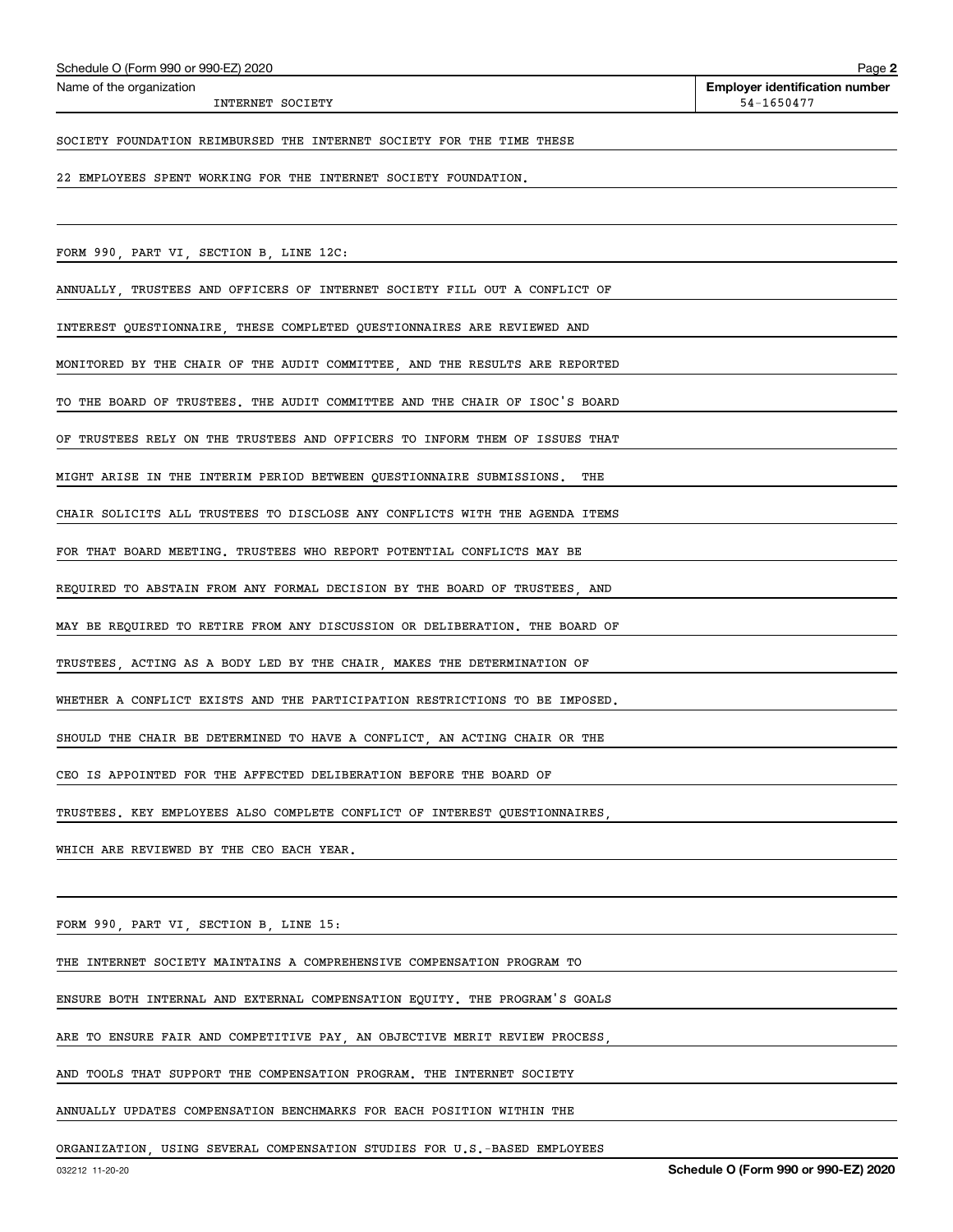INTERNET SOCIETY 54-1650477

AND BENCHMARKS FROM MERCER TOWERS WATSON AND BIRCHES GROUP FOR WORLDWIDE

EMPLOYEES.

THE INTERNET SOCIETY BOARD OF TRUSTEES' COMPENSATION COMMITTEE REVIEWS

SUPPORTING COMPARABILITY DATA TO PROVIDE AN OPINION ON REASONABLENESS WITH

RESPECT TO TOTAL COMPENSATION OF THE CHIEF EXECUTIVE OFFICER. THE COMMITTEE

CONCURRENTLY REVIEWS AND APPROVES "DISQUALIFIED PERSONS" PURSUANT TO

SECTION 4958 OF THE INTERNET REVENUE CODE OF 1986, AS AMENDED. THE CEO

RECEIVES BENEFITS AVAILABLE TO OTHER INTERNET SOCIETY EMPLOYEES, INCLUDING

A COMPANY CONTRIBUTION TOWARDS A RETIREMENT PLAN. THE COMPENSATION OF THE

CHIEF EXECUTIVE OFFICER WAS ESTABLISHED IN A CONTRACT DATED SEPTEMBER 1,

2018.

ANNUALLY, THE COMPENSATION COMMITTEE OF THE BOARD OF TRUSTEES DRAWS UP ACHIEVEMENT TARGETS FOR THE CEO. THE CEO SUBMITS A SELF-EVALUATION AT YEAR-END TO THE COMPENSATION COMMITTEE. THE COMPENSATION COMMITTEE REVIEWS THE CEO'S PERFORMANCE AND MAKES A DETERMINATION AS TO THE AMOUNT OF VARIABLE COMPENSATION EARNED. THE COMPENSATION COMMITTEE THEN INSTRUCTS THE INTERNET SOCIETY'S CFO TO PAY THE VARIABLE AWARD BASED ON THE COMMITTEE'S PERFORMANCE ASSESSMENT.

FORM 990, PART VI, LINE 17, LIST OF STATES RECEIVING COPY OF FORM 990:

AL,AR,CA,FL,HI,IL,KS,KY,ME,MA,MI,MN,MS,NH,NJ,NY,NC,ND,OR,PA,RI,SC,TN,UT,VA

WV,WI

FORM 990, PART VI, SECTION C, LINE 19:

ALL INFORMATION IS AVAILABLE ON THE ORGANIZATION'S WEBSITE.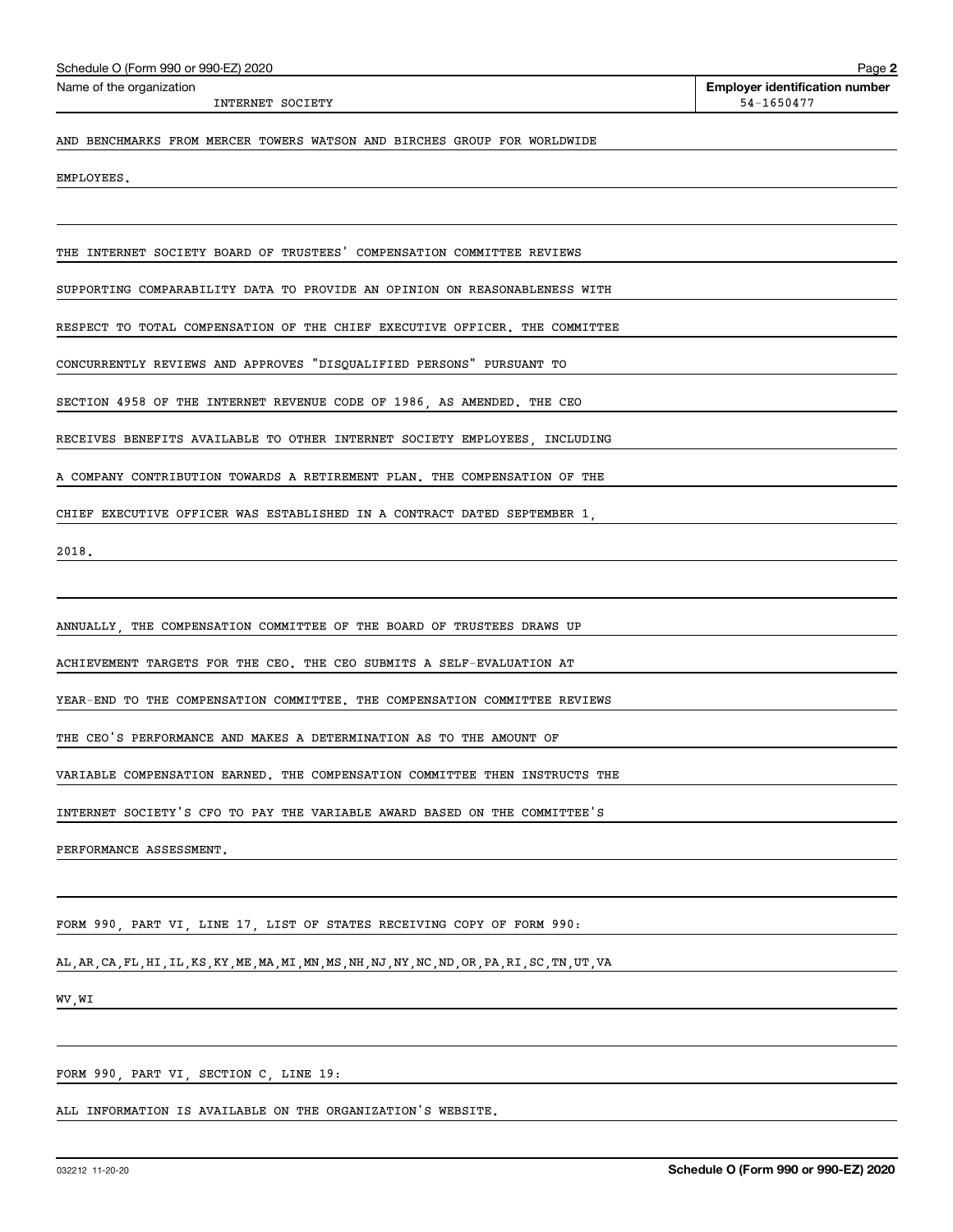| Schedule O (Form 990 or 990-EZ) 2020                                    |                                                      | Page 2                                                                                                                 |
|-------------------------------------------------------------------------|------------------------------------------------------|------------------------------------------------------------------------------------------------------------------------|
| Name of the organization<br>INTERNET SOCIETY                            |                                                      | <b>Employer identification number</b><br>54-1650477                                                                    |
| FORM 990, PART VII, COLUMN A, NUMBER OF BOARD MEMBERS:                  |                                                      |                                                                                                                        |
| THERE WERE SEVENTEEN BOARD MEMBERS WHO SERVED AT ANY TIME DURING THE    |                                                      |                                                                                                                        |
| CALENDAR YEAR. ALL BOARD MEMBERS WHO SERVED DURING THE CALENDAR YEAR    |                                                      |                                                                                                                        |
| ARE SHOWN IN PART VII, COLUMN A. THE TERMS OF THE BOARD MEMBERS RUN     |                                                      |                                                                                                                        |
| FROM THE BEGINNING OF THE ANNUAL GENERAL MEETING (AGM) TO THE BEGINNING |                                                      |                                                                                                                        |
| OF THE NEXT AGM.                                                        |                                                      |                                                                                                                        |
|                                                                         |                                                      |                                                                                                                        |
|                                                                         |                                                      |                                                                                                                        |
| FORM 990, PART IX, LINE 11G, OTHER FEES:                                |                                                      |                                                                                                                        |
| CONTENT DEVELOPMENT:                                                    |                                                      |                                                                                                                        |
| PROGRAM SERVICE EXPENSES                                                | <u> 1989 - Johann Barn, fransk politik (d. 1989)</u> | 218,880.                                                                                                               |
| MANAGEMENT AND GENERAL EXPENSES                                         |                                                      | 128, 394.                                                                                                              |
| FUNDRAISING EXPENSES                                                    |                                                      | $\overline{\phantom{a}}$                                                                                               |
| TOTAL EXPENSES                                                          | 347,274.                                             |                                                                                                                        |
|                                                                         |                                                      |                                                                                                                        |
| DESIGN:                                                                 |                                                      |                                                                                                                        |
| PROGRAM SERVICE EXPENSES                                                | 15,841.                                              | <u> 1989 - Johann John Stone, mars et al. 1989 - John Stone, mars et al. 1989 - John Stone, mars et al. 1989 - Joh</u> |
| MANAGEMENT AND GENERAL EXPENSES                                         | 34,676.                                              |                                                                                                                        |
| FUNDRAISING EXPENSES                                                    | $\mathbf{0}$ .                                       |                                                                                                                        |
| TOTAL EXPENSES                                                          | 50,517.                                              |                                                                                                                        |
|                                                                         |                                                      |                                                                                                                        |
| PAYROLL FEES:                                                           |                                                      |                                                                                                                        |
| PROGRAM SERVICE EXPENSES                                                | 0.                                                   |                                                                                                                        |
| MANAGEMENT AND GENERAL EXPENSES                                         | 134,610.                                             |                                                                                                                        |
| FUNDRAISING EXPENSES                                                    | $\mathfrak o$ .                                      |                                                                                                                        |
| TOTAL EXPENSES                                                          | 134,610.                                             |                                                                                                                        |
|                                                                         |                                                      |                                                                                                                        |

PROFESSIONAL SERVICES: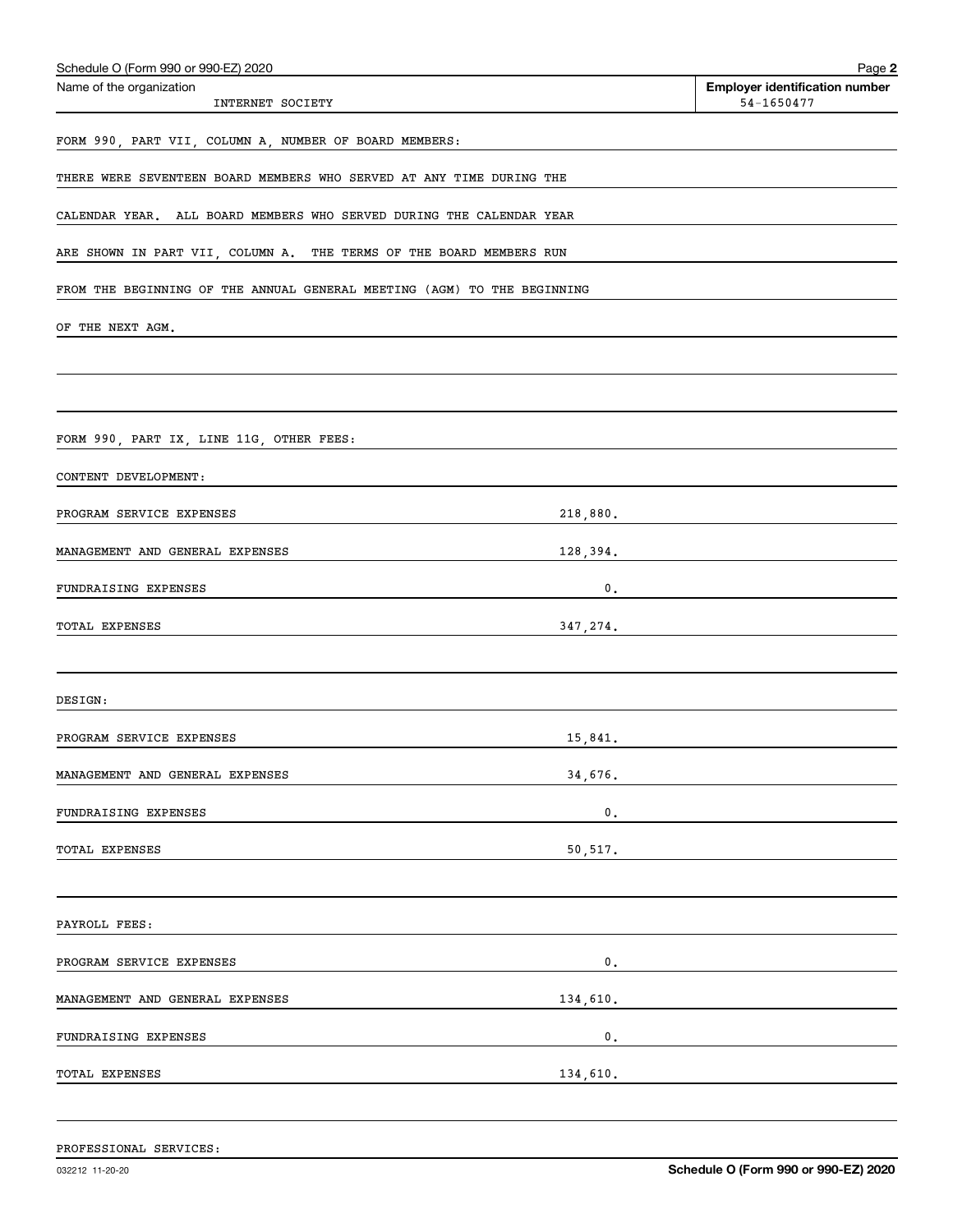| Schedule O (Form 990 or 990-EZ) 2020                                    |                | Page 2                                              |
|-------------------------------------------------------------------------|----------------|-----------------------------------------------------|
| Name of the organization<br>INTERNET SOCIETY                            |                | <b>Employer identification number</b><br>54-1650477 |
| PROGRAM SERVICE EXPENSES                                                | 4, 421, 589.   |                                                     |
| MANAGEMENT AND GENERAL EXPENSES                                         | 5,830,784.     |                                                     |
| FUNDRAISING EXPENSES                                                    | 40,679.        |                                                     |
| <b>TOTAL EXPENSES</b>                                                   | 10,293,052.    |                                                     |
| TRANSLATIONS:                                                           |                |                                                     |
| PROGRAM SERVICE EXPENSES                                                | 3,606.         |                                                     |
| MANAGEMENT AND GENERAL EXPENSES                                         | 205,171.       |                                                     |
| FUNDRAISING EXPENSES                                                    | $\mathbf{0}$ . |                                                     |
| <b>TOTAL EXPENSES</b>                                                   | 208, 777.      |                                                     |
| TEMPORARY HELP:                                                         |                |                                                     |
| PROGRAM SERVICE EXPENSES                                                | 1,539.         |                                                     |
| MANAGEMENT AND GENERAL EXPENSES                                         | 23, 154.       |                                                     |
| FUNDRAISING EXPENSES                                                    | 0.             |                                                     |
| <b>TOTAL EXPENSES</b>                                                   | 24,693.        |                                                     |
| TOTAL OTHER FEES ON FORM 990, PART IX, LINE 11G, COL A                  | 11,058,923.    |                                                     |
| 2020 FORM 990, SCHEDULE A - PART IV FACTS AND CIRCUMSTANCES ANALYSIS    |                |                                                     |
| THE INTERNET SOCIETY ("ISOC") IS A NONPROFIT CHARITABLE AND EDUCATIONAL |                |                                                     |
| ORGANIZATION FOUNDED IN 1992. INCORPORATED IN WASHINGTON D.C., USA,     |                |                                                     |
| HEADQUARTERED IN VIRGINIA, USA WITH SEVEN REGIONAL OFFICES GLOBALLY,    |                |                                                     |
| ITS MISSION IS TO SUPPORT AND PROMOTE THE DEVELOPMENT OF THE INTERNET   |                |                                                     |
| AS A GLOBAL TECHNICAL INFRASTRUCTURE, A RESOURCE TO ENRICH PEOPLE'S     |                |                                                     |
| LIVES, AND A FORCE FOR GOOD IN SOCIETY. ISOC QUALIFIES AS PUBLICLY      |                |                                                     |
| SUPPORTED UNDER THE "FACTS AND CIRCUMSTANCES" TEST OF TREAS. REG.       |                |                                                     |
| 1.170A-9(F)(3), BASED ON THE FOLLOWING FACTS AND CIRCUMSTANCES:         |                |                                                     |
| 1. ISOC'S PUBLIC SUPPORT PERCENTAGE FOR 2020 WAS 14.08%, WHICH IS ABOVE |                |                                                     |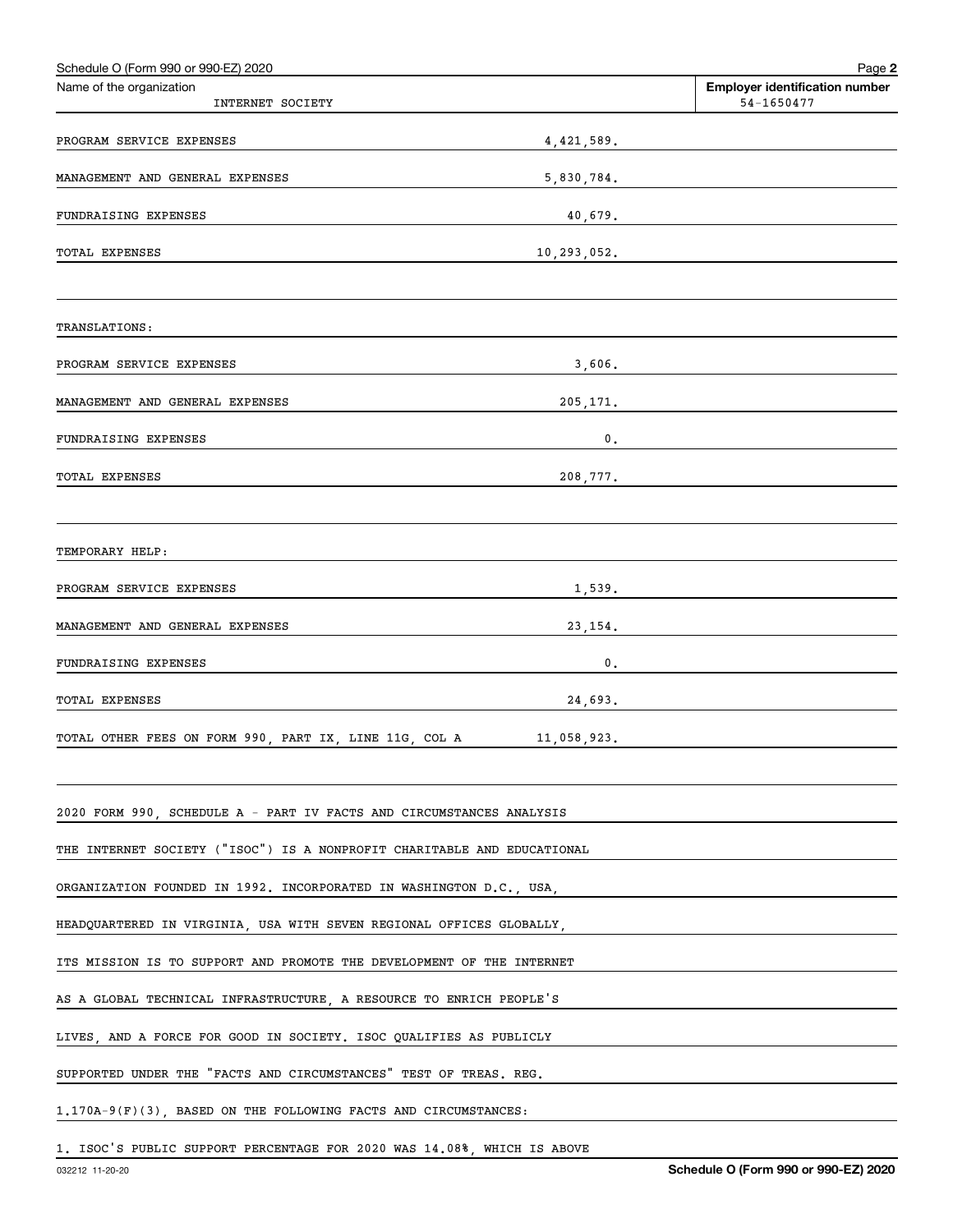INTERNET SOCIETY 54-1650477

THE 10% THRESHOLD.

2. ISOC IS ORGANIZED AND OPERATED TO ATTRACT NEW AND ADDITIONAL SUPPORT

ON A CONTINUOUS BASIS. SINCE ITS FORMATION, ISOC HAS BEEN FUNDED

THROUGH BROAD SOURCES OF SUPPORT (AS OPPOSED TO MEMBERS OF A SINGLE

FAMILY OR ONLY A FEW DONORS). IT HAS AN EXTENSIVE MEMBERSHIP BASE FROM

AROUND THE WORLD, AND IT IS CONTINUALLY WORKING TO EXPAND ITS

MEMBERSHIP, INCLUDING ORGANIZATIONAL MEMBERS WHO PAY DUES TO PROVIDE

BASIC SUPPORT FOR THE MISSION OF ISOC. IT ALSO SOLICITS AND RECEIVES

CONTRIBUTIONS FROM INDIVIDUAL DONORS, AS WELL AS GRANTS FROM OTHER

NONPROFIT ORGANIZATIONS AND FOR-PROFIT COMPANIES. ISOC IS ACTIVELY

SEEKING TO INCREASE ITS DONOR BASE BY EXPANDING ITS CHARITABLE

SOLICITATION PROGRAMS AND PURSUING ADDITIONAL CHARITABLE GRANTS.

3. ISOC'S SOURCES OF SUPPORT COME FROM ITS MEMBERS, ITS SUPPORTING

ORGANIZATIONS, AND DONATIONS AND GRANTS FROM INDIVIDUALS, CORPORATIONS

AND GOVERNMENTAL ORGANIZATIONS. ISOC'S MEMBERS INCLUDE MORE THAN 100

ORGANIZATIONS, INCLUDING NONPROFITS, GOVERNMENTS, AND ACADEMIC

ORGANIZATIONS. ISOC'S ORGANIZATIONAL MEMBERS PAY DUES TO SUPPORT THE

WORK OF ISOC IN CARRYING OUT ITS MISSION. ISOC ALSO HAS MORE THAN

75,000 INDIVIDUAL MEMBERS. ISOC DOES NOT CHARGE MEMBERSHIP DUES TO ITS

INDIVIDUAL MEMBERS SINCE MANY OF THEM ARE LOCATED IN DEVELOPING

COUNTRIES AND IT DOES NOT WANT THE PAYMENT OF DUES TO BE A BARRIER TO

INVOLVING AS BROAD A CONSTITUENCY AS POSSIBLE IN ITS PROGRAMS AND

ACTIVITIES IN FURTHERANCE OF ITS MISSION. ISOC HAS A "DONATE" BUTTON

ON ITS WEBSITE THAT MAKES IT CONVENIENT FOR INDIVIDUAL MEMBERS WHO CAN

AFFORD TO DO SO TO MAKE CONTRIBUTIONS IN SUPPORT OF ISOC'S MISSION.

ISOC IS CONTINUALLY WORKING TO EXPAND ITS BASE OF MEMBERS AND TO SEEK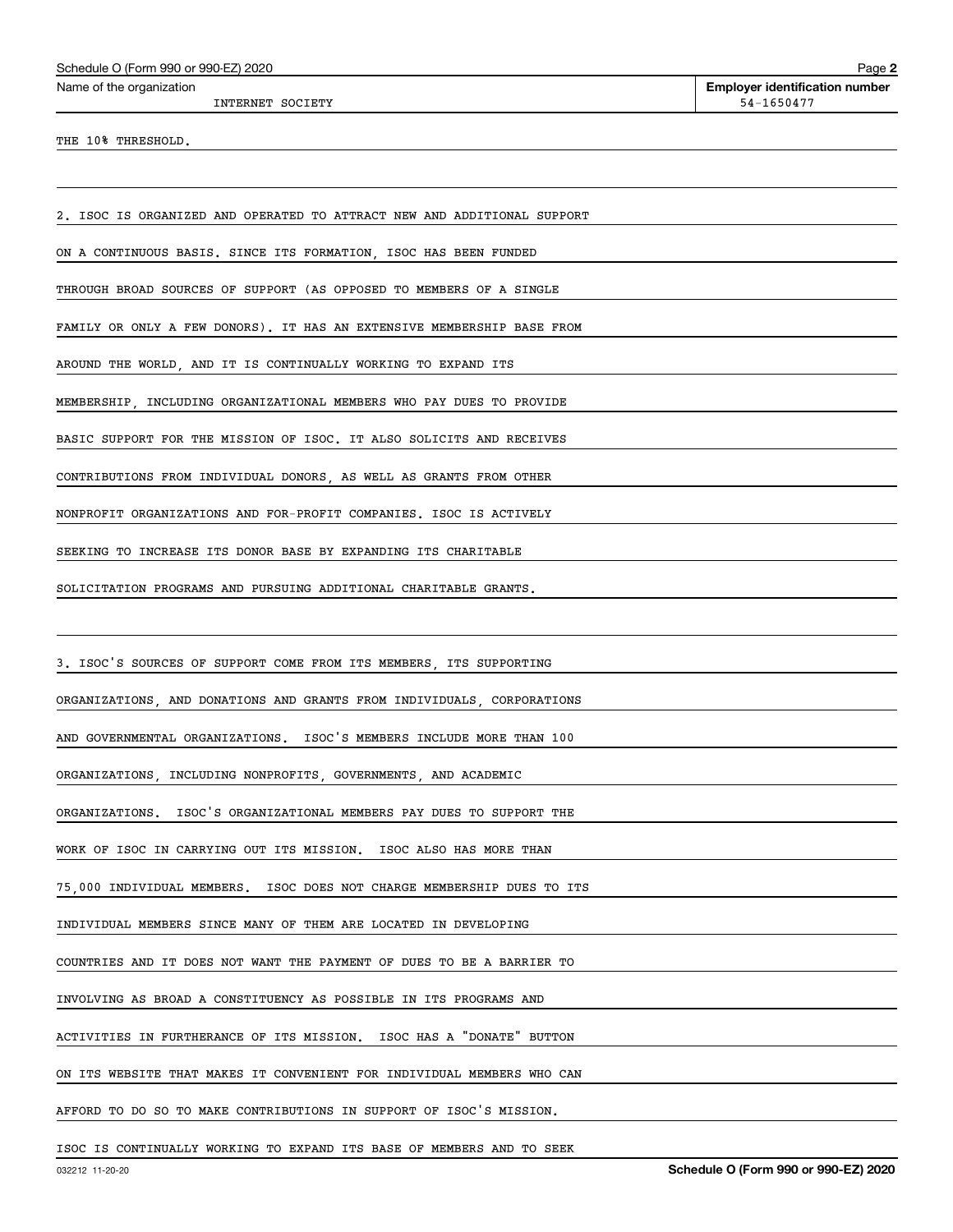INTERNET SOCIETY 54-1650477

ADDITIONAL GRANT FUNDING.

4. ISOC HAS A REPRESENTATIVE GOVERNING BODY. ISOC'S 12 MEMBER BOARD

OF TRUSTEES REPRESENTS THE BROAD INTERESTS OF THE PUBLIC RATHER THAN

THE INTERESTS OF A LIMITED NUMBER OF DONORS TO THE ORGANIZATION. THE

TRUSTEES ARE ELECTED BY ISOC'S ORGANIZATIONAL MEMBERS AND CHAPTERS AND

APPOINTED BY THE INTERNET ENGINEERING TASK FORCE (A LARGE, OPEN,

INTERNATIONAL COMMUNITY OF NETWORK DESIGNERS, OPERATORS, VENDORS, AND

RESEARCHERS CONCERNED WITH THE EVOLUTION OF THE INTERNET ARCHITECTURE

AND THE SMOOTH OPERATION OF THE INTERNET). TRUSTEES ARE ELECTED FOR

THEIR EXPERIENCE AND EXPERTISE IN ISSUES INVOLVING THE INTERNET, AND

THEY ALL HAVE SIGNIFICANT BACKGROUNDS IN ISSUES INVOLVING THE WORLDWIDE

INTERNET COMMUNITY. ISOC'S 12 TRUSTEES COME FROM DIFFERENT COUNTRIES

AND IN 2020 THEY WERE FROM THE UNITED STATES, ARGENTINA, SPAIN,

SENEGAL, AND YEMEN. ISOC'S BROAD INTERNATIONAL REPRESENTATION ON ITS

BOARD IS REFLECTIVE OF THE WORLDWIDE REACH OF THE INTERNET, AND ISOC'S

TRUSTEES BRING WITH THEM BROAD AND DIVERSE VIEWPOINTS THAT CONTRIBUTE

TO THE PUBLIC INTEREST SERVED BY THE ISOC'S ACTIVITIES. THEY ALL SHARE

A COMMON COMMITMENT TO ISOC'S MISSION TO INCREASE ACCESS TO THE

INTERNET IN AREAS WHERE SUCH ACCESS IS LACKING AND TO MAKE THE INTERNET

A FORCE FOR GOOD IN THE WORLD.

5. ISOC ENGAGES IN A VARIETY OF PROGRAMS AND ACTIVITIES DIRECTLY FOR

THE BENEFIT OF THE GENERAL PUBLIC ON A CONTINUING BASIS. ITS PROGRAMS

AND ACTIVITIES HAVE BROAD APPEAL TO MEMBERS OF THE PUBLIC, AROUND THE

GLOBE, THAT SHARE AN INTEREST IN THE PROMOTION OF AN OPEN, STABLE AND

GLOBALLY ACCESSIBLE INTERNET INFRASTRUCTURE WORLDWIDE. THIS SHARED

INTEREST IN ISOC'S PROGRAMS AND ACTIVITIES IS REFLECTED IN THE FACT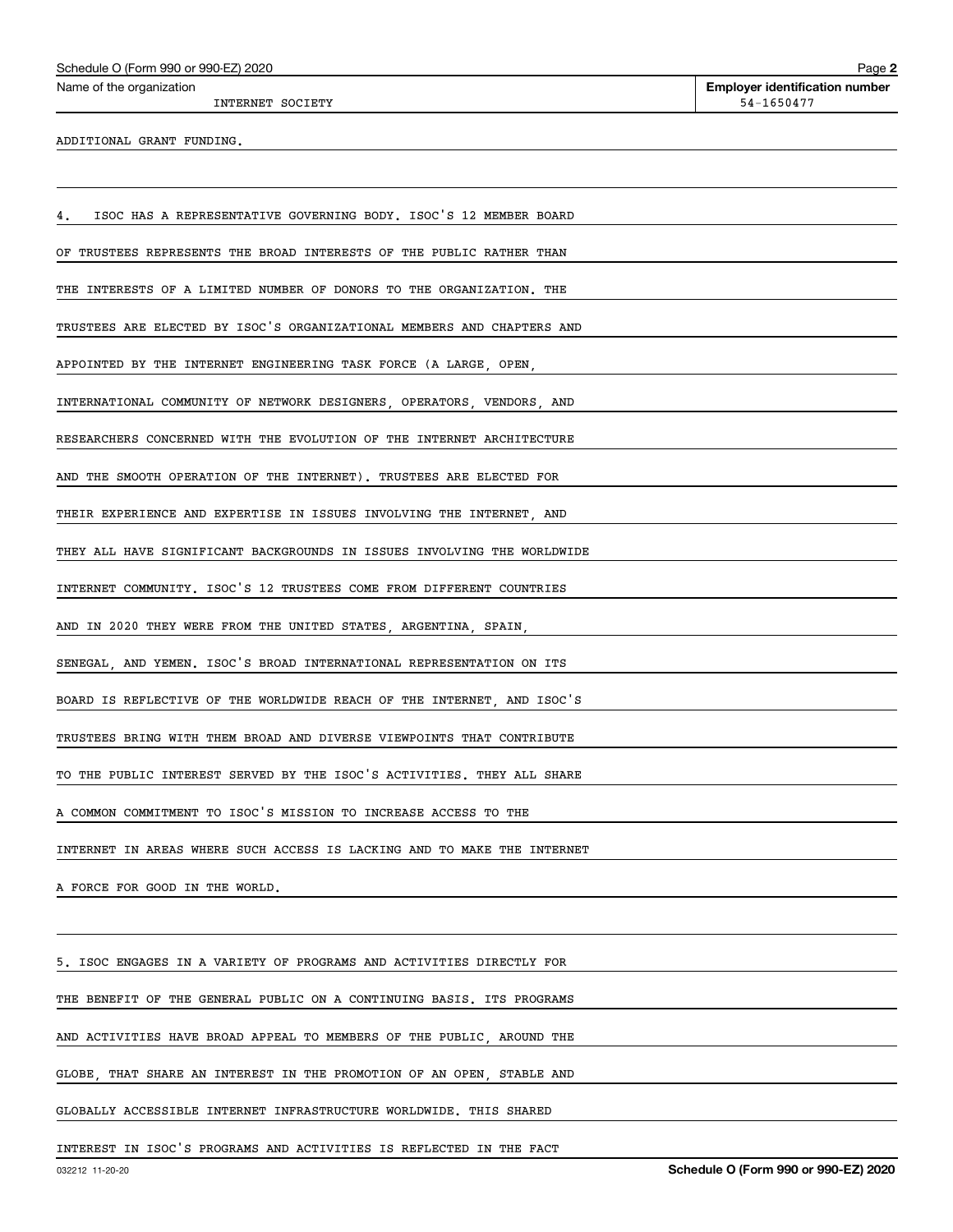| Name of the organization<br>INTERNET SOCIETY                            | <b>Employer identification number</b><br>54-1650477 |
|-------------------------------------------------------------------------|-----------------------------------------------------|
| THAT ISOC HAS MORE THAN 75,000 INDIVIDUAL MEMBERS. ISOC HAS MORE THAN   |                                                     |
| 100 ACTIVE CHAPTERS ACROSS SIX CONTINENTS, BRINGING MEMBERS TOGETHER TO |                                                     |
| RUN PROGRAMS AND ACTIVITIES DEDICATED TO MAKING A DIFFERENCE LOCALLY,   |                                                     |
| INFORMING POLICY, AND EDUCATING THE PUBLIC ABOUT INTERNET-RELATED       |                                                     |
| ISSUES.                                                                 |                                                     |
|                                                                         |                                                     |
| FOR MORE THAN 25 YEARS, ISOC HAS RUN INTERNATIONAL NETWORK TRAINING AND |                                                     |
| DEVELOPMENT PROGRAMS FOR DEVELOPING COUNTRIES, AND THESE ACTIVITIES     |                                                     |
| HAVE PLAYED A VITAL ROLE IN SETTING UP INTERNET CONNECTIONS AND         |                                                     |
| NETWORKS IN VIRTUALLY EVERY COUNTRY THAT HAS CONNECTED TO THE INTERNET  |                                                     |
| DURING THIS TIME. EVEN THOUGH THE INTERNET HAS EXPANDED AROUND THE      |                                                     |
| WORLD FASTER THAN ANY PREVIOUS TECHNOLOGY, NEARLY HALF OF THE WORLD'S   |                                                     |
| POPULATION STILL LACKS CONNECTIVITY. THESE UNCONNECTED COMMUNITIES AND  |                                                     |
| INDIVIDUALS ARE LOCATED ON EVERY CONTINENT. THE UNCONNECTED LIVE IN     |                                                     |
| RURAL, REMOTE, AND URBAN COMMUNITIES INCLUDING COMMUNITIES IN THE       |                                                     |
| UNITED STATES. MANY COUNTRIES AND REGIONS AROUND THE WORLD ALSO LACK    |                                                     |
| LOCAL, INTEROPERABLE, OPEN INTERNET INFRASTRUCTURE AND THE LOCAL        |                                                     |
| TECHNICAL AND OPERATIONAL COMMUNITIES TO BUILD, SUPPORT, AND SCALE UP   |                                                     |
| THAT INFRASTRUCTURE.                                                    |                                                     |
|                                                                         |                                                     |
| ISOC WORKS AROUND THE GLOBE TO HELP RESOLVE THESE ISSUES. THROUGH ITS   |                                                     |
| WORKSHOPS, EVENTS, DEVELOPING-COUNTRY TRAINING WORKSHOPS, TUTORIALS,    |                                                     |
| PUBLIC POLICY BRIEFINGS, AND REGIONAL BUREAUS AND LOCAL CHAPTERS, ISOC  |                                                     |
| SERVES THE EDUCATIONAL AND PUBLIC POLICY NEEDS OF THE GROWING GLOBAL    |                                                     |
| INTERNET COMMUNITY. FOR EXAMPLE, ITS WORK ON INTERNET EXCHANGE POINTS   |                                                     |
| ("IXPS") IN AFRICA RESULTED IN A 50% INCREASE IN THE NUMBER OF IXPS ON  |                                                     |
| THE CONTINENT. ISOC HAS TRAINED MORE THAN 350 ENGINEERS AND POLICY      |                                                     |
| MAKERS IN AFRICA REGARDING INTERCONNECTION TECHNOLOGY.                  |                                                     |

Schedule O (Form 990 or 990-EZ) 2020

**2**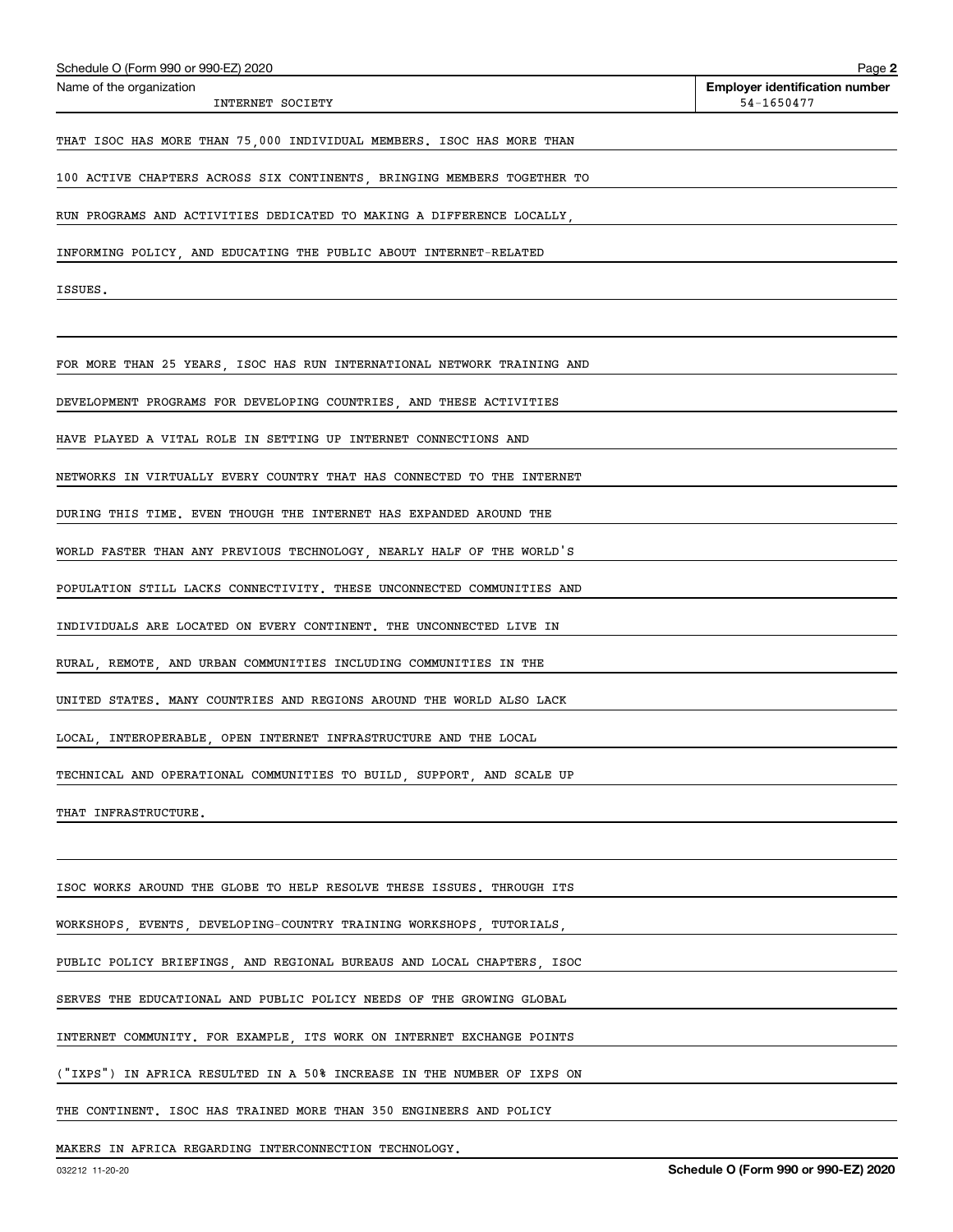| Schedule O (Form 990 or 990-EZ) 2020                                    | Page 2                                              |
|-------------------------------------------------------------------------|-----------------------------------------------------|
| Name of the organization<br>INTERNET SOCIETY                            | <b>Employer identification number</b><br>54-1650477 |
|                                                                         |                                                     |
| ISOC CHAPTERS ACROSS THE WORLD HAVE ALSO HELPED SCHOOLS GET ACCESS TO   |                                                     |
| THE INTERNET AND, WITH IT, EDUCATIONAL MATERIALS. ISOC'S IMPORTANT WORK |                                                     |
| HELPS BRING ACCESS TO THE UNDERSERVED WITHIN THE UNITED STATES AS WELL. |                                                     |
| FOR EXAMPLE, ISOC SUPPORTED IXPS WITH TECHNICAL EXPERTISE, TRAINING,    |                                                     |
| AND EQUIPMENT IN 26 COUNTRIES, INCLUDING 12 IN AFRICA, 3 IN             |                                                     |
| ASIA-PACIFIC, 2 IN EUROPE, 8 IN LATIN AMERICA AND THE CARIBBEAN, AND 1  |                                                     |
| IN NORTH AMERICA.                                                       |                                                     |
|                                                                         |                                                     |
| ISOC CHAPTERS ACROSS THE WORLD DEVISED A NUMBER OF EDUCATION-FOCUSED    |                                                     |
| PROJECTS TO KEEP KIDS LEARNING AND TEACHERS EDUCATING ONLINE AMID THE   |                                                     |
| PANDEMIC. FOR EXAMPLE, IN 2020, THE CHAPTER OF THE DEMOCRATIC REPUBLIC  |                                                     |
| OF CONGO PREPARED A VIDEO GUIDE TO HELP TEACHERS USE ZOOM. ISOC ALSO    |                                                     |
| HOSTED A "KIDS, THE INTERNET, AND COVID-19" WEBINAR TO SHOW PARENTS HOW |                                                     |
| THEY CAN PROTECT THEIR CHILDREN'S PRIVACY AND SECURITY ONLINE VIA       |                                                     |
| ENCRYPTION, WHICH WAS VIEWED NEARLY 3 MILLION TIMES.                    |                                                     |
|                                                                         |                                                     |
|                                                                         |                                                     |
|                                                                         |                                                     |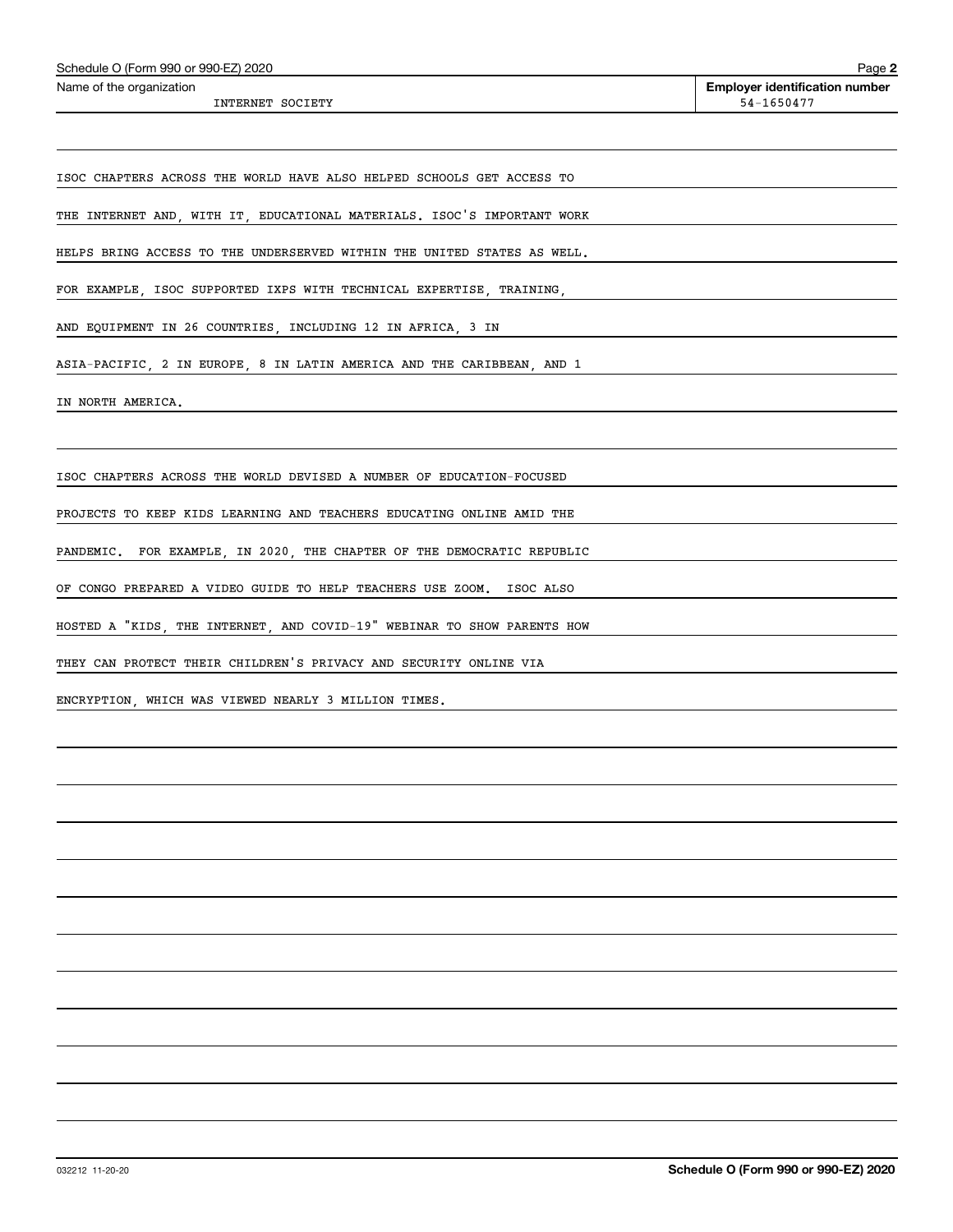| <b>SCHEDULE R</b> |  |
|-------------------|--|
| $(T - 0.00)$      |  |

**(Form 990)**

## **Related Organizations and Unrelated Partnerships**

**Complete if the organization answered "Yes" on Form 990, Part IV, line 33, 34, 35b, 36, or 37.** |

**Attach to Form 990.**  |

OMB No. 1545-0047 **2020**

**Open to Public**

**| Go to www.irs.gov/Form990 for instructions and the latest information. Inspection**

**Employer identification number** 54-1650477

Name of the organization

Department of the Treasury Internal Revenue Service

INTERNET SOCIETY

**Part I Identification of Disregarded Entities.**  Complete if the organization answered "Yes" on Form 990, Part IV, line 33.

| (a)                                    | (b)                    | (c)                      | (d)           | (e)                | (f)                          |
|----------------------------------------|------------------------|--------------------------|---------------|--------------------|------------------------------|
| Name, address, and EIN (if applicable) | Primary activity       | Legal domicile (state or | Total income  | End-of-year assets | Direct controlling           |
| of disregarded entity                  |                        | foreign country)         |               |                    | entity                       |
| IETF ADMINISTRATION LLC - 83-1755858   |                        |                          |               |                    |                              |
| 5177 BRANDIN CT                        | SUPPORT THE ONGOING    |                          |               |                    |                              |
| FREMONT, CA 94538                      | OPERATIONS OF THE IETF | DELAWARE                 | 16, 512, 849. |                    | 37,822,499. INTERNET SOCIETY |
|                                        |                        |                          |               |                    |                              |
|                                        |                        |                          |               |                    |                              |
|                                        |                        |                          |               |                    |                              |
|                                        |                        |                          |               |                    |                              |
|                                        |                        |                          |               |                    |                              |
|                                        |                        |                          |               |                    |                              |
|                                        |                        |                          |               |                    |                              |
|                                        |                        |                          |               |                    |                              |
|                                        |                        |                          |               |                    |                              |

**Identification of Related Tax-Exempt Organizations.** Complete if the organization answered "Yes" on Form 990, Part IV, line 34, because it had one or more related tax-exempt **Part II** organizations during the tax year.

| (a)<br>Name, address, and EIN<br>of related organization | (b)<br>Primary activity  | (c)<br>Legal domicile (state or<br>foreign country) | (d)<br><b>Exempt Code</b><br>section | (e)<br>Public charity<br>status (if section | (f)<br>Direct controlling<br>entity | $(g)$<br>Section 512(b)(13)<br>controlled<br>entity? |    |
|----------------------------------------------------------|--------------------------|-----------------------------------------------------|--------------------------------------|---------------------------------------------|-------------------------------------|------------------------------------------------------|----|
|                                                          |                          |                                                     |                                      | 501(c)(3)                                   |                                     | Yes                                                  | No |
| PUBLIC INTEREST REGISTRY - 33-1025119                    |                          |                                                     |                                      |                                             |                                     |                                                      |    |
| 1775 WIEHLE AVENUE, SUITE 100                            |                          |                                                     |                                      |                                             |                                     |                                                      |    |
| RESTON, VA 20190                                         | OPERATOR OF DOMAIN NAMES | PENNSYLVANIA                                        | 501(C)(3)                            | LINE 12B, II                                | <b>INTERNET SOCIETY</b>             | х                                                    |    |
| INTERNET SOCIETY ASIA LIMITED                            | PROVIDES SUPPORT &       |                                                     |                                      |                                             |                                     |                                                      |    |
| 9 TEMASEK BLVD, SUNTEC TOWER TWO #09-01                  | VISIBILITY IN THE        |                                                     |                                      |                                             |                                     |                                                      |    |
| 038989, SINGAPORE                                        | ASIA-PACIFIC REGION      | <b>SINGAPORE</b>                                    |                                      |                                             | INTERNET SOCIETY                    | x                                                    |    |
| INTERNET SOCIETY FOUNDATION - 82-3285688                 |                          |                                                     |                                      |                                             |                                     |                                                      |    |
| 11710 PLAZA AMERICA DRIVE, SUITE 400                     |                          |                                                     |                                      |                                             |                                     |                                                      |    |
| RESTON, VA 20190                                         | GRANT MAKING             | DISTRICT OF COLUMBIA 501(C)(3)                      |                                      | LINE 12A. I                                 | INTERNET SOCIETY                    | x                                                    |    |
| CONNECTED GIVING FOUNDATION - 84-3558614                 |                          |                                                     |                                      |                                             |                                     |                                                      |    |
| 11710 PLAZA AMERICA DRIVE, SUITE 400                     | TO SUPPORT ACTIVITIES OF |                                                     |                                      |                                             |                                     |                                                      |    |
| RESTON, VA 20190                                         | THE INTERNET SOCIETY     | PENNSYLVANIA                                        | 501(C)(3)                            | LINE 12A. I                                 | INTERNET SOCIETY                    | x                                                    |    |

**For Paperwork Reduction Act Notice, see the Instructions for Form 990. Schedule R (Form 990) 2020**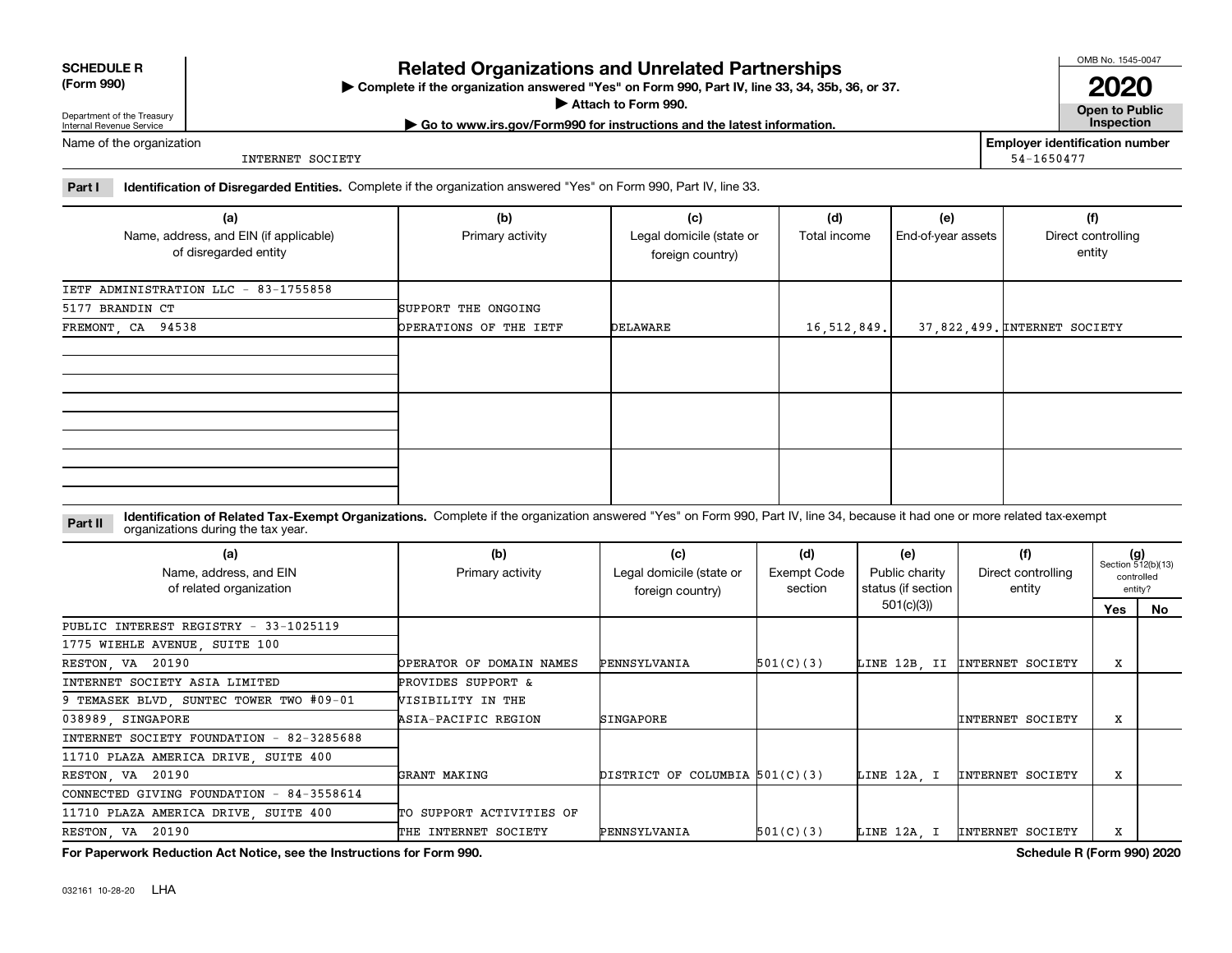#### **Identification of Related Organizations Taxable as a Partnership.** Complete if the organization answered "Yes" on Form 990, Part IV, line 34, because it had one or more related **Part III** organizations treated as a partnership during the tax year.

| (a)                                               | (b)              | (c)                  | (d)                          | (e)                                                                 | (f)                      | (g)                     |            | (h)              | (i)                                                              | (j) | (k)                                                     |
|---------------------------------------------------|------------------|----------------------|------------------------------|---------------------------------------------------------------------|--------------------------|-------------------------|------------|------------------|------------------------------------------------------------------|-----|---------------------------------------------------------|
| Name, address, and EIN<br>of related organization | Primary activity | Legal<br>domicile    | Direct controlling<br>entity | Predominant income                                                  | Share of total<br>income | Share of<br>end-of-year |            | Disproportionate | Code V-UBI                                                       |     | General or Percentage<br>managing ownership<br>partner? |
|                                                   |                  | (state or<br>foreign |                              |                                                                     |                          | assets                  |            | allocations?     |                                                                  |     |                                                         |
|                                                   |                  | country)             |                              | related, unrelated,<br>excluded from tax under<br>sections 512-514) |                          |                         | $Yes \mid$ | No               | amount in box<br>20 of Schedule<br>K-1 (Form 1065) <b>Yes No</b> |     |                                                         |
|                                                   |                  |                      |                              |                                                                     |                          |                         |            |                  |                                                                  |     |                                                         |
|                                                   |                  |                      |                              |                                                                     |                          |                         |            |                  |                                                                  |     |                                                         |
|                                                   |                  |                      |                              |                                                                     |                          |                         |            |                  |                                                                  |     |                                                         |
|                                                   |                  |                      |                              |                                                                     |                          |                         |            |                  |                                                                  |     |                                                         |
|                                                   |                  |                      |                              |                                                                     |                          |                         |            |                  |                                                                  |     |                                                         |
|                                                   |                  |                      |                              |                                                                     |                          |                         |            |                  |                                                                  |     |                                                         |
|                                                   |                  |                      |                              |                                                                     |                          |                         |            |                  |                                                                  |     |                                                         |
|                                                   |                  |                      |                              |                                                                     |                          |                         |            |                  |                                                                  |     |                                                         |
|                                                   |                  |                      |                              |                                                                     |                          |                         |            |                  |                                                                  |     |                                                         |
|                                                   |                  |                      |                              |                                                                     |                          |                         |            |                  |                                                                  |     |                                                         |
|                                                   |                  |                      |                              |                                                                     |                          |                         |            |                  |                                                                  |     |                                                         |
|                                                   |                  |                      |                              |                                                                     |                          |                         |            |                  |                                                                  |     |                                                         |
|                                                   |                  |                      |                              |                                                                     |                          |                         |            |                  |                                                                  |     |                                                         |
|                                                   |                  |                      |                              |                                                                     |                          |                         |            |                  |                                                                  |     |                                                         |
|                                                   |                  |                      |                              |                                                                     |                          |                         |            |                  |                                                                  |     |                                                         |
|                                                   |                  |                      |                              |                                                                     |                          |                         |            |                  |                                                                  |     |                                                         |
|                                                   |                  |                      |                              |                                                                     |                          |                         |            |                  |                                                                  |     |                                                         |

**Identification of Related Organizations Taxable as a Corporation or Trust.** Complete if the organization answered "Yes" on Form 990, Part IV, line 34, because it had one or more related **Part IV** organizations treated as a corporation or trust during the tax year.

| (a)<br>Name, address, and EIN<br>of related organization | (b)<br>Primary activity | (c)<br>Legal domicile<br>state or<br>foreign | (d)<br>Direct controlling<br>entity | (e)<br>Type of entity<br>(C corp, S corp,<br>or trust) | (f)<br>Share of total<br>income | (g)<br>Share of<br>end-of-year<br>assets | (h)<br>Percentage<br>ownership | $\begin{array}{c} \textbf{(i)}\\ \text{Section}\\ 512 \text{(b)} \text{(13)}\\ \text{controlled}\\ \text{entity?} \end{array}$ |
|----------------------------------------------------------|-------------------------|----------------------------------------------|-------------------------------------|--------------------------------------------------------|---------------------------------|------------------------------------------|--------------------------------|--------------------------------------------------------------------------------------------------------------------------------|
|                                                          |                         | country)                                     |                                     |                                                        |                                 |                                          |                                | Yes   No                                                                                                                       |
|                                                          |                         |                                              |                                     |                                                        |                                 |                                          |                                |                                                                                                                                |
|                                                          |                         |                                              |                                     |                                                        |                                 |                                          |                                |                                                                                                                                |
|                                                          |                         |                                              |                                     |                                                        |                                 |                                          |                                |                                                                                                                                |
|                                                          |                         |                                              |                                     |                                                        |                                 |                                          |                                |                                                                                                                                |
|                                                          |                         |                                              |                                     |                                                        |                                 |                                          |                                |                                                                                                                                |
|                                                          |                         |                                              |                                     |                                                        |                                 |                                          |                                |                                                                                                                                |
|                                                          |                         |                                              |                                     |                                                        |                                 |                                          |                                |                                                                                                                                |
|                                                          |                         |                                              |                                     |                                                        |                                 |                                          |                                |                                                                                                                                |
|                                                          |                         |                                              |                                     |                                                        |                                 |                                          |                                |                                                                                                                                |
|                                                          |                         |                                              |                                     |                                                        |                                 |                                          |                                |                                                                                                                                |
|                                                          |                         |                                              |                                     |                                                        |                                 |                                          |                                |                                                                                                                                |
|                                                          |                         |                                              |                                     |                                                        |                                 |                                          |                                |                                                                                                                                |
|                                                          |                         |                                              |                                     |                                                        |                                 |                                          |                                |                                                                                                                                |
|                                                          |                         |                                              |                                     |                                                        |                                 |                                          |                                |                                                                                                                                |
|                                                          |                         |                                              |                                     |                                                        |                                 |                                          |                                |                                                                                                                                |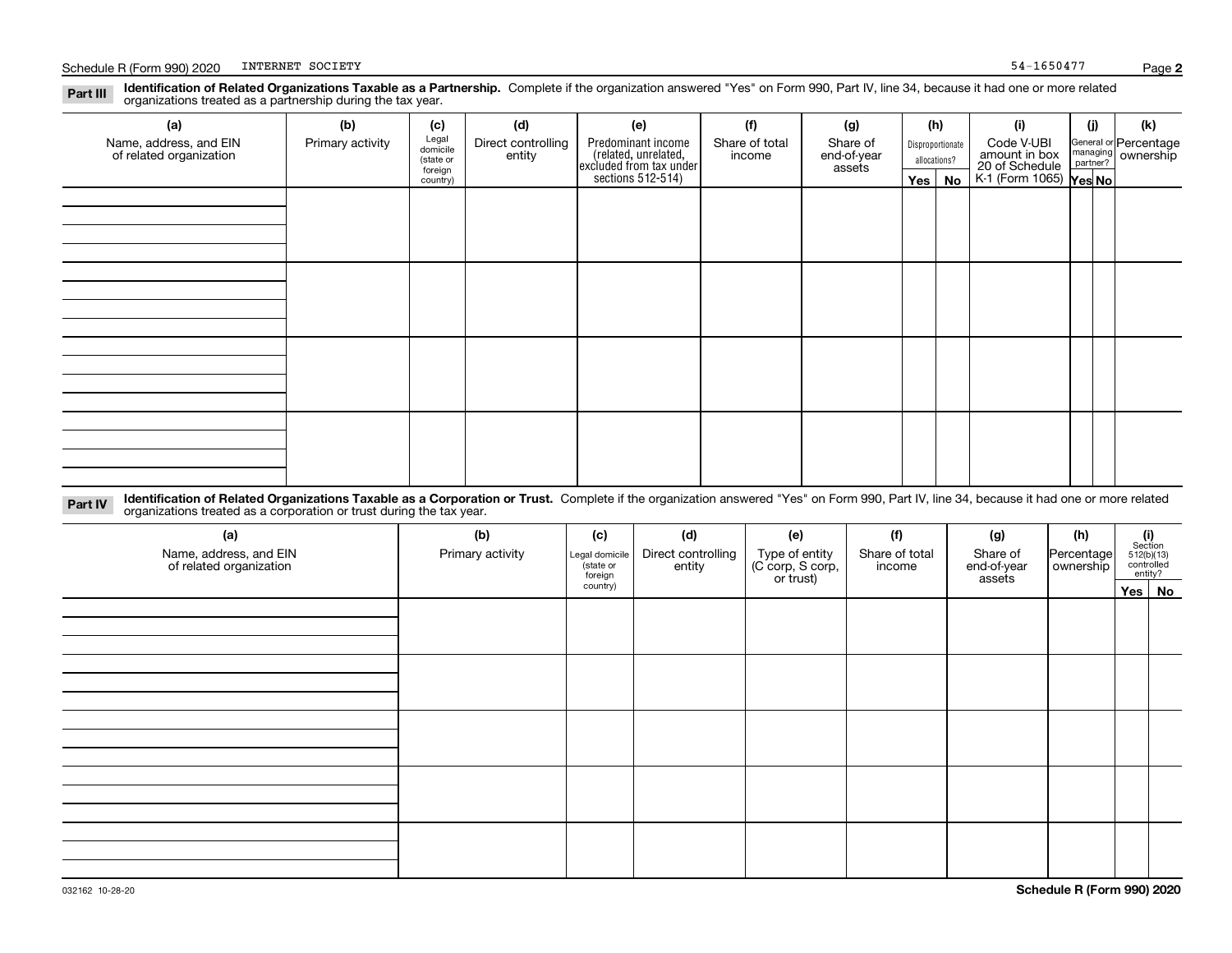$\overline{\phantom{0}}$ 

**Part V** T**ransactions With Related Organizations.** Complete if the organization answered "Yes" on Form 990, Part IV, line 34, 35b, or 36.

| Note: Complete line 1 if any entity is listed in Parts II, III, or IV of this schedule. |                                                                                                                                                                                                                                |                |   |   |  |  |
|-----------------------------------------------------------------------------------------|--------------------------------------------------------------------------------------------------------------------------------------------------------------------------------------------------------------------------------|----------------|---|---|--|--|
|                                                                                         | 1 During the tax year, did the organization engage in any of the following transactions with one or more related organizations listed in Parts II-IV?                                                                          |                |   |   |  |  |
|                                                                                         |                                                                                                                                                                                                                                | 1a             |   | X |  |  |
|                                                                                         | b Gift, grant, or capital contribution to related organization(s) material contracts and contribution to related organization(s)                                                                                               | 1 <sub>b</sub> |   | x |  |  |
|                                                                                         | c Gift, grant, or capital contribution from related organization(s) manufaction(s) and contain an experimental contribution from related organization(s) manufaction contains and contribution from related organization(s) ma | 1c             | x |   |  |  |
|                                                                                         |                                                                                                                                                                                                                                | 1d             |   | х |  |  |
|                                                                                         |                                                                                                                                                                                                                                | 1e             |   | X |  |  |
|                                                                                         |                                                                                                                                                                                                                                |                |   |   |  |  |
|                                                                                         | f Dividends from related organization(s) manufactured contains and contained a state of the contact of the contact of the contact of the contact of the contact of the contact of the contact of the contact of the contact of | 1f             |   | X |  |  |
|                                                                                         |                                                                                                                                                                                                                                | 1g             |   | X |  |  |
|                                                                                         | h Purchase of assets from related organization(s) www.assettion.com/www.assettion.com/www.assettion.com/www.assettion.com/www.assettion.com/www.assettion.com/www.assettion.com/www.assettion.com/www.assettion.com/www.assett | 1h             |   | X |  |  |
|                                                                                         |                                                                                                                                                                                                                                | 11             |   | X |  |  |
|                                                                                         | Lease of facilities, equipment, or other assets to related organization(s) matching material content to content the state of facilities, equipment, or other assets to related organization(s) matching material content conte | 1i.            | x |   |  |  |
|                                                                                         |                                                                                                                                                                                                                                |                |   |   |  |  |
|                                                                                         | k Lease of facilities, equipment, or other assets from related organization(s) manufaction content and content to the content of facilities, equipment, or other assets from related organization(s) manufaction content and c | 1k             |   | Х |  |  |
|                                                                                         | Performance of services or membership or fundraising solicitations for related organization(s)                                                                                                                                 | 11             |   | X |  |  |
|                                                                                         | m Performance of services or membership or fundraising solicitations by related organization(s)                                                                                                                                | 1 <sub>m</sub> |   | х |  |  |
|                                                                                         |                                                                                                                                                                                                                                | 1n             |   | X |  |  |
|                                                                                         |                                                                                                                                                                                                                                | 10             |   | X |  |  |
|                                                                                         |                                                                                                                                                                                                                                |                |   |   |  |  |
|                                                                                         | p Reimbursement paid to related organization(s) for expenses [111] and the material content of the set of the set of the set of the set of the set of the set of the set of the set of the set of the set of the set of the se | 1p             |   | X |  |  |
|                                                                                         |                                                                                                                                                                                                                                | 1q             |   | X |  |  |
|                                                                                         |                                                                                                                                                                                                                                |                |   |   |  |  |
|                                                                                         |                                                                                                                                                                                                                                | 1r             |   | х |  |  |
|                                                                                         |                                                                                                                                                                                                                                | 1s             |   | x |  |  |

**2**If the answer to any of the above is "Yes," see the instructions for information on who must complete this line, including covered relationships and transaction thresholds.

| (a)<br>Name of related organization | (b)<br>Transaction<br>type (a-s) | (c)<br>Amount involved | (d)<br>Method of determining amount involved |
|-------------------------------------|----------------------------------|------------------------|----------------------------------------------|
| (1) PUBLIC INTEREST REGISTRY        | C                                | 35,000,000.FMV         |                                              |
| (2) PUBLIC INTEREST REGISTRY        |                                  | 340,757.FMV            |                                              |
| (3) INTERNET SOCIETY FOUNDATION     | C                                | 13,358,569.FMV         |                                              |
| (4)                                 |                                  |                        |                                              |
| (5)                                 |                                  |                        |                                              |
| (6)                                 |                                  |                        |                                              |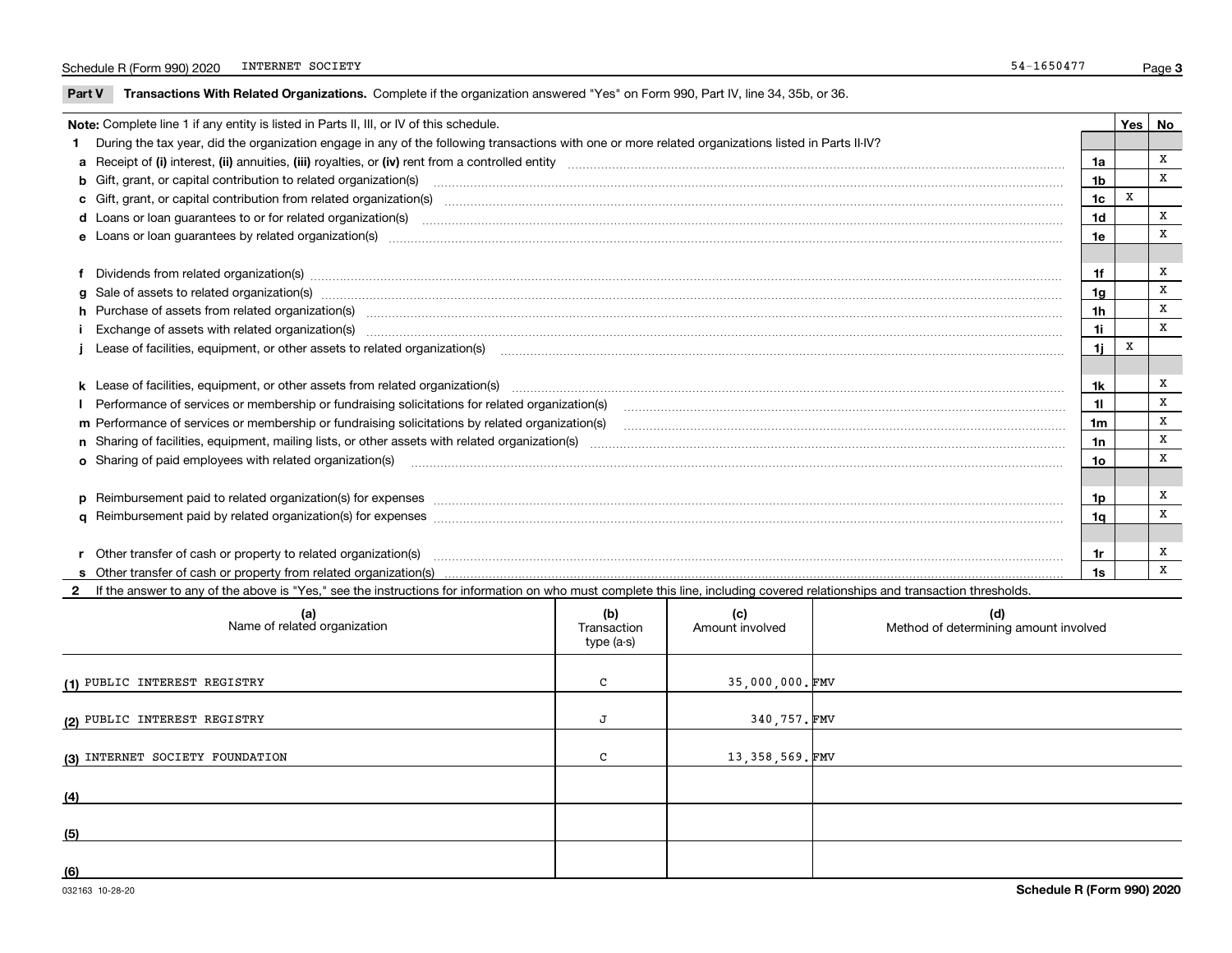### Schedule R (Form 990) 2020 Page INTERNET SOCIETY 54-1650477

**Part VI Unrelated Organizations Taxable as a Partnership. Complete if the organization answered "Yes" on Form 990, Part IV, line 37.** 

Provide the following information for each entity taxed as a partnership through which the organization conducted more than five percent of its activities (measured by total assets or gross revenue) that was not a related organization. See instructions regarding exclusion for certain investment partnerships.

| - - - - -<br>(a)<br>Name, address, and EIN<br>of entity | . - ອ---<br>(b)<br>Primary activity | (c)<br>Legal domicile<br>(state or foreign<br>country) | .<br>(d)<br>Predominant income<br>(related, unrelated,<br>excluded from tax under<br>sections 512-514) | $\begin{array}{c} \textbf{(e)}\\ \text{Area all} \\ \text{partners sec.}\\ 501(c)(3) \\ \text{orgs.?} \end{array}$ | (f)<br>Share of<br>total<br>income | (g)<br>Share of<br>end-of-year<br>assets | (h)<br>Dispropor-<br>tionate<br>allocations? | (i)<br>Code V-UBI<br>amount in box 20 managing<br>of Schedule K-1<br>(Form 1065)<br>$\overline{Yes}$ No | (i)    | (k) |  |
|---------------------------------------------------------|-------------------------------------|--------------------------------------------------------|--------------------------------------------------------------------------------------------------------|--------------------------------------------------------------------------------------------------------------------|------------------------------------|------------------------------------------|----------------------------------------------|---------------------------------------------------------------------------------------------------------|--------|-----|--|
|                                                         |                                     |                                                        |                                                                                                        | Yes No                                                                                                             |                                    |                                          | Yes No                                       |                                                                                                         | Yes No |     |  |
|                                                         |                                     |                                                        |                                                                                                        |                                                                                                                    |                                    |                                          |                                              |                                                                                                         |        |     |  |
|                                                         |                                     |                                                        |                                                                                                        |                                                                                                                    |                                    |                                          |                                              |                                                                                                         |        |     |  |
|                                                         |                                     |                                                        |                                                                                                        |                                                                                                                    |                                    |                                          |                                              |                                                                                                         |        |     |  |
|                                                         |                                     |                                                        |                                                                                                        |                                                                                                                    |                                    |                                          |                                              |                                                                                                         |        |     |  |
|                                                         |                                     |                                                        |                                                                                                        |                                                                                                                    |                                    |                                          |                                              |                                                                                                         |        |     |  |
|                                                         |                                     |                                                        |                                                                                                        |                                                                                                                    |                                    |                                          |                                              |                                                                                                         |        |     |  |
|                                                         |                                     |                                                        |                                                                                                        |                                                                                                                    |                                    |                                          |                                              |                                                                                                         |        |     |  |
|                                                         |                                     |                                                        |                                                                                                        |                                                                                                                    |                                    |                                          |                                              |                                                                                                         |        |     |  |

**Schedule R (Form 990) 2020**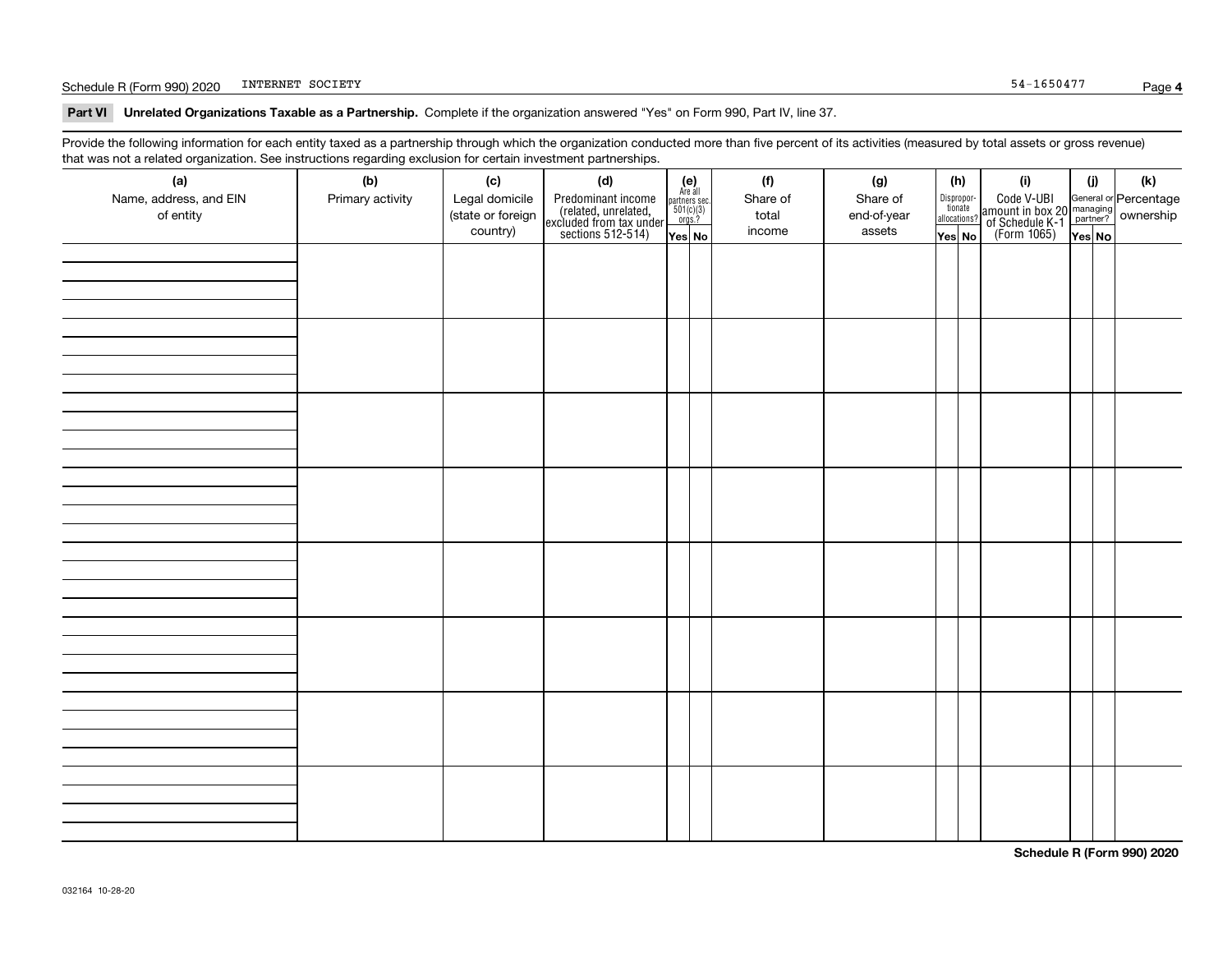# **Part VII Supplemental Information**

Provide additional information for responses to questions on Schedule R. See instructions.